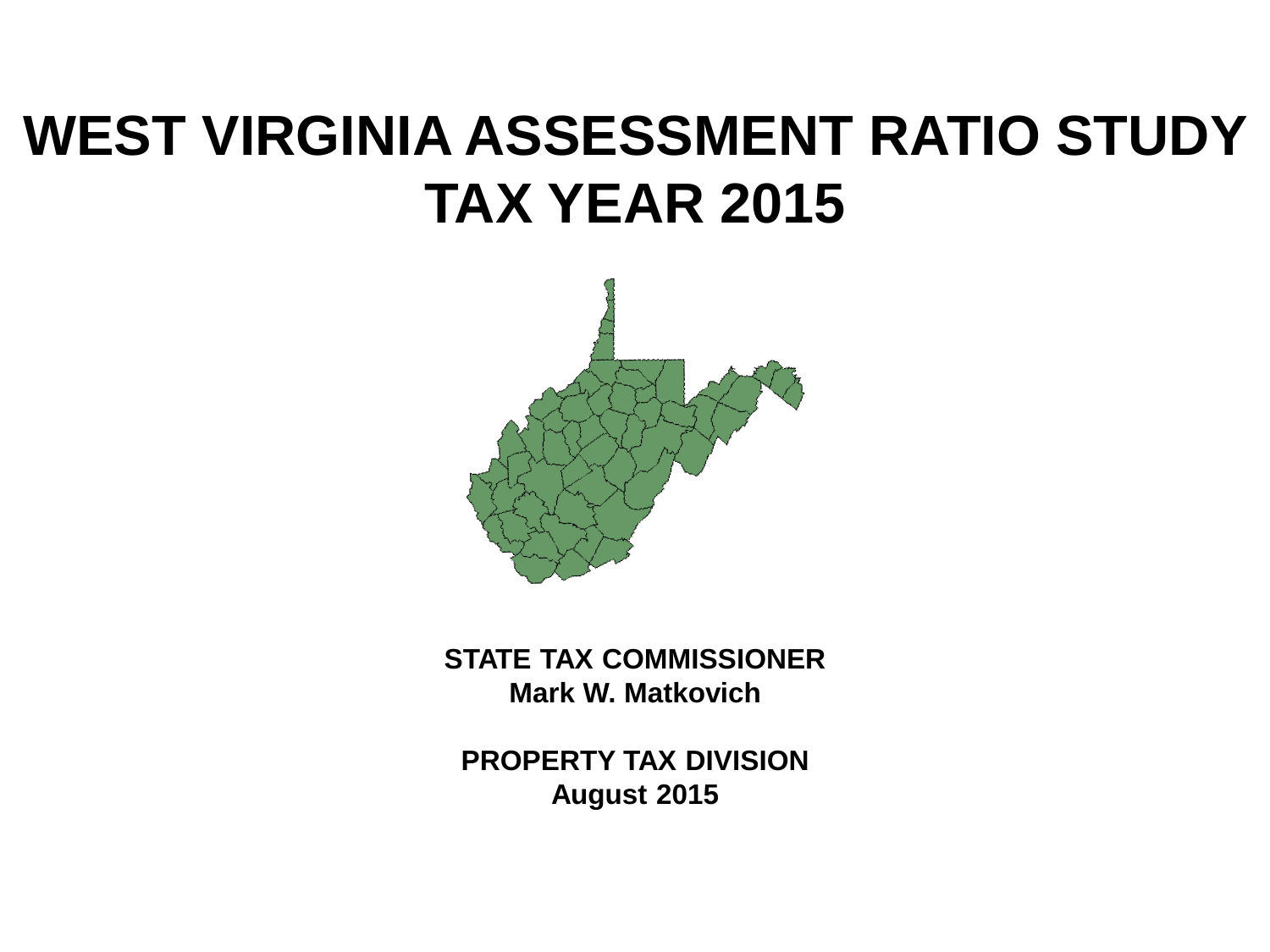

## **TABLE OF CONTENTS**

#### Page

| Table II.A   |                                                           |  |
|--------------|-----------------------------------------------------------|--|
| Table II.B   |                                                           |  |
| Table II.C   | Map – Coefficients of Dispersion, Residential Improved11  |  |
| Table II.D   |                                                           |  |
| Table II.E   |                                                           |  |
| Table II.F   |                                                           |  |
| Table II.G   |                                                           |  |
| Table II.H   |                                                           |  |
| Table II.I   |                                                           |  |
| Table II.J   |                                                           |  |
| Exhibit II.K |                                                           |  |
| Exhibit II.L |                                                           |  |
| Exhibit II.M | Statewide Summary – Graph of Coefficients of Dispersion21 |  |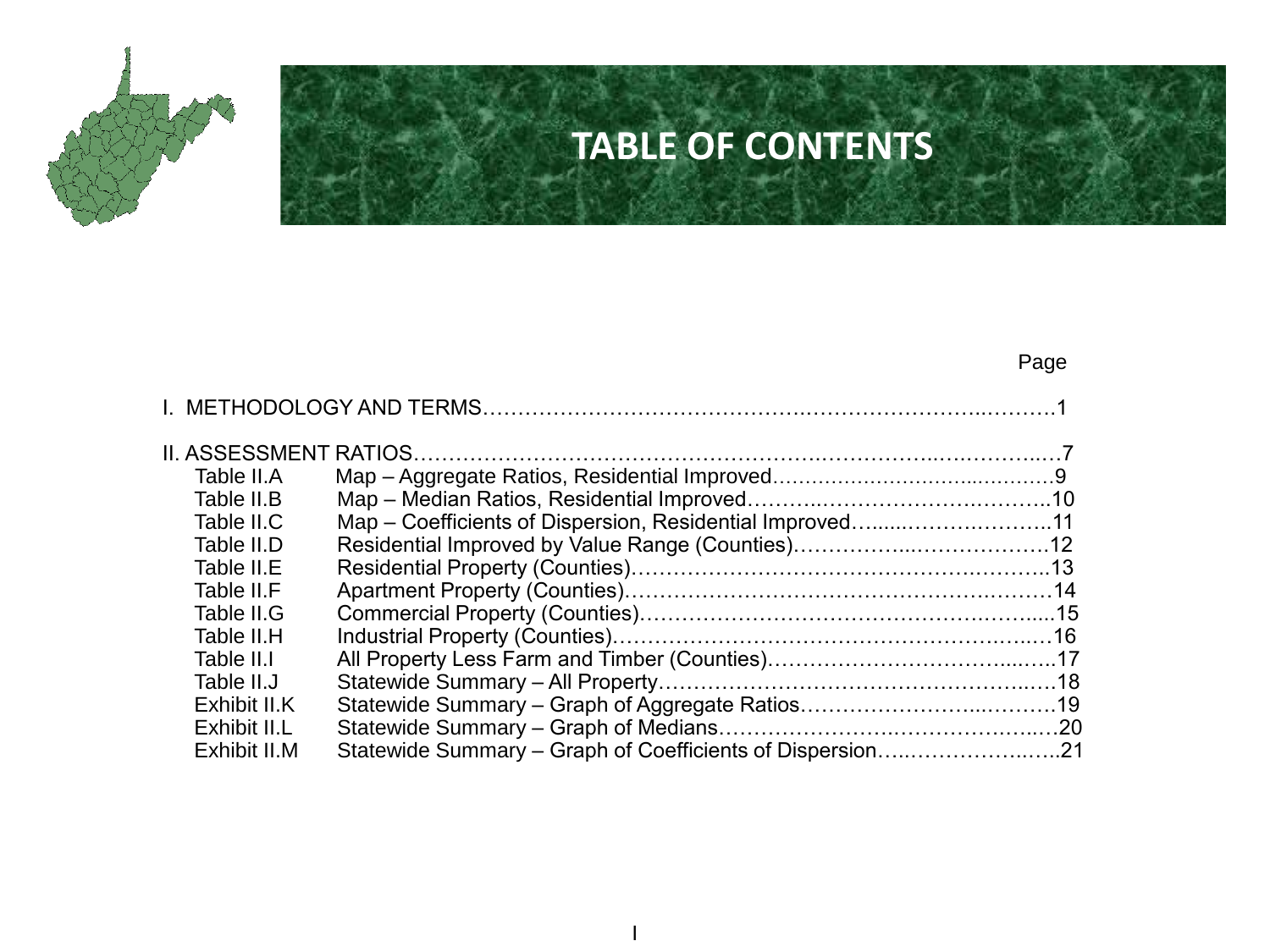

## **TABLE OF CONTENTS (CONT.)**

#### Page

| Table III.A                                                  |  |
|--------------------------------------------------------------|--|
| Table III.B                                                  |  |
| Table III.C                                                  |  |
| Table III.D                                                  |  |
| Table III.E                                                  |  |
|                                                              |  |
| All Property Less Farm and Timber (counties)29<br>Table IV.A |  |
|                                                              |  |
|                                                              |  |
|                                                              |  |
|                                                              |  |
|                                                              |  |
|                                                              |  |
|                                                              |  |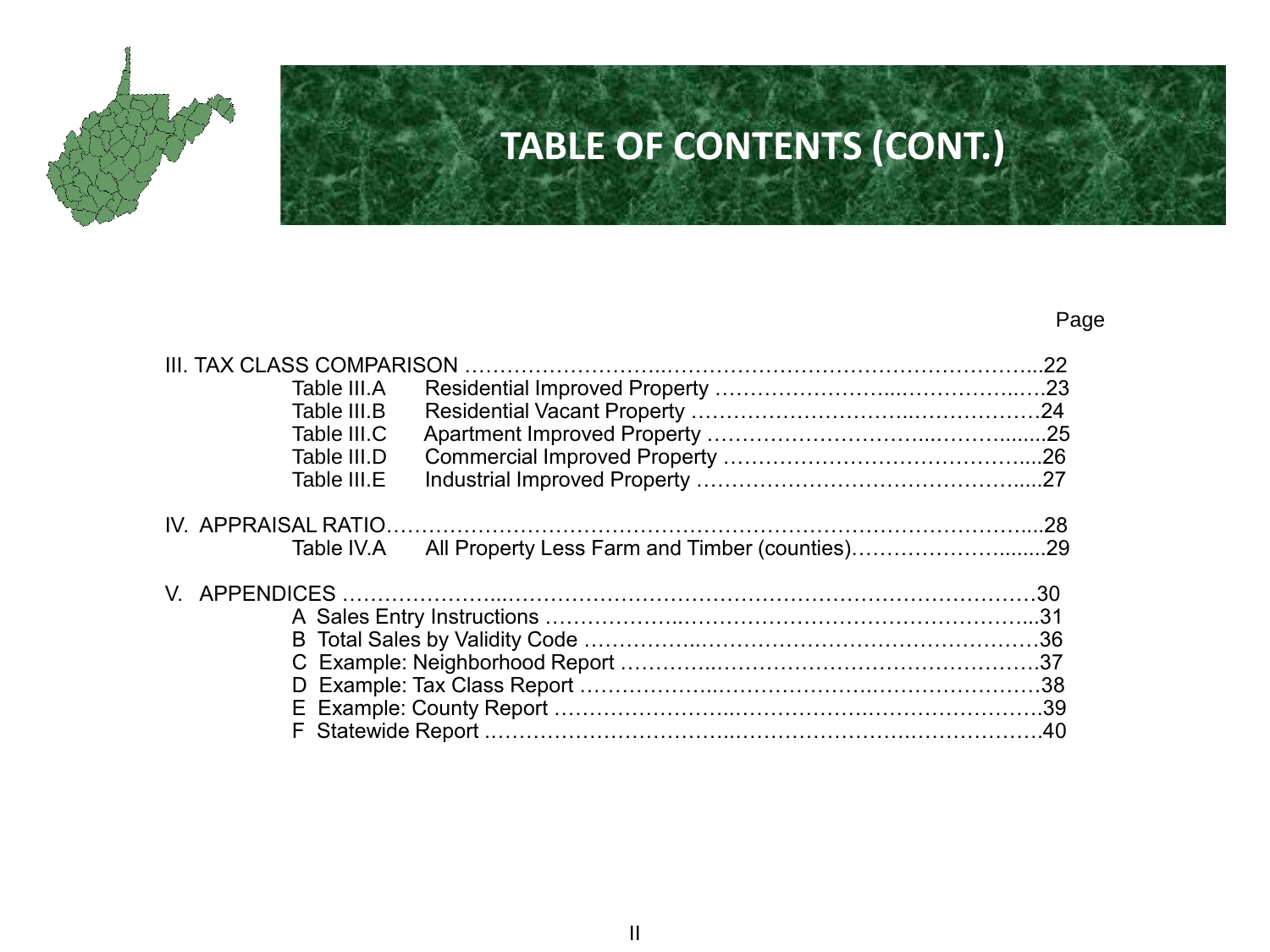

This report compares real property values to selling prices of properties sold in West Virginia. Assessments used in this report are Tax Year 2015 assessed values found on the property books in each of the fifty-five counties. They represent a fractional assessment of the market value of each property as of July 1, 2014. Appraised values used in Section IV of this report represent the estimated market value of each property as of July 1, 2014, as determined by the county assessor in each of the 55 counties. The time period of the sales involved is July 1, 2013 through June 30, 2014. Any sales that were more than plus or minus two standard deviations from the median in a county may have been eliminated from that county's ratio calculation by the State Tax Department.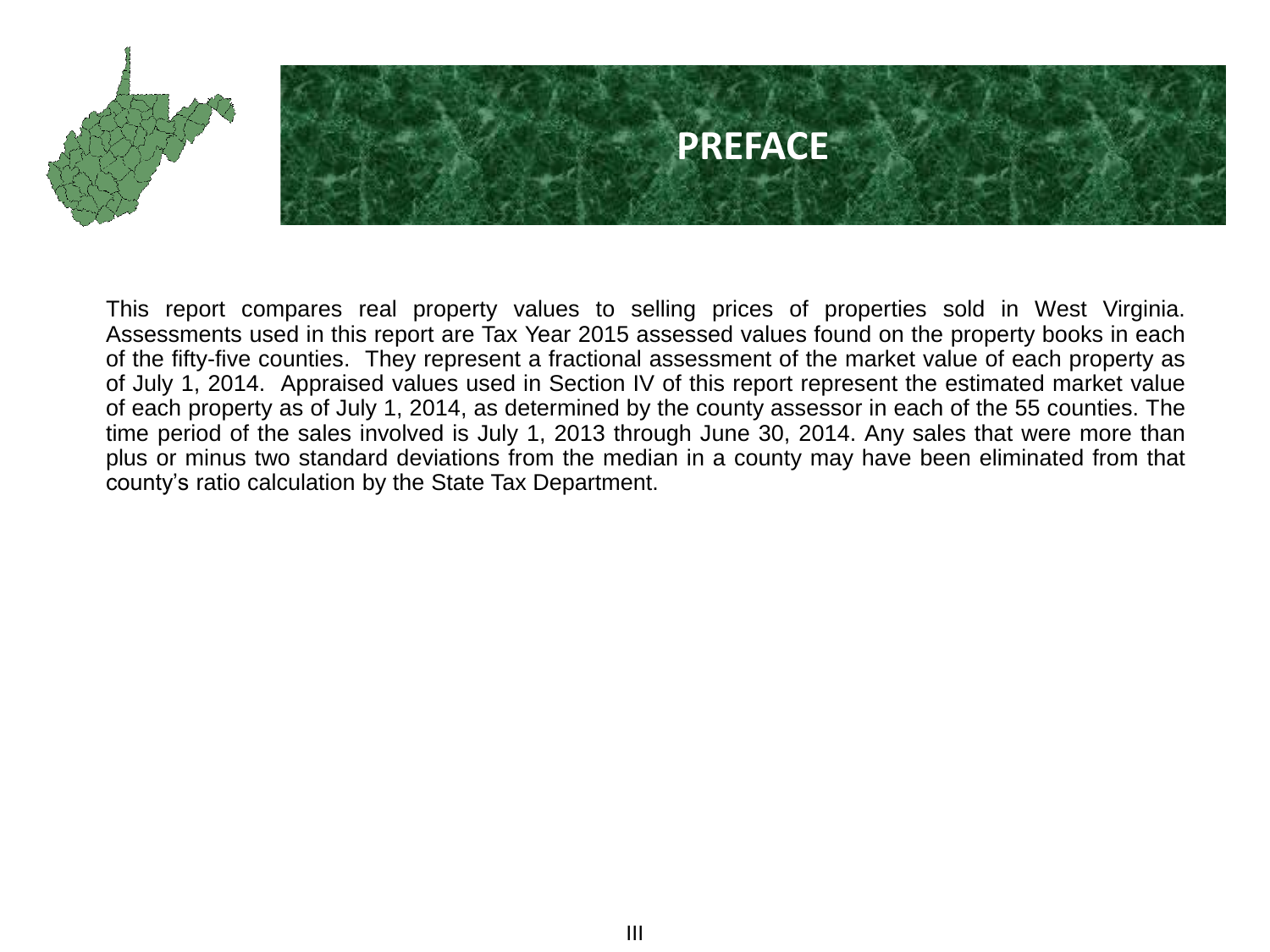

### **I. METHODOLOGY AND TERMS**

The time period of the sales involved is July 1, 2013 through June 30, 2014. Only sales judged to be a valid arms-length sales by county assessors were used. West Virginia Code §7-7- 6a requires all sales information to be verified and entered into the **I**ntegrated **A**ssessment **S**ystem (IAS) by the fifty-five (55) county assessors. Completion dates and instructions for verification and data entry are located in APPENDIX A. The total number of sales for each county are displayed by validity codes in APPENDIX B.

Tables in this study display data for each county for the following types of property: residential, apartment, commercial, and industrial. In this study, no data is displayed for any county with fewer than three (3) reported sales. If, however, a county's total reported sales for improved and vacant property is three (3) or greater, the data will then be provided.

The tables in Section II display assessment ratios for residential, apartment, commercial, and industrial property and all property less farm and timber in each county. Each table lists the number of sales for improved property, vacant property, and a combination of these. Statistical data presented are the aggregate ratio, median and the coefficient of dispersion about the median, CÕD.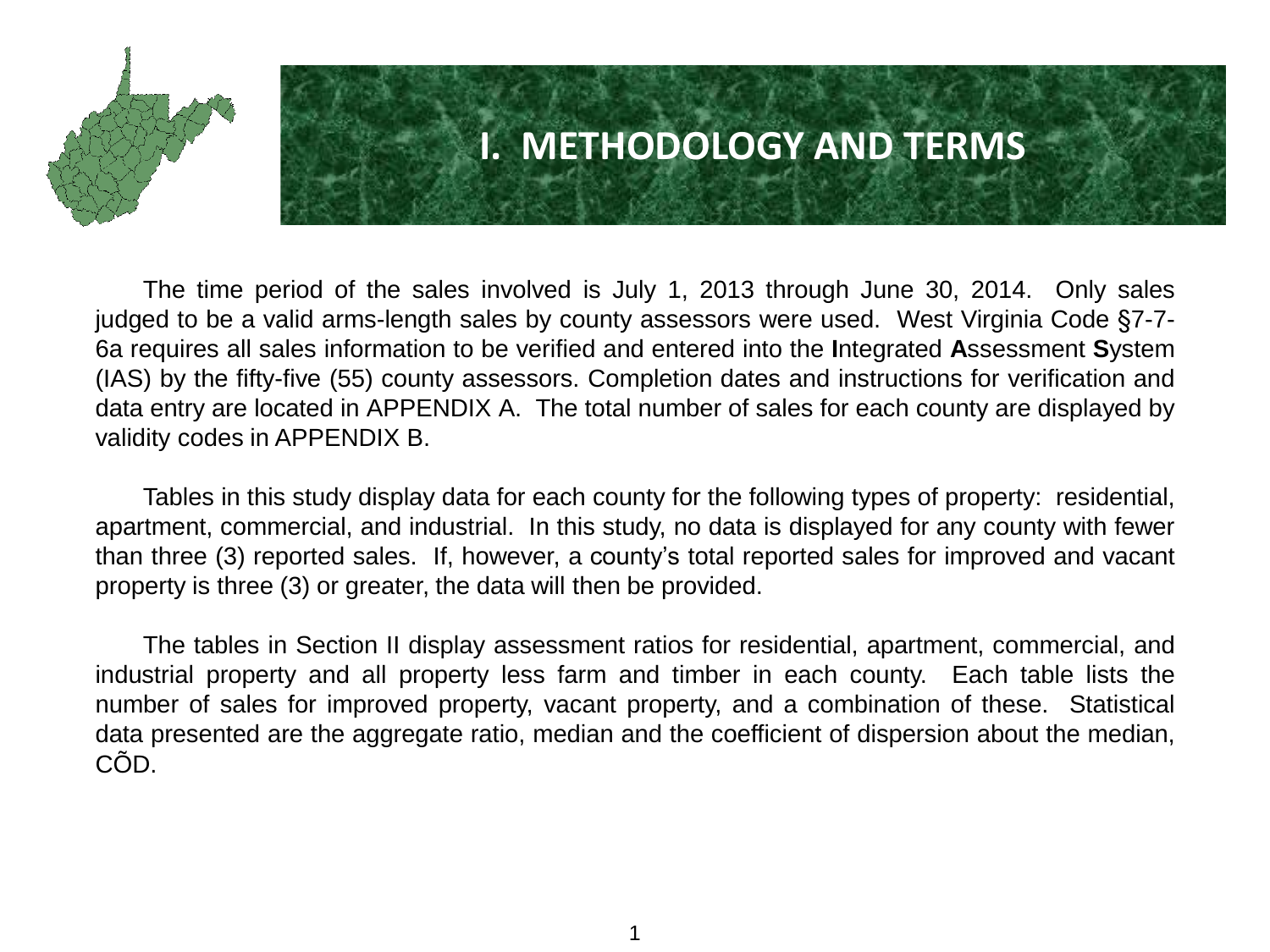

The following is an example of the methodology employed using five (5) sales and their assessed values to illustrate the calculations used in this report.

| Sale # |     | Assessment |   | <b>Sale Price</b> |     | Ratio |
|--------|-----|------------|---|-------------------|-----|-------|
| 1      | 100 | 32,100     |   | 69,000            | $=$ | 46.52 |
| 2      | 100 | 9,600      | ÷ | 10,500            | $=$ | 91.43 |
| 3      | 100 | 27,400     |   | 75,000            | $=$ | 36.53 |
| 4      | 100 | 18,700     | ÷ | 22,500            | $=$ | 83.11 |
| 5      | 100 | 10,900     | ÷ | 17,500            | $=$ | 62.29 |
| Total  |     | 98,700     |   | 194,500           |     |       |

The aggregate ratio or weighted mean  $($ A $7$ S $)$  is defined as the ratio of the total assessed values to the total considerations. To determine this ratio, the total assessed value of the sales is divided by the total of the sale price. In the above example, the calculation is:  $\overline{a}$ .

100  $\ X$  98,700  $\div$  194,500 = 50.75

The median (A/S) is the middle ratio when the ratios are arrayed in ascending or descending order. If the number of ratios is odd, the median is that ratio ranked as  $(n+1)/2$ , where "n" is the number of ratios. If the number of ratios is even, the median is computed as the midpoint between the two middle ratios.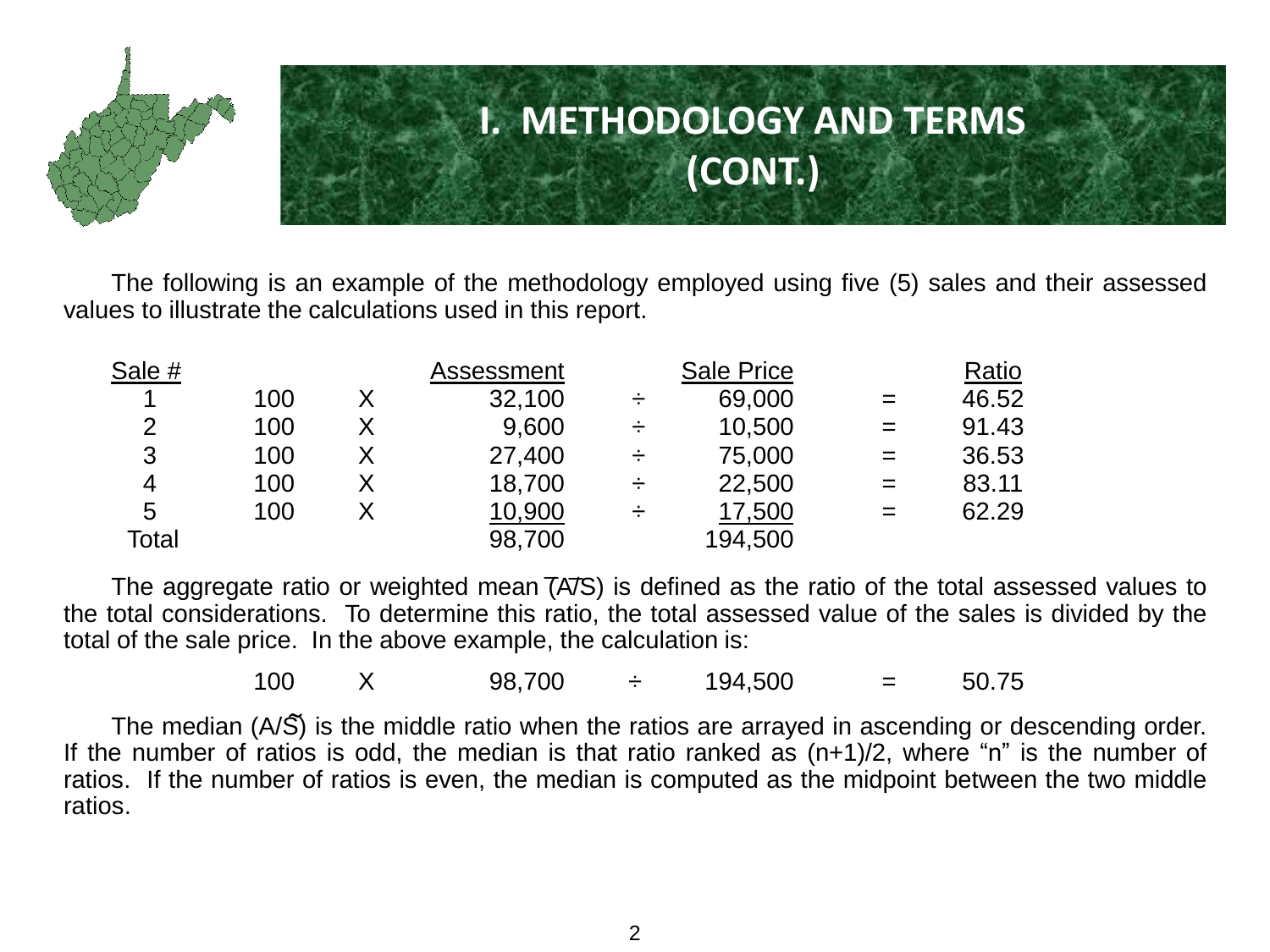

In our example there are five (5) ratios and when arrayed in ascending order the median is the third ratio,  $(5+1)/2=3$ , in the array:

> (1) 36.53 (2) 46.52 (3) 62.29 = Median Ratio (**A/S**) ∼ (4) 83.11 (5) 91.43

The final statistic shown in these reports is the coefficient of dispersion (**CÕD**) about the median, the average deviation of a group of assessment ratios taken around the median and expressed as a percentage of that measure. The formula for calculating the **CÕD** for the above example is as follows:

| <b>CÕD</b> | = Coefficient of Dispersion about the Median |
|------------|----------------------------------------------|
| A/S        | $=$ Median                                   |
| n          | $=$ Number of Sales                          |
| A/S        | $=$ Individual Ratios                        |
|            |                                              |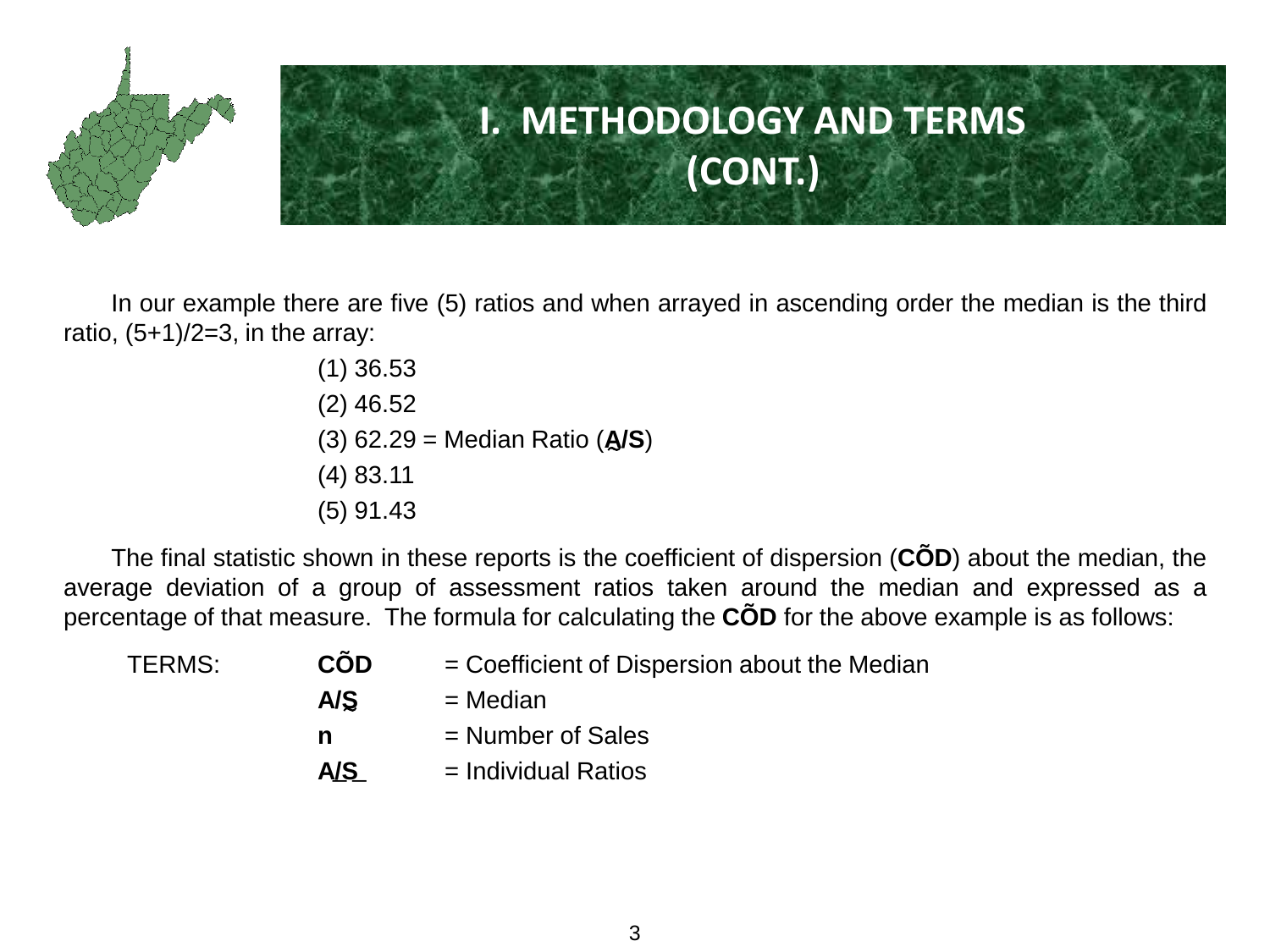

$$
\widehat{\text{COD}} = \frac{100}{\widehat{\text{A7S}}} \left( \frac{\sum_{i=1}^{n} |A_i/S_i - \widehat{\text{A7S}}|}{n} \right)
$$



CALCULATION: 
$$
\widehat{COD} = \frac{100}{62.29} \left( \frac{91.48}{5} \right) = 29.37
$$

The coefficient of dispersion is a method for determining how closely each county's ratios are arrayed about the median ratio. A large **CÕD** indicates that a great disparity exists in the assessment of property. On the other hand, a small **CÕD** indicates that the assessment ratios are clustered about the median and more homogeneous assessments exist in that county.

As a general rule, a **CÕD** of 15 or less for improved residential property signifies a homogeneous distribution of values. For other property types a **CÕD** of 20 or below is considered to indicate assessment homogeneity.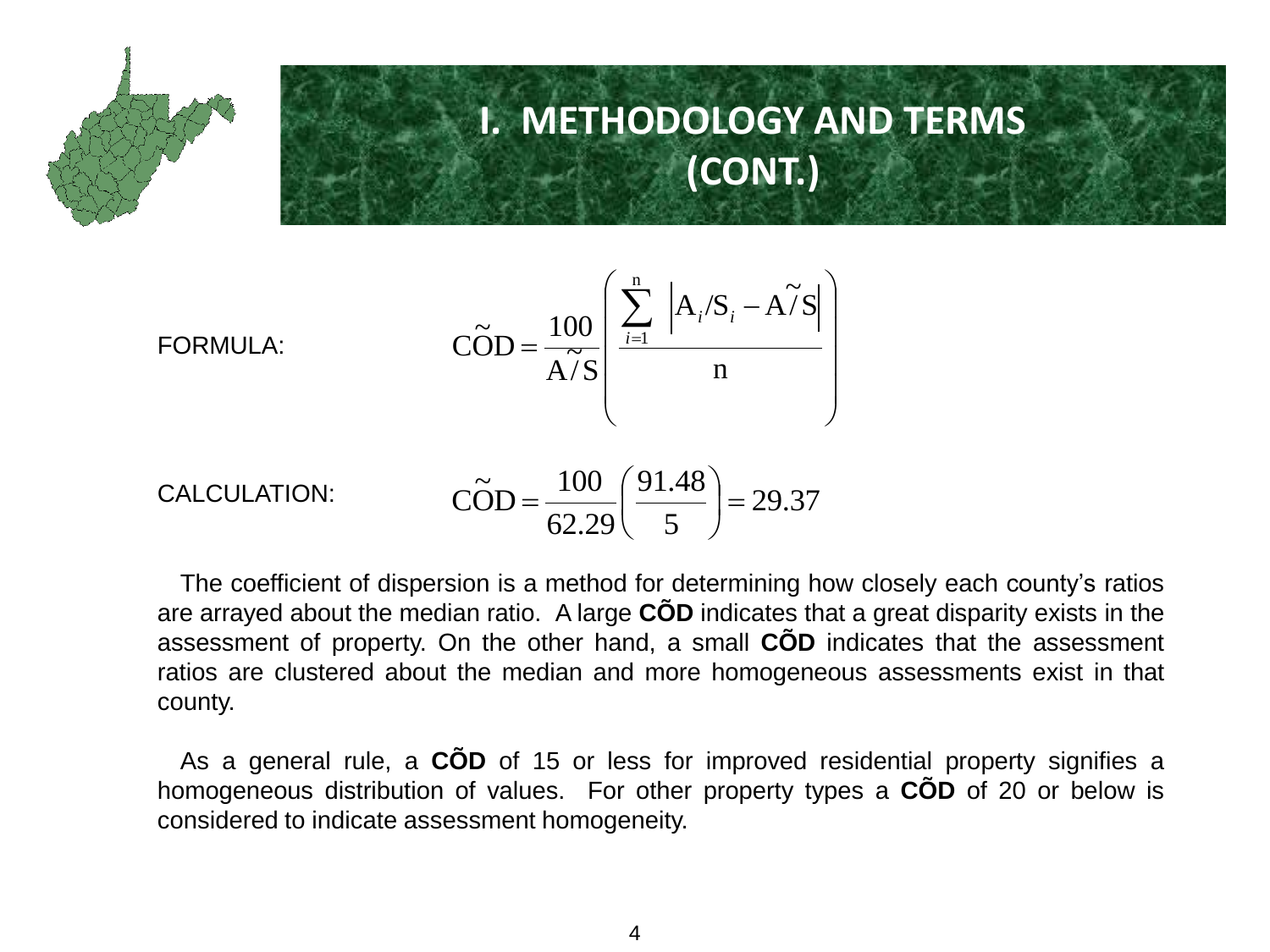

The concept of the coefficient of dispersion about the median is illustrated by the example shown below:

|                 | Sale # |     |              | Assessment |        | <b>Sale Price</b> |     | Ratio |                    |
|-----------------|--------|-----|--------------|------------|--------|-------------------|-----|-------|--------------------|
|                 |        | 100 | X            | 27,400     | ÷      | 75,000            | $=$ | 36.53 |                    |
|                 | 2      | 100 | $\times$     | 32,100     | ÷      | 69,000            | $=$ | 46.52 |                    |
| <b>County A</b> | 3      | 100 | $\mathsf{X}$ | 10,900     | ÷      | 17,500            | $=$ | 62.29 | $=$ Mediañ (A/S)   |
|                 | 4      | 100 | $\mathsf{X}$ | 18,700     | ÷      | 22,500            | $=$ | 83.11 |                    |
|                 | 5      | 100 | $\mathsf{X}$ | 9,600      | ÷      | 10,500            | $=$ | 91.43 |                    |
|                 |        |     |              |            |        |                   |     |       |                    |
|                 | 1      | 100 | $\mathsf{X}$ | 13,100     | ÷      | 24,000            | $=$ | 54.58 |                    |
|                 | 2      | 100 | $\mathsf{X}$ | 10,200     | ÷      | 17,359            | $=$ | 58.76 |                    |
| County B        | 3      | 100 | $\mathsf{X}$ | 10,900     | ÷      | 17,500            | $=$ | 62.29 | $=$ Median $(A/S)$ |
|                 | 4      | 100 | $\mathsf{X}$ | 13,000     | $\div$ | 20,000            | $=$ | 65.00 |                    |
|                 | 5      | 100 | $\times$     | 7,100      | ÷      | 10,000            | $=$ | 71.00 |                    |

In this example, both counties have a median of 62.29 for the residential property but the difference in the **CÕD** for each county illustrates a difference in the homogeneity of the assessed values, as illustrated on the following page.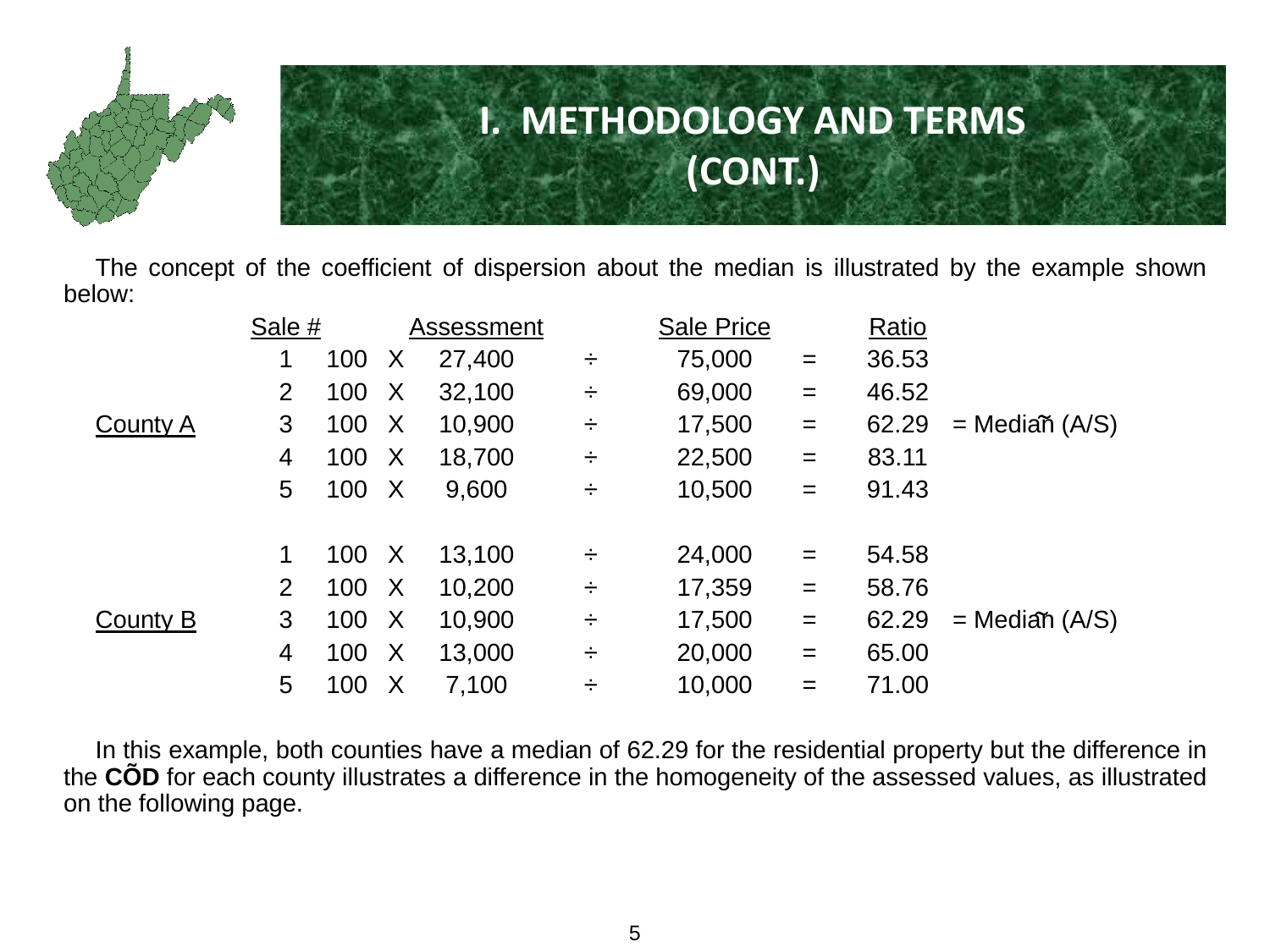

| County A:                                                                           | County B:                                                                   |
|-------------------------------------------------------------------------------------|-----------------------------------------------------------------------------|
| $\widetilde{\text{COD}} = \frac{100}{62.29} \left( \frac{91.48}{5} \right) = 29.37$ | $\widetilde{COD} = \frac{100}{62.29} \left( \frac{22.65}{5} \right) = 7.27$ |

County A has a **CÕD** of 29.37 which indicates a large disparity of property assessments in that county. The **CÕD** for County A is higher than the generally acceptable 15 to 20.

County B shows a **CÕD** of only 7.27. County B ratios cluster more closely about the median; therefore, these assessments are more homogeneous, and would be considered more equitable.

Section II displays the relationship of assessed values to market and the uniformity of assessments through the use of the aggregate ratio, median and the coefficient of dispersion for all counties and the State. Section III has tables showing the ratios and **CÕD** for property types among tax classes 2, 3, and 4.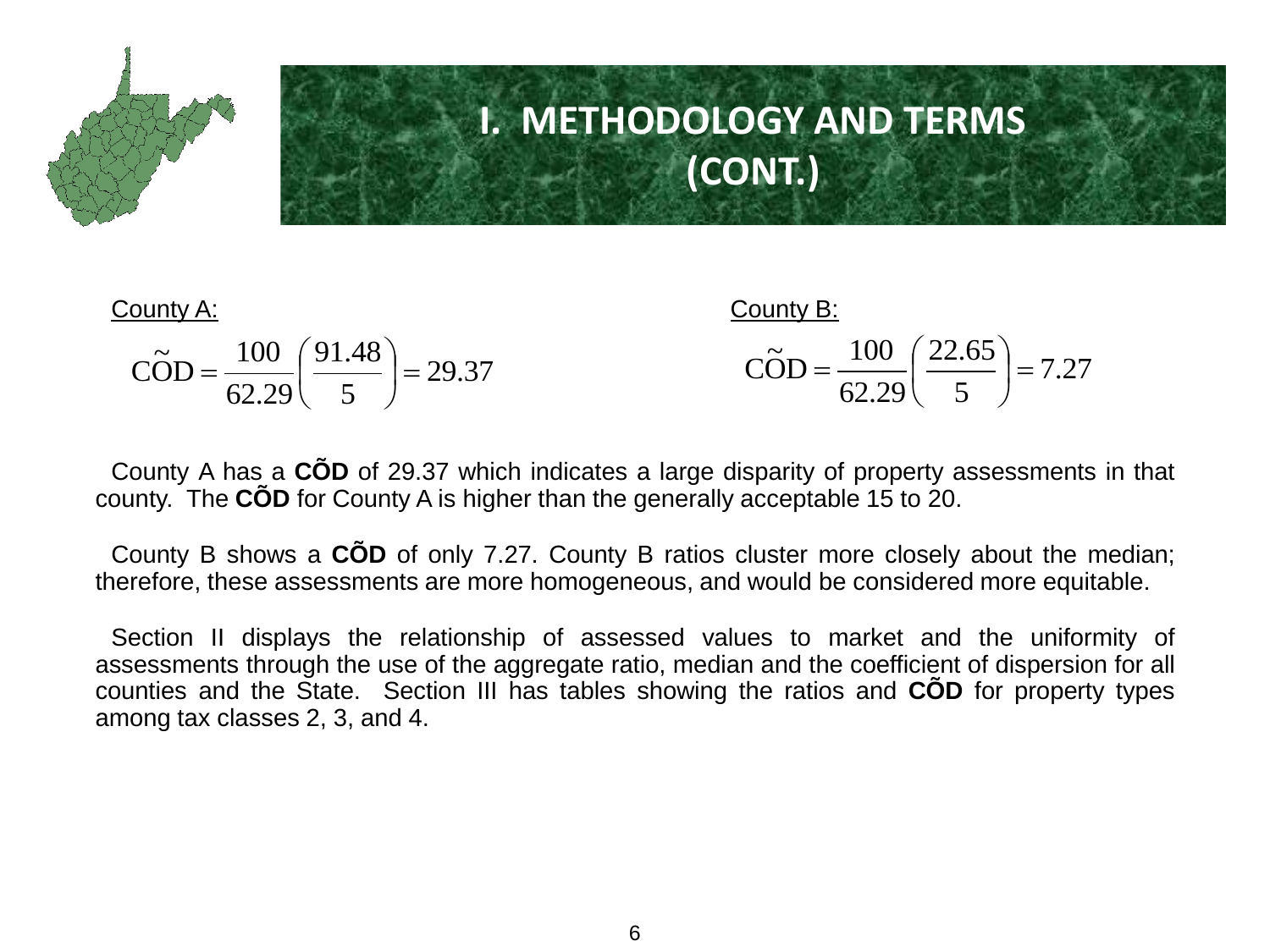

### **II. ASSESSMENT RATIOS**

Reports in this section display data using sales verified by the assessor The recording period of the sales involved is July 1, 2013 through June 30, 2014. This data is for the Tax Year 2015 assessed values representing property values as of July 1, 2014.

The three tables II.A, II.B, and II.C are maps showing the aggregate ratio, median, and coefficient of dispersion of improved residential assessed values to sale prices for all counties in West Virginia.

Table II.D shows the median or aggregate ratio and **CÕD** data for residential improved property stratified by sale price level. If properties selling for different prices are assessed uniformly, then the median should be approximately the same regardless of sales price range.

Tables II.E through II.H display information for four different types of property: residential, apartment, commercial, and industrial. Table II.I shows the same information for all properties combined except farm and timber sold in the county. Each table lists the number of sales for improved property, vacant property, and a total of both, with aggregate ratio, median, and the **CÕD** displayed. The final table, II.J, in this section lists statewide totals for each type of property. Statistics shown are the number of sales, aggregate ratio, median, and the **CÕD** .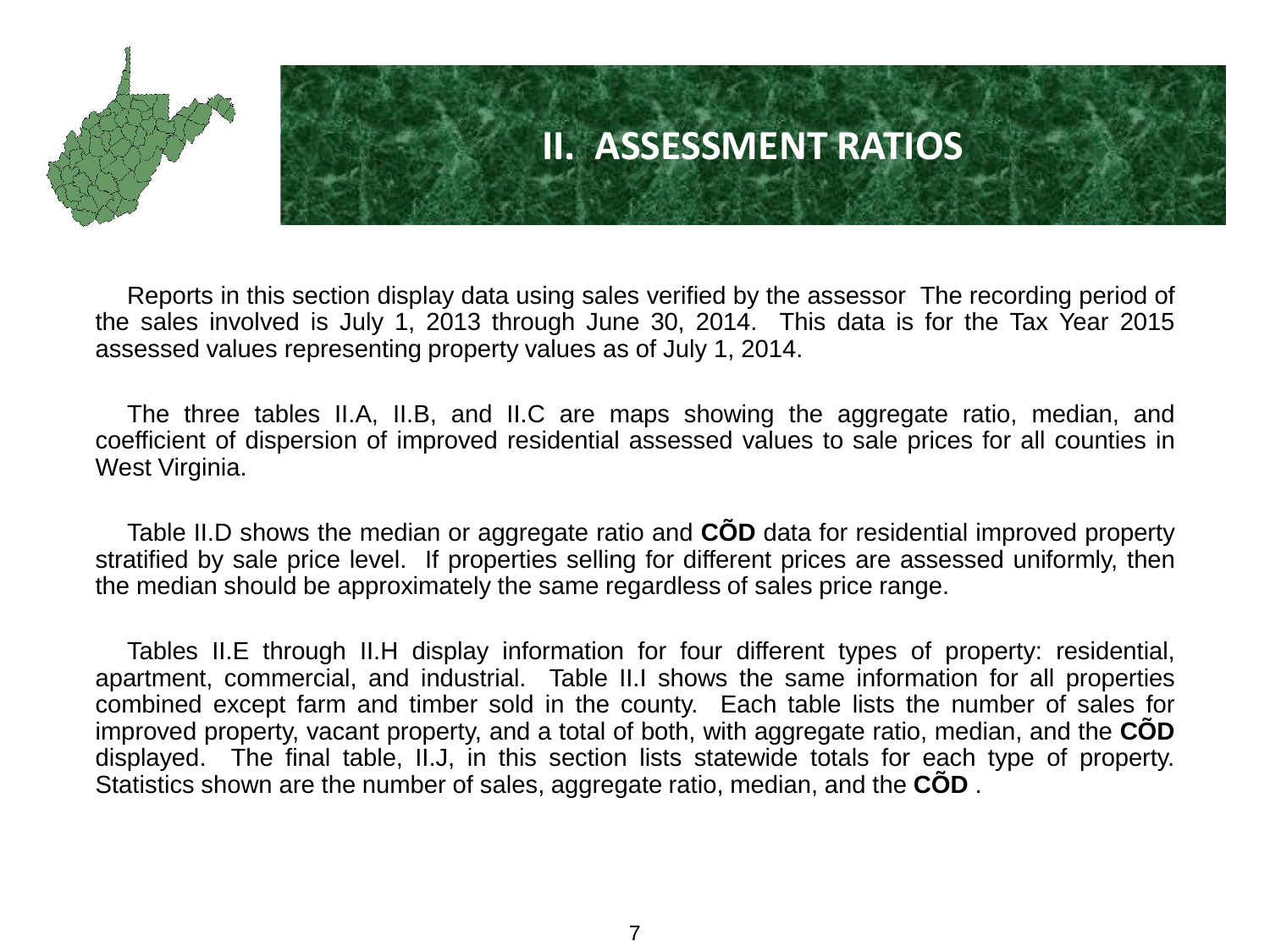

# **II. ASSESSMENT RATIOS (CONT.)**

- Exhibits II.K, II.L, and II.M are graphs which represent the aggregate ratio, median, and **CÕD** values shown in Table II.J. These graphs show the aggregate ratios, medians, and **CÕD's** for residential, apartment, commercial, and industrial property. The aggregate ratios and medians are given for both improved and vacant property and compared with the "goal" aggregate ratio and median of sixty percent (60%) assessment. The **CÕD's** are also given for both improved and vacant property. The **CÕD** goal for residential improved property is fifteen (15) or less. The goal **CÕD** for all other property is twenty (20) or less.
- More detailed data for each county are available from the neighborhood, class and county summary reports. Examples of these reports are located in Appendix C, Appendix D, and Appendix E.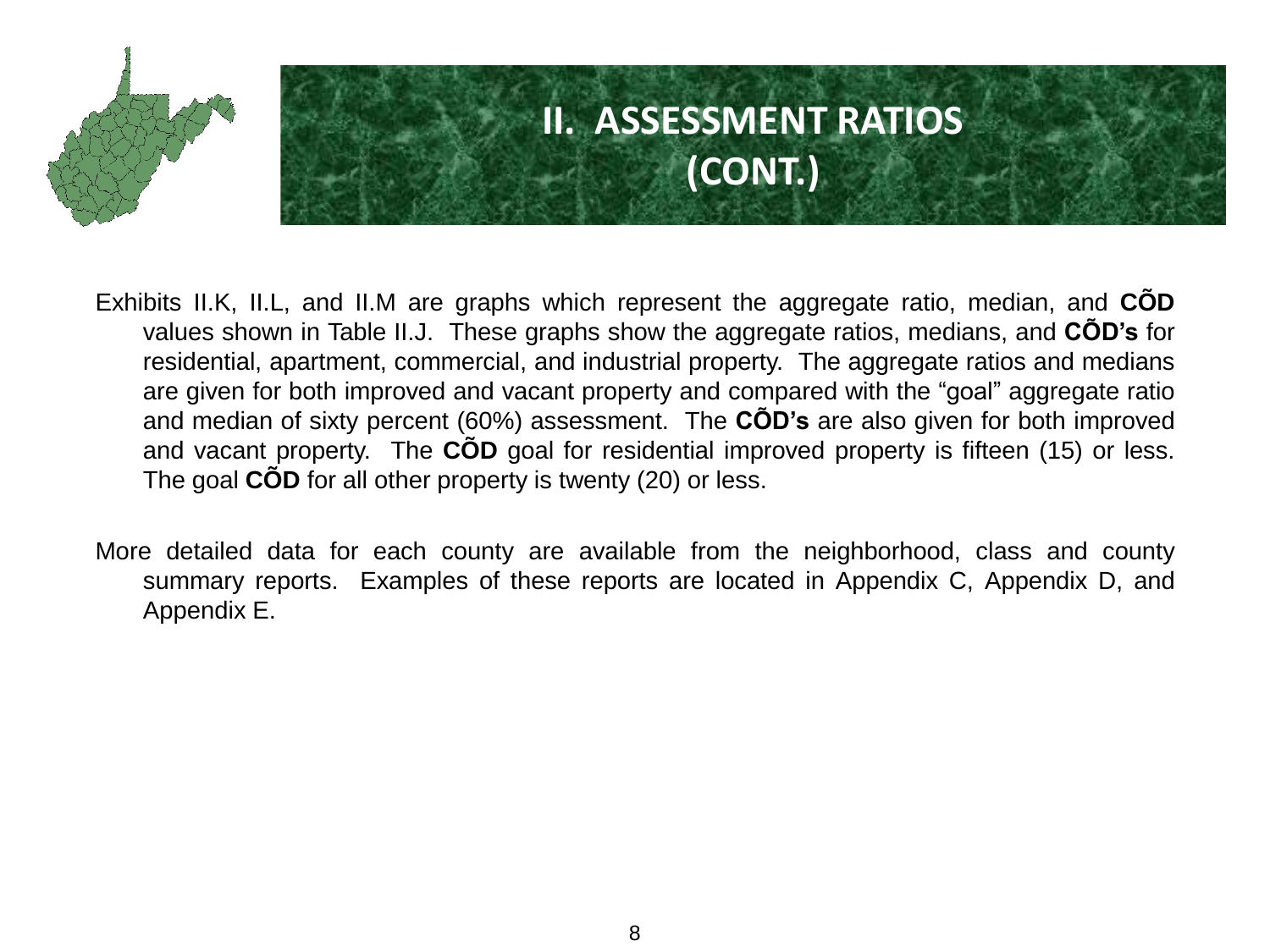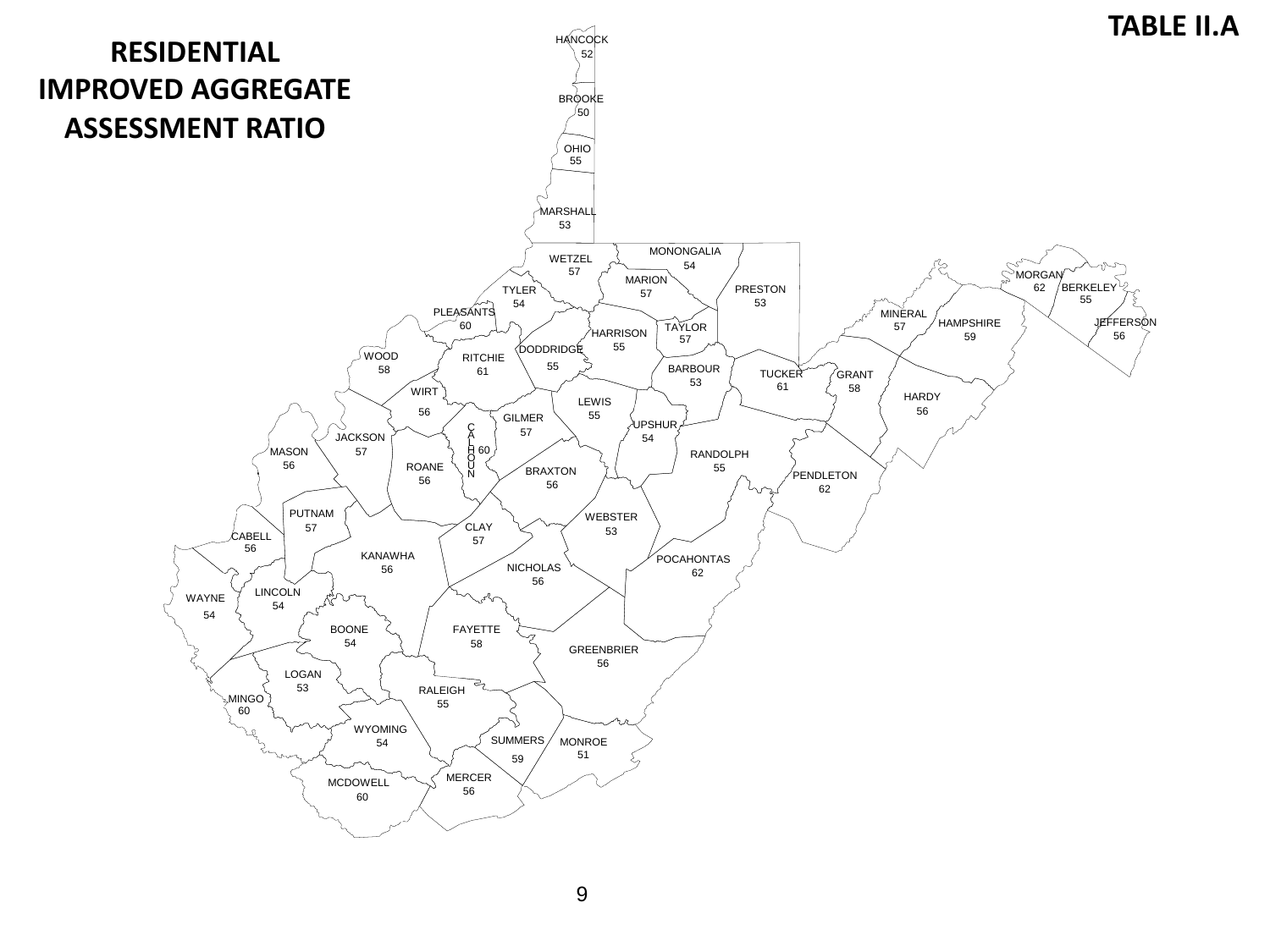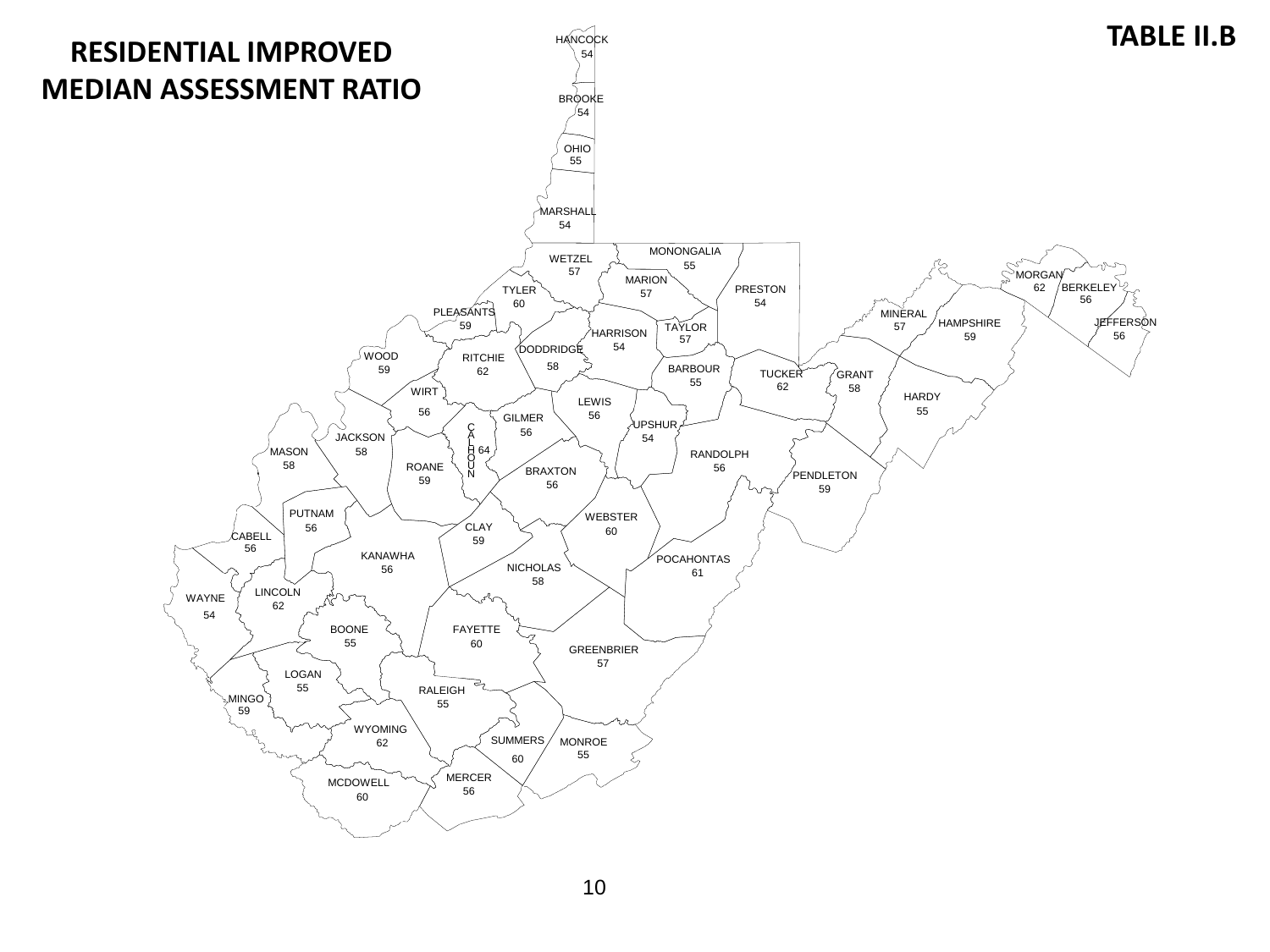

11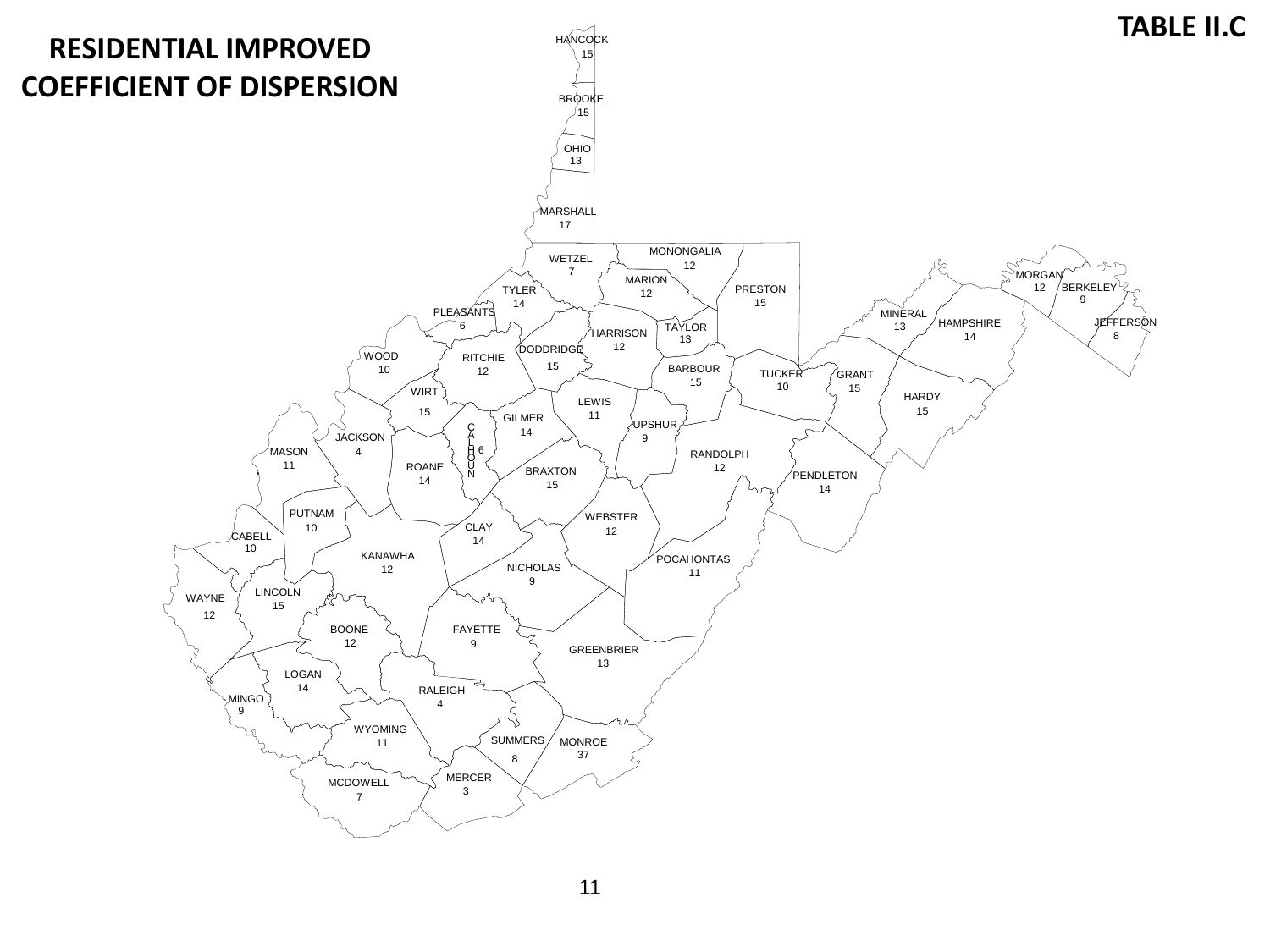#### **RESIDENTIAL IMPROVED PROPERTY BY VALUE RANGE ASSESSMENT TO SALES**

|                                                | <b>COMPARISON</b> |                                   |                   |                      |                   |                       |                   |                         |                   |                         |                   |                       |               |                         |                   |                |
|------------------------------------------------|-------------------|-----------------------------------|-------------------|----------------------|-------------------|-----------------------|-------------------|-------------------------|-------------------|-------------------------|-------------------|-----------------------|---------------|-------------------------|-------------------|----------------|
|                                                | $0 - 19,999$      |                                   | 20,000-39,999     |                      | 40,000-59,999     |                       | 60,000-79,999     |                         | 80,000-99,999     |                         | 100,000-149,999   |                       | 150,000 & UP  |                         | <b>ALL RANGES</b> |                |
|                                                | <b>MEDIAN</b>     |                                   | <b>MEDIAN</b>     |                      | <b>MEDIAN</b>     |                       | <b>MEDIAN</b>     |                         | <b>MEDIAN</b>     |                         | <b>MEDIAN</b>     |                       | <b>MEDIAN</b> |                         | <b>MEDIAN</b>     |                |
|                                                | OR AGG            | COD                               | OR AGG            | COD                  | OR AGG            | COD                   | OR AGG            | COD                     | OR AGG            | COD                     | OR AGG            | COD                   | OR AGG        | COD                     | OR AGG            | COD            |
| <b>BARBOUR</b><br>01                           | 70                | 6                                 | 69                | 3                    | 60                | 13                    | 57                | 12                      | 55                | 8                       | 54                | 11                    | 48            | 11                      | 55                | 15             |
| 02<br><b>BERKELEY</b>                          | 67                | 19                                | 63                | 13                   | 67                | 18                    | 60                | 11                      | 59                | 11                      | 56                | 8                     | 55            | 8                       | 56                | 9              |
| <b>BOONE</b><br>03                             | 52                | 8                                 | 60                | 9                    | 65                | 9                     | 50                | 12                      | 54                | 8                       | 52                | 11                    | 54            | 8                       | 55                | 12             |
| <b>BRAXTON</b><br>04                           | 65                | 12                                | 63                | 10                   | 63                | 15                    | 54                | 17                      | 57                | 12                      | 54                | 10                    | 55            | 10                      | 56                | 15             |
| <b>BROOKE</b><br>05                            | 60                | $\overline{4}$<br>$\overline{11}$ | 61                | 10<br>23             | 57                | 15<br>14              | 52                | 14<br>11                | 54                | 14<br>12                | 45                | 13<br>8               | 48            | 15                      | 54                | 15<br>10       |
| 06<br>CABELL<br>07<br><b>CALHOUN</b>           | 60<br>56          | $\mathbf 0$                       | 66<br>66          | $\mathbf{1}$         | 59<br>62          | $\overline{7}$        | 57<br>$\mathbf 0$ | $\mathbf 0$             | 55<br>64          | 0                       | 55<br>$\mathbf 0$ | 0                     | 56<br>53      | 7<br>0                  | 56<br>60          | 6              |
| 08<br><b>CLAY</b>                              | 68                | 4                                 | 59                | 16                   | 61                | 10 <sup>10</sup>      | 49                | $\mathbf 0$             | 58                | $\mathbf 0$             | 0                 | 0                     | 0             | 0                       | 59                | 14             |
| 09<br><b>DODDRIDGE</b>                         | 56                | 14                                | 62                | $\mathbf 0$          | 56                | 20                    | 59                | 12                      | $\mathbf 0$       | $\pmb{0}$               | 51                | 9                     | $\mathbf 0$   | $\mathbf 0$             | 58                | 15             |
| 10<br><b>FAYETTE</b>                           | 64                | 17                                | 64                | 11                   | 60                | 10                    | 59                | 6                       | 58                | $\overline{7}$          | 59                | 6                     | 56            | 8                       | 60                | 9              |
| 11<br><b>GILM ER</b>                           | $\mathbf 0$       | $\mathbf 0$                       | 67                | $\mathbf 0$          | 54                | 6                     | 56                | 8                       | 58                | 18                      | 60                | 18                    | 56            | $\mathbf 0$             | 57                | 14             |
| 12<br><b>GRANT</b>                             | 0                 | 0                                 | 74                | 1                    | 61                | 13                    | 61                | 11                      | 0                 | 0                       | 48                | $\overline{7}$        | 59            | 10 <sup>10</sup>        | 58                | 15             |
| 13<br><b>GREENBRIER</b>                        | 60                | $\overline{7}$                    | 62                | 10                   | 60                | 13                    | 57                | 8                       | 55                | 13                      | 56                | 17                    | 56            | 12                      | 57                | 13             |
| 14<br><b>HAM PSHIRE</b>                        | 54                | 18                                | 62                | 10                   | 64                | 16                    | 58                | 22                      | 64                | 15                      | 56                | 14                    | 59            | 9                       | 59                | 14             |
| 15<br><b>HANCOCK</b>                           | 51                | $\overline{2}$                    | 58                | 23                   | 61                | 13                    | 55                | 13                      | 54                | 10                      | 48                | 15                    | 51            | 14                      | 54                | 15             |
| 16<br><b>HARDY</b>                             | 60                | 0                                 | 64                | 10                   | 61                | 16                    | 55                | 12                      | 59                | 16                      | 56                | 14                    | 55            | 13                      | 56                | 15             |
| 17<br><b>HARRISON</b>                          | 53                | $\mathbf 0$                       | 64                | 13                   | 60                | 10 <sup>10</sup>      | 55                | 14                      | 53                | 15                      | 54                | 12                    | 55            | 9                       | 55                | 12             |
| 18<br><b>JACKSON</b>                           | 60                | 0                                 | 60                | 5                    | 60                | 5                     | 59                | 4                       | 59                | $\overline{4}$          | 57                | 4                     | 57            | $\overline{\mathbf{c}}$ | 58                | 4              |
| 19<br><b>JEFFERSON</b><br>20<br><b>KANAWHA</b> | $\mathbf 0$<br>59 | $\mathbf 0$<br>13                 | $\mathbf 0$<br>61 | $\mathbf 0$<br>14    | 67<br>66          | 5<br>9                | 60<br>60          | 10<br>14                | 60<br>58          | $\overline{7}$<br>12    | 57<br>57          | 8<br>12               | 56<br>55      | $\overline{7}$<br>11    | 56<br>56          | 8<br>12        |
| 21<br>LEWIS                                    | 62                | 45                                | 56                | $6\overline{6}$      | 57                | 8                     | 57                | 6                       | 58                | 9                       | 56                | 9                     | 54            | 5                       | 56                | 11             |
| 22<br><b>LINCOLN</b>                           | $\mathbf 0$       | $\mathbf 0$                       | 78                | 10                   | 62                | 8                     | 58                | 12                      | 47                | $\mathbf 0$             | 60                | 10                    | 46            | $\overline{7}$          | 62                | 15             |
| 23<br><b>LOGAN</b>                             | 65                | 6                                 | 63                | 4                    | 63                | 9                     | 49                | 7                       | 55                | 12                      | 44                | 16                    | 53            | 8                       | 55                | 14             |
| 24<br><b>MARION</b>                            | $\mathbf 0$       | $\mathbf 0$                       | 83                | 18                   | 70                | 16                    | 62                | 10                      | 58                | 11                      | 56                | 11                    | 57            | 9                       | 57                | 12             |
| 25<br>MARSHALL                                 | 62                | 5                                 | 72                | 16                   | 60                | 14                    | 52                | 18                      | 51                | 12                      | 51                | 11                    | 51            | 12                      | 54                | 17             |
| 26<br><b>MASON</b>                             | 63                | $\overline{4}$                    | 62                | 10                   | 61                | 10 <sup>10</sup>      | 59                | 12                      | 56                | 8                       | 56                | $\overline{7}$        | 56            | 10                      | 58                | 11             |
| <b>MCDOWELL</b><br>27                          | 62                | 6                                 | 60                | $\overline{7}$       | 56                | $\overline{2}$        | $\Omega$          | 0                       | $\Omega$          | $\mathbf 0$             | $\Omega$          | $\mathbf 0$           | $\mathbf 0$   | 0                       | 60                | $\overline{7}$ |
| 28<br><b>MERCER</b>                            | 58                | 4                                 | 57                | $\overline{4}$       | 57                | 3                     | 56                | $\overline{2}$          | 56                | 3                       | 56                | $\overline{2}$        | 57            | 3                       | 56                | 3              |
| 29<br><b>MINERAL</b>                           | 69                | 0                                 | 64                | 13                   | 59                | 15                    | 62                | $\overline{7}$          | 60                | 10                      | 57                | 12                    | 56            | 12                      | 57                | 13             |
| 30<br><b>MINGO</b>                             | 65                | $\overline{7}$                    | 59                | 17                   | 57                | 4                     | 58                | 9                       | 57                | 5                       | 61                | $\mathbf{1}$          | 63            | 11                      | 60                | 9              |
| <b>MONONGALIA</b><br>31<br>32<br><b>MONROE</b> | $\mathbf 0$<br>93 | 0<br>18                           | 59<br>63          | 26<br>33             | 62<br>64          | 16<br>29              | 67<br>41          | 14<br>23                | 61<br>54          | 13<br>19                | 56<br>43          | 12<br>25              | 54<br>52      | 11<br>27                | 55<br>55          | 12<br>37       |
| 33<br><b>MORGAN</b>                            | 0                 | $\mathbf 0$                       | 67                | 18                   | 63                | 23                    | 64                | 8                       | 61                | 16                      | 65                | 12                    | 61            | 9                       | 62                | 12             |
| 34<br><b>NICHOLAS</b>                          | 63                | $\overline{4}$                    | 62                | 9                    | 61                | 7                     | 58                | $\overline{7}$          | 60                | $\overline{7}$          | 54                | 9                     | 54            | 9                       | 58                | 9              |
| OHIO<br>35                                     | 63                | 21                                | 63                | 18                   | 61                | 9                     | 59                | 11                      | 56                | 12                      | 54                | 11                    | 54            | 12                      | 55                | 13             |
| 36<br><b>PENDLETON</b>                         | $\mathsf 0$       | 0                                 | 51                | $\mathbf 0$          | 55                | 11                    | 63                | 10                      | 57                | 8                       | 64                | 15                    | 60            | 13                      | 59                | 14             |
| 37<br><b>PLEASANTS</b>                         | $\mathbf 0$       | $\mathsf 0$                       | 59                | 6                    | 59                | 3                     | 62                | 6                       | 61                | 5                       | 60                | 6                     | 58            | 4                       | 60                | 6              |
| 38<br><b>POCAHONTAS</b>                        | 64                | 35                                | 62                | 8                    | 61                | 6                     | 62                | 10 <sup>10</sup>        | 60                | 5                       | 60                | 11                    | 60            | 8                       | 61                | 11             |
| 39<br><b>PRESTON</b>                           | 58                | 18                                | 58                | 8                    | 64                | 14                    | 59                | 14                      | 57                | 12                      | 54                | 13                    | 52            | 13                      | 54                | 15             |
| <b>PUTNAM</b><br>40                            | 67                | 10                                | 59                | 12                   | 61                | 17                    | 60                | 13                      | 56                | 13                      | 56                | 11                    | 57            | 9                       | 57                | 10             |
| 41<br><b>RALEIGH</b>                           | 61                | 6                                 | 60                | $\overline{7}$       | 57                | 4                     | 56                | $\overline{\mathbf{4}}$ | 55                | $\overline{\mathbf{4}}$ | 55                | 3                     | 55            | 3                       | 55                | 4              |
| 42<br><b>RANDOLPH</b><br>43                    | 72<br>75          | $\overline{1}$<br>$\mathbf 0$     | 60<br>54          | 15<br>18             | 65                | 4<br>13               | 57                | 11                      | 60                | 10<br>12                | 56                | 10 <sup>10</sup><br>6 | 55            | 11                      | 56                | 12<br>12       |
| <b>RITCHIE</b><br><b>ROANE</b><br>44           | 63                | 13                                | 60                | 10                   | 65<br>61          | 15                    | 61<br>60          | 6<br>13                 | 56<br>57          | 8                       | 60<br>59          | 18                    | 64<br>53      | 1<br>10 <sup>10</sup>   | 61<br>59          | 14             |
| 45<br><b>SUMMERS</b>                           | 67                | 10                                | 64                | 8                    | 62                | 8                     | 58                | 3                       | 60                | 3                       | 59                | 6                     | 59            | 5                       | 60                | 8              |
| <b>TAYLOR</b><br>46                            | 64                | 15                                | 99                | $\mathbf 0$          | 63                | 15                    | 57                | 10                      | 51                | 6                       | 60                | 14                    | 57            | 10                      | 57                | 13             |
| 47<br><b>TUCKER</b>                            | 61                | 0                                 | 65                | $\overline{7}$       | 59                | 8                     | 59                | 3                       | 58                | 19                      | 63                | 11                    | 61            | 9                       | 61                | 10             |
| <b>TYLER</b><br>48                             | $\mathbf 0$       | 0                                 | 61                | 12                   | 59                | 10                    | 61                | 10                      | 61                | 10                      | 46                | 12                    | 39            | 0                       | 60                | 14             |
| <b>UPSHUR</b><br>49                            | 57                | $\overline{7}$                    | 58                | 5                    | 61                | 11                    | 60                | 9                       | 60                | 12                      | 54                | 7                     | 53            | 6                       | 54                | 9              |
| 50<br>WAYNE                                    | 62                | 4                                 | 65                | 11                   | 60                | 9                     | 54                | $\overline{7}$          | 53                | 10                      | 52                | 10                    | 54            | 13                      | 54                | 12             |
| 51<br><b>WEBSTER</b>                           | 56                | 6                                 | 64                | $\mathbf 5$          | 62                | 0                     | 44                | 18                      | $\mathbf 0$       | $\mathbf 0$             | $\mathbf 0$       | $\mathbf 0$           | $\mathbf 0$   | $\mathbf 0$             | 60                | 12             |
| 52<br>WETZEL                                   | 64                | $\mathbf 0$                       | 64                | $\overline{2}$       | 60                | $\overline{4}$        | 58                | 6                       | 58                | 8                       | 56                | $\overline{4}$        | 56            | 6                       | 57                | $\overline{7}$ |
| 53<br><b>WIRT</b>                              | 59                | 9                                 | 60                | 10                   | 63                | 20                    | 55                | 8                       | 57                | $\overline{\mathbf{4}}$ | 57                | 26                    | 53            | 8                       | 56                | 15             |
| 54<br><b>WOOD</b><br>55                        | 61                | 10<br>12                          | 64                | 12<br>$\overline{7}$ | 62<br>$\mathbf 0$ | 10 <sup>10</sup><br>0 | 61<br>52          | 11<br>12                | 59<br>$\mathbf 0$ | 9<br>0                  | 56<br>58          | 9<br>0                | 58<br>43      | 9<br>0                  | 59                | 10<br>11       |
| <b>WYOM ING</b>                                | 65                |                                   | 61                |                      |                   |                       |                   |                         |                   |                         |                   |                       |               |                         | 62                |                |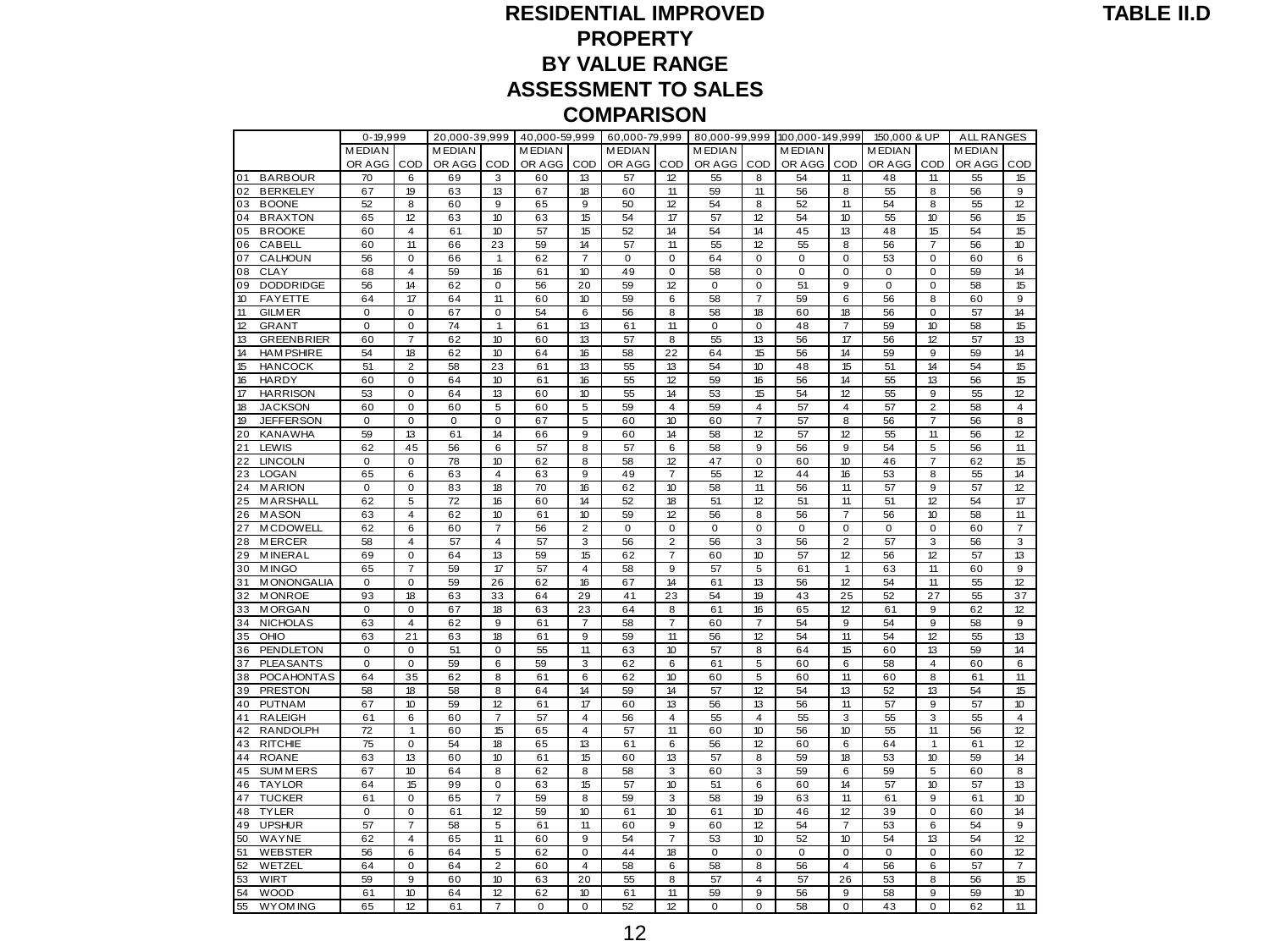### **RESIDENTIAL PROPERTY ASSESSMENT TO SALES**  ESIDENTIAL IM PROVED<br> **COMPARISON**<br>
RESIDENTIAL IM PROVED RESIDENTIAL VACANT RESIDENTIAL COUNTY TOTAL<br>
RESIDENTIAL IM PROVED RESIDENTIAL VACANT RESIDENTIAL COUNTY TOTAL

|          |                                |                | RESIDENTIAL IM PROVED |               |          |                      |         | RESIDENTIAL VACANT |             |                |          | RESIDENTIAL COUNTY TOTAL |          |                |
|----------|--------------------------------|----------------|-----------------------|---------------|----------|----------------------|---------|--------------------|-------------|----------------|----------|--------------------------|----------|----------------|
|          |                                | # SALES        | AGG RATIO             | <b>MEDIAN</b> | COD      |                      | # SALES | AGG RATIO MEDIAN   |             | COD            | # SALES  | AGG RATIO MEDIAN         |          | CO             |
| 01       | <b>BARBOUR</b>                 | 47             | 53                    | 55            | 15       | 10                   |         | 45                 | 51          | 25             | 57       | 52                       | 55       | 17             |
| 02       | <b>BERKELEY</b>                | 1403           | 55                    | 56            | 9        | 91                   |         | 58                 | 56          | 15             | 1494     | 56                       | 56       | 10             |
| 03       | <b>BOONE</b>                   | 43             | 54                    | 55            | 12       | 14                   |         | 51                 | 55          | 12             | 57       | 53                       | 55       | 12             |
| 04       | <b>BRAXTON</b>                 | 56             | 56                    | 56            | 15       | 18                   |         | 56                 | 62          | 11             | 74       | 56                       | 59       | 14             |
| 05       | <b>BROOKE</b>                  | 100            | 50                    | 54            | 15       | $\overline{7}$       |         | 47                 | 54          | 20             | 107      | 50                       | 54       | 16             |
| 06       | CABELL                         | 534            | 56                    | 56            | 10       | 51                   |         | 57                 | 59          | 14             | 585      | 56                       | 56       | 10             |
| 07       | CALHOUN                        | 11             | 60                    | 64            | 6        | $\overline{4}$       |         | 62                 | 59          | 5              | 15       | 61                       | 64       | 6              |
| 08       | <b>CLAY</b>                    | 18             | 57                    | 59            | 14       | 5                    |         | 62                 | 62          | 8              | 23       | 57                       | 59       | 13             |
| 09       | <b>DODDRIDGE</b>               | 10             | 55                    | 58            | 15       | 3                    |         | 71                 | 60          | 14             | 13       | 58                       | 60       | 14             |
| $10$     | <b>FAYETTE</b>                 | 216            | 58                    | 60            | 9        | 36                   |         | 58                 | 59          | 8              | 252      | 58                       | 60       | 9              |
| 11       | <b>GILM ER</b>                 | 17             | 57                    | 56            | 14       | 2                    |         | 61                 | 62          | 15             | 19       | 57                       | 56       | 14             |
| 12       | <b>GRANT</b>                   | 31             | 58                    | 58            | 15       | 12                   |         | 57                 | 57          | 10             | 43       | 58                       | 57       | 13             |
| 13       | <b>GREENBRIER</b>              | 225            | 56                    | 57            | 13       | 59                   |         | 56                 | 57          | 11             | 284      | 56                       | 57       | 13             |
| 14       | <b>HAM PSHIRE</b>              | 137            | 59                    | 59            | 14       | 53                   |         | 60                 | 58          | 17             | 190      | 59                       | 59       | 15             |
| 15       | <b>HANCOCK</b>                 | 110            | 52                    | 54            | 15       | 17                   |         | 51                 | 54          | 18             | 127      | 52                       | 54       | 16             |
| 16       | <b>HARDY</b>                   | 87             | 56                    | 55            | 15       | 33                   |         | 58                 | 59          | 14             | 120      | 56                       | 57       | 15             |
| 17       | <b>HARRISON</b>                | 325            | 55                    | 54            | 12       | 12                   |         | 57                 | 60          | $\overline{7}$ | 337      | 55                       | 54       | 12             |
| 18       | <b>JACKSON</b>                 | 100            | 57                    | 58            | 4        | 30                   |         | 58                 | 58          | 3              | 130      | 58                       | 58       | 4              |
| 19       | <b>JEFFERSON</b>               | 632            | 56                    | 56            | 8        | 37                   |         | 55                 | 57          | 8              | 669      | 56                       | 56       | 8              |
| 20       | <b>KANAWHA</b>                 | 1159           | 56                    | 56            | 12       | 20                   |         | 59                 | 59          | 10             | 1179     | 56                       | 56       | 12             |
| 21       | LEWIS                          | 49             | 55                    | 56            | 11       | 9                    |         | 57                 | 61          | 17             | 58       | 55                       | 56       | 12             |
| 22<br>23 | <b>LINCOLN</b><br><b>LOGAN</b> | 23<br>68       | 54<br>53              | 62<br>55      | 15<br>14 | $\overline{4}$<br>27 |         | 64<br>62           | 62<br>60    | 10<br>8        | 27<br>95 | 54<br>58                 | 62<br>58 | 14<br>13       |
| 24       | <b>MARION</b>                  | 285            | 57                    | 57            | 12       |                      | 11      | 58                 | 57          | 8              | 296      | 57                       | 57       | 12             |
| 25       | MARSHALL                       | 169            | 53                    | 54            | 17       | 14                   |         | 54                 | 61          | 22             | 183      | 53                       | 54       | 18             |
| 26       | <b>MASON</b>                   | 119            | 56                    | 58            | 11       | 43                   |         | 58                 | 58          | $\overline{7}$ | 162      | 56                       | 58       | 10             |
| 27       | <b>MCDOWELL</b>                | 17             | 60                    | 60            | 7        | 12                   |         | 55                 | 60          | 10             | 29       | 59                       | 60       | 8              |
| 28       | <b>MERCER</b>                  | 263            | 56                    | 56            | 3        | 71                   |         | 57                 | 57          | 4              | 334      | 56                       | 56       | 3              |
| 29       | <b>MINERAL</b>                 | 118            | 57                    | 57            | 13       | 13                   |         | 55                 | 60          | 15             | 131      | 57                       | 57       | 13             |
| 30       | <b>MINGO</b>                   | 22             | 60                    | 59            | 9        | $\overline{4}$       |         | 59                 | 65          | 14             | 26       | 60                       | 59       | 11             |
| 31       | <b>MONONGALIA</b>              | 990            | 54                    | 55            | 12       | 37                   |         | 59                 | 58          | 15             | 1027     | 54                       | 55       | 12             |
| 32       | <b>MONROE</b>                  | 69             | 51                    | 55            | 37       | 14                   |         | 40                 | 40          | 45             | 83       | 50                       | 54       | 39             |
| 33       | <b>MORGAN</b>                  | 150            | 62                    | 62            | 12       | 37                   |         | 58                 | 59          | 16             | 187      | 62                       | 61       | 13             |
| 34       | <b>NICHOLAS</b>                | 115            | 56                    | 58            | 9        | 46                   |         | 56                 | 58          | 8              | 161      | 56                       | 58       | 9              |
| 35       | OHIO                           | 329            | 55                    | 55            | 13       | 26                   |         | 61                 | 60          | 15             | 355      | 55                       | 56       | 14             |
| 36       | PENDLETON                      | 20             | 62                    | 59            | 14       | 10                   |         | 57                 | 52          | 18             | 30       | 61                       | 58       | 15             |
| 37       | <b>PLEASANTS</b>               | 26             | 60                    | 59            | 6        | 8                    |         | 59                 | 59          | 4              | 34       | 60                       | 59       | 6              |
| 38       | <b>POCAHONTAS</b>              | 175            | 62                    | 61            | 11       | 34                   |         | 61                 | 62          | 8              | 209      | 62                       | 61       | 10             |
| 39       | <b>PRESTON</b>                 | 140            | 53                    | 54            | 15       | 40                   |         | 50                 | 56          | 17             | 180      | 53                       | 55       | 15             |
| 40       | <b>PUTNAM</b>                  | 617            | 57                    | 56            | 10       | 42                   |         | 54                 | 56          | 14             | 659      | 56                       | 56       | 10             |
| 41       | <b>RALEIGH</b>                 | 455            | 55                    | 55            | 4        | 67                   |         | 55                 | 57          | 11             | 522      | 55                       | 56       | 5              |
| 42       | RANDOLPH                       | 125            | 55                    | 56            | 12       | 25                   |         | 58                 | 60          | 14             | 150      | 55                       | 56       | 12             |
| 43       | <b>RITCHIE</b>                 | 27             | 61                    | 62            | 12       | 6                    |         | 57                 | 55          | 9              | 33       | 60                       | 60       | 12             |
| 44       | <b>ROANE</b>                   | 61             | 56                    | 59            | 14       | 9                    |         | 56                 | 54          | 12             | 70       | 56                       | 58       | 14             |
| 45       | <b>SUMMERS</b>                 | 69             | 59                    | 60            | 8        | 28                   |         | 59                 | 59          | $\overline{7}$ | 97       | 59                       | 60       | 8              |
| 46       | <b>TAYLOR</b>                  | 62             | 57                    | 57            | 13       | $\overline{7}$       |         | 58                 | 51          | 19             | 69       | 57                       | 57       | 14             |
| 47       | <b>TUCKER</b>                  | 65             | 61                    | 62            | 10       | 6                    |         | 53                 | 54          | 9              | 71       | 61                       | 61       | 10             |
| 48       | <b>TYLER</b>                   | 32             | 54                    | 60            | 14       | 15                   |         | 47                 | 53          | 39             | 47       | 53                       | 59       | 21             |
| 49       | <b>UPSHUR</b>                  | 80             | 54                    | 54            | 9        | 11                   |         | 56                 | 56          | $\overline{7}$ | 91       | 54                       | 54       | 9              |
| 50       | WAYNE                          | 149            | 54                    | 54            | 12       | 23                   |         | 61                 | 61          | 5              | 172      | 54                       | 55       | 12             |
| 51       | <b>WEBSTER</b>                 | $\overline{7}$ | 53                    | 60            | 12       | $\mathbf{1}$         |         | 42                 | 42          | $\mathbf 0$    | 8        | 51                       | 56       | 15             |
| 52       | WETZEL                         | 59             | 57                    | 57            | 7        | $\mathbf 0$          |         | $\mathbf 0$        | $\mathbf 0$ | $\mathbf 0$    | 59       | 57                       | 57       | $\overline{7}$ |
| 53       | WIRT                           | 26             | 56                    | 56            | 15       | 8                    |         | 56                 | 62          | 19             | 34       | 56                       | 57       | 16             |
| 54       | <b>WOOD</b>                    | 561            | 58                    | 59            | 10       | 50                   |         | 55                 | 56          | 8              | 611      | 57                       | 58       | 10             |
| 55       | <b>WYOMING</b>                 | 19             | 54                    | 62            | 11       | $\overline{2}$       |         | 63                 | 63          | 0              | 21       | 55                       | 62       | 10             |

|            |                       |               |          |                  | <b>COMPARISON</b>  |          |                      |            |                          |               |                      |
|------------|-----------------------|---------------|----------|------------------|--------------------|----------|----------------------|------------|--------------------------|---------------|----------------------|
|            | RESIDENTIAL IM PROVED |               |          |                  | RESIDENTIAL VACANT |          |                      |            | RESIDENTIAL COUNTY TOTAL |               |                      |
| # SALES    | <b>AGG RATIO</b>      | <b>MEDIAN</b> | COD      | # SALES          | AGG RATIO MEDIAN   |          | COD                  | # SALES    | <b>AGG RATIO</b>         | <b>MEDIAN</b> | COD                  |
| 47         | 53                    | 55            | 15       | 10               | 45                 | 51       | 25                   | 57         | 52                       | 55            | 17                   |
| 1403       | 55                    | 56            | 9        | 91               | 58                 | 56       | 15                   | 1494       | 56                       | 56            | 10                   |
| 43         | 54                    | 55            | 12       | 14               | 51                 | 55       | 12                   | 57         | 53                       | 55            | 12                   |
| 56         | 56                    | 56            | 15       | 18               | 56                 | 62       | 11                   | 74         | 56                       | 59            | 14                   |
| 100        | 50                    | 54            | 15       | 7                | 47                 | 54       | 20                   | 107        | 50                       | 54            | 16                   |
| 534        | 56                    | 56            | 10       | 51               | 57                 | 59       | 14                   | 585        | 56                       | 56            | 10                   |
| 11         | 60                    | 64            | 6        | 4                | 62                 | 59       | 5                    | 15         | 61                       | 64            | 6                    |
| 18         | 57                    | 59            | 14       | 5                | 62                 | 62       | 8                    | 23         | 57                       | 59            | 13                   |
| 10         | 55                    | 58            | 15       | 3                | 71                 | 60       | 14                   | 13         | 58                       | 60            | 14                   |
| 216        | 58                    | 60            | 9        | 36               | 58                 | 59       | 8                    | 252        | 58                       | 60            | 9                    |
| 17         | 57                    | 56            | 14       | $\overline{2}$   | 61                 | 62       | 15                   | 19         | 57                       | 56            | 14                   |
| 31         | 58                    | 58            | 15       | 12               | 57                 | 57       | 10                   | 43         | 58                       | 57            | 13                   |
| 225        | 56                    | 57            | 13       | 59               | 56                 | 57       | 11                   | 284        | 56                       | 57            | 13                   |
| 137        | 59                    | 59            | 14       | 53               | 60                 | 58       | 17                   | 190        | 59                       | 59            | 15                   |
| 110        | 52                    | 54            | 15       | 17               | 51                 | 54       | 18                   | 127        | 52                       | 54            | 16                   |
| 87         | 56                    | 55            | 15       | 33               | 58                 | 59       | 14                   | 120        | 56                       | 57            | 15                   |
| 325        | 55                    | 54            | 12       | 12               | 57                 | 60       | 7                    | 337        | 55                       | 54            | 12                   |
| 100        | 57                    | 58            | 4        | 30               | 58                 | 58       | 3                    | 130        | 58                       | 58            | $\overline{4}$       |
| 632        | 56                    | 56            | 8        | 37               | 55                 | 57       | 8                    | 669        | 56                       | 56            | 8<br>12              |
| 1159<br>49 | 56<br>55              | 56<br>56      | 12<br>11 | 20<br>9          | 59<br>57           | 59<br>61 | 10<br>17             | 1179<br>58 | 56<br>55                 | 56<br>56      | 12                   |
| 23         | 54                    | 62            | 15       | $\overline{4}$   | 64                 | 62       | 10                   | 27         | 54                       | 62            | 14                   |
| 68         | 53                    | 55            | 14       | $\overline{27}$  | 62                 | 60       | 8                    | 95         | 58                       | 58            | 13                   |
| 285        | 57                    | 57            | 12       | 11               | 58                 | 57       | 8                    | 296        | 57                       | 57            | 12                   |
| 169        | 53                    | 54            | 17       | 14               | 54                 | 61       | 22                   | 183        | 53                       | 54            | 18                   |
| 119        | 56                    | 58            | 11       | 43               | 58                 | 58       | 7                    | 162        | 56                       | 58            | 10                   |
| 17         | 60                    | 60            | 7        | 12               | 55                 | 60       | 10                   | 29         | 59                       | 60            | 8                    |
| 263        | 56                    | 56            | 3        | 71               | 57                 | 57       | 4                    | 334        | 56                       | 56            | 3                    |
| 118        | 57                    | 57            | 13       | 13               | 55                 | 60       | 15                   | 131        | 57                       | 57            | 13                   |
| 22         | 60                    | 59            | 9        | 4                | 59                 | 65       | 14                   | 26         | 60                       | 59            | 11                   |
| 990        | 54                    | 55            | 12       | 37               | 59                 | 58       | 15                   | 1027       | 54                       | 55            | 12                   |
| 69         | 51                    | 55            | 37       | 14               | 40                 | 40       | 45                   | 83         | 50                       | 54            | 39                   |
| 150        | 62                    | 62            | 12       | 37               | 58                 | 59       | 16                   | 187        | 62                       | 61            | 13                   |
| 115        | 56                    | 58            | 9        | 46               | 56                 | 58       | 8                    | 161        | 56                       | 58            | 9                    |
| 329        | 55                    | 55            | 13       | 26               | 61                 | 60       | 15                   | 355        | 55                       | 56            | 14                   |
| 20         | 62                    | 59            | 14       | 10               | 57                 | 52       | 18                   | 30         | 61                       | 58            | 15                   |
| 26         | 60                    | 59            | 6        | 8                | 59                 | 59       | 4                    | 34         | 60                       | 59            | 6                    |
| 175        | 62                    | 61            | 11       | 34               | 61                 | 62       | 8                    | 209        | 62                       | 61            | 10                   |
| 140        | 53                    | 54            | 15       | 40               | 50                 | 56       | 17                   | 180        | 53                       | 55            | 15                   |
| 617        | 57                    | 56            | 10       | 42               | 54                 | 56       | 14                   | 659        | 56                       | 56            | 10                   |
| 455        | 55                    | 55            | 4        | 67               | 55                 | 57       | 11                   | 522        | 55                       | 56            | 5                    |
| 125        | 55                    | 56            | 12       | 25               | 58                 | 60       | 14                   | 150        | 55                       | 56            | 12                   |
| 27         | 61                    | 62            | 12       | 6                | 57                 | 55       | 9                    | 33         | 60                       | 60            | 12                   |
| 61         | 56                    | 59            | 14       | 9                | 56                 | 54       | 12                   | 70         | 56                       | 58            | 14                   |
| 69         | 59                    | 60            | 8        | 28               | 59                 | 59       | $\overline{7}$       | 97         | 59                       | 60            | 8                    |
| 62         | 57                    | 57            | 13       | $\overline{7}$   | 58                 | 51       | 19                   | 69         | 57                       | 57            | 14                   |
| 65         | 61                    | 62            | 10       | 6                | 53                 | 54       | 9                    | 71         | 61                       | 61            | 10                   |
| 32<br>80   | 54<br>54              | 60<br>54      | 14<br>9  | 15<br>11         | 47<br>56           | 53       | 39<br>$\overline{7}$ | 47<br>91   | 53<br>54                 | 59<br>54      | 21<br>9              |
| 149        | 54                    | 54            | 12       | 23               |                    | 56       | 5                    |            | 54                       | 55            |                      |
| 7          |                       |               |          |                  | 61                 | 61       |                      | 172        |                          |               | 12                   |
| 59         | 53                    | 60            | 12<br>7  | 1<br>$\mathbf 0$ | 42<br>$\mathbf 0$  | 42<br>0  | 0<br>0               | 8<br>59    | 51                       | 56            | 15<br>$\overline{7}$ |
|            | 57                    | 57            | 15       |                  |                    |          |                      |            | 57                       | 57            |                      |
| 26<br>561  | 56<br>58              | 56<br>59      | 10       | 8<br>50          | 56<br>55           | 62<br>56 | 19<br>8              | 34<br>611  | 56<br>57                 | 57<br>58      | 16<br>10             |
| 19         | 54                    | 62            | 11       | $\overline{2}$   | 63                 | 63       | 0                    | 21         | 55                       | 62            | 10                   |
|            |                       |               |          |                  |                    |          |                      |            |                          |               |                      |

|        | RESIDENTIAL COUNTY TOTAL |               |                 |
|--------|--------------------------|---------------|-----------------|
|        |                          |               |                 |
| #SALES | AGG RATIO                | <b>MEDIAN</b> | COD             |
| 57     | 52                       | 55            | 17              |
| 1494   | 56                       | 56            | 10              |
| 57     | 53                       | 55            | 12              |
| 74     | 56                       | 59            | 14              |
| 107    | 50                       | 54            | 16              |
| 585    | 56                       | 56            | 10              |
| 15     | 61                       | 64            | 6               |
| 23     | 57                       | 59            | 13              |
| 13     | 58                       | 60            | 14              |
| 252    | 58                       | 60            | 9               |
| 19     | 57                       | 56            | 14              |
| 43     | 58                       | 57            | 13              |
| 284    | 56                       | 57            | 13              |
| 190    | 59                       | 59            | 15              |
| 127    | 52                       | 54            | 16              |
| 120    | 56                       | 57            | 15              |
|        |                          |               | 12              |
| 337    | 55                       | 54            |                 |
| 130    | 58                       | 58            | 4               |
| 669    | 56                       | 56            | 8               |
| 1179   | 56                       | 56            | 12              |
| 58     | 55                       | 56            | 12              |
| 27     | 54                       | 62            | 14              |
| 95     | 58                       | 58            | 13              |
| 296    | 57                       | 57            | 12              |
| 183    | 53                       | 54            | 18              |
| 162    | 56                       | 58            | 10              |
| 29     | 59                       | 60            | 8               |
| 334    | 56                       | 56            | 3               |
| 131    | 57                       | 57            | 13              |
| 26     | 60                       | 59            | 11              |
| 1027   | 54                       | 55            | 12              |
| 83     | 50                       | 54            | 39              |
| 187    | 62                       | 61            | 13              |
| 161    | 56                       | 58            | 9               |
| 355    | 55                       | 56            | 14              |
| 30     | 61                       | 58            | 15              |
| 34     |                          | 59            |                 |
|        | 60                       |               | 6               |
| 209    | 62                       | 61            | 10              |
| 180    | 53                       | 55            | 15              |
| 659    | 56                       | 56            | 10              |
| 522    | 55                       | 56            | 5               |
| 150    | 55                       | 56            | 12              |
| 33     | 60                       | 60            | 12              |
| 70     | 56                       | 58            | 14              |
| 97     | 59                       | 60            | 8               |
| 69     | 57                       | 57            | 14              |
| 71     | 61                       | 61            | 10              |
| 47     | 53                       | 59            | $\overline{2}1$ |
| 91     | 54                       | 54            | 9               |
| 172    | 54                       | 55            | 12              |
| 8      | 51                       | 56            | 15              |
| 59     | 57                       | 57            | 7               |
| 34     |                          |               |                 |
|        | 56                       | 57            | 16              |
| 611    | 57                       | 58            | 10              |
| 21     | 55                       | 62            | 10              |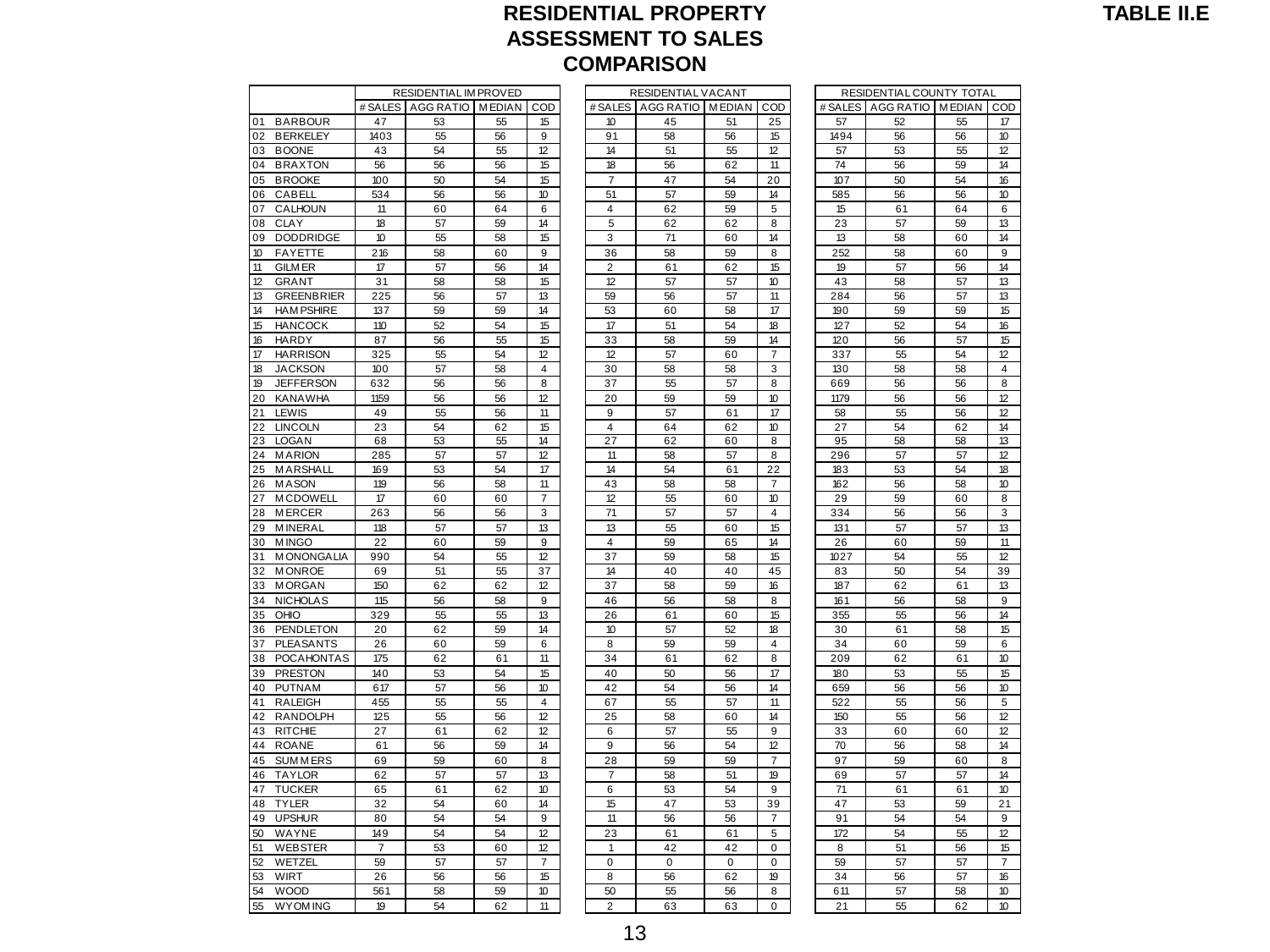### **APARTMENT PROPERTY ASSESSMENT TO SALES COMPARISON**<br>
APARTM ENT IM PROVED<br>
A COMPARISON<br>
A COMPARTM ENT VACANT<br>
A COMPARTM ENTREPROPEDING PATION APARTMENT COUNTY TOTAL

|          |                               |                  | APARTMENT IM PROVED        |             |             |                  | APARTMENT VACANT         |             |                            |                            | APARTMENT COUNTY TOTAL     |                |                            |
|----------|-------------------------------|------------------|----------------------------|-------------|-------------|------------------|--------------------------|-------------|----------------------------|----------------------------|----------------------------|----------------|----------------------------|
|          |                               | # SALES          | AGG RATIO MEDIAN           |             | COD         | # SALES          | AGG RATIO MEDIAN         |             | COD                        |                            | # SALES AGG RATIO MEDIAN   |                | CO                         |
| 01       | <b>BARBOUR</b>                | 0                | $\mathbf 0$                | $\mathbf 0$ | $\mathbf 0$ | $\mathbf 0$      | $\mathbf 0$              | 0           | $\mathbf 0$                | 0                          | $\mathbf 0$                | 0              | 0                          |
| 02       | <b>BERKELEY</b>               | 5                | 51                         | 53          | 16          | $\mathbf 0$      | $\Omega$                 | $\mathbf 0$ | $\Omega$                   | 5                          | 51                         | 53             | 16                         |
| 03       | <b>BOONE</b>                  | $\pmb{0}$        | $\mathbf 0$                | 0           | 0           | 0                | $\mathbf 0$              | $\mathbf 0$ | $\mathbf 0$                | $\mathbf 0$                | 0                          | 0              | $\mathbf 0$                |
| 04       | <b>BRAXTON</b>                | 0                | $\pmb{0}$                  | 0           | $\pmb{0}$   | $\pmb{0}$        | $\pmb{0}$                | $\mathbf 0$ | $\mathbf 0$                | $\mathbf 0$                | $\pmb{0}$                  | 0              | 0                          |
| 05       | <b>BROOKE</b>                 | 0                | 0                          | 0           | 0           | 0                | $\pmb{0}$                | 0           | $\mathbf 0$                | 0                          | $\pmb{0}$                  | 0              | 0                          |
| 06       | CABELL                        | 4                | 41                         | 40          | 13          | 0                | $\mathbf 0$              | $\mathbf 0$ | $\mathbf 0$                | $\overline{4}$             | 41                         | 40             | 13                         |
| 07       | CALHOUN                       | $\Omega$         | $\Omega$                   | 0           | $\Omega$    | 0                | $\Omega$                 | $\Omega$    | $\Omega$                   | $\mathbf 0$                | $\pmb{0}$                  | 0              | 0                          |
| 08       | <b>CLAY</b>                   | 0                | $\mathbf 0$                | $\mathbf 0$ | $\mathbf 0$ | $\mathbf 0$      | $\mathbf 0$              | $\mathbf 0$ | $\mathbf 0$                | $\mathbf 0$                | 0                          | 0              | $\mathbf 0$                |
| 09       | <b>DODDRIDGE</b>              | $\Omega$         | $\Omega$                   | $\Omega$    | $\mathbf 0$ | $\Omega$         | $\Omega$                 | $\Omega$    | $\Omega$                   | $\Omega$                   | $\mathbf 0$                | 0              | $\Omega$                   |
| 10       | <b>FAYETTE</b>                | $\mathbf 0$      | $\mathbf 0$                | $\mathbf 0$ | $\mathbf 0$ | $\mathbf 0$      | $\mathbf 0$              | $\mathbf 0$ | $\mathbf 0$                | $\mathbf 0$                | $\mathbf 0$                | $\mathbf 0$    | $\mathbf 0$                |
| 11       | <b>GILM ER</b>                | 0                | $\mathbf 0$                | 0           | $\mathbf 0$ | $\pmb{0}$        | $\pmb{0}$                | $\mathbf 0$ | $\mathbf 0$                | $\mathbf 0$                | $\mathbf 0$                | 0              | 0                          |
| 12       | <b>GRANT</b>                  | 0                | $\pmb{0}$                  | 0           | $\pmb{0}$   | $\mathbf 0$      | $\pmb{0}$                | $\mathbf 0$ | $\mathbf 0$                | $\mathbf 0$                | $\pmb{0}$                  | 0              | 0                          |
| 13       | <b>GREENBRIER</b>             | 0                | $\mathbf 0$                | $\mathbf 0$ | $\mathbf 0$ | $\mathbf 0$      | $\mathbf 0$              | $\mathbf 0$ | $\mathbf 0$                | $\mathbf 0$                | $\mathbf 0$                | 0              | $\mathbf 0$                |
| 14       | <b>HAM PSHIRE</b>             | 0                | $\mathbf 0$                | $\mathbf 0$ | 0           | 0                | $\mathbf 0$              | $\mathbf 0$ | $\mathbf 0$                | $\mathbf 0$                | $\mathbf 0$                | 0              | $\mathbf 0$                |
| 15       | <b>HANCOCK</b>                | 0                | $\mathbf 0$                | $\mathbf 0$ | $\mathbf 0$ | $\mathbf 0$      | $\mathbf 0$              | $\mathbf 0$ | $\mathbf 0$                | $\mathbf 0$                | $\mathbf 0$                | 0              | $\mathbf 0$                |
| 16       | <b>HARDY</b>                  | 0                | $\mathbf 0$                | $\mathbf 0$ | $\mathbf 0$ | $\mathbf 0$      | $\mathbf 0$              | $\mathbf 0$ | $\mathbf 0$                | $\mathbf 0$                | $\mathbf 0$                | 0              | 0                          |
| 17       | <b>HARRISON</b>               | $\mathbf{1}$     | 69                         | 69          | $\mathbf 0$ | $\mathbf 0$      | $\mathbf 0$              | $\mathbf 0$ | $\mathbf 0$                | $\mathbf{1}$               | 69                         | 69             | $\mathbf 0$                |
| 18       | <b>JACKSON</b>                | $\Omega$         | 0                          | 0           | $\Omega$    | 0                | $\mathbf 0$              | 0           | $\Omega$                   | 0                          | 0                          | 0              | 0                          |
| 19       | <b>JEFFERSON</b>              | 0                | $\pmb{0}$                  | $\pmb{0}$   | $\pmb{0}$   | $\mathbf 0$      | $\pmb{0}$                | $\mathbf 0$ | $\mathbf 0$                | $\mathbf 0$                | $\pmb{0}$                  | 0              | 0                          |
| 20       | <b>KANAWHA</b>                | 8                | 60                         | 62          | 6           | 0                | 0                        | 0           | 0                          | 8                          | 60                         | 62             | 6                          |
| 21       | LEWIS                         | 0                | $\mathbf 0$                | $\mathbf 0$ | 0           | 0                | $\mathbf 0$              | $\mathbf 0$ | $\mathbf 0$                | $\mathbf 0$                | $\mathbf 0$                | 0              | $\mathbf 0$                |
| 22       | <b>LINCOLN</b>                | 0                | $\mathbf 0$                | $\mathbf 0$ | $\mathbf 0$ | $\mathbf 0$      | $\mathbf 0$              | $\mathbf 0$ | $\mathbf 0$                | $\mathbf 0$                | $\mathbf 0$                | 0              | $\mathbf 0$                |
| 23       | <b>LOGAN</b>                  | 0                | $\mathbf 0$                | 0           | $\mathbf 0$ | $\mathbf 0$      | $\mathbf 0$              | 0           | $\mathbf 0$                | 0                          | $\mathbf 0$                | 0              | 0                          |
| 24       | <b>MARION</b>                 | $\mathbf 0$      | $\mathbf 0$                | $\mathbf 0$ | $\mathbf 0$ | $\mathbf 0$      | $\Omega$                 | $\Omega$    | $\Omega$                   | $\mathbf 0$                | $\mathbf 0$                | $\mathbf 0$    | $\mathbf 0$                |
| 25       | MARSHALL                      | $\mathbf{1}$     | 67                         | 67          | $\mathbf 0$ | $\mathbf 0$      | $\mathbf 0$              | $\mathbf 0$ | $\Omega$                   | $\mathbf{1}$               | 67                         | 67             | $\mathbf 0$                |
| 26       | <b>MASON</b>                  | 0                | $\pmb{0}$                  | $\pmb{0}$   | $\pmb{0}$   | $\mathbf 0$      | $\mathbf 0$              | $\mathbf 0$ | $\mathbf 0$                | $\mathbf 0$                | $\pmb{0}$                  | 0              | 0                          |
| 27       | <b>MCDOWELL</b>               | 0                | 0                          | 0           | 0           | 0                | 0                        | 0           | 0                          | 0                          | 0                          | 0              | 0                          |
| 28       | <b>MERCER</b>                 | $\mathbf 0$      | $\mathbf 0$                | $\mathbf 0$ | 0           | 0                | $\mathbf 0$              | $\mathbf 0$ | $\mathbf 0$                | $\mathbf 0$                | $\mathbf 0$                | 0              | $\mathbf 0$                |
| 29       | <b>MINERAL</b>                | 0                | 0                          | 0           | 0           | 0                | $\mathbf 0$              | 0           | $\mathbf 0$                | $\mathbf 0$                | $\pmb{0}$                  | 0              | 0                          |
| 30       | <b>MINGO</b>                  | 0                | $\mathbf 0$                | 0           | $\mathbf 0$ | $\mathbf 0$      | $\mathbf 0$              | $\mathbf 0$ | $\mathbf 0$                | $\mathbf 0$                | $\mathbf 0$                | 0              | $\mathbf 0$                |
| 31       | <b>MONONGALIA</b>             | $\mathbf 0$      | $\Omega$                   | $\Omega$    | $\mathbf 0$ | $\Omega$         | $\Omega$                 | $\Omega$    | $\Omega$                   | $\Omega$                   | $\mathbf 0$                | $\mathbf 0$    | 0                          |
| 32       | <b>MONROE</b>                 | $\Omega$         | $\mathbf 0$                | $\mathbf 0$ | $\Omega$    | $\mathbf 0$      | $\mathbf 0$              | $\mathbf 0$ | $\Omega$                   | $\mathbf 0$                | $\mathbf 0$                | 0              | $\mathbf 0$                |
| 33       | <b>MORGAN</b>                 | $\mathbf 0$      | $\pmb{0}$                  | $\pmb{0}$   | $\pmb{0}$   | $\mathbf 0$      | $\mathbf 0$              | $\mathbf 0$ | $\mathbf 0$                | $\mathbf 0$                | $\pmb{0}$                  | 0              | $\mathbf 0$                |
| 34       | <b>NICHOLAS</b>               | 0                | 0                          | 0           | 0           | 0                | $\mathbf 0$              | 0           | 0                          | 0                          | 0                          | 0              | 0                          |
| 35       | OHIO                          | $\mathbf 0$<br>0 | $\mathbf 0$<br>$\mathbf 0$ | $\mathbf 0$ | 0           | 0                | $\mathbf 0$<br>$\pmb{0}$ | $\mathbf 0$ | $\mathbf 0$<br>$\mathbf 0$ | $\mathbf 0$<br>$\mathbf 0$ | $\mathbf 0$<br>$\mathbf 0$ | 0<br>0         | $\mathbf 0$<br>$\mathbf 0$ |
| 36<br>37 | PENDLETON<br><b>PLEASANTS</b> | 0                | $\mathbf 0$                | 0<br>0      | 0<br>0      | 0<br>$\mathbf 0$ | $\mathbf 0$              | 0<br>0      | $\mathbf 0$                | $\mathbf 0$                | $\mathbf 0$                | 0              | $\mathbf 0$                |
| 38       | <b>POCAHONTAS</b>             | $\mathbf 0$      | $\mathbf 0$                | $\mathbf 0$ | $\mathbf 0$ | $\mathbf 0$      | $\mathbf 0$              | $\mathbf 0$ | $\mathbf 0$                | $\mathbf 0$                | $\mathbf 0$                | 0              | $\mathbf 0$                |
| 39       | <b>PRESTON</b>                | $\mathbf 0$      | $\mathbf 0$                | $\mathbf 0$ | $\Omega$    | $\mathbf 0$      | $\mathbf 0$              | $\mathbf 0$ | $\Omega$                   | $\Omega$                   | $\mathbf 0$                | 0              | $\mathbf 0$                |
| 40       | <b>PUTNAM</b>                 | 0                | 0                          | 0           | 0           | 0                | $\mathbf 0$              | 0           | $\mathbf 0$                | $\mathbf 0$                | $\pmb{0}$                  | 0              | $\mathbf 0$                |
| 41       | <b>RALEIGH</b>                | 0                | $\pmb{0}$                  | 0           | 0           | $\pmb{0}$        | $\pmb{0}$                | 0           | 0                          | 0                          | $\pmb{0}$                  | 0              | 0                          |
| 42       | <b>RANDOLPH</b>               | 0                | $\mathbf 0$                | $\mathbf 0$ | 0           | 0                | $\mathbf 0$              | 0           | $\mathbf 0$                | $\mathbf 0$                | $\mathbf 0$                | 0              | $\mathbf 0$                |
| 43       | <b>RITCHIE</b>                | 0                | $\mathbf 0$                | $\mathbf 0$ | $\mathbf 0$ | $\mathbf 0$      | $\mathbf 0$              | $\mathbf 0$ | $\mathbf 0$                | $\mathbf 0$                | $\mathbf 0$                | 0              | $\mathbf 0$                |
| 44       | <b>ROANE</b>                  | $\overline{0}$   | $\mathbf 0$                | 0           | 0           | $\overline{0}$   | $\mathbf 0$              | $\mathbf 0$ | $\Omega$                   | $\mathbf 0$                | $\mathbf 0$                | $\overline{0}$ | 0                          |
| 45       | <b>SUMMERS</b>                | 0                | $\mathbf 0$                | $\mathbf 0$ | 0           | $\mathbf 0$      | $\mathbf 0$              | $\mathbf 0$ | $\mathbf 0$                | $\mathbf 0$                | 0                          | 0              | $\mathbf 0$                |
| 46       | <b>TAYLOR</b>                 | $\Omega$         | $\Omega$                   | $\Omega$    | $\Omega$    | $\Omega$         | $\Omega$                 | $\Omega$    | $\Omega$                   | $\Omega$                   | $\mathbf 0$                | 0              | $\Omega$                   |
| 47       | <b>TUCKER</b>                 | $\mathbf 0$      | $\pmb{0}$                  | $\mathbf 0$ | $\pmb{0}$   | $\mathbf 0$      | $\mathbf 0$              | $\mathbf 0$ | $\mathbf 0$                | $\mathbf 0$                | $\pmb{0}$                  | 0              | $\mathbf 0$                |
| 48       | <b>TYLER</b>                  | 0                | $\pmb{0}$                  | $\pmb{0}$   | $\pmb{0}$   | $\pmb{0}$        | $\pmb{0}$                | 0           | $\mathbf 0$                | $\mathbf 0$                | $\pmb{0}$                  | 0              | 0                          |
| 49       | <b>UPSHUR</b>                 | 0                | 0                          | 0           | 0           | 0                | $\mathbf 0$              | 0           | $\mathbf 0$                | $\mathbf 0$                | 0                          | 0              | 0                          |
| 50       | WAYNE                         | 0                | $\mathbf 0$                | $\mathbf 0$ | $\mathbf 0$ | $\mathbf 0$      | $\mathbf 0$              | $\mathbf 0$ | $\mathbf 0$                | $\mathbf 0$                | $\mathbf 0$                | 0              | 0                          |
| 51       | <b>WEBSTER</b>                | 0                | 0                          | 0           | 0           | 0                | $\pmb{0}$                | $\mathbf 0$ | $\Omega$                   | 0                          | $\pmb{0}$                  | 0              | $\Omega$                   |
| 52       | WETZEL                        | $\mathbf 0$      | $\mathbf 0$                | $\mathbf 0$ | $\mathbf 0$ | $\mathbf 0$      | $\mathbf 0$              | $\mathbf 0$ | $\mathbf 0$                | $\mathbf 0$                | 0                          | 0              | $\mathbf 0$                |
|          |                               | $\Omega$         | $\Omega$                   | $\Omega$    | $\Omega$    | $\Omega$         | $\Omega$                 | $\Omega$    | $\Omega$                   | $\Omega$                   | $\Omega$                   | $\Omega$       | $\Omega$                   |
|          | WIRT                          |                  |                            |             |             |                  |                          |             |                            |                            |                            |                |                            |
| 53<br>54 | <b>WOOD</b>                   | 1                | 43                         | 43          | $\mathbf 0$ | $\mathbf 0$      | $\mathbf 0$              | $\mathbf 0$ | $\mathbf 0$                | $\mathbf{1}$               | 43                         | 43             | $\mathbf 0$                |

|                         |                        |                |             |                          | <b>COMPARISON</b>            |                        |                  |                            |                               |                            |                            |
|-------------------------|------------------------|----------------|-------------|--------------------------|------------------------------|------------------------|------------------|----------------------------|-------------------------------|----------------------------|----------------------------|
|                         | APARTMENT IM PROVED    |                |             |                          | <b>APARTMENT VACANT</b>      |                        |                  |                            | APARTMENT COUNTY TOTAL        |                            |                            |
|                         | # SALES   AGG RATIO    | <b>MEDIAN</b>  | COD         |                          | # SALES   AGG RATIO   MEDIAN |                        | COD              | # SALES                    | AGG RATIO                     | <b>MEDIAN</b>              | COD                        |
| 0                       | $\mathbf 0$            | 0              | $\mathbf 0$ | 0                        | $\mathbf 0$                  | 0                      | 0                | 0                          | 0                             | $\mathbf 0$                | $\mathbf 0$                |
| 5                       | 51                     | 53             | 16          | 0                        | $\mathbf 0$                  | 0                      | 0                | 5                          | 51                            | 53                         | 16                         |
| 0                       | 0                      | 0              | 0           | 0                        | $\mathbf 0$                  | 0                      | $\mathbf 0$      | $\mathbf 0$                | 0                             | $\mathbf 0$                | 0                          |
| $\mathbf 0$             | $\mathbf 0$            | $\overline{0}$ | $\pmb{0}$   | $\mathbf 0$              | $\mathbf 0$                  | $\mathbf 0$            | $\mathbf 0$      | $\mathbf 0$                | $\mathbf 0$                   | $\mathbf 0$                | $\pmb{0}$                  |
| $\pmb{0}$               | $\mathbf 0$            | 0              | 0           | $\mathbf 0$              | $\mathbf 0$                  | $\mathbf 0$            | $\mathbf 0$      | $\mathbf 0$                | 0                             | $\mathbf 0$                | $\mathbf 0$                |
| $\overline{\mathbf{4}}$ | 41                     | 40             | 13          | $\mathbf 0$              | $\pmb{0}$                    | $\pmb{0}$              | $\mathbf 0$      | $\overline{4}$             | 41                            | 40                         | 13                         |
| 0                       | $\mathbf 0$            | 0              | 0           | $\pmb{0}$                | $\pmb{0}$                    | $\pmb{0}$              | $\mathbf 0$      | $\mathbf 0$                | $\pmb{0}$                     | $\pmb{0}$                  | $\mathbf 0$                |
| 0                       | $\pmb{0}$              | 0              | 0           | $\mathbf 0$              | $\mathbf 0$                  | $\mathbf 0$            | $\mathbf 0$      | $\mathbf 0$                | 0                             | $\mathbf 0$                | $\pmb{0}$                  |
| 0                       | 0                      | 0              | 0           | 0                        | 0                            | 0                      | 0                | 0                          | 0                             | 0                          | 0                          |
| 0                       | 0                      | 0              | 0           | 0                        | 0                            | 0                      | 0                | $\mathbf 0$                | 0                             | 0                          | $\pmb{0}$                  |
| 0<br>0                  | 0<br>$\pmb{0}$         | 0<br>0         | 0<br>0      | 0<br>$\mathbf 0$         | 0<br>$\mathbf 0$             | 0<br>$\mathbf 0$       | 0<br>$\mathbf 0$ | $\mathbf 0$<br>$\mathbf 0$ | $\mathbf 0$<br>$\overline{0}$ | $\mathbf 0$<br>$\mathbf 0$ | $\mathbf 0$<br>$\mathbf 0$ |
| 0                       | 0                      | 0              | 0           | 0                        | $\mathbf 0$                  | 0                      | 0                | 0                          | 0                             | $\mathbf 0$                | $\mathbf 0$                |
| 0                       | $\mathbf 0$            | 0              | 0           | $\mathbf 0$              | $\mathbf 0$                  | $\mathbf 0$            | $\mathbf 0$      | $\mathbf 0$                | 0                             | $\mathbf 0$                | $\mathbf 0$                |
| 0                       | 0                      | 0              | 0           | 0                        | $\mathbf 0$                  | 0                      | $\mathbf 0$      | $\mathbf 0$                | $\mathbf 0$                   | $\mathbf 0$                | 0                          |
| 0                       | 0                      | 0              | 0           | 0                        | $\mathbf 0$                  | 0                      | 0                | $\mathbf 0$                | $\mathbf 0$                   | $\mathbf 0$                | 0                          |
| $\mathbf{1}$            | 69                     | 69             | 0           | $\mathbf 0$              | $\mathbf 0$                  | $\mathbf 0$            | $\mathbf 0$      | $\mathbf{1}$               | 69                            | 69                         | $\mathbf 0$                |
| $\mathbf 0$             | $\pmb{0}$              | 0              | 0           | $\mathbf 0$              | $\mathbf 0$                  | $\mathbf 0$            | $\mathbf 0$      | $\mathbf 0$                | $\mathbf 0$                   | $\mathbf 0$                | $\mathbf 0$                |
| 0                       | $\pmb{0}$              | $\pmb{0}$      | 0           | $\mathbf 0$              | $\mathbf 0$                  | $\mathbf 0$            | $\mathbf 0$      | $\mathbf 0$                | $\mathbf 0$                   | $\mathbf 0$                | $\mathbf 0$                |
| 8                       | 60                     | 62             | 6           | $\pmb{0}$                | $\pmb{0}$                    | $\pmb{0}$              | $\pmb{0}$        | 8                          | 60                            | 62                         | 6                          |
| $\pmb{0}$               | $\pmb{0}$              | 0              | $\pmb{0}$   | $\mathbf 0$              | $\mathbf 0$                  | $\pmb{0}$              | $\mathbf 0$      | $\mathbf 0$                | $\mathbf 0$                   | $\mathbf 0$                | $\pmb{0}$                  |
| 0                       | 0                      | 0              | 0           | 0                        | 0                            | 0                      | 0                | $\pmb{0}$                  | 0                             | 0                          | 0                          |
| 0                       | 0                      | 0              | 0           | 0                        | 0                            | 0                      | 0                | $\mathbf 0$                | 0                             | $\mathbf 0$                | $\pmb{0}$                  |
| 0                       | $\pmb{0}$              | 0              | 0           | 0                        | 0                            | 0                      | 0                | 0                          | $\mathbf 0$                   | $\mathbf 0$                | $\mathbf 0$                |
| $\mathbf{1}$            | 67                     | 67             | 0           | $\mathbf 0$              | $\mathbf 0$                  | $\mathbf 0$            | $\mathbf 0$      | 1                          | 67                            | 67                         | $\mathbf 0$                |
| 0                       | 0                      | 0              | 0           | 0                        | 0                            | 0                      | 0                | $\mathbf 0$                | 0                             | $\mathbf 0$                | $\mathbf 0$                |
| 0                       | $\mathbf 0$            | 0              | 0           | $\mathbf 0$              | $\mathbf 0$                  | $\mathbf 0$            | $\mathbf 0$      | $\mathbf 0$                | $\overline{0}$                | $\mathbf 0$                | $\mathbf 0$                |
| 0                       | 0                      | 0              | 0           | $\mathbf 0$              | $\mathbf 0$                  | 0                      | 0                | 0                          | 0                             | $\mathbf 0$                | 0                          |
| $\mathbf 0$             | $\mathbf 0$            | 0              | $\mathbf 0$ | $\mathbf 0$              | $\mathbf 0$                  | $\mathbf 0$            | $\mathbf 0$      | $\mathbf 0$                | 0                             | $\mathbf 0$                | 0                          |
| $\mathbf 0$             | $\mathbf 0$            | $\overline{0}$ | $\mathbf 0$ | $\mathbf 0$              | $\mathbf 0$                  | $\mathbf 0$            | $\mathbf 0$      | $\mathbf 0$                | $\mathbf 0$                   | $\mathbf 0$                | $\pmb{0}$                  |
| $\pmb{0}$               | $\pmb{0}$              | 0              | 0           | $\mathbf 0$              | $\mathbf 0$                  | $\mathbf 0$            | $\mathbf 0$      | $\mathbf 0$                | $\mathbf 0$                   | $\mathbf 0$                | $\mathbf 0$                |
| $\pmb{0}$<br>0          | $\pmb{0}$<br>$\pmb{0}$ | $\pmb{0}$<br>0 | 0<br>0      | $\mathbf 0$<br>$\pmb{0}$ | $\mathbf 0$<br>$\pmb{0}$     | $\pmb{0}$<br>$\pmb{0}$ | 0<br>$\mathbf 0$ | $\mathbf 0$<br>$\mathbf 0$ | $\mathbf 0$<br>0              | $\mathbf 0$<br>$\mathbf 0$ | $\pmb{0}$<br>$\pmb{0}$     |
| 0                       | $\pmb{0}$              | 0              | 0           | $\mathbf 0$              | $\mathbf 0$                  | $\mathbf 0$            | $\mathbf 0$      | $\mathbf 0$                | 0                             | $\mathbf 0$                | $\pmb{0}$                  |
| 0                       | 0                      | 0              | 0           | 0                        | 0                            | 0                      | 0                | 0                          | 0                             | 0                          | 0                          |
| $\pmb{0}$               | $\pmb{0}$              | 0              | $\pmb{0}$   | $\pmb{0}$                | 0                            | $\pmb{0}$              | 0                | $\mathbf 0$                | 0                             | $\mathbf 0$                | $\pmb{0}$                  |
| 0                       | 0                      | 0              | 0           | 0                        | 0                            | $\mathbf 0$            | 0                | $\mathbf 0$                | $\mathbf 0$                   | $\mathbf 0$                | $\mathbf 0$                |
| 0                       | $\pmb{0}$              | $\mathbf 0$    | 0           | $\mathbf 0$              | $\mathbf 0$                  | 0                      | $\mathbf 0$      | $\mathbf 0$                | $\overline{0}$                | 0                          | $\mathbf 0$                |
| $\mathbf 0$             | 0                      | 0              | 0           | 0                        | $\mathbf 0$                  | 0                      | 0                | 0                          | 0                             | $\mathbf 0$                | $\mathbf 0$                |
| 0                       | $\mathbf 0$            | 0              | 0           | $\mathbf 0$              | $\mathbf 0$                  | $\mathbf 0$            | $\mathbf 0$      | $\mathbf 0$                | 0                             | $\mathbf 0$                | $\mathbf 0$                |
| 0                       | $\mathbf 0$            | 0              | 0           | 0                        | $\mathbf 0$                  | 0                      | $\mathbf 0$      | $\mathbf 0$                | 0                             | $\mathbf 0$                | 0                          |
| 0                       | 0                      | 0              | 0           | $\mathbf 0$              | $\mathbf 0$                  | 0                      | 0                | $\mathbf 0$                | 0                             | $\mathbf 0$                | 0                          |
| $\pmb{0}$               | $\pmb{0}$              | $\mathbf 0$    | 0           | $\mathbf 0$              | $\pmb{0}$                    | $\pmb{0}$              | $\mathbf 0$      | $\mathbf 0$                | $\mathbf 0$                   | $\mathbf 0$                | $\pmb{0}$                  |
| $\mathbf 0$             | $\mathbf 0$            | $\overline{0}$ | 0           | $\mathbf 0$              | $\mathbf 0$                  | $\mathbf 0$            | $\mathbf 0$      | $\mathbf 0$                | $\mathbf 0$                   | $\mathbf 0$                | $\mathbf 0$                |
| 0                       | $\pmb{0}$              | 0              | 0           | $\mathbf 0$              | $\mathbf 0$                  | $\pmb{0}$              | $\mathbf 0$      | $\mathbf 0$                | 0                             | $\mathbf 0$                | $\pmb{0}$                  |
| 0                       | $\pmb{0}$              | 0              | 0           | $\pmb{0}$                | $\pmb{0}$                    | $\pmb{0}$              | $\pmb{0}$        | 0                          | 0                             | $\pmb{0}$                  | $\mathbf 0$                |
| $\pmb{0}$               | $\pmb{0}$              | 0              | $\pmb{0}$   | $\mathbf 0$              | $\mathbf 0$                  | $\pmb{0}$              | $\mathbf 0$      | $\pmb{0}$                  | 0                             | $\mathbf 0$                | $\pmb{0}$                  |
| 0                       | 0                      | 0              | 0           | 0                        | 0                            | 0                      | 0                | $\mathbf 0$                | 0                             | 0                          | 0                          |
| 0                       | 0                      | 0              | 0           | 0                        | 0                            | 0                      | 0                | $\mathbf 0$                | $\overline{0}$                | $\mathbf 0$                | $\mathbf 0$                |
| $\pmb{0}$               | $\pmb{0}$              | 0              | 0           | 0                        | 0                            | 0                      | 0                | $\mathbf 0$                | $\mathbf 0$                   | $\mathbf 0$                | $\mathbf 0$                |
| 0                       | $\pmb{0}$              | 0              | 0           | $\mathbf 0$              | $\mathbf 0$                  | $\mathbf 0$            | $\mathbf 0$      | $\mathbf 0$                | 0                             | $\mathbf 0$                | $\mathbf 0$                |
| 0                       | 0                      | 0              | 0           | 0                        | 0                            | $\mathbf 0$            | 0                | $\mathbf 0$                | 0                             | 0                          | $\mathbf 0$                |
| 0                       | $\mathbf 0$            | 0              | 0           | $\mathbf 0$              | $\mathbf 0$                  | 0                      | $\mathbf 0$      | $\mathbf 0$                | $\overline{0}$                | $\overline{0}$             | $\mathbf 0$                |
| $\mathbf{1}$            | 43                     | 43             | 0           | $\mathbf 0$              | 0                            | 0                      | 0                | $\mathbf{1}$               | 43                            | 43                         | 0                          |
| 0                       | 0                      | 0              | 0           | $\mathbf 0$              | 0                            | $\mathbf 0$            | 0                | 0                          | 0                             | 0                          | 0                          |

|          | APARTMENT COUNTY TOTAL |                |              |
|----------|------------------------|----------------|--------------|
| #SALES   | AGG RATIO              | <b>MEDIAN</b>  | COD          |
| 0        | 0                      | 0              | 0            |
|          | 51                     | 53             | 16           |
| 5        |                        |                |              |
| 0        | 0                      | 0              | 0            |
| 0        | $\overline{0}$         | 0              | 0            |
| 0        | 0                      | 0              | 0            |
| 4        | 41                     | 40             | 13           |
| 0        | 0                      | 0              | $\mathbf{0}$ |
| 0        | 0                      | 0              | 0            |
| 0        | 0                      | 0              | 0            |
| 0        | 0                      | 0              | 0            |
| 0        | 0                      | 0              | 0            |
| 0        | 0                      | 0              | 0            |
|          |                        |                |              |
| 0        | 0                      | 0              | 0            |
| 0        | 0                      | 0              | 0            |
| 0        | 0                      | 0              | 0            |
| 0        | 0                      | 0              | 0            |
| 1        | 69                     | 69             | 0            |
| 0        | 0                      | $\overline{0}$ | 0            |
| 0        | 0                      | 0              | 0            |
| 8        | 60                     | 62             | 6            |
| 0        | 0                      | 0              | 0            |
|          |                        |                |              |
| 0        | 0                      | 0              | 0            |
| 0        | 0                      | 0              | 0            |
| 0        | $\mathbf{0}$           | 0              | 0            |
| 1        | 67                     | 67             | 0            |
| 0        | 0                      | 0              | 0            |
| 0        | 0                      | 0              | 0            |
| 0        | 0                      | 0              | 0            |
| 0        | 0                      | O              | 0            |
| 0        | 0                      | 0              | 0            |
|          |                        |                |              |
| 0        | 0                      | 0              | 0            |
| 0        | 0                      | 0              | 0            |
| 0        | 0                      | 0              | 0            |
| 0        | O                      | 0              | O            |
| 0        | 0                      | 0              | 0            |
| 0        | 0                      | 0              | 0            |
| 0        | 0                      | 0              | 0            |
| 0        | 0                      | 0              | 0            |
| 0        | O                      | O              | O            |
|          | 0                      |                |              |
| 0        |                        | 0              | 0            |
| 0        | 0                      | 0              | 0            |
| 0        | 0                      | 0              | 0            |
| 0        | 0                      | $\mathbf{0}$   | 0            |
| 0        | O                      | 0              | O            |
| 0        | 0                      | 0              | 0            |
| 0        | 0                      | 0              | 0            |
| 0        | $\overline{0}$         | 0              | 0            |
| 0        | 0                      | 0              | 0            |
|          |                        |                |              |
| 0        | O                      | o              | O            |
| 0        | 0                      | 0              | 0            |
| 0        | 0                      | 0              | 0            |
| 0        | 0                      | 0              | 0            |
| 0        | 0                      | 0              | 0            |
| 1        | 43                     | 43             | 0            |
| $\Omega$ | O                      | $\Omega$       | O            |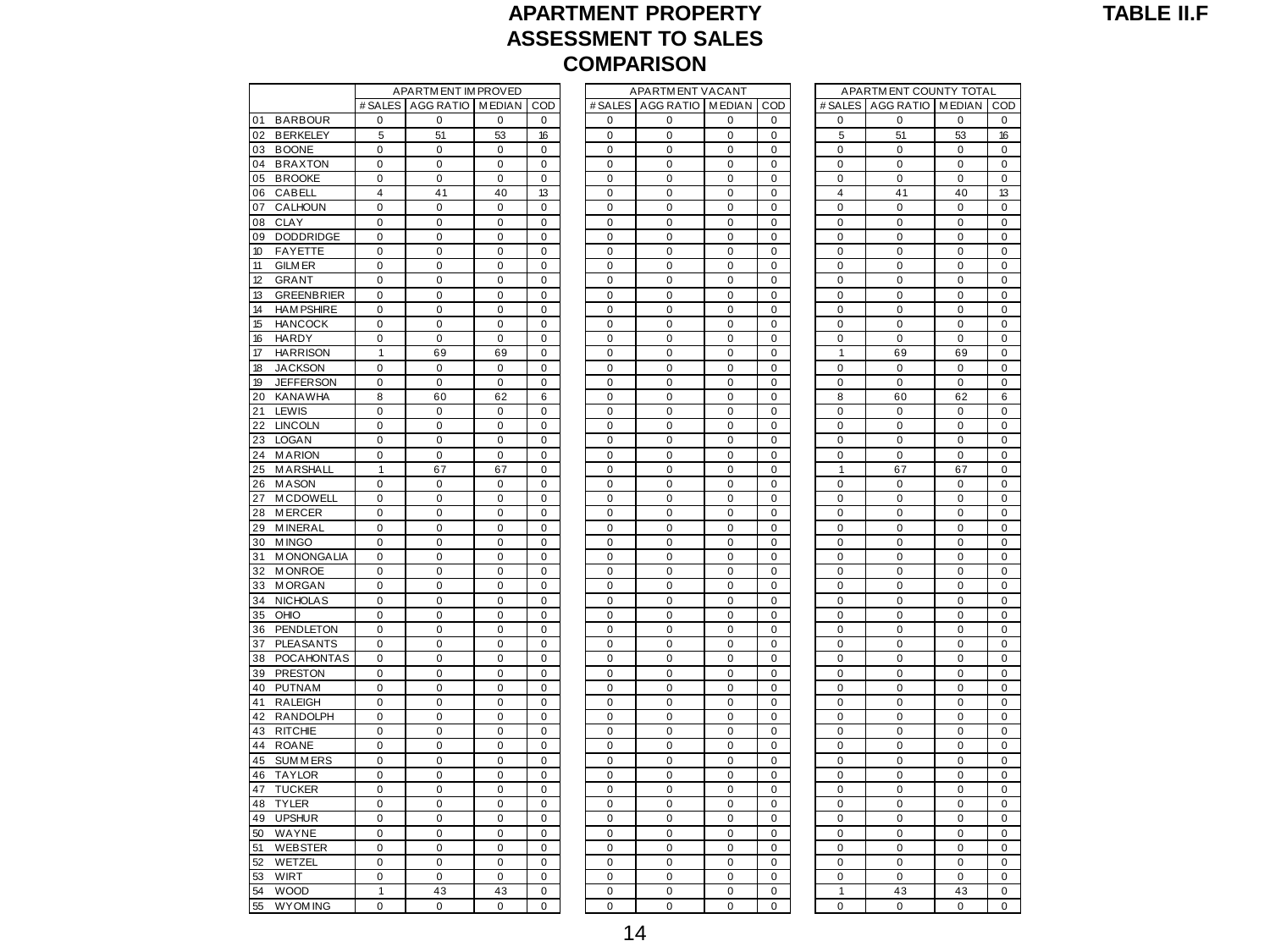#### **COMMERCIAL PROPERTY ASSESSMENT TO SALES COMPARISON** COMMERCIAL IMPROVED<br>COMMERCIAL IMPROVED COMMERCIAL VACANT COMMERCIAL COUNTY TOTAL<br>ES LAGG PATIO IMEDIAN LOOD ES LAGG PATIO IMPROVED FRANCE PATIO IMPROVED

|          |                                 |                   | COM MERCIAL IM PROVED    |                   |                  |                     | COM MERCIAL VACANT       |             |                |                         | COMMERCIAL COUNTY TOTAL     |             |                |
|----------|---------------------------------|-------------------|--------------------------|-------------------|------------------|---------------------|--------------------------|-------------|----------------|-------------------------|-----------------------------|-------------|----------------|
|          |                                 |                   | # SALES AGG RATIO MEDIAN |                   | COD              |                     | # SALES AGG RATIO MEDIAN |             | COD            |                         | # SALES AGG RATIO MEDIAN CO |             |                |
| 01       | <b>BARBOUR</b>                  | 1                 | 73                       | 73                | $\mathbf 0$      | $\mathbf 0$         | $\mathbf 0$              | $\mathbf 0$ | $\mathbf 0$    | 1                       | 73                          | 73          | $\mathbf 0$    |
| 02       | <b>BERKELEY</b>                 | 12                | 53                       | 55                | 14               | $\mathbf{1}$        | 58                       | 58          | $\Omega$       | 13                      | 53                          | 56          | 13             |
|          | 03 BOONE                        | $\overline{2}$    | 42                       | 44                | 14               | $\mathbf 0$         | $\mathbf 0$              | $\mathbf 0$ | $\mathbf 0$    | $\overline{c}$          | 42                          | 44          | 14             |
| 04       | <b>BRAXTON</b>                  | 1                 | 49                       | 49                | $\mathbf 0$      | 0                   | $\mathbf 0$              | $\mathbf 0$ | 0              | $\mathbf{1}$            | 49                          | 49          | $\mathbf 0$    |
| 05       | <b>BROOKE</b>                   | 6                 | 60                       | 59                | 20               | $\mathbf 0$         | $\pmb{0}$                | $\mathbf 0$ | 0              | 6                       | 60                          | 59          | 20             |
| 06       | CABELL                          | 15                | 56                       | 56                | 10               | 1                   | 56                       | 56          | $\mathbf 0$    | 16                      | 56                          | 56          | 10             |
| 07       | CALHOUN                         | $\mathbf 0$       | $\mathbf 0$              | $\pmb{0}$         | $\mathbf 0$      | $\mathbf 0$         | $\mathbf 0$              | $\mathbf 0$ | 0              | 0                       | $\mathbf 0$                 | $\mathbf 0$ | 0              |
| 08       | CLAY                            | $\mathbf 0$       | $\mathbf 0$              | $\mathbf 0$       | $\mathbf 0$      | $\mathbf 0$         | $\mathbf 0$              | $\mathbf 0$ | $\mathbf 0$    | 0                       | $\mathbf 0$                 | $\mathbf 0$ | $\mathbf 0$    |
| 09       | <b>DODDRIDGE</b>                | $\mathbf{1}$      | 64                       | 64                | $\mathbf 0$      | $\mathbf 0$         | $\mathbf 0$              | $\mathbf 0$ | $\mathbf 0$    | $\mathbf{1}$            | 64                          | 64          | 0              |
| 10       | <b>FAYETTE</b>                  | 11                | 60                       | 61                | 8                | $\Omega$            | $\mathbf 0$              | $\mathbf 0$ | $\mathbf 0$    | 11                      | 60                          | 61          | 8              |
| 11       | <b>GILM ER</b>                  | 1                 | 77                       | 77                | $\Omega$         | 0                   | $\mathbf 0$              | $\mathbf 0$ | $\Omega$       | $\mathbf{1}$            | 77                          | 77          | 0              |
| 12       | <b>GRANT</b>                    | $\mathbf{1}$      | 54                       | 54                | $\pmb{0}$        | $\mathbf{1}$        | 63                       | 63          | 0              | $\overline{2}$          | 55                          | 59          | 8              |
| 13       | <b>GREENBRIER</b>               | 5                 | 55                       | 54                | 7                | 3                   | 58                       | 60          | 3              | 8                       | 55                          | 55          | 7              |
| 14       | <b>HAM PSHIRE</b>               | $\overline{2}$    | 52                       | 52                | $\mathbf 0$      | $\mathbf 0$         | $\mathbf 0$              | $\mathbf 0$ | $\mathbf 0$    | $\overline{2}$          | 52                          | 52          | $\pmb{0}$      |
| 15       | <b>HANCOCK</b>                  | $\overline{2}$    | 52                       | 52                | 5                | 1                   | 55                       | 55          | $\mathbf 0$    | 3                       | 52                          | 55          | $\overline{4}$ |
| 16       | <b>HARDY</b>                    | $\overline{2}$    | 62                       | 66                | 9                | $\mathbf 0$         | $\mathbf 0$              | $\mathbf 0$ | 0              | $\overline{2}$          | 62                          | 66          | 9              |
| 17       | <b>HARRISON</b>                 | 3                 | 61                       | 64                | 12               | $\mathbf{1}$        | 58                       | 58          | $\Omega$       | $\overline{\mathbf{4}}$ | 61                          | 61          | 12             |
| 18       | <b>JACKSON</b>                  | 8                 | 55                       | 56                | 3                | $\overline{2}$      | 60                       | 60          | $\mathbf{1}$   | 10                      | 55                          | 56          | $\overline{4}$ |
| 19       | <b>JEFFERSON</b>                | 11                | 56                       | 55                | 9                | $\mathbf 0$         | $\mathbf 0$              | $\mathbf 0$ | $\mathbf 0$    | 11                      | 56                          | 55          | 9              |
| 20       | <b>KANAWHA</b>                  | 27                | 58                       | 59                | 10               | $\overline{2}$      | 62                       | 62          | 7              | 29                      | 58                          | 59          | 10             |
| 21       | LEWIS                           | 3                 | 56                       | 60                | 5                | $\mathbf 0$         | $\mathbf 0$              | $\mathbf 0$ | $\mathbf 0$    | 3                       | 56                          | 60          | 5              |
| 22       | <b>LINCOLN</b>                  | $\mathbf{1}$      | 56                       | 56                | 0                | 0                   | $\mathbf 0$              | $\mathbf 0$ | $\mathbf 0$    | 1                       | 56                          | 56          | $\pmb{0}$      |
| 23       | <b>LOGAN</b>                    | $\overline{3}$    | 56                       | 56                | $\overline{2}$   | $\mathbf 0$         | $\mathbf 0$              | $\mathbf 0$ | 0              | 3                       | 56                          | 56          | $\overline{2}$ |
| 24       | <b>MARION</b>                   | $\mathbf{1}$      | 67                       | 67                | $\mathbf 0$      | 3                   | 52                       | 53          | 10             | $\overline{4}$          | 56<br>47                    | 59          | 13             |
| 25       | <b>MARSHALL</b>                 | 5                 | 47                       | 62                | 22               | 1                   | 57                       | 57          | $\Omega$       | 6                       |                             | 59          | 21             |
| 26       | <b>MASON</b>                    | 3                 | 57                       | 57                | 3                | 1                   | 57                       | 57          | 0              | 4                       | 57                          | 57          | $\overline{2}$ |
| 27       | <b>MCDOWELL</b>                 | 0                 | $\pmb{0}$                | $\pmb{0}$         | $\pmb{0}$        | $\mathbf 0$         | $\mathbf 0$              | $\mathbf 0$ | 0              | 0                       | 0                           | 0           | 0              |
| 28<br>29 | <b>MERCER</b><br><b>MINERAL</b> | 22<br>$\mathbf 0$ | 55<br>$\mathbf 0$        | 56<br>$\mathbf 0$ | 3<br>$\pmb{0}$   | 6<br>$\overline{2}$ | 54<br>56                 | 54<br>55    | 3<br>3         | 28<br>$\overline{c}$    | 55<br>56                    | 55<br>55    | 3<br>3         |
| 30       | <b>MINGO</b>                    | $\mathbf{1}$      | 55                       | 55                | 0                | 0                   | $\mathbf 0$              | $\mathbf 0$ | 0              | $\mathbf{1}$            | 55                          | 55          | 0              |
| 31       | <b>MONONGALIA</b>               | $\overline{4}$    | 52                       | 56                | 12               | 3                   | 60                       | 59          | $\mathbf{1}$   | 7                       | 58                          | 59          | 8              |
| 32       | <b>MONROE</b>                   | $\overline{4}$    | 30                       | 27                | 21               | $\Omega$            | $\Omega$                 | $\Omega$    | $\Omega$       | 4                       | 30                          | 27          | 21             |
| 33       | <b>MORGAN</b>                   | $\overline{5}$    | 53                       | 58                | 10               | $\mathbf 0$         | $\mathbf 0$              | $\mathbf 0$ | $\mathbf 0$    | 5                       | 53                          | 58          | 10             |
| 34       | <b>NICHOLAS</b>                 | $\overline{4}$    | 59                       | 58                | 4                | 1                   | 62                       | 62          | 0              | 5                       | 59                          | 59          | $\overline{4}$ |
| 35       | OHIO                            | 9                 | 57                       | 61                | 13               | 1                   | 58                       | 58          | 0              | 10                      | 57                          | 60          | 12             |
| 36       | PENDLETON                       | $\mathbf 0$       | $\mathbf 0$              | $\mathbf 0$       | $\mathbf 0$      | $\mathbf 0$         | $\mathbf 0$              | $\mathbf 0$ | $\mathbf 0$    | 0                       | $\mathbf 0$                 | $\mathbf 0$ | $\mathbf 0$    |
| 37       | <b>PLEASANTS</b>                | $\overline{2}$    | 56                       | 56                | 3                | $\mathbf 0$         | $\mathbf 0$              | $\mathbf 0$ | 0              | $\overline{2}$          | 56                          | 56          | 3              |
| 38       | <b>POCAHONTAS</b>               | $\mathbf{1}$      | 63                       | 63                | $\mathbf 0$      | $\overline{2}$      | 61                       | 61          | $\mathbf{1}$   | 3                       | 62                          | 61          | $\overline{2}$ |
| 39       | <b>PRESTON</b>                  | $\overline{2}$    | 59                       | 61                | 6                | $\overline{4}$      | 57                       | 56          | $\overline{7}$ | 6                       | 58                          | 57          | $\overline{7}$ |
| 40       | PUTNAM                          | 12                | 53                       | 55                | 12               | $\overline{2}$      | 61                       | 59          | 21             | 14                      | 54                          | 55          | 13             |
| 41       | <b>RALEIGH</b>                  | 21                | 57                       | 55                | 10 <sup>10</sup> | 3                   | 58                       | 59          | $\overline{2}$ | 24                      | 57                          | 55          | 9              |
| 42       | <b>RANDOLPH</b>                 | 3                 | 60                       | 64                | 6                | $\mathbf 0$         | $\mathbf 0$              | $\mathbf 0$ | $\mathbf 0$    | 3                       | 60                          | 64          | 6              |
| 43       | <b>RITCHIE</b>                  | 0                 | 0                        | 0                 | 0                | 0                   | 0                        | 0           | 0              | 0                       | 0                           | 0           | 0              |
| 44       | <b>ROANE</b>                    | $\mathbf 0$       | $\mathbf 0$              | $\mathbf 0$       | $\mathbf 0$      | $\mathbf 0$         | $\mathbf 0$              | $\mathbf 0$ | 0              | 0                       | $\mathbf 0$                 | $\mathbf 0$ | 0              |
| 45       | <b>SUMMERS</b>                  | $\mathbf{1}$      | 63                       | 63                | 0                | 0                   | $\mathbf 0$              | $\mathbf 0$ | $\mathbf 0$    | 1                       | 63                          | 63          | 0              |
| 46       | <b>TAYLOR</b>                   | $\overline{2}$    | 60                       | 57                | 6                | $\mathbf 0$         | $\mathbf 0$              | $\mathbf 0$ | 0              | $\overline{2}$          | 60                          | 57          | 6              |
| 47       | <b>TUCKER</b>                   | $\mathbf{1}$      | 54                       | 54                | 0                | $\Omega$            | $\Omega$                 | $\Omega$    | $\Omega$       | $\mathbf{1}$            | 54                          | 54          | 0              |
| 48       | <b>TYLER</b>                    | $\mathbf{1}$      | 66                       | 66                | $\mathbf 0$      | $\mathbf 0$         | $\mathbf 0$              | $\mathbf 0$ | $\Omega$       | $\mathbf{1}$            | 66                          | 66          | $\mathbf{0}$   |
| 49       | <b>UPSHUR</b>                   | $\mathbf{1}$      | 54                       | 54                | $\mathbf 0$      | $\mathbf 0$         | $\mathbf 0$              | $\mathbf 0$ | $\mathbf 0$    | $\mathbf{1}$            | 54                          | 54          | 0              |
| 50       | WAYNE                           | 4                 | 56                       | 58                | 7                | 0                   | 0                        | 0           | 0              | 4                       | 56                          | 58          | $\overline{7}$ |
| 51       | <b>WEBSTER</b>                  | $\overline{1}$    | 63                       | 63                | $\mathbf 0$      | $\mathbf 0$         | $\mathbf 0$              | $\mathbf 0$ | 0              | $\overline{1}$          | 63                          | 63          | $\mathbf 0$    |
| 52       | WETZEL                          | $\mathbf 0$       | $\pmb{0}$                | $\pmb{0}$         | $\pmb{0}$        | $\mathbf 0$         | $\mathbf 0$              | $\mathbf 0$ | $\mathbf 0$    | 0                       | $\mathbf 0$                 | 0           | $\pmb{0}$      |
| 53       | <b>WIRT</b>                     | 1                 | 47                       | 47                | $\mathbf 0$      | $\mathbf 0$         | $\mathbf 0$              | $\mathbf 0$ | 0              | $\mathbf{1}$            | 47                          | 47          | $\mathbf{0}$   |
| 54       | <b>WOOD</b>                     | 10                | 55                       | 56                | 14               | 8                   | 49                       | 55          | 17             | 18                      | 53                          | 56          | 15             |
| 55       | <b>WYOMING</b>                  | $\mathbf{1}$      | 61                       | 61                | $\Omega$         | $\Omega$            | $\Omega$                 | $\Omega$    | $\Omega$       | $\mathbf{1}$            | 61                          | 61          | $\mathbf 0$    |

|                                  |                       |               |                               |                                  | <b>COMPARISON</b>   |                 |                      |                     |                         |               |                                  |
|----------------------------------|-----------------------|---------------|-------------------------------|----------------------------------|---------------------|-----------------|----------------------|---------------------|-------------------------|---------------|----------------------------------|
|                                  | COM MERCIAL IM PROVED |               |                               |                                  | COMMERCIAL VACANT   |                 |                      |                     | COMMERCIAL COUNTY TOTAL |               |                                  |
| # SALES                          | AGG RATIO             | <b>MEDIAN</b> | COD                           |                                  | # SALES   AGG RATIO | <b>MEDIAN</b>   | COD                  | # SALES             | AGG RATIO               | <b>MEDIAN</b> | COD                              |
| 1                                | 73                    | 73            | 0                             | 0                                | 0                   | 0               | 0                    | 1                   | 73                      | 73            | 0                                |
| 12                               | 53                    | 55            | 14                            | 1                                | 58                  | 58              | $\mathbf 0$          | 13                  | 53                      | 56            | 13                               |
| 2                                | 42                    | 44            | 14                            | $\mathbf 0$                      | $\mathbf 0$         | $\mathbf 0$     | $\mathbf 0$          | $\overline{2}$      | 42                      | 44            | 14                               |
| $\mathbf{1}$                     | 49                    | 49            | $\mathbf 0$                   | $\mathbf 0$                      | $\mathbf 0$         | $\mathbf 0$     | $\mathbf 0$          | $\mathbf{1}$        | 49                      | 49            | 0                                |
| 6                                | 60                    | 59            | 20                            | $\mathbf 0$                      | $\mathbf 0$         | $\mathbf 0$     | $\mathbf 0$          | 6                   | 60                      | 59            | 20                               |
| 15                               | 56                    | 56            | 10                            | 1                                | 56                  | 56              | $\mathbf 0$          | 16                  | 56                      | 56            | 10                               |
| 0                                | $\mathbf 0$           | 0             | 0                             | $\mathbf 0$                      | $\mathbf 0$         | $\mathbf 0$     | $\Omega$             | $\Omega$            | $\mathbf 0$             | $\mathbf 0$   | $\mathbf 0$                      |
| 0                                | 0                     | 0             | 0                             | $\mathbf 0$                      | $\mathbf 0$         | $\mathbf 0$     | $\mathbf 0$          | $\mathbf 0$         | $\mathbf 0$             | $\mathbf 0$   | $\mathbf 0$                      |
| 1                                | 64                    | 64            | 0                             | 0                                | 0                   | 0               | 0                    | $\mathbf{1}$        | 64                      | 64            | $\overline{\text{o}}$            |
| 11                               | 60                    | 61            | 8                             | $\pmb{0}$                        | $\pmb{0}$           | $\pmb{0}$       | $\pmb{0}$            | 11                  | 60                      | 61            | 8                                |
| 1                                | 77                    | 77            | 0                             | 0                                | 0                   | 0               | 0                    | 1                   | 77                      | 77            | 0                                |
| 1                                | 54                    | 54            | 0                             | 1                                | 63                  | 63              | 0                    | $\overline{2}$      | 55                      | 59            | 8                                |
| 5                                | 55                    | 54            | 7                             | 3                                | 58                  | 60              | 3                    | 8                   | 55                      | 55            | 7                                |
| $\overline{2}$<br>$\overline{2}$ | 52<br>52              | 52<br>52      | $\mathbf 0$<br>$\overline{5}$ | 0                                | 0<br>55             | 0<br>55         | 0                    | $\overline{2}$<br>3 | 52<br>52                | 52            | $\overline{0}$<br>$\overline{4}$ |
| $\overline{2}$                   | 62                    |               | 9                             | 1<br>$\mathbf 0$                 | $\mathbf 0$         | 0               | $\mathbf 0$<br>0     | $\overline{2}$      |                         | 55            | $\overline{9}$                   |
| 3                                | 61                    | 66<br>64      | 12                            | 1                                | 58                  | 58              | 0                    | 4                   | 62<br>61                | 66<br>61      | 12                               |
| 8                                | 55                    | 56            | 3                             | $\overline{2}$                   | 60                  | 60              | 1                    | 10                  | 55                      | 56            | $\overline{4}$                   |
| 11                               | 56                    | 55            | 9                             | $\mathbf 0$                      | $\mathbf 0$         | $\mathbf 0$     | $\mathbf 0$          | 11                  | 56                      | 55            | 9                                |
| 27                               | 58                    | 59            | 10                            | $\overline{2}$                   | 62                  | 62              | $\overline{7}$       | 29                  | 58                      | 59            | 10                               |
| 3                                | 56                    | 60            | 5                             | 0                                | 0                   | 0               | 0                    | 3                   | 56                      | 60            | 5                                |
| $\mathbf{1}$                     | 56                    | 56            | $\mathbf 0$                   | $\mathbf 0$                      | $\mathbf 0$         | $\mathbf 0$     | $\Omega$             | $\mathbf{1}$        | 56                      | 56            | $\mathbf 0$                      |
| 3                                | 56                    | 56            | $\overline{2}$                | $\mathbf 0$                      | $\mathbf 0$         | $\mathbf 0$     | $\Omega$             | 3                   | 56                      | 56            | $\overline{2}$                   |
| 1                                | 67                    | 67            | 0                             | 3                                | 52                  | 53              | 10                   | $\overline{4}$      | 56                      | 59            | 13                               |
| 5                                | 47                    | 62            | 22                            | 1                                | 57                  | 57              | 0                    | 6                   | 47                      | 59            | 21                               |
| 3                                | 57                    | 57            | 3                             | 1                                | 57                  | 57              | 0                    | 4                   | 57                      | 57            | $\mathbf 2$                      |
| 0                                | $\pmb{0}$             | $\mathbf 0$   | 0                             | $\mathbf 0$                      | 0                   | 0               | 0                    | $\mathbf 0$         | 0                       | $\mathbf 0$   | $\mathbf 0$                      |
| 22                               | 55                    | 56            | 3                             | 6                                | 54                  | 54              | 3                    | 28                  | 55                      | 55            | 3                                |
| 0                                | 0                     | 0             | 0                             | $\overline{2}$                   | 56                  | 55              | 3                    | $\overline{2}$      | 56                      | 55            | 3                                |
| $\mathbf{1}$                     | 55                    | 55            | 0                             | 0                                | $\mathbf 0$         | 0               | $\pmb{0}$            | 1                   | 55                      | 55            | $\overline{0}$                   |
| 4                                | 52                    | 56            | 12                            | 3                                | 60                  | 59              | $\mathbf{1}$         | $\overline{7}$      | 58                      | 59            | $\overline{8}$                   |
| 4                                | 30                    | 27            | 21                            | 0                                | 0                   | 0               | 0                    | $\overline{4}$      | 30                      | 27            | 21                               |
| 5                                | 53                    | 58            | 10                            | 0                                | 0                   | 0               | 0                    | 5                   | 53                      | 58            | 10                               |
| 4                                | 59                    | 58            | $\overline{\mathbf{4}}$       | 1                                | 62                  | 62              | $\mathbf 0$          | 5                   | 59                      | 59            | $\overline{4}$                   |
| 9                                | 57                    | 61            | 13                            | 1                                | 58                  | 58              | 0                    | 10                  | 57                      | 60            | 12                               |
| 0                                | $\mathbf 0$           | 0             | $\mathbf 0$                   | $\mathbf 0$                      | $\mathbf 0$         | $\mathbf 0$     | $\mathbf 0$          | $\mathbf 0$         | $\mathbf 0$             | $\mathbf 0$   | 0                                |
| $\overline{2}$                   | 56                    | 56            | 3                             | $\mathbf 0$                      | $\mathbf 0$         | $\mathbf 0$     | 0                    | $\overline{2}$      | 56                      | 56            | 3                                |
| $\mathbf{1}$                     | 63                    | 63            | 0                             | $\overline{2}$                   | 61                  | 61              | $\mathbf{1}$         | 3                   | 62                      | 61            | $\overline{\mathbf{c}}$          |
| $\overline{2}$<br>12             | 59                    | 61<br>55      | 6<br>12                       | $\overline{4}$<br>$\overline{2}$ | 57                  | 56              | $\overline{7}$<br>21 | 6<br>14             | 58<br>54                | 57<br>55      | $\overline{7}$                   |
| 21                               | 53<br>57              | 55            | 10                            |                                  | 61<br>58            | 59              | $\overline{2}$       | 24                  |                         |               | 13<br>9                          |
| 3                                | 60                    | 64            | 6                             | 3<br>$\pmb{0}$                   | $\pmb{0}$           | 59<br>$\pmb{0}$ | $\pmb{0}$            | 3                   | 57<br>60                | 55<br>64      | 6                                |
| 0                                | 0                     | 0             | 0                             | 0                                | 0                   | 0               | 0                    | 0                   | 0                       | 0             | $\mathbf 0$                      |
| 0                                | 0                     | $\mathbf 0$   | $\mathbf 0$                   | $\mathbf 0$                      | 0                   | 0               | 0                    | $\mathbf 0$         | $\mathbf 0$             | 0             | $\pmb{0}$                        |
| 1                                | 63                    | 63            | 0                             | 0                                | 0                   | 0               | 0                    | 1                   | 63                      | 63            | $\pmb{0}$                        |
| $\overline{2}$                   | 60                    | 57            | 6                             | $\mathbf 0$                      | 0                   | 0               | 0                    | $\overline{2}$      | 60                      | 57            | 6                                |
| $\mathbf{1}$                     | 54                    | 54            | 0                             | $\mathbf 0$                      | 0                   | 0               | 0                    | $\mathbf{1}$        | 54                      | 54            | $\mathbf 0$                      |
| 1                                | 66                    | 66            | 0                             | $\mathbf 0$                      | 0                   | 0               | 0                    | 1                   | 66                      | 66            | $\overline{0}$                   |
| 1                                | 54                    | 54            | 0                             | 0                                | 0                   | 0               | 0                    | $\mathbf{1}$        | 54                      | 54            | $\mathbf 0$                      |
| 4                                | 56                    | 58            | $\overline{7}$                | $\mathbf 0$                      | $\mathbf 0$         | 0               | $\mathbf 0$          | 4                   | 56                      | 58            | $\overline{7}$                   |
| 1                                | 63                    | 63            | 0                             | $\mathbf 0$                      | $\mathbf 0$         | $\mathbf 0$     | $\mathbf 0$          | $\mathbf{1}$        | 63                      | 63            | $\mathbf 0$                      |
| 0                                | $\mathbf 0$           | 0             | 0                             | $\mathbf 0$                      | $\mathbf 0$         | $\mathbf 0$     | 0                    | 0                   | $\mathbf 0$             | $\mathbf 0$   | 0                                |
| 1                                | 47                    | 47            | 0                             | $\mathbf 0$                      | $\mathbf 0$         | $\mathbf 0$     | $\mathbf 0$          | $\mathbf{1}$        | 47                      | 47            | 0                                |
| 10                               | 55                    | 56            | 14                            | 8                                | 49                  | 55              | 17                   | 18                  | 53                      | 56            | 15                               |
| $\mathbf{1}$                     | 61                    | 61            | $\mathbf 0$                   | $\Omega$                         | $\mathbf 0$         | $\Omega$        | $\Omega$             | $\mathbf{1}$        | 61                      | 61            | $\mathbf 0$                      |
|                                  |                       |               |                               |                                  |                     |                 |                      |                     |                         |               |                                  |

|                | COMMERCIAL COUNTY TOTAL |               |                |
|----------------|-------------------------|---------------|----------------|
| # SALES        | AGG RATIO               | <b>MEDIAN</b> | COD            |
| 1              | 73                      | 73            | 0              |
| 13             | 53                      | 56            | 13             |
| 2              | 42                      | 44            | 14             |
| $\overline{1}$ | 49                      | 49            | 0              |
| 6              | 60                      | 59            | 20             |
| 16             | 56                      | 56            | 10             |
| 0              | $\overline{0}$          | 0             | $\overline{0}$ |
|                |                         |               |                |
| 0              | 0                       | 0             | 0              |
| 1              | 64                      | 64            | 0              |
| 11             | 60                      | 61            | 8              |
| 1              | $\overline{77}$         | 77            | 0              |
| $\overline{2}$ | 55                      | 59            | 8              |
| 8              | 55                      | 55            | 7              |
| $\overline{c}$ | 52                      | 52            | 0              |
| 3              | 52                      | 55            | 4              |
| $\overline{2}$ | 62                      | 66            | 9              |
| 4              | 61                      | 61            | 12             |
| 10             | 55                      | 56            | 4              |
| 11             |                         | 55            | 9              |
|                | 56                      |               |                |
| 29             | 58                      | 59            | 10             |
| 3              | 56                      | 60            | 5              |
| 1              | 56                      | 56            | 0              |
| 3              | 56                      | 56            | $\overline{c}$ |
| 4              | 56                      | 59            | 13             |
| 6              | 47                      | 59            | 21             |
| 4              | 57                      | 57            | $\overline{2}$ |
| 0              | 0                       | 0             | 0              |
| 28             | 55                      | 55            | 3              |
| $\overline{c}$ | 56                      | 55            | 3              |
| 1              | 55                      | 55            | 0              |
| 7              | 58                      | 59            | 8              |
| 4              |                         |               |                |
|                | 30                      | 27            | 21             |
| 5              | 53                      | 58            | 10             |
| 5              | 59                      | 59            | 4              |
| 10             | 57                      | 60            | 12             |
| 0              | 0                       | 0             | 0              |
| $\overline{c}$ | 56                      | 56            | 3              |
| 3              | 62                      | 61            | $\overline{c}$ |
| 6              | 58                      | 57            | 7              |
| 14             | 54                      | 55            | 13             |
| 24             | 57                      | 55            | 9              |
| 3              | 60                      | 64            | 6              |
| 0              | 0                       | 0             | 0              |
| 0              | 0                       | 0             | 0              |
|                |                         |               | Ō              |
|                |                         |               |                |
| 1              | 63                      | 63            |                |
| $\overline{c}$ | 60                      | 57            | 6              |
| 1              | 54                      | 54            | 0              |
| $\overline{1}$ | 66                      | 66            | 0              |
| 1              | 54                      | 54            | 0              |
| 4              | 56                      | 58            | 7              |
| 1              |                         |               | 0              |
|                | 63                      | 63            |                |
| 0              | 0                       | 0             | 0              |
| 1<br>18        | 47<br>53                | 47<br>56      | O<br>15        |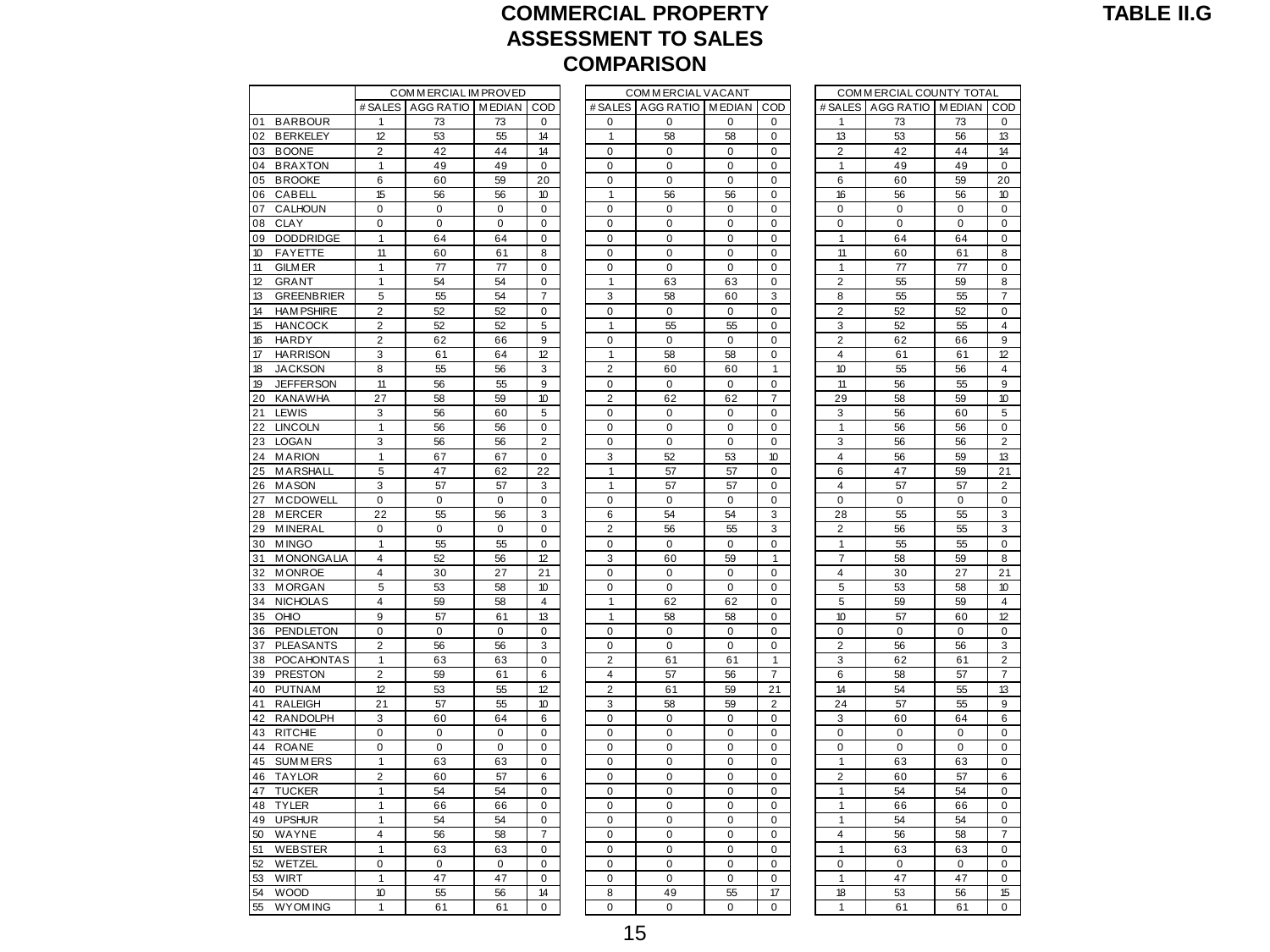### **INDUSTRIAL PROPERTY ASSESSMENT TO SALES COMPARISON<br>
COMPARISON<br>
INDUSTRIAL IM PROVED INDUSTRIAL VACANT INDUSTRIAL COUNTY TOTAL<br>
INDUSTRIAL IMPONED INDUSTRIAL CONTY TOTAL<br>
INDUSTRIAL CONTROLLED INDUSTRIAL COUNTY TOTAL<br>
INDUSTRIAL CONTROLLED INDUSTRIAL COUNTY TOT**

|                               |                            | <b>INDUSTRIAL IM PROVED</b> |                  |                            |                            | <b>INDUSTRIAL VACANT</b>   |                            |                            |                            | INDUSTRIAL COUNTY TOTAL    |                |                            |
|-------------------------------|----------------------------|-----------------------------|------------------|----------------------------|----------------------------|----------------------------|----------------------------|----------------------------|----------------------------|----------------------------|----------------|----------------------------|
|                               | # SALES                    | AGG RATIO MEDIAN            |                  | COD                        | # SALES                    | AGG RATIO MEDIAN           |                            | COD                        |                            | # SALES AGG RATIO MEDIAN   |                | CO                         |
| 01<br><b>BARBOUR</b>          | 0                          | 0                           | 0                | $\mathbf 0$                | $\mathbf 0$                | $\mathbf 0$                | $\mathbf 0$                | $\mathbf 0$                | $\mathbf 0$                | $\mathbf 0$                | 0              | 0                          |
| <b>BERKELEY</b><br>02         | $\Omega$                   | $\Omega$                    | $\Omega$         | $\mathbf 0$                | $\mathbf 0$                | $\mathbf 0$                | $\mathbf 0$                | $\Omega$                   | $\Omega$                   | $\mathbf 0$                | 0              | $\Omega$                   |
| 03<br><b>BOONE</b>            | $\mathbf 0$                | $\mathbf 0$                 | $\pmb{0}$        | $\mathbf 0$                | $\mathbf 0$                | $\mathbf 0$                | $\mathbf 0$                | $\mathbf 0$                | $\mathbf 0$                | $\pmb{0}$                  | $\pmb{0}$      | $\mathbf 0$                |
| <b>BRAXTON</b><br>04          | 0                          | $\pmb{0}$                   | 0                | $\mathbf 0$                | $\pmb{0}$                  | $\pmb{0}$                  | 0                          | $\mathbf 0$                | 0                          | $\mathbf 0$                | 0              | 0                          |
| 05<br><b>BROOKE</b>           | 0                          | $\pmb{0}$                   | 0                | 0                          | 0                          | 0                          | 0                          | $\mathbf 0$                | 0                          | $\pmb{0}$                  | 0              | 0                          |
| 06<br>CABELL                  | $\mathbf 0$                | $\mathbf 0$                 | 0                | $\mathbf 0$                | $\mathbf 0$                | $\mathbf 0$                | $\mathbf 0$                | $\mathbf 0$                | $\mathbf 0$                | $\pmb{0}$                  | 0              | 0                          |
| 07<br>CALHOUN                 | $\Omega$                   | $\Omega$                    | $\Omega$         | $\Omega$                   | 0                          | 0                          | $\Omega$                   | $\Omega$                   | $\mathbf 0$                | $\pmb{0}$                  | 0              | 0                          |
| 08<br><b>CLAY</b>             | $\mathbf 0$                | $\mathbf 0$                 | $\mathbf 0$      | $\mathbf 0$                | $\mathbf 0$                | $\mathbf 0$                | $\mathbf 0$                | $\mathbf 0$                | $\mathbf 0$                | $\pmb{0}$                  | 0              | $\mathbf 0$                |
| 09<br><b>DODDRIDGE</b>        | $\Omega$                   | $\Omega$                    | $\Omega$         | $\Omega$                   | $\Omega$                   | $\Omega$                   | $\mathbf 0$                | $\Omega$                   | $\Omega$                   | $\mathbf 0$                | 0              | $\Omega$                   |
| 10<br><b>FAYETTE</b>          | $\mathbf 0$                | $\mathbf 0$                 | $\mathbf 0$      | $\mathbf 0$                | $\mathbf 0$                | $\mathbf 0$                | $\mathbf 0$                | $\mathbf 0$                | $\mathbf 0$                | $\mathbf 0$                | $\mathbf 0$    | $\mathbf 0$                |
| 11<br><b>GILM ER</b>          | 0                          | $\pmb{0}$                   | $\pmb{0}$        | $\mathbf 0$                | $\pmb{0}$                  | $\pmb{0}$                  | $\mathbf 0$                | $\mathbf 0$                | $\mathbf 0$                | $\mathbf 0$                | 0              | 0                          |
| 12<br><b>GRANT</b>            | 0                          | $\pmb{0}$                   | 0                | $\pmb{0}$                  | $\mathbf 0$                | $\mathbf 0$                | $\mathbf 0$                | $\mathbf 0$                | $\pmb{0}$                  | $\pmb{0}$                  | 0              | 0                          |
| 13<br><b>GREENBRIER</b>       | $\mathbf 0$                | $\mathbf 0$                 | $\mathbf 0$      | $\mathbf 0$                | $\mathbf 0$                | $\mathbf 0$                | $\mathbf 0$                | $\mathbf 0$                | $\mathbf 0$                | $\mathbf 0$                | 0              | 0                          |
| 14<br><b>HAM PSHIRE</b>       | $\mathbf 0$                | 0                           | 0                | $\mathbf 0$                | $\mathbf 0$                | $\mathbf 0$                | $\mathbf 0$                | $\mathbf 0$                | $\mathbf 0$                | $\mathbf 0$                | 0              | $\mathbf 0$                |
| 15<br><b>HANCOCK</b>          | $\mathbf 0$                | $\mathbf 0$                 | $\mathbf 0$      | $\mathbf 0$                | $\mathbf 0$                | $\mathbf 0$                | $\mathbf 0$                | $\mathbf 0$                | $\mathbf 0$                | $\mathbf 0$                | 0              | $\mathbf 0$                |
| 16<br><b>HARDY</b>            | 0                          | $\mathbf 0$                 | 0                | $\mathbf 0$                | $\mathbf 0$                | $\mathbf 0$                | $\mathbf 0$                | $\mathbf 0$                | $\mathbf 0$                | $\mathbf 0$                | 0              | 0                          |
| 17<br><b>HARRISON</b>         | $\mathbf 0$                | $\mathbf 0$                 | $\mathbf 0$      | $\mathbf 0$                | $\mathbf 0$                | $\mathbf 0$                | $\mathbf 0$                | $\mathbf 0$                | $\mathbf 0$                | $\mathbf 0$                | $\mathbf 0$    | $\mathbf 0$                |
| 18<br><b>JACKSON</b>          | $\Omega$                   | 0                           | 0                | $\Omega$                   | 0                          | 0                          | 0                          | $\Omega$                   | $\mathbf 0$                | $\pmb{0}$                  | 0              | 0                          |
| 19<br><b>JEFFERSON</b>        | 0                          | $\pmb{0}$                   | $\pmb{0}$        | $\pmb{0}$                  | $\mathbf 0$                | $\mathbf 0$                | $\mathbf 0$                | $\pmb{0}$                  | $\mathbf 0$                | $\pmb{0}$                  | 0              | 0                          |
| 20<br><b>KANAWHA</b>          | 0                          | $\mathbf 0$                 | 0                | 0                          | 0                          | 0                          | 0                          | 0                          | 0                          | $\mathbf 0$                | 0              | 0                          |
| 21<br>LEWIS<br><b>LINCOLN</b> | $\mathbf 0$<br>$\mathbf 0$ | 0<br>$\mathbf 0$            | 0<br>$\mathbf 0$ | $\mathbf 0$<br>$\mathbf 0$ | $\mathbf 0$<br>$\mathbf 0$ | $\mathbf 0$<br>$\mathbf 0$ | $\mathbf 0$<br>$\mathbf 0$ | $\mathbf 0$<br>$\mathbf 0$ | $\mathbf 0$<br>$\mathbf 0$ | $\mathbf 0$<br>$\mathbf 0$ | 0<br>0         | $\mathbf 0$<br>$\mathbf 0$ |
| 22<br>23<br><b>LOGAN</b>      | 0                          | $\mathbf 0$                 | 0                | $\mathbf 0$                | $\mathbf 0$                | $\mathbf 0$                | $\mathbf 0$                | $\mathbf 0$                | $\mathbf 0$                | $\mathbf 0$                | 0              | 0                          |
| 24<br><b>MARION</b>           | $\Omega$                   | $\Omega$                    | $\Omega$         | $\mathbf 0$                | $\mathbf 0$                | $\Omega$                   | $\Omega$                   | $\mathbf 0$                | $\mathbf 0$                | $\mathbf 0$                | $\mathbf 0$    | $\mathbf 0$                |
| <b>MARSHALL</b><br>25         | $\mathbf 0$                | $\mathbf 0$                 | 0                | $\mathbf 0$                | $\overline{2}$             | 61                         | 61                         | $\mathbf{1}$               | $\overline{2}$             | 61                         | 61             | $\mathbf{1}$               |
| 26<br><b>MASON</b>            | $\pmb{0}$                  | $\pmb{0}$                   | $\pmb{0}$        | $\pmb{0}$                  | $\mathbf 0$                | $\mathbf 0$                | $\mathbf 0$                | $\pmb{0}$                  | $\mathbf 0$                | $\pmb{0}$                  | 0              | $\mathbf 0$                |
| <b>MCDOWELL</b><br>27         | 0                          | 0                           | 0                | 0                          | 0                          | 0                          | 0                          | 0                          | 0                          | 0                          | 0              | 0                          |
| 28<br><b>MERCER</b>           | $\mathbf 0$                | $\mathbf 0$                 | $\mathbf 0$      | $\mathbf 0$                | $\mathbf 0$                | $\mathbf 0$                | $\mathbf 0$                | $\mathbf 0$                | $\mathbf 0$                | $\mathbf 0$                | 0              | $\mathbf 0$                |
| 29<br><b>MINERAL</b>          | 0                          | $\pmb{0}$                   | 0                | $\pmb{0}$                  | 0                          | 0                          | 0                          | $\pmb{0}$                  | $\mathbf 0$                | $\pmb{0}$                  | 0              | 0                          |
| 30<br><b>MINGO</b>            | 0                          | $\mathbf 0$                 | 0                | $\mathbf 0$                | $\mathbf 0$                | $\mathbf 0$                | $\mathbf 0$                | $\mathbf 0$                | $\mathbf 0$                | $\mathbf 0$                | 0              | $\mathbf 0$                |
| 31<br><b>MONONGALIA</b>       | $\Omega$                   | $\Omega$                    | $\Omega$         | $\mathbf 0$                | $\Omega$                   | $\Omega$                   | $\Omega$                   | $\Omega$                   | $\Omega$                   | $\mathbf 0$                | $\mathbf 0$    | 0                          |
| <b>MONROE</b><br>32           | $\mathbf 0$                | $\mathbf 0$                 | $\mathbf 0$      | $\Omega$                   | $\mathbf 0$                | $\mathbf 0$                | $\mathbf 0$                | $\Omega$                   | $\mathbf 0$                | $\mathbf 0$                | 0              | $\mathbf 0$                |
| 33<br><b>MORGAN</b>           | $\pmb{0}$                  | $\pmb{0}$                   | $\pmb{0}$        | $\pmb{0}$                  | $\mathbf 0$                | $\mathbf 0$                | $\mathbf 0$                | $\pmb{0}$                  | $\mathbf 0$                | $\pmb{0}$                  | 0              | $\mathbf 0$                |
| <b>NICHOLAS</b><br>34         | 0                          | 0                           | 0                | 0                          | 0                          | 0                          | 0                          | 0                          | 0                          | $\pmb{0}$                  | 0              | 0                          |
| 35<br>OHIO                    | $\mathbf 0$                | $\mathbf 0$                 | $\mathbf 0$      | $\mathbf 0$                | $\mathbf 0$                | $\mathbf 0$                | $\mathbf 0$                | $\mathbf 0$                | $\mathbf 0$                | $\mathbf 0$                | 0              | $\mathbf 0$                |
| PENDLETON<br>36               | $\pmb{0}$                  | $\mathbf 0$                 | $\pmb{0}$        | $\pmb{0}$                  | 0                          | 0                          | 0                          | $\mathbf 0$                | $\mathbf 0$                | $\mathbf 0$                | 0              | $\mathbf 0$                |
| 37<br><b>PLEASANTS</b>        | 0                          | 0                           | 0                | $\mathbf 0$                | $\mathbf 0$                | $\mathbf 0$                | $\mathbf 0$                | $\mathbf 0$                | $\mathbf 0$                | $\mathbf 0$                | 0              | $\mathbf 0$                |
| 38<br><b>POCAHONTAS</b>       | $\mathbf 0$                | $\mathbf 0$                 | $\mathbf 0$      | $\mathbf 0$                | $\mathbf 0$                | $\mathbf 0$                | $\mathbf 0$                | $\mathbf 0$                | $\mathbf 0$                | $\mathbf 0$                | $\mathbf 0$    | $\mathbf 0$                |
| 39<br><b>PRESTON</b>          | $\mathbf{1}$               | 61                          | 61               | $\Omega$                   | $\mathbf 0$                | $\mathbf 0$                | $\mathbf 0$                | $\Omega$                   | $\mathbf{1}$               | 61                         | 61             | $\mathbf 0$                |
| PUTNAM<br>40                  | $\pmb{0}$                  | $\mathbf 0$                 | $\mathbf 0$      | 0                          | $\mathbf 0$                | $\mathbf 0$                | $\mathbf 0$                | $\mathbf 0$                | $\mathbf 0$                | 0                          | 0              | $\mathbf 0$                |
| 41<br><b>RALEIGH</b>          | $\overline{2}$             | 62                          | 59               | 16                         | $\pmb{0}$                  | $\pmb{0}$                  | 0                          | $\mathbf 0$                | $\overline{c}$             | 62                         | 59             | 16                         |
| 42<br><b>RANDOLPH</b>         | $\mathbf 0$                | $\mathbf 0$                 | $\mathbf 0$      | $\mathbf 0$                | $\mathbf 0$                | $\mathbf 0$                | $\mathbf 0$                | $\mathbf 0$                | 0                          | $\mathbf 0$                | 0              | $\mathbf 0$                |
| 43<br><b>RITCHIE</b>          | $\mathbf 0$                | $\mathbf 0$                 | $\mathbf 0$      | $\mathbf 0$                | $\mathbf 0$                | $\mathbf 0$                | $\mathbf 0$                | $\mathbf 0$                | $\mathbf 0$                | $\mathbf 0$                | 0              | $\mathbf 0$                |
| 44<br><b>ROANE</b>            | 0                          | $\overline{0}$              | $\Omega$         | $\mathbf 0$                | $\mathbf 0$                | $\mathbf 0$                | $\mathbf 0$                | $\mathbf 0$                | $\mathbf 0$                | $\mathbf 0$                | $\overline{0}$ | 0                          |
| 45<br><b>SUMMERS</b>          | $\mathbf 0$                | $\mathbf 0$                 | $\mathbf 0$      | $\mathbf 0$                | $\mathbf 0$                | $\mathbf 0$                | $\mathbf 0$                | $\mathbf 0$                | $\mathbf 0$                | 0                          | 0              | $\mathbf 0$                |
| <b>TAYLOR</b><br>46           | $\Omega$                   | $\Omega$                    | $\Omega$         | $\Omega$                   | $\mathbf 0$                | $\mathbf 0$                | $\mathbf 0$                | $\Omega$                   | $\Omega$                   | $\mathbf 0$                | 0              | $\Omega$                   |
| 47<br><b>TUCKER</b>           | $\pmb{0}$                  | $\mathbf 0$                 | $\pmb{0}$        | $\mathbf 0$                | $\mathbf 0$                | $\mathbf 0$                | $\mathbf 0$                | $\mathbf 0$                | $\mathbf 0$                | $\pmb{0}$                  | 0              | $\mathbf 0$                |
| 48<br><b>TYLER</b>            | 0                          | 0                           | 0                | $\pmb{0}$                  | $\pmb{0}$                  | $\pmb{0}$                  | $\mathbf 0$                | $\mathbf 0$                | $\pmb{0}$                  | $\pmb{0}$                  | 0              | 0                          |
| <b>UPSHUR</b><br>49           | 0                          | $\pmb{0}$                   | 0                | $\mathbf 0$                | 0                          | 0                          | 0                          | $\mathbf 0$                | 0                          | $\pmb{0}$                  | 0              | 0                          |
| 50<br>WAYNE                   | $\mathbf 0$                | $\mathbf 0$                 | $\mathbf 0$      | $\mathbf 0$                | $\mathbf 0$                | $\mathbf 0$                | $\mathbf 0$                | $\mathbf 0$                | $\mathbf 0$                | $\mathbf 0$                | 0              | 0                          |
| 51<br><b>WEBSTER</b>          | 0                          | 0                           | $\Omega$         | 0                          | $\mathbf 0$                | $\mathbf 0$                | $\mathbf 0$                | $\mathbf 0$                | 0                          | $\pmb{0}$                  | 0              | $\Omega$                   |
| 52<br>WETZEL                  | $\mathbf 0$                | 0                           | $\mathbf 0$      | $\mathbf 0$                | $\mathbf 0$                | $\mathbf 0$                | $\mathbf 0$                | $\mathbf 0$                | $\mathbf 0$                | 0                          | 0              | $\mathbf 0$                |
| 53<br>WIRT                    | $\Omega$                   | $\Omega$                    | $\Omega$         | $\Omega$                   | $\Omega$                   | $\Omega$                   | $\Omega$                   | $\Omega$                   | $\Omega$                   | $\Omega$                   | $\Omega$       | $\Omega$                   |
| 54<br><b>WOOD</b>             | $\mathbf 0$                | $\mathbf 0$                 | $\mathbf 0$      | $\mathbf 0$                | $\mathbf 0$                | $\mathbf 0$                | $\mathbf 0$                | $\mathbf 0$                | $\mathbf 0$                | $\mathbf 0$                | 0              | $\mathbf 0$                |
| 55<br><b>WYOM ING</b>         | $\Omega$                   | 0                           | 0                | $\Omega$                   | $\Omega$                   | 0                          | $\mathbf 0$                | $\Omega$                   | 0                          | $\overline{0}$             | 0              | 0                          |

|                |                             |                  |             |                          | <b>COMPARISON</b>            |                  |                  |                            |                         |                            |                          |
|----------------|-----------------------------|------------------|-------------|--------------------------|------------------------------|------------------|------------------|----------------------------|-------------------------|----------------------------|--------------------------|
|                | <b>INDUSTRIAL IM PROVED</b> |                  |             |                          | <b>INDUSTRIAL VACANT</b>     |                  |                  |                            | INDUSTRIAL COUNTY TOTAL |                            |                          |
| # SALES        | <b>AGG RATIO</b>            | <b>MEDIAN</b>    | COD         |                          | # SALES   AGG RATIO   MEDIAN |                  | COD              | # SALES                    | AGG RATIO               | <b>MEDIAN</b>              | COD                      |
| $\mathbf 0$    | $\mathbf 0$                 | 0                | $\mathbf 0$ | 0                        | $\mathbf 0$                  | 0                | 0                | $\mathbf 0$                | 0                       | $\mathbf 0$                | $\mathbf 0$              |
| 0              | 0                           | 0                | 0           | 0                        | $\mathbf 0$                  | $\mathbf 0$      | $\mathbf 0$      | 0                          | $\mathbf 0$             | $\mathbf 0$                | $\pmb{0}$                |
| 0              | 0                           | 0                | 0           | 0                        | $\mathbf 0$                  | 0                | $\mathbf 0$      | $\mathbf 0$                | 0                       | $\mathbf 0$                | 0                        |
| $\pmb{0}$      | $\mathbf 0$                 | $\mathbf 0$      | $\mathbf 0$ | $\mathbf 0$              | $\mathbf 0$                  | $\mathbf 0$      | $\mathbf 0$      | $\mathbf 0$                | $\mathbf 0$             | $\mathbf 0$                | $\pmb{0}$                |
| $\mathbf 0$    | $\mathbf 0$                 | 0                | 0           | $\mathbf 0$              | $\mathbf 0$                  | $\mathbf 0$      | $\mathbf 0$      | $\Omega$                   | 0                       | $\mathbf 0$                | $\mathbf 0$              |
| $\pmb{0}$      | $\pmb{0}$                   | $\pmb{0}$        | $\mathbf 0$ | $\mathbf 0$              | $\mathbf 0$                  | $\mathbf 0$      | $\mathbf 0$      | $\mathbf 0$                | $\mathbf 0$             | $\mathbf 0$                | $\mathbf 0$              |
| 0              | 0                           | 0                | 0           | 0                        | $\mathbf 0$                  | 0                | 0                | $\mathbf 0$                | 0                       | 0                          | $\mathbf 0$              |
| 0              | $\pmb{0}$                   | 0                | 0           | $\mathbf 0$              | $\mathbf 0$                  | $\mathbf 0$      | $\mathbf 0$      | $\mathbf 0$                | 0                       | $\mathbf 0$                | $\mathbf 0$              |
| 0              | 0                           | 0                | 0           | 0                        | 0                            | 0                | 0                | 0                          | 0                       | 0                          | $\mathbf 0$              |
| 0              | 0                           | 0                | 0           | 0                        | 0                            | 0                | 0                | $\mathbf 0$<br>$\mathbf 0$ | 0                       | 0                          | $\pmb{0}$<br>$\pmb{0}$   |
| 0<br>0         | $\mathbf 0$<br>$\pmb{0}$    | 0<br>0           | 0<br>0      | 0<br>$\mathbf 0$         | 0<br>$\mathbf 0$             | $\pmb{0}$<br>0   | 0<br>0           | $\mathbf 0$                | 0<br>$\overline{0}$     | $\mathbf 0$<br>$\mathbf 0$ | $\mathbf 0$              |
| $\pmb{0}$      | 0                           | 0                | 0           | 0                        | 0                            | $\mathbf 0$      | 0                | 0                          | 0                       | $\mathbf 0$                | $\mathbf 0$              |
| 0              | 0                           | 0                | 0           | 0                        | 0                            | 0                | 0                | $\mathbf 0$                | 0                       | 0                          | $\mathbf 0$              |
| 0              | $\mathbf 0$                 | 0                | 0           | $\mathbf 0$              | $\mathbf 0$                  | $\mathbf 0$      | $\mathbf 0$      | $\mathbf 0$                | 0                       | $\mathbf 0$                | $\mathbf 0$              |
| 0              | 0                           | 0                | 0           | $\mathbf 0$              | 0                            | 0                | 0                | $\mathbf 0$                | 0                       | 0                          | 0                        |
| 0              | 0                           | 0                | 0           | 0                        | $\mathbf 0$                  | 0                | 0                | 0                          | 0                       | $\mathbf 0$                | 0                        |
| $\mathbf 0$    | $\mathbf 0$                 | 0                | $\mathbf 0$ | $\mathbf 0$              | $\mathbf 0$                  | $\mathbf 0$      | $\Omega$         | $\Omega$                   | $\mathbf 0$             | $\mathbf 0$                | $\mathbf 0$              |
| $\pmb{0}$      | $\mathbf 0$                 | $\mathbf 0$      | $\mathbf 0$ | $\mathbf 0$              | $\mathbf 0$                  | $\mathbf 0$      | $\mathbf 0$      | $\mathbf 0$                | $\mathbf 0$             | $\mathbf 0$                | $\mathbf 0$              |
| 0              | $\pmb{0}$                   | 0                | 0           | $\mathbf 0$              | $\mathbf 0$                  | $\mathbf 0$      | $\mathbf 0$      | $\mathbf 0$                | 0                       | $\mathbf 0$                | $\pmb{0}$                |
| $\mathbf 0$    | $\mathbf 0$                 | 0                | $\mathbf 0$ | $\pmb{0}$                | $\pmb{0}$                    | $\pmb{0}$        | $\pmb{0}$        | $\mathbf 0$                | $\pmb{0}$               | $\pmb{0}$                  | $\pmb{0}$                |
| 0              | $\pmb{0}$                   | 0                | 0           | $\mathbf 0$              | 0                            | $\mathbf 0$      | $\mathbf 0$      | $\mathbf 0$                | 0                       | $\mathbf 0$                | $\pmb{0}$                |
| 0              | $\mathbf 0$                 | 0                | 0           | $\pmb{0}$                | 0                            | $\pmb{0}$        | 0                | $\pmb{0}$                  | 0                       | $\pmb{0}$                  | $\pmb{0}$                |
| 0              | 0                           | 0                | 0           | 0                        | 0                            | 0                | 0                | 0                          | 0                       | 0                          | 0                        |
| $\pmb{0}$      | $\pmb{0}$                   | 0                | $\mathbf 0$ | $\overline{2}$           | 61                           | 61               | $\overline{1}$   | $\overline{2}$             | 61                      | 61                         | $\mathbf{1}$             |
| 0              | $\pmb{0}$                   | 0                | 0           | 0                        | 0                            | $\mathbf 0$      | 0                | $\mathbf 0$                | 0                       | $\mathbf 0$                | $\mathbf 0$              |
| 0              | $\pmb{0}$                   | 0                | 0           | $\mathbf 0$              | $\mathbf 0$                  | 0                | 0                | $\mathbf 0$                | $\overline{0}$          | $\mathbf 0$                | $\mathbf 0$              |
| $\mathbf 0$    | $\pmb{0}$                   | 0                | 0           | $\mathbf 0$              | $\mathbf 0$                  | $\mathbf 0$      | $\mathbf 0$      | $\pmb{0}$                  | 0                       | $\mathbf 0$                | $\mathbf 0$              |
| 0              | $\mathbf 0$                 | 0                | 0           | $\mathbf 0$              | $\mathbf 0$                  | $\mathbf 0$      | $\mathbf 0$      | $\mathbf 0$                | 0                       | $\mathbf 0$                | $\mathbf 0$              |
| 0              | 0                           | 0                | 0           | 0<br>$\mathbf 0$         | $\mathbf 0$                  | 0                | 0<br>$\mathbf 0$ | 0<br>$\mathbf 0$           | 0                       | $\mathbf 0$                | 0                        |
| 0<br>$\pmb{0}$ | 0<br>$\pmb{0}$              | 0<br>$\mathbf 0$ | 0<br>0      | $\mathbf 0$              | $\mathbf 0$<br>$\mathbf 0$   | 0<br>$\mathbf 0$ | $\mathbf 0$      | $\mathbf 0$                | 0<br>$\mathbf 0$        | 0<br>$\mathbf 0$           | 0<br>$\mathbf 0$         |
| $\mathbf 0$    | $\pmb{0}$                   | 0                | 0           | $\mathbf 0$              | $\mathbf 0$                  | $\mathbf 0$      | $\mathbf 0$      | $\mathbf 0$                | $\mathbf 0$             | $\mathbf 0$                | $\mathbf 0$              |
| $\mathbf 0$    | $\pmb{0}$                   | 0                | 0           | $\mathbf 0$              | $\mathbf 0$                  | $\mathbf 0$      | $\mathbf 0$      | $\mathbf 0$                | $\mathbf 0$             | $\mathbf 0$                | $\pmb{0}$                |
| 0              | $\mathbf 0$                 | 0                | 0           | $\pmb{0}$                | $\pmb{0}$                    | $\pmb{0}$        | $\pmb{0}$        | 0                          | 0                       | $\pmb{0}$                  | $\mathbf 0$              |
| $\mathbf 0$    | $\mathbf 0$                 | 0                | $\pmb{0}$   | $\mathbf 0$              | $\mathbf 0$                  | $\mathbf 0$      | $\mathbf 0$      | $\pmb{0}$                  | 0                       | $\mathbf 0$                | $\pmb{0}$                |
| 0              | 0                           | 0                | 0           | 0                        | 0                            | 0                | 0                | 0                          | 0                       | 0                          | 0                        |
| 0              | 0                           | 0                | 0           | 0                        | 0                            | 0                | 0                | $\overline{0}$             | $\mathbf 0$             | $\overline{0}$             | $\pmb{0}$                |
| $\mathbf{1}$   | 61                          | 61               | 0           | 0                        | 0                            | 0                | 0                | $\mathbf{1}$               | 61                      | 61                         | $\mathbf 0$              |
| 0              | $\pmb{0}$                   | $\overline{0}$   | 0           | $\mathbf 0$              | $\mathbf 0$                  | $\mathbf 0$      | $\mathbf 0$      | $\mathbf 0$                | 0                       | $\mathbf 0$                | $\mathbf 0$              |
| $\overline{2}$ | 62                          | 59               | 16          | 0                        | 0                            | $\mathbf 0$      | 0                | $\overline{2}$             | 62                      | 59                         | 16                       |
| 0              | $\mathbf 0$                 | 0                | 0           | $\mathbf 0$              | $\mathbf 0$                  | $\mathbf 0$      | $\mathbf 0$      | $\mathbf 0$                | 0                       | $\mathbf 0$                | $\mathbf 0$              |
| 0              | $\mathbf 0$                 | 0                | 0           | $\mathbf 0$              | $\mathbf 0$                  | $\mathbf 0$      | $\mathbf 0$      | $\mathbf 0$                | 0                       | $\mathbf 0$                | $\pmb{0}$                |
| $\mathbf 0$    | $\mathbf 0$                 | $\mathbf 0$      | $\mathbf 0$ | $\mathbf 0$              | $\mathbf 0$                  | $\mathbf 0$      | $\mathbf 0$      | $\mathbf 0$                | $\mathbf 0$             | $\mathbf 0$                | 0                        |
| $\pmb{0}$      | $\pmb{0}$                   | 0                | $\mathbf 0$ | $\mathbf 0$              | $\mathbf 0$                  | $\mathbf 0$      | $\mathbf 0$      | $\mathbf 0$                | $\mathbf 0$             | $\mathbf 0$                | $\pmb{0}$                |
| $\mathbf 0$    | $\mathbf 0$                 | 0                | 0           | $\mathbf 0$              | $\mathbf 0$                  | $\mathbf 0$      | $\mathbf 0$      | $\Omega$                   | $\mathbf 0$             | $\mathbf 0$                | $\mathbf 0$              |
| $\pmb{0}$      | $\pmb{0}$                   | $\pmb{0}$        | $\mathbf 0$ | $\mathbf 0$              | $\mathbf 0$                  | $\mathbf 0$      | $\mathbf 0$      | $\mathbf 0$                | $\mathbf 0$             | $\mathbf 0$                | $\mathbf 0$              |
| 0              | 0                           | 0                | 0           | 0                        | $\mathbf 0$                  | 0                | 0                | $\mathbf 0$                | 0                       | $\mathbf 0$                | $\pmb{0}$                |
| 0              | $\pmb{0}$                   | 0                | 0           | $\mathbf 0$              | $\mathbf 0$                  | $\mathbf 0$      | $\mathbf 0$      | $\mathbf 0$                | 0                       | $\mathbf 0$                | $\mathbf 0$              |
| 0              | 0                           | 0                | 0           | 0                        | 0                            | 0                | 0                | 0                          | 0                       | 0                          | $\pmb{0}$                |
| 0              | 0                           | 0                | 0           | 0                        | 0                            | 0                | 0                | $\mathbf 0$                | 0                       | 0                          | $\pmb{0}$                |
| 0<br>0         | $\pmb{0}$<br>$\pmb{0}$      | 0<br>0           | 0<br>0      | $\pmb{0}$<br>$\mathbf 0$ | 0<br>$\mathbf 0$             | $\pmb{0}$<br>0   | 0<br>0           | $\mathbf 0$<br>$\mathbf 0$ | 0<br>$\overline{0}$     | $\mathbf 0$<br>0           | $\pmb{0}$<br>$\mathbf 0$ |
| 0              | 0                           | 0                | 0           | 0                        | 0                            | 0                | 0                | 0                          | 0                       | $\mathbf 0$                | $\mathbf 0$              |
| 0              | 0                           | 0                | 0           | $\mathbf 0$              | 0                            | 0                | 0                | $\mathbf 0$                | $\overline{0}$          | $\mathbf 0$                | $\mathbf 0$              |
|                |                             |                  |             |                          |                              |                  |                  |                            |                         |                            |                          |

|                | <b>INDUSTRIAL COUNTY TOTAL</b> |                |                |
|----------------|--------------------------------|----------------|----------------|
| # SALES        | <b>AGG RATIO</b>               | <b>MEDIAN</b>  | COD            |
| 0              | 0                              | 0              | 0              |
| 0              | 0                              | 0              | 0              |
| 0              | 0                              | 0              | 0              |
| 0              | 0                              | 0              | 0              |
| 0              | 0                              | O              | 0              |
| 0              | 0                              | 0              | 0              |
| 0              | 0                              | 0              | 0              |
| 0              | 0                              | 0              | 0              |
| 0              | 0                              | 0              | 0              |
| 0              | 0                              | 0              | 0              |
| 0              | 0                              | 0              | 0              |
| 0              | Ō                              | 0              | 0              |
|                |                                |                |                |
| 0              | 0                              | 0              | 0              |
| 0              | 0                              | 0              | 0              |
| 0              | 0                              | 0              | 0              |
| 0              | 0                              | 0              | 0              |
| 0              | 0                              | 0              | 0              |
| 0              | 0                              | 0              | 0              |
| 0              | 0                              | 0              | 0              |
| 0              | 0                              | 0              | 0              |
| 0              | 0                              | 0              | 0              |
| 0              | 0                              | 0              | 0              |
| 0              | 0                              | 0              | 0              |
| 0              | 0                              | 0              | 0              |
| $\overline{2}$ | 61                             | 61             | 1              |
| 0              | 0                              | 0              | 0              |
| 0              | 0                              | 0              | 0              |
| 0              | 0                              | 0              | 0              |
| 0              | 0                              | 0              | 0              |
| 0              | 0                              | O              | 0              |
| 0              | 0                              | 0              | 0              |
| 0              | 0                              | 0              | 0              |
| 0              | 0                              | 0              | 0              |
| 0              | 0                              | 0              | 0              |
| 0              | 0                              | 0              | 0              |
| 0              | 0                              | 0              | 0              |
|                |                                |                |                |
| 0              | 0                              | 0              | 0              |
| 0              | $\overline{0}$                 | 0              | 0              |
| 1              | 61                             | 61             | 0              |
| 0              | 0                              | 0              | O              |
| 2              | 62                             | 59             | 16             |
| 0              | 0                              | 0              | 0              |
| 0              | 0                              | 0              | 0              |
| 0              | 0                              | 0              | 0              |
| 0              | Ō                              | Ō              | 0              |
| 0              | 0                              | 0              | 0              |
| 0              | 0                              | 0              | 0              |
| 0              | 0                              | 0              | 0              |
| 0              | 0                              | 0              | 0              |
| 0              | 0                              | 0              | 0              |
| 0              | 0                              | 0              | 0              |
| 0              | 0                              | 0              | 0              |
| 0              | 0                              | 0              | $\overline{0}$ |
| 0              | 0                              | 0              | 0              |
| 0              | Ō                              | $\overline{0}$ | $\overline{0}$ |
|                |                                |                |                |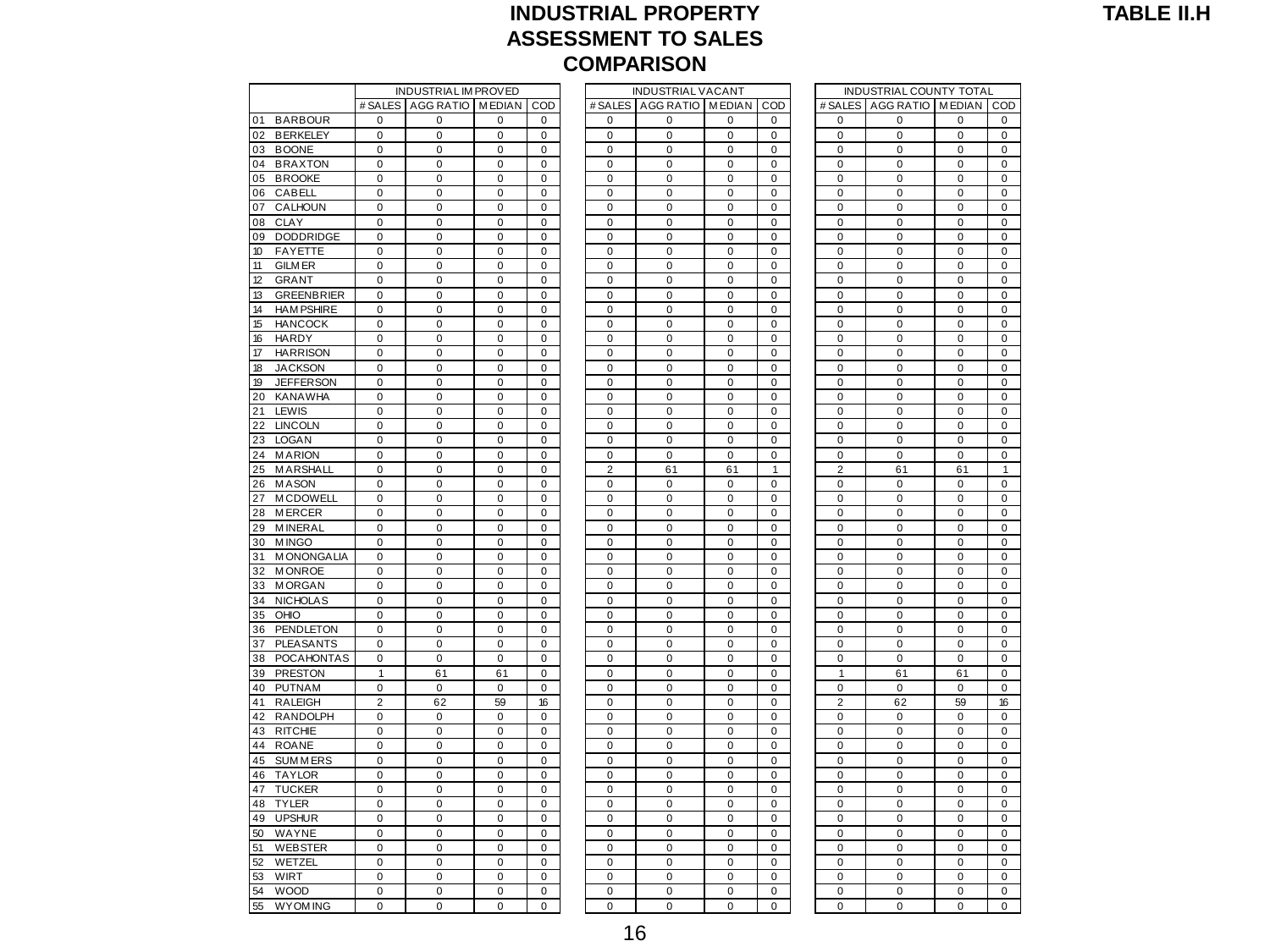**TABLE II.I**

#### **ALL PROPERTY LESS FARM AND TIMBER ASSESSMENT TO SALES COMPARISON**

|    |                   | #<br><b>SALES</b> | <b>AGG RATIO</b> | <b>MEDIAN</b> | COD             |
|----|-------------------|-------------------|------------------|---------------|-----------------|
| 01 | <b>BARBOUR</b>    | 58                | 52               | 55            | 17              |
| 02 | <b>BERKELEY</b>   | 1512              | 55               | 56            | 10              |
| 03 | <b>BOONE</b>      | 59                | 53               | 55            | 12              |
| 04 | <b>BRAXTON</b>    | 75                | 56               | 59            | 14              |
|    |                   |                   |                  |               |                 |
| 05 | <b>BROOKE</b>     | 113               | 50               | 54            | 16              |
| 06 | CABELL            | 605               | 55               | 56            | 10              |
| 07 | CALHOUN           | 15                | 61               | 64            | 6               |
| 08 | <b>CLAY</b>       | 23                | 57               | 59            | 13              |
| 09 | <b>DODDRIDGE</b>  | 14                | 58               | 61            | 13              |
| 10 | <b>FAYETTE</b>    | 263               | 58               | 60            | 9               |
| 11 | <b>GILM ER</b>    | 20                | 58               | 56            | 15              |
| 12 | <b>GRANT</b>      | 45                | 58               | 57            | 13              |
| 13 | <b>GREENBRIER</b> | 292               | 56               | 57            | 13              |
| 14 | <b>HAM PSHIRE</b> | 192               | 59               | 59            | 15              |
| 15 | <b>HANCOCK</b>    | 130               | 52               | 54            | 16              |
| 16 | <b>HARDY</b>      | 122               | 56               | 57            | 15              |
| 17 | <b>HARRISON</b>   | 342               | 55               | 54            | 12              |
| 18 | <b>JACKSON</b>    | 140               | 57               | 58            | 4               |
| 19 | <b>JEFFERSON</b>  | 680               | 56               | 56            | 8               |
| 20 | <b>KANAWHA</b>    | 1216              | 56               | 56            | 12              |
| 21 | LEWIS             | 61                | 55               | 56            | 12              |
| 22 | <b>LINCOLN</b>    | 28                | 54               | 62            | 14              |
| 23 | LOGAN             | 98                | 57               | 58            | 13              |
| 24 | <b>MARION</b>     | 300               | 57               | 57            | 12              |
| 25 | <b>MARSHALL</b>   | 192               | 53               | 54            | 18              |
| 26 | <b>MASON</b>      | 166               | 56               | 58            | 9               |
| 27 | <b>MCDOWELL</b>   | 29                | 59               | 60            | 8               |
| 28 | <b>MERCER</b>     | 362               | 56               | 56            | 3               |
| 29 | <b>MINERAL</b>    | 133               | 57               | 57            | 13              |
| 30 | <b>MINGO</b>      | 27                | 60               | 59            | 10              |
| 31 | <b>MONONGALIA</b> | 1034              | 54               | 55            | 12              |
| 32 | <b>MONROE</b>     | 87                | 49               | 51            | 41              |
| 33 | <b>MORGAN</b>     | 192               | 62               | 61            | 13              |
| 34 | <b>NICHOLAS</b>   | 166               | 56               | 58            | 9               |
| 35 | OHIO              | 365               | 55               | 56            | 14              |
| 36 | <b>PENDLETON</b>  | 30                | 61               | 58            | 15              |
| 37 | <b>PLEASANTS</b>  | 36                | 60               | 58            | 6               |
| 38 | POCAHONTAS        | 212               | 62               | 61            | 10              |
| 39 | <b>PRESTON</b>    | 187               | 53               | 55            | 15              |
| 40 | <b>PUTNAM</b>     | 673               | 56               | 56            | 10              |
| 41 | <b>RALEIGH</b>    | 548               | 56               | 56            | 5               |
| 42 | RANDOLPH          | 153               | 55               | 56            | 12              |
| 43 | <b>RITCHIE</b>    | 33                | 60               | 60            | 12              |
| 44 | ROANE             | 70                | 56               | 58            | 14              |
| 45 | <b>SUMMERS</b>    | 98                | 60               | 60            | 8               |
| 46 | TAYLOR            | 71                | 57               | 57            | 14              |
| 47 | TUCKER            | 72                | 61               | 61            | 10              |
| 48 | TYLER             | 48                | 53               | 59            | $\overline{2}1$ |
| 49 | <b>UPSHUR</b>     | 92                | 54               | 54            | 9               |
| 50 | WAYNE             | 176               | 54               | 55            | 12              |
| 51 | WEBSTER           | 9                 | 53               | 60            | 13              |
| 52 | WETZEL            | 59                | 57               | 57            | 7               |
| 53 | WIRT              | 35                | 55               | 56            | 17              |
| 54 | <b>WOOD</b>       | 630               | 57               |               | $10^{-1}$       |
|    |                   |                   |                  | 58            |                 |
| 55 | WYOM ING          | 22                | 55               | 62            | 9               |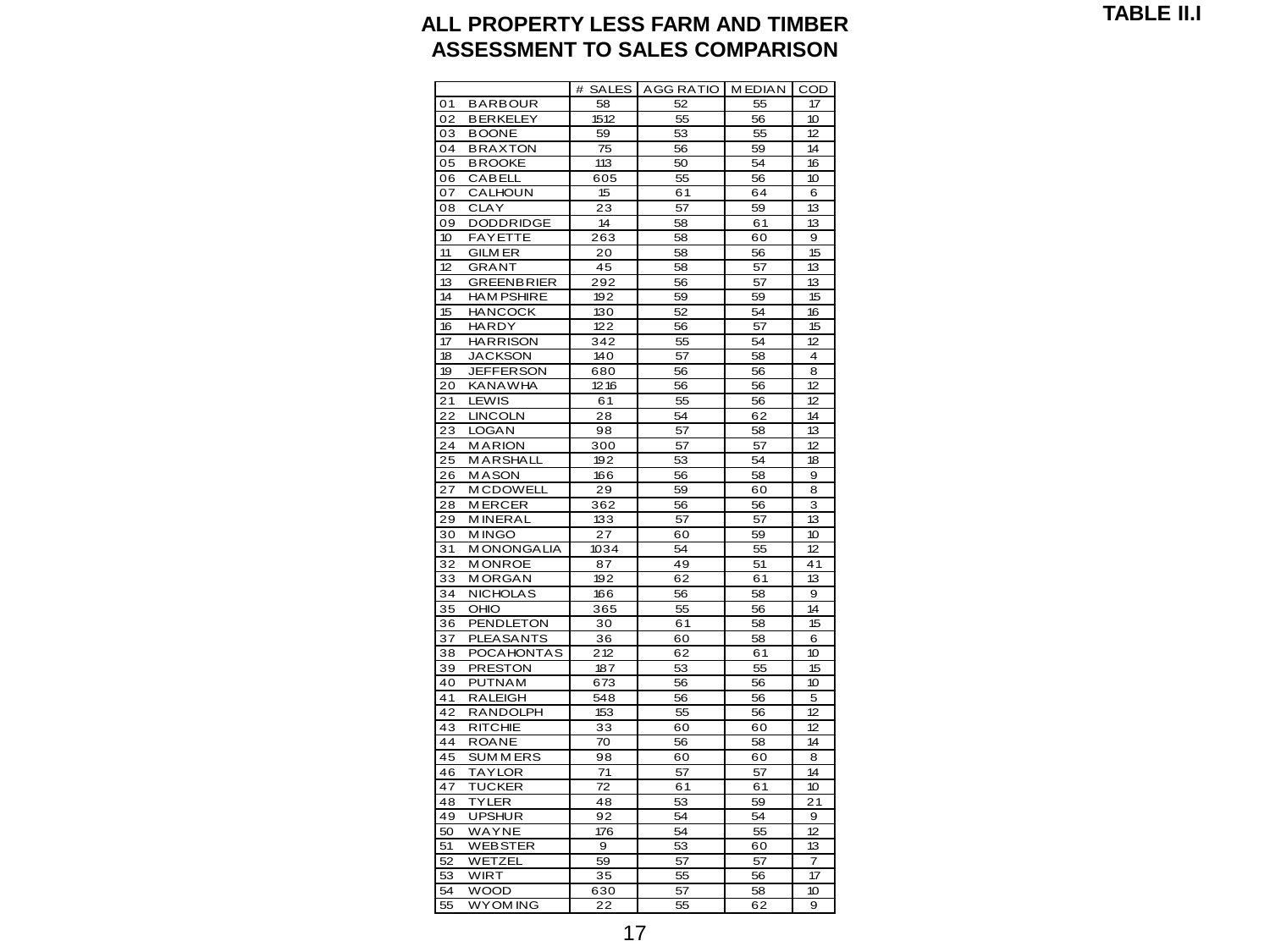### **STATEWIDE SUMMARY ALL PROPERTY ALL SALES COMPARISON**

|                               | <b>SALES PERIOD: JULY 1, 2013 - JUNE 30, 2014</b> |                 |                 |                       |
|-------------------------------|---------------------------------------------------|-----------------|-----------------|-----------------------|
|                               |                                                   |                 |                 | <b>COEFFICIENT OF</b> |
|                               | NUMBER OF SALES                                   | AGGREGATE RATIO | <b>MEDIAN</b>   | <b>DISPERSION</b>     |
| <b>RESIDENTIAL</b>            |                                                   |                 |                 |                       |
| <b>IM PROVED</b>              | 10743                                             | 56              | 56              | 12                    |
| VACANT                        | 1306                                              | 57              | 58              | 15                    |
| <b>TOTAL</b>                  | 12049                                             | 56              | 56              | 12                    |
| <b>APARTMENT</b>              |                                                   |                 |                 |                       |
| <b>IM PROVED</b>              | 20                                                | 51              | 56              | 19                    |
| VACANT                        | $\mathbf 0$                                       | 0               | $\mathbf 0$     | $\mathbf 0$           |
| <b>TOTAL</b>                  | 20                                                | $\overline{51}$ | $\overline{56}$ | $\overline{19}$       |
| <b>COMMERCIAL</b>             |                                                   |                 |                 |                       |
| <b>IM PROVED</b>              | 238                                               | 56              | 56              | 12                    |
| VACANT                        | 51                                                | 55              | 57              | $9\,$                 |
| <b>TOTAL</b>                  | 289                                               | 56              | 57              | $\overline{11}$       |
| <b>INDUSTRIAL</b>             |                                                   |                 |                 |                       |
| <b>IM PROVED</b>              | $\mathbf{3}$                                      | 62              | 61              | 11                    |
| VACANT                        | $\overline{2}$                                    | 61              | 61              | $\mathbf{1}$          |
| <b>TOTAL</b>                  | 5                                                 | 62              | 61              | $\overline{7}$        |
| <b>TIMBER</b>                 |                                                   |                 |                 |                       |
| <b>IM PROVED</b>              | 3                                                 | 43              | 45              | 17                    |
| VACANT                        | 5                                                 | 12              | 15              | 85                    |
| <b>TOTAL</b>                  | $\overline{8}$                                    | 27              | 29              | 58                    |
|                               |                                                   |                 |                 |                       |
| <b>FARM</b>                   |                                                   |                 |                 |                       |
| <b>IM PROVED</b>              | 41                                                | 30              | 28              | 54                    |
| VACANT                        | 15                                                | 8               | $6\phantom{1}$  | $210$                 |
| <b>TOTAL</b>                  | 56                                                | 28              | 24              | 71                    |
| ALL PROPERTY TOTAL            | 12427                                             | 56              | 56              | 13                    |
| <b>LESS FARM &amp; TIMBER</b> | 12363                                             | 56              | 56              | 12                    |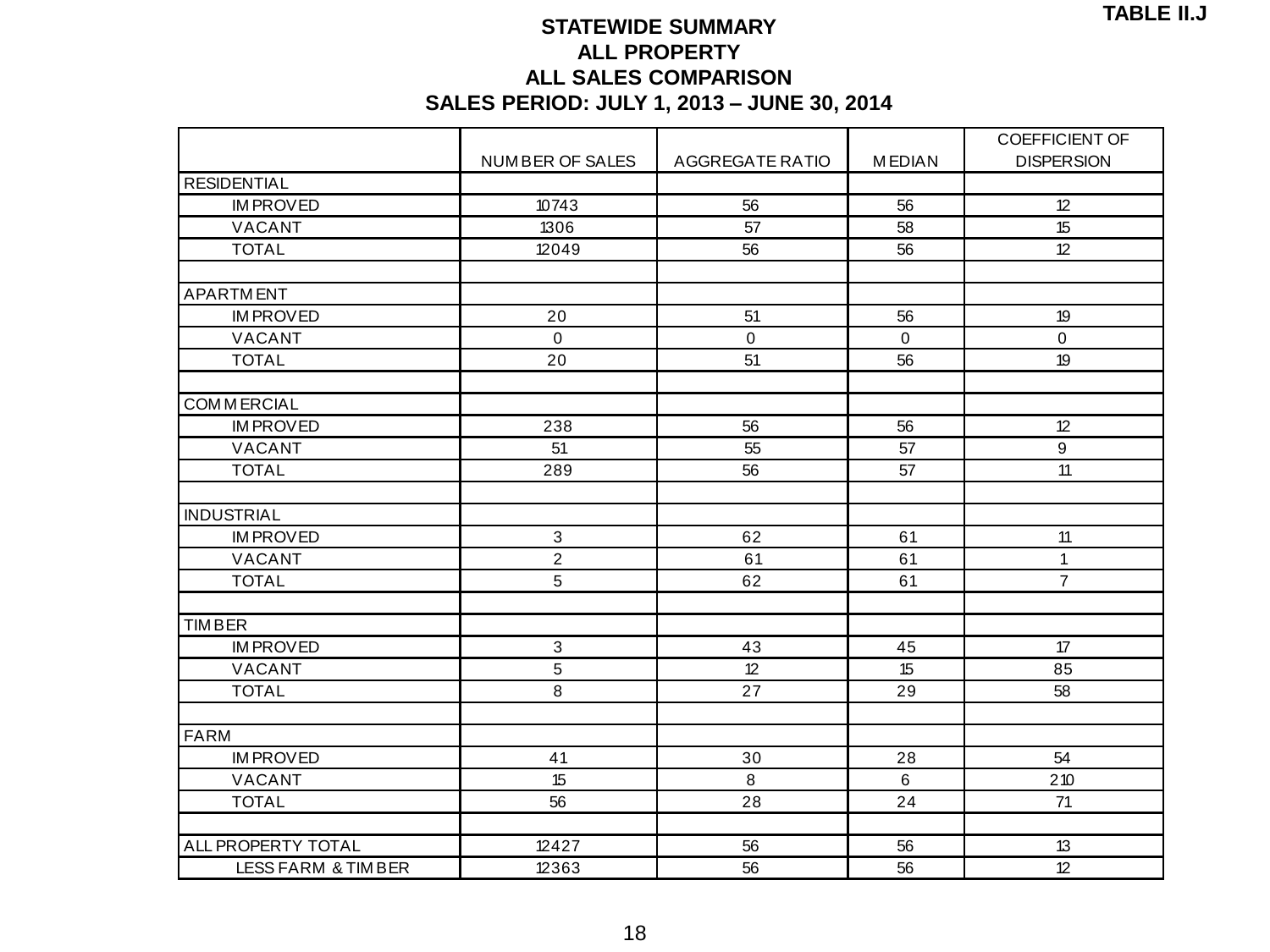#### **EXHIBIT II.K**



### **STATEWIDE SUMMARY AGGREGATE RATIOS FOR IMPROVED AND VACANT PROPERTY**

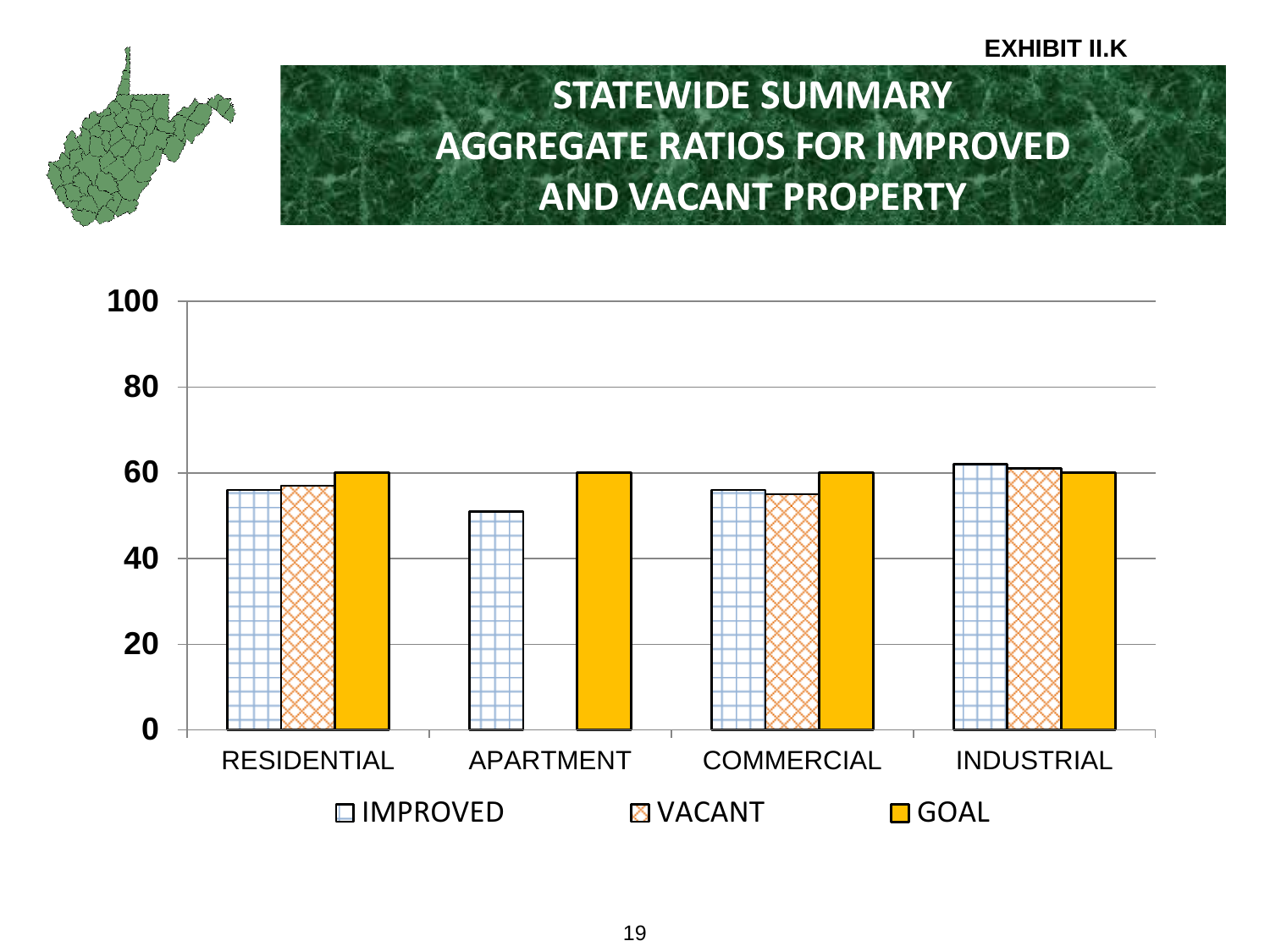#### **EXHIBIT II.L**



### **STATEWIDE SUMMARY MEDIAN RATIOS FOR IMPROVED AND VACANT PROPERTY**

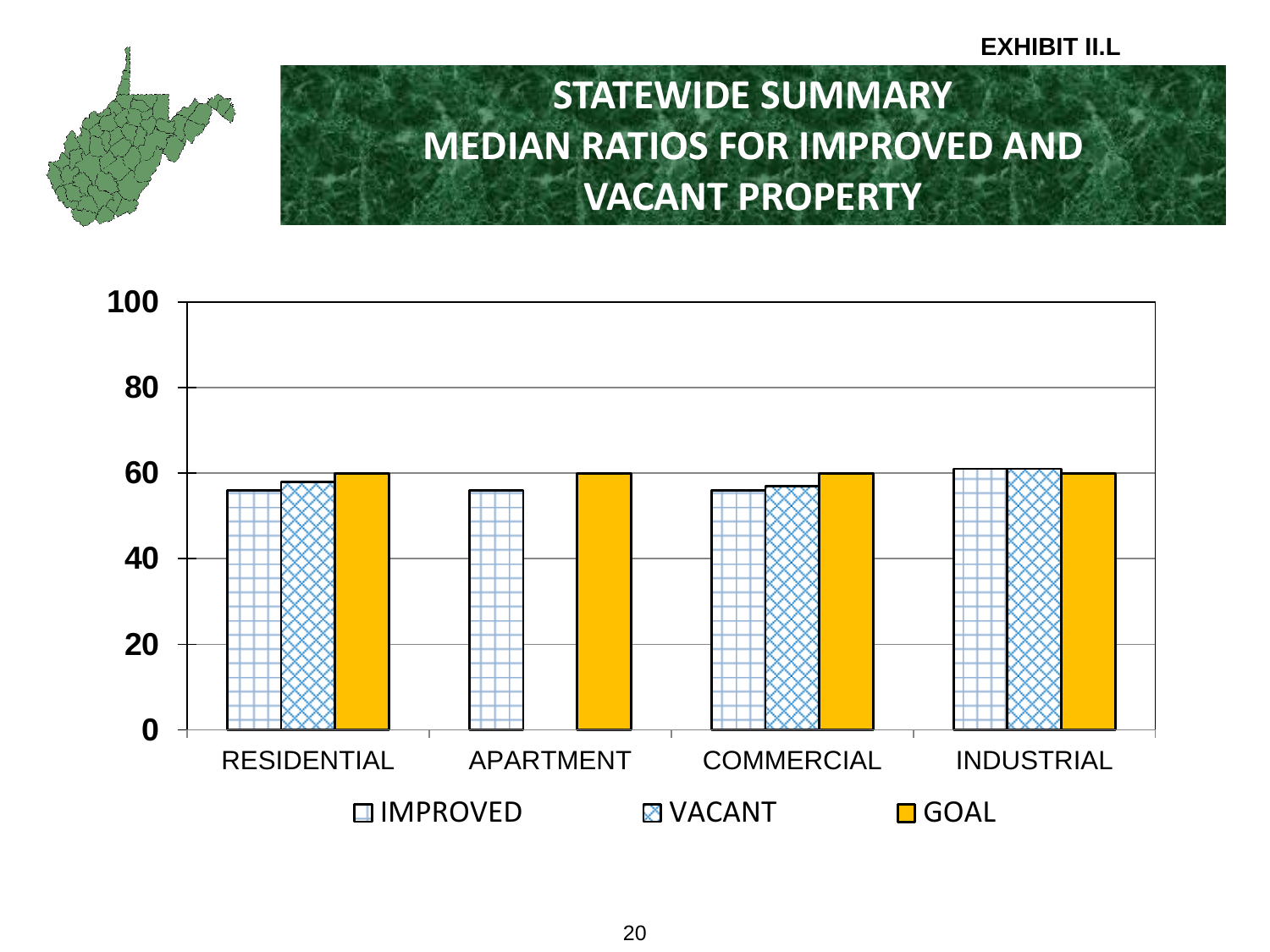#### **EXHIBIT II.M**



## **STATEWIDE SUMMARY COEFFICIENT OF DISPERSION FOR IMPROVED AND VACANT PROPERTY**

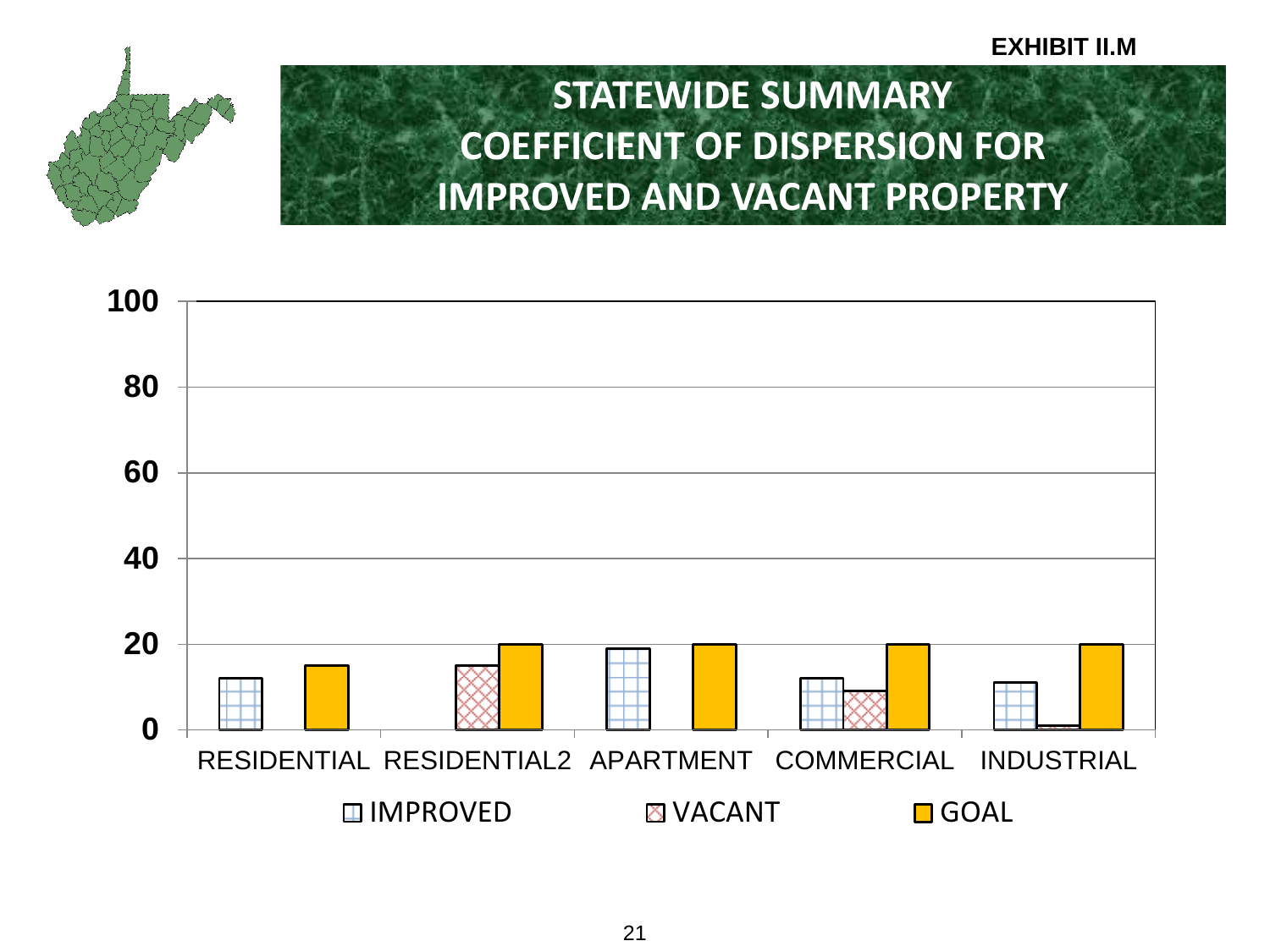

# **III. TAX CLASS COMPARISON OF ASSESSMENT RATIOS**

This section reports on the median and **CÕD** for sales in all counties by each tax class: 2, 3, and 4. Information is displayed for residential, apartment, commercial, and industrial property. Only valid arms-length sales were used. The time period of the sales involved is July 1, 2013 through June 30, 2014.

Tables III.A and III.B list number of sales, aggregate ratios, medians, and **CÕD's** by tax class for residential improved and residential vacant property. Tables III.C, III.D, and III.E show aggregate ratios, median, and **CÕD** by tax class for total apartments, total commercial, and total industrial sales.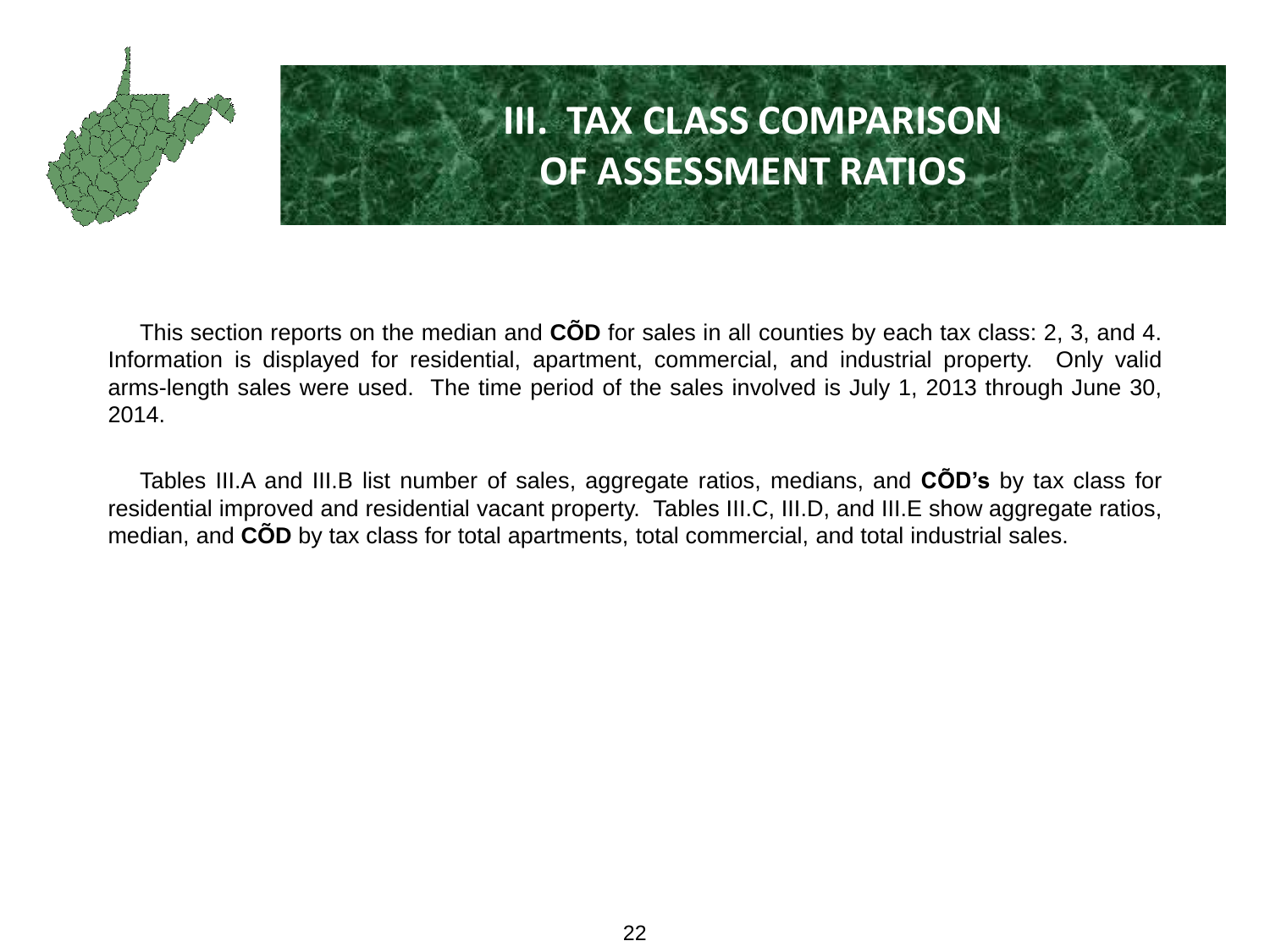### **RESIDENTIAL IMPROVED PROPERTY**

|          |                                |                |                    |          |                |                | ורטטווה וווטט טטרוש מרו |             |                         |                  |                        |          |                     |
|----------|--------------------------------|----------------|--------------------|----------|----------------|----------------|-------------------------|-------------|-------------------------|------------------|------------------------|----------|---------------------|
|          |                                |                | CLASS <sub>2</sub> |          |                |                | CLASS <sub>3</sub>      |             |                         |                  | CLASS <sub>4</sub>     |          |                     |
| 01       | <b>BARBOUR</b>                 | # SALES<br>41  | AGG RATIO MEDIAN   |          | COD<br>14      | # SALES<br>5   | AGG RATIO MEDIAN        | 50          | COD                     | # SALES<br>1     | AGG RATIO MEDIAN<br>54 | 54       | CO<br>$\mathbf 0$   |
| 02       | <b>BERKELEY</b>                | 1317           | 53<br>55           | 55<br>55 | 9              | 67             | 50<br>59                | 60          | 23<br>9                 | 19               | 61                     | 59       | 16                  |
| 03       | <b>BOONE</b>                   | 36             | 53                 | 53       | 12             | $\overline{7}$ | 58                      | 58          | 11                      | 0                | 0                      | $\Omega$ | 0                   |
| 04       | <b>BRAXTON</b>                 | 40             | 55                 | 55       | 15             | 11             | 61                      | 65          | 14                      | 5                | 55                     | 57       | 12                  |
| 05       | <b>BROOKE</b>                  | 80             | 49                 | 52       | 16             | $\overline{7}$ | 51                      | 57          | 14                      | 13               | 60                     | 60       | $\overline{7}$      |
| 06       | CABELL                         | 457            | 55                 | 56       | 8              | 22             | 56                      | 56          | 11                      | 55               | 57                     | 58       | 18                  |
| 07       | CALHOUN                        | 8              | 61                 | 64       | 4              | 3              | 58                      | 56          | 8                       | 0                | 0                      | 0        | 0                   |
| 08       | <b>CLAY</b>                    | 13             | 57                 | 58       | 16             | 5              | 58                      | 61          | 8                       | 0                | 0                      | 0        | 0                   |
| 09       | <b>DODDRIDGE</b>               | $\overline{7}$ | 52                 | 48       | 13             | 1              | 68                      | 68          | 0                       | $\overline{c}$   | 67                     | 66       | 3                   |
| 10       | <b>FAYETTE</b>                 | 190            | 58                 | 59       | 9              | 14             | 62                      | 60          | 11                      | 12               | 62                     | 62       | 11                  |
| 11       | <b>GILM ER</b>                 | 10             | 58                 | 56       | 15             | 5              | 60                      | 61          | 8                       | $\overline{2}$   | 44                     | 45       | 8                   |
| 12       | <b>GRANT</b>                   | 24             | 59                 | 58       | 14             | 5              | 50                      | 54          | 12                      | $\overline{2}$   | 72                     | 72       | $\mathbf{1}$        |
| 13       | <b>GREENBRIER</b>              | 190            | 56                 | 56       | 13             | 16             | 65                      | 60          | 13                      | 19               | 57                     | 62       | $\mathsf g$         |
| 14       | <b>HAM PSHIRE</b>              | 123            | 59                 | 59       | 13             | 14             | 62                      | 62          | 18                      | 0                | 0                      | 0        | $\pmb{0}$           |
| 15       | <b>HANCOCK</b>                 | 88             | 52                 | 54       | 15             | 1              | 35                      | 35          | 0                       | 21               | 55                     | 54       | 16                  |
| 16       | <b>HARDY</b>                   | 81             | 56                 | 56       | 14             | 5              | 51                      | 50          | 16                      | 1                | 46                     | 46       | 0                   |
| 17       | <b>HARRISON</b>                | 295            | 54                 | 54       | 11             | 8              | 59                      | 62          | 12                      | 22               | 60                     | 60       | 10                  |
| 18       | <b>JACKSON</b>                 | 80             | 57                 | 57       | $\overline{4}$ | 15             | 60                      | 60          | $\overline{4}$          | 5                | 59                     | 58       | 6                   |
| 19       | <b>JEFFERSON</b>               | 581            | 56                 | 56       | 7              | 24             | 57                      | 57          | 12                      | 27               | 60                     | 60       | 8                   |
| 20       | <b>KANAWHA</b>                 | 1035           | 56                 | 56       | 12             | 28             | 59                      | 60          | 15                      | 96               | 58                     | 60       | 12                  |
| 21       | LEWIS                          | 38             | 54                 | 56       | $\overline{7}$ | $\overline{4}$ | 54                      | 55          | 6                       | $\overline{7}$   | 58                     | 59       | 31                  |
| 22       | <b>LINCOLN</b>                 | 22             | 54                 | 62       | 14             | $\mathsf 0$    | $\mathbf 0$             | $\mathbf 0$ | 0                       | $\mathbf{1}$     | 47                     | 47       | $\pmb{0}$           |
| 23       | <b>LOGAN</b>                   | 56             | 52                 | 53       | 14             | 10             | 61                      | 61          | 11                      | 2                | 65                     | 65       | $\mathbf{1}$        |
| 24       | <b>MARION</b>                  | 264            | 57                 | 57       | 13             | 8              | 59                      | 58          | 5                       | 13               | 60                     | 64       | 12                  |
| 25       | <b>MARSHALL</b>                | 141            | 52                 | 52       | 15             | $\overline{7}$ | 60                      | 62          | 14                      | 21               | 65                     | 68       | 16                  |
| 26       | <b>MASON</b>                   | 102            | 56                 | 56       | 11             | 9              | 60                      | 62          | $\overline{4}$          | 8                | 64                     | 62       | 13                  |
| 27       | <b>MCDOWELL</b>                | 15             | 59                 | 60       | $\overline{7}$ | $\overline{2}$ | 64                      | 64          | 6                       | 0                | 0                      | 0        | $\mathbf 0$         |
| 28       | <b>MERCER</b>                  | 235            | 56                 | 56       | 3              | 13             | 57                      | 57          | 3                       | 15               | 58                     | 56       | 3                   |
| 29       | <b>MINERAL</b>                 | 97             | 57                 | 57       | 12             | 14             | 63                      | 62          | 11                      | $\overline{7}$   | 56                     | 55       | 20                  |
| 30       | <b>MINGO</b>                   | 15             | 60                 | 57       | 8              | 5              | 56                      | 58          | 9                       | 2                | 68                     | 67       | $\overline{2}$      |
| 31       | <b>MONONGALIA</b>              | 809            | 54                 | 54       | 12             | 112            | 55                      | 56          | 12                      | 69               | 52                     | 52       | 19                  |
| 32       | <b>MONROE</b><br><b>MORGAN</b> | 56             | 50                 | 52<br>62 | 37<br>11       | 10<br>11       | 55                      | 70          | 32<br>17                | 3                | 83                     | 72       | 25                  |
| 33<br>34 | <b>NICHOLAS</b>                | 136<br>104     | 63<br>55           | 58       | 10             | 8              | 60<br>60                | 61<br>61    | $\overline{4}$          | 3<br>3           | 63<br>57               | 60<br>58 | 9<br>$\overline{4}$ |
| 35       | OHIO                           | 265            | 54                 | 55       | 13             | 5              | 70                      | 76          | 22                      | 59               | 59                     | 59       | 13                  |
| 36       | PENDLETON                      | 19             | 62                 | 60       | 13             | $\mathbf{1}$   | 48                      | 48          | $\mathbf 0$             | 0                | 0                      | 0        | $\mathbf 0$         |
| 37       | <b>PLEASANTS</b>               | 26             | 60                 | 59       | 6              | $\mathbf 0$    | $\mathbf 0$             | $\mathbf 0$ | 0                       | 0                | 0                      | 0        | 0                   |
| 38       | POCAHONTAS                     | 89             | 61                 | 61       | 9              | 85             | 64                      | 61          | 12                      | $\mathbf{1}$     | 54                     | 54       | $\pmb{0}$           |
| 39       | <b>PRESTON</b>                 | 122            | 53                 | 54       | 14             | 9              | 44                      | 50          | 23                      | 9                | 54                     | 56       | 10                  |
| 40       | <b>PUTNAM</b>                  | 592            | 57                 | 56       | 10             | 17             | 55                      | 58          | 18                      | 8                | 57                     | 56       | 8                   |
| 41       | <b>RALEIGH</b>                 | 389            | 55                 | 55       | 4              | 28             | 57                      | 58          | 7                       | 38               | 57                     | 58       | 6                   |
| 42       | <b>RANDOLPH</b>                | 108            | 55                 | 55       | 11             | 8              | 56                      | 61          | 14                      | 9                | 55                     | 59       | 9                   |
| 43       | <b>RITCHIE</b>                 | 25             | 61                 | 62       | 12             | $\mathbf 0$    | 0                       | $\mathbf 0$ | 0                       | $\overline{c}$   | 60                     | 57       | 15                  |
| 44       | <b>ROANE</b>                   | 46             | 55                 | 57       | 15             | 10             | 62                      | 59          | 9                       | 5                | 72                     | 73       | 9                   |
| 45       | <b>SUMMERS</b>                 | 41             | 60                 | 60       | 8              | 18             | 57                      | 57          | 6                       | 10 <sup>10</sup> | 65                     | 66       | $\overline{7}$      |
| 46       | <b>TAYLOR</b>                  | 54             | 57                 | 57       | 13             | 1              | 76                      | 76          | $\Omega$                | $\overline{7}$   | 52                     | 52       | 11                  |
| 47       | <b>TUCKER</b>                  | 21             | 64                 | 64       | 10             | 36             | 61                      | 62          | 10                      | 8                | 58                     | 60       | $\overline{7}$      |
| 48       | <b>TYLER</b>                   | 29             | 54                 | 60       | 13             | 2              | 46                      | 46          | 29                      | 1                | 59                     | 59       | 0                   |
| 49       | <b>UPSHUR</b>                  | 71             | 54                 | 54       | 9              | 3              | 57                      | 56          | $\overline{\mathbf{4}}$ | 6                | 52                     | 53       | $\overline{7}$      |
| 50       | WAYNE                          | 130            | 53                 | 54       | 11             | 5              | 65                      | 66          | 7                       | 14               | 60                     | 59       | 10                  |
| 51       | <b>WEBSTER</b>                 | 6              | 53                 | 60       | 12             | 1              | 53                      | 53          | $\mathbf 0$             | 0                | 0                      | 0        | 0                   |
| 52       | WETZEL                         | 49             | 57                 | 56       | $\overline{7}$ | 1              | 54                      | 54          | 0                       | 9                | 59                     | 60       | 5                   |
| 53       | WIRT                           | 24             | 55                 | 56       | 14             | 0              | 0                       | $\mathbf 0$ | $\mathbf 0$             | $\overline{2}$   | 61                     | 62       | 21                  |
| 54       | <b>WOOD</b>                    | 534            | 58                 | 58       | 10             | 6              | 47                      | 59          | 13                      | 21               | 63                     | 62       | 12                  |
| 55       | <b>WYOM ING</b>                | 11             | 52                 | 58       | 11             | 5              | 63                      | 65          | 7                       | 3                | 69                     | 66       | 10                  |

|                |                    |               |                |                      | <b>TAX CLASS COMPARISON</b> |               |                         |                      |                    |                   |                         |
|----------------|--------------------|---------------|----------------|----------------------|-----------------------------|---------------|-------------------------|----------------------|--------------------|-------------------|-------------------------|
|                | CLASS <sub>2</sub> |               |                |                      | CLASS <sub>3</sub>          |               |                         |                      | CLASS <sub>4</sub> |                   |                         |
| # SALES        | AGG RATIO          | <b>MEDIAN</b> | COD            | # SALES              | AGG RATIO                   | <b>MEDIAN</b> | COD                     | # SALES              | <b>AGG RATIO</b>   | <b>MEDIAN</b>     | COD                     |
| 41             | 53                 | 55            | 14             | 5                    | 50                          | 50            | 23                      | 1                    | 54                 | 54                | 0                       |
| 1317           | 55                 | 55            | 9              | 67                   | 59                          | 60            | 9                       | 19                   | 61                 | 59                | 16                      |
| 36             | 53                 | 53            | 12             | $\overline{7}$       | 58                          | 58            | 11                      | $\mathbf 0$          | $\mathbf 0$        | $\mathbf 0$       | $\mathbf 0$             |
| 40             | 55                 | 55            | 15             | 11                   | 61                          | 65            | 14                      | 5                    | 55                 | 57                | 12                      |
| 80             | 49                 | 52            | 16             | $\overline{7}$       | 51                          | 57            | 14<br>11                | 13                   | 60                 | 60                | $\overline{7}$          |
| 457            | 55                 | 56<br>64      | 8<br>4         | 22<br>3              | 56<br>58                    | 56            | 8                       | 55<br>$\mathbf 0$    | 57<br>$\mathbf 0$  | 58<br>$\mathbf 0$ | 18<br>$\mathbf 0$       |
| 8<br>13        | 61<br>57           | 58            | 16             | 5                    | 58                          | 56<br>61      | 8                       | $\mathbf 0$          | $\mathbf 0$        | $\mathbf 0$       | $\pmb{0}$               |
| $\overline{7}$ | 52                 | 48            | 13             | 1                    | 68                          | 68            | 0                       | $\overline{2}$       | 67                 | 66                | 3                       |
| 190            | 58                 | 59            | 9              | 14                   | 62                          | 60            | 11                      | 12                   | 62                 | 62                | 11                      |
| 10             | 58                 | 56            | 15             | 5                    | 60                          | 61            | 8                       | $\overline{2}$       | 44                 | 45                | 8                       |
| 24             | 59                 | 58            | 14             | 5                    | 50                          | 54            | 12                      | $\overline{2}$       | 72                 | 72                | $\mathbf{1}$            |
| 190            | 56                 | 56            | 13             | 16                   | 65                          | 60            | 13                      | 19                   | 57                 | 62                | 9                       |
| 123            | 59                 | 59            | 13             | 14                   | 62                          | 62            | 18                      | 0                    | $\mathbf 0$        | 0                 | $\mathbf 0$             |
| 88             | 52                 | 54            | 15             | $\mathbf{1}$         | 35                          | 35            | 0                       | 21                   | 55                 | 54                | 16                      |
| 81             | 56                 | 56            | 14             | 5                    | 51                          | 50            | 16                      | $\mathbf{1}$         | 46                 | 46                | $\mathbf 0$             |
| 295            | 54                 | 54            | 11             | 8                    | 59                          | 62            | 12                      | 22                   | 60                 | 60                | 10                      |
| 80             | 57                 | 57            | $\overline{4}$ | 15                   | 60                          | 60            | $\overline{\mathbf{4}}$ | 5                    | 59                 | 58                | 6                       |
| 581            | 56                 | 56            | $\overline{7}$ | 24                   | 57                          | 57            | 12                      | 27                   | 60                 | 60                | 8                       |
| 1035           | 56                 | 56            | 12             | 28                   | 59                          | 60            | 15                      | 96                   | 58                 | 60                | 12                      |
| 38             | 54                 | 56            | 7              | 4                    | 54                          | 55            | 6                       | 7                    | 58                 | 59                | 31                      |
| 22             | 54                 | 62            | 14             | $\mathbf 0$          | 0                           | $\mathbf 0$   | $\mathsf 0$             | 1                    | 47                 | 47                | $\mathbf 0$             |
| 56             | 52                 | 53            | 14             | 10                   | 61                          | 61            | 11                      | $\overline{2}$       | 65                 | 65                | 1                       |
| 264            | 57                 | 57            | 13             | 8                    | 59                          | 58            | 5                       | 13                   | 60                 | 64                | 12                      |
| 141            | 52                 | 52            | 15             | 7                    | 60                          | 62            | 14                      | 21                   | 65                 | 68                | 16                      |
| 102            | 56                 | 56            | 11             | 9                    | 60                          | 62            | 4                       | 8                    | 64                 | 62                | 13                      |
| 15             | 59                 | 60            | 7              | $\overline{2}$       | 64                          | 64            | 6                       | 0                    | $\mathbf 0$        | 0                 | $\mathbf 0$             |
| 235            | 56                 | 56            | 3              | 13                   | 57                          | 57            | 3                       | 15                   | 58                 | 56                | 3                       |
| 97             | 57                 | 57            | 12             | 14                   | 63                          | 62            | 11                      | $\overline{7}$       | 56                 | 55                | 20                      |
| 15             | 60                 | 57            | 8              | 5                    | 56                          | 58            | 9                       | $\overline{2}$       | 68                 | 67                | $\overline{2}$          |
| 809            | 54                 | 54            | 12             | 112                  | 55                          | 56            | 12                      | 69                   | 52                 | 52                | 19                      |
| 56             | 50                 | 52            | 37             | 10                   | 55                          | 70            | 32                      | 3                    | 83                 | 72                | 25                      |
| 136            | 63                 | 62            | 11             | 11                   | 60                          | 61            | 17                      | 3                    | 63                 | 60                | 9                       |
| 104            | 55                 | 58            | 10             | 8                    | 60                          | 61            | $\overline{\mathbf{4}}$ | 3                    | 57                 | 58                | $\overline{\mathbf{4}}$ |
| 265            | 54                 | 55            | 13             | 5                    | 70                          | 76            | 22                      | 59                   | 59                 | 59                | 13                      |
| 19             | 62                 | 60            | 13             | 1                    | 48                          | 48            | 0                       | 0                    | 0                  | 0                 | $\mathbf 0$             |
| 26             | 60                 | 59            | 6              | $\mathsf 0$          | 0                           | $\mathbf 0$   | 0                       | $\mathbf 0$          | $\mathbf 0$        | $\mathbf 0$       | $\mathbf 0$             |
| 89             | 61                 | 61            | 9              | 85                   | 64                          | 61            | 12                      | 1                    | 54                 | 54                | $\mathbf 0$             |
| 122            | 53                 | 54            | 14             | 9                    | 44                          | 50            | 23                      | 9                    | 54                 | 56                | 10                      |
| 592            | 57                 | 56            | 10             | 17                   | 55                          | 58            | 18                      | 8                    | 57                 | 56                | 8                       |
| 389            | 55                 | 55            | 4              | 28                   | 57                          | 58            | $\overline{7}$          | 38                   | 57                 | 58                | 6                       |
| 108            | 55                 | 55            | 11             | 8                    | 56                          | 61            | 14                      | 9                    | 55                 | 59                | 9                       |
| 25             | 61                 | 62            | 12             | $\mathbf 0$          | $\mathbf 0$                 | 0             | 0<br>9                  | $\overline{2}$       | 60                 | 57                | 15                      |
| 46             | 55                 | 57            | 15             | 10                   | 62                          | 59            |                         | 5                    | 72                 | 73                | 9                       |
| 41             | 60                 | 60            | 8              | 18<br>$\mathbf{1}$   | 57                          | 57            | 6                       | 10<br>$\overline{7}$ | 65                 | 66                | $\overline{7}$          |
| 54             | 57                 | 57            | 13             |                      | 76                          | 76            | 0                       |                      | 52                 | 52                | 11                      |
| 21<br>29       | 64<br>54           | 64            | 10<br>13       | 36<br>$\overline{2}$ | 61<br>46                    | 62<br>46      | 10<br>29                | 8<br>1               | 58                 | 60                | 7<br>$\mathbf 0$        |
| 71             | 54                 | 60<br>54      | 9              |                      |                             |               |                         |                      | 59                 | 59                | 7                       |
| 130            |                    | 54            | 11             | 3<br>5               | 57<br>65                    | 56<br>66      | 4<br>7                  | 6<br>14              | 52<br>60           | 53                | 10                      |
| 6              | 53<br>53           | 60            | 12             | 1                    | 53                          | 53            | 0                       | $\mathbf 0$          | $\mathbf 0$        | 59<br>$\mathbf 0$ | $\mathbf 0$             |
| 49             | 57                 | 56            | $\overline{7}$ | $\overline{1}$       | 54                          | 54            | 0                       | 9                    | 59                 | 60                | 5                       |
| 24             | 55                 | 56            | 14             | 0                    | 0                           | 0             | 0                       | $\overline{2}$       | 61                 | 62                | 21                      |
| 534            | 58                 | 58            | 10             | 6                    | 47                          | 59            | 13                      | 21                   | 63                 | 62                | 12                      |
| 11             | 52                 | 58            | 11             | 5                    | 63                          | 65            | 7                       | 3                    | 69                 | 66                | 10 <sup>10</sup>        |
|                |                    |               |                |                      |                             |               |                         |                      |                    |                   |                         |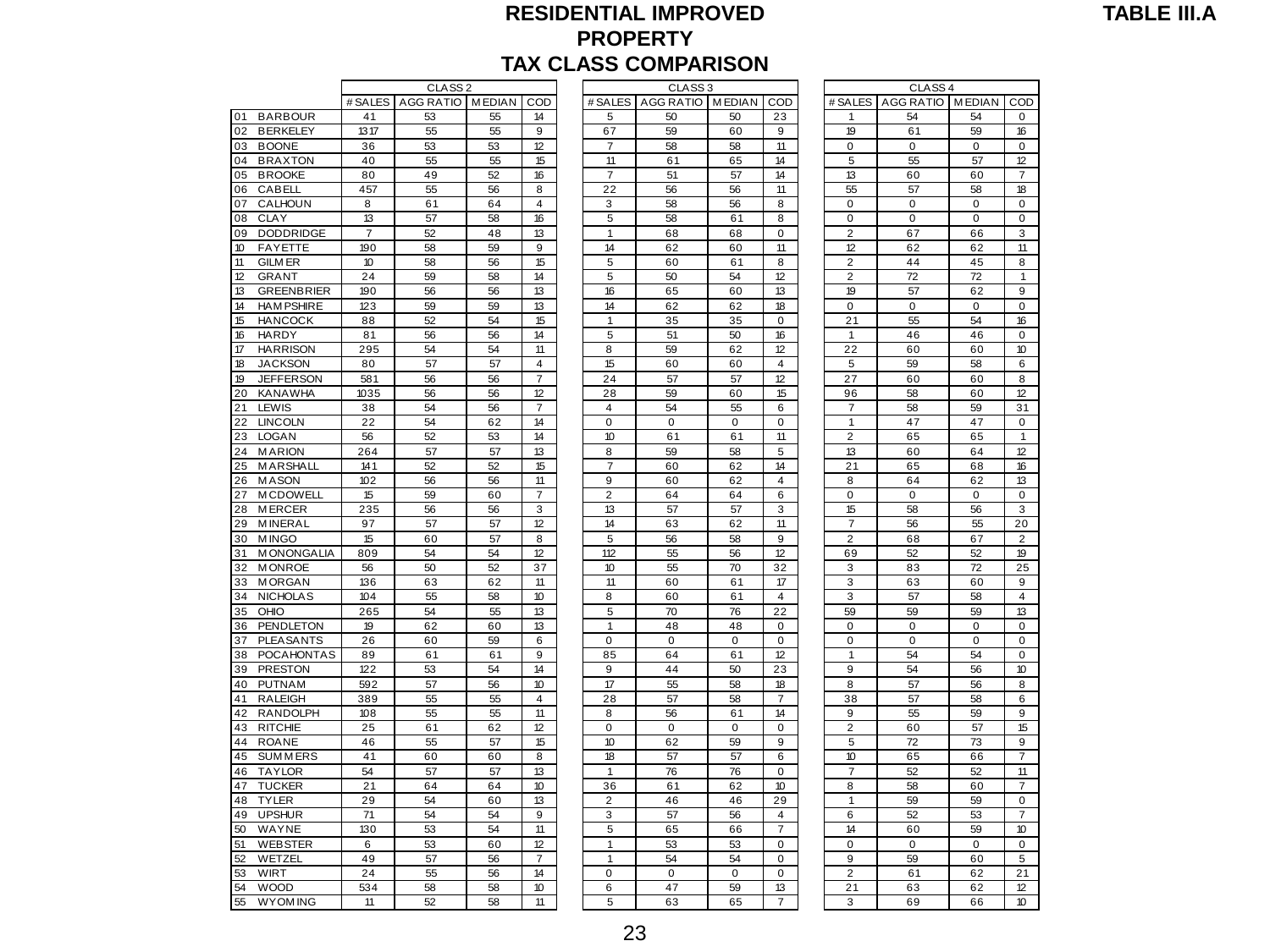### **RESIDENTIAL VACANT PROPERTY**

|  | <b>TABLE III.B</b> |
|--|--------------------|
|  |                    |

|    |                   |                         | CLASS <sub>2</sub> |             |                         |                | CLASS <sub>3</sub> |             |                | CLASS <sub>4</sub>      |                  |             |                         |  |
|----|-------------------|-------------------------|--------------------|-------------|-------------------------|----------------|--------------------|-------------|----------------|-------------------------|------------------|-------------|-------------------------|--|
|    |                   | # SALES                 | AGG RATIO MEDIAN   |             | COD                     | # SALES        | AGG RATIO MEDIAN   |             | COD            | # SALES                 | AGG RATIO MEDIAN |             | CO                      |  |
| 01 | <b>BARBOUR</b>    | $\overline{2}$          | 40                 | 46          | 18                      | 8              | 46                 | 56          | 25             | 0                       | 0                | 0           | $\mathbf 0$             |  |
| 02 | <b>BERKELEY</b>   | $\overline{4}$          | 65                 | 60          | 10 <sup>10</sup>        | 87             | 57                 | 56          | 15             | 0                       | $\Omega$         | $\Omega$    | $\mathbf 0$             |  |
| 03 | <b>BOONE</b>      | $\overline{2}$          | 65                 | 61          | 12                      | 11             | 49                 | 55          | 13             | $\mathbf{1}$            | 57               | 57          | $\mathbf 0$             |  |
| 04 | <b>BRAXTON</b>    | 4                       | 64                 | 64          | 7                       | 14             | 55                 | 60          | 11             | 0                       | 0                | 0           | 0                       |  |
| 05 | <b>BROOKE</b>     | $\overline{2}$          | 58                 | 58          | 4                       | 4              | 47                 | 49          | 20             | $\mathbf{1}$            | 24               | 24          | 0                       |  |
| 06 | CABELL            | 14                      | 58                 | 59          | 16                      | 32             | 57                 | 59          | 15             | 5                       | 57               | 57          | $\overline{2}$          |  |
| 07 | CALHOUN           | 3                       | 62                 | 59          | 6                       | 1              | 60                 | 60          | 0              | 0                       | 0                | 0           | 0                       |  |
| 08 | <b>CLAY</b>       | 3                       | 60                 | 59          | $\overline{4}$          | $\overline{2}$ | 69                 | 69          | 10             | 0                       | $\mathbf 0$      | 0           | 0                       |  |
| 09 | <b>DODDRIDGE</b>  | 3                       | 71                 | 60          | 14                      | $\Omega$       | $\Omega$           | $\Omega$    | $\Omega$       | 0                       | $\Omega$         | $\Omega$    | $\mathbf 0$             |  |
| 10 | <b>FAYETTE</b>    | 25                      | 58                 | 57          | 10                      | 10             | 62                 | 62          | 4              | $\mathbf{1}$            | 57               | 57          | $\pmb{0}$               |  |
| 11 | <b>GILM ER</b>    | $\mathbf 0$             | $\pmb{0}$          | $\mathbf 0$ | $\mathbf 0$             | $\overline{2}$ | 61                 | 62          | 15             | 0                       | $\pmb{0}$        | 0           | 0                       |  |
| 12 | <b>GRANT</b>      | $\overline{7}$          | 56                 | 56          | 5                       | 5              | 58                 | 60          | 16             | 0                       | 0                | 0           | 0                       |  |
| 13 | <b>GREENBRIER</b> | $\mathbf 0$             | $\mathbf 0$        | $\mathbf 0$ | $\mathbf 0$             | 52             | 56                 | 58          | 11             | $\overline{7}$          | 53               | 56          | 13                      |  |
| 14 | <b>HAM PSHIRE</b> | $\mathbf 0$             | $\mathbf 0$        | $\mathbf 0$ | $\mathbf 0$             | 53             | 60                 | 58          | 17             | 0                       | $\mathbf 0$      | 0           | 0                       |  |
| 15 | <b>HANCOCK</b>    | $\overline{2}$          | 50                 | 46          | 44                      | 11             | 49                 | 54          | 20             | $\overline{4}$          | 53               | 54          | 5                       |  |
| 16 | <b>HARDY</b>      | 3                       | 58                 | 60          | 9                       | 30             | 57                 | 59          | 15             | 0                       | $\mathbf 0$      | 0           | $\mathbf 0$             |  |
| 17 | <b>HARRISON</b>   | $\mathbf{1}$            | 62                 | 62          | $\mathbf 0$             | 8              | 58                 | 60          | 6              | 3                       | 56               | 58          | $\overline{7}$          |  |
| 18 | <b>JACKSON</b>    | 19                      | 59                 | 58          | 4                       | 9              | 57                 | 58          | 2              | 2                       | 56               | 56          | $\overline{2}$          |  |
| 19 | <b>JEFFERSON</b>  | 3                       | 57                 | 56          | $\overline{\mathbf{4}}$ | 32             | 55                 | 58          | 8              | $\overline{\mathbf{c}}$ | 56               | 56          | $\overline{2}$          |  |
| 20 | <b>KANAWHA</b>    | $\overline{4}$          | 57                 | 55          | 6                       | 10             | 59                 | 59          | 9              | 6                       | 60               | 59          | 12                      |  |
| 21 | LEWIS             | $\mathbf{1}$            | 75                 | 75          | $\mathbf 0$             | 8              | 56                 | 60          | 17             | $\overline{0}$          | 0                | 0           | 0                       |  |
| 22 | <b>LINCOLN</b>    | $\overline{2}$          | 61                 | 59          | 5                       | $\overline{2}$ | 76                 | 71          | 11             | 0                       | $\mathbf 0$      | $\mathbf 0$ | $\mathbf{0}$            |  |
| 23 | <b>LOGAN</b>      | 8                       | 61                 | 59          | 8                       | 19             | 62                 | 61          | 8              | 0                       | 0                | 0           | $\mathbf 0$             |  |
| 24 | <b>MARION</b>     | $\mathbf 0$             | $\Omega$           | $\Omega$    | $\mathbf 0$             | 10             | 58                 | 57          | 9              | $\mathbf{1}$            | 58               | 58          | 0                       |  |
| 25 | MARSHALL          | 5                       | 47                 | 46          | 24                      | 9              | 63                 | 70          | 18             | 0                       | $\mathbf 0$      | 0           | 0                       |  |
| 26 | <b>MASON</b>      | 13                      | 56                 | 58          | $\boldsymbol{9}$        | 25             | 59                 | 58          | 6              | 5                       | 57               | 59          | $\overline{\mathbf{c}}$ |  |
| 27 | <b>MCDOWELL</b>   | 0                       | 0                  | 0           | 0                       | 11             | 55                 | 59          | 10             | 1                       | 60               | 60          | 0                       |  |
| 28 | <b>MERCER</b>     | 36                      | 57                 | 57          | 3                       | 30             | 57                 | 56          | 4              | 5                       | 57               | 57          | 3                       |  |
| 29 | <b>MINERAL</b>    | $\overline{2}$          | 55                 | 58          | $\overline{\mathbf{4}}$ | 10             | 55                 | 60          | 18             | $\mathbf{1}$            | 50               | 50          | 0                       |  |
| 30 | <b>MINGO</b>      | $\mathbf 0$             | $\mathbf 0$        | $\mathbf 0$ | $\mathbf 0$             | 3              | 56                 | 66          | 18             | $\mathbf{1}$            | 63               | 63          | $\mathbf 0$             |  |
| 31 | <b>MONONGALIA</b> | $\overline{4}$          | 54                 | 52          | 16                      | 30             | 60                 | 59          | 15             | 3                       | 66               | 58          | 12                      |  |
| 32 | <b>MONROE</b>     | $\overline{9}$          | 44                 | 43          | 38                      | 5              | 24                 | 32          | 61             | 0                       | $\mathbf 0$      | 0           | $\mathbf 0$             |  |
| 33 | <b>MORGAN</b>     | 5                       | 55                 | 60          | 20                      | 32             | 58                 | 58          | 15             | 0                       | $\pmb{0}$        | $\pmb{0}$   | $\pmb{0}$               |  |
| 34 | <b>NICHOLAS</b>   | 27                      | 56                 | 60          | 7                       | 19             | 56                 | 57          | 9              | 0                       | 0                | 0           | 0                       |  |
| 35 | OHIO              | $\overline{7}$          | 57                 | 51          | 9                       | 11             | 60                 | 61          | 9              | 8                       | 66               | 60          | 21                      |  |
| 36 | PENDLETON         | $\mathbf 0$             | $\mathbf 0$        | $\mathbf 0$ | 0                       | 8              | 57                 | 52          | 19             | $\overline{c}$          | 59               | 57          | 14                      |  |
| 37 | <b>PLEASANTS</b>  | $\overline{4}$          | 58                 | 58          | 4                       | 4              | 61                 | 60          | 4              | 0                       | 0                | 0           | 0                       |  |
| 38 | <b>POCAHONTAS</b> | 11                      | 66                 | 61          | 13                      | 23             | 60                 | 62          | 6              | 0                       | $\mathbf 0$      | $\mathbf 0$ | 0                       |  |
| 39 | <b>PRESTON</b>    | 6                       | 57                 | 58          | 14                      | 33             | 50                 | 55          | 18             | $\mathbf{1}$            | 61               | 61          | $\mathbf 0$             |  |
| 40 | <b>PUTNAM</b>     | $\overline{\mathbf{4}}$ | 59                 | 54          | 18                      | 28             | 52                 | 53          | 14             | 10                      | 60               | 62          | 11                      |  |
| 41 | <b>RALEIGH</b>    | 20                      | 55                 | 55          | 5                       | 42             | 54                 | 58          | 14             | 5                       | 56               | 59          | 5                       |  |
| 42 | <b>RANDOLPH</b>   | $\overline{2}$          | 38                 | 44          | 30                      | 20             | 61                 | 60          | 14             | 3                       | 56               | 60          | 5                       |  |
| 43 | <b>RITCHIE</b>    | 1                       | 55                 | 55          | $\mathbf 0$             | 5              | 57                 | 55          | 11             | $\mathbf 0$             | $\mathbf 0$      | 0           | $\pmb{0}$               |  |
| 44 | <b>ROANE</b>      | $\overline{2}$          | 69                 | 68          | 6                       | $\overline{7}$ | 51                 | 49          | 8              | $\mathbf 0$             | 0                | 0           | $\mathbf 0$             |  |
| 45 | <b>SUMMERS</b>    | $\mathbf 0$             | $\mathbf 0$        | 0           | 0                       | 27             | 59                 | 59          | $\overline{7}$ | $\mathbf{1}$            | 64               | 64          | 0                       |  |
| 46 | <b>TAYLOR</b>     | $\overline{2}$          | 72                 | 71          | 6                       | 5              | 51                 | 49          | 11             | 0                       | $\Omega$         | $\Omega$    | $\mathbf 0$             |  |
| 47 | <b>TUCKER</b>     | $\pmb{0}$               | $\mathbf 0$        | $\mathbf 0$ | $\mathbf 0$             | 6              | 53                 | 54          | 9              | $\mathbf 0$             | 0                | $\mathbf 0$ | $\pmb{0}$               |  |
| 48 | <b>TYLER</b>      | $\overline{4}$          | 34                 | 31          | 54                      | 10             | 54                 | 54          | 29             | $\mathbf{1}$            | 109              | 109         | 0                       |  |
| 49 | <b>UPSHUR</b>     | 3                       | 53                 | 56          | 4                       | 8              | 57                 | 57          | 8              | 0                       | 0                | $\pmb{0}$   | 0                       |  |
| 50 | WAYNE             | 13                      | 61                 | 62          | 5                       | 8              | 62                 | 60          | 5              | $\overline{2}$          | 60               | 61          | 3                       |  |
| 51 | <b>WEBSTER</b>    | $\pmb{0}$               | 0                  | 0           | 0                       | 1              | 42                 | 42          | 0              | 0                       | 0                | $\Omega$    | 0                       |  |
| 52 | WETZEL            | $\mathbf 0$             | $\mathbf 0$        | $\mathbf 0$ | $\mathbf 0$             | $\mathbf 0$    | $\mathbf 0$        | $\mathbf 0$ | $\mathbf 0$    | 0                       | $\mathbf 0$      | 0           | 0                       |  |
| 53 | WIRT              | 6                       | 64                 | 62          | 18                      | $\overline{2}$ | 38                 | 52          | 28             | $\Omega$                | $\Omega$         | $\Omega$    | $\mathbf 0$             |  |
| 54 | <b>WOOD</b>       | 33                      | 54                 | 57          | 9                       | 16             | 57                 | 56          | 5              | $\mathbf{1}$            | 55               | 55          | $\pmb{0}$               |  |
|    |                   |                         |                    |             |                         |                |                    |             |                |                         |                  |             |                         |  |

|                      | CLASS <sub>2</sub> |                |                |                         | CLASS <sub>3</sub>           |             |                |                            | CLASS <sub>4</sub> |                          |                                      |
|----------------------|--------------------|----------------|----------------|-------------------------|------------------------------|-------------|----------------|----------------------------|--------------------|--------------------------|--------------------------------------|
| # SALES              | AGG RATIO MEDIAN   |                | COD            |                         | # SALES   AGG RATIO   MEDIAN |             | COD            | # SALES                    | AGG RATIO MEDIAN   |                          | COD                                  |
| $\overline{2}$       | 40                 | 46             | 18             | 8                       | 46                           | 56          | 25             | 0                          | 0                  | $\mathbf 0$              | 0                                    |
| 4                    | 65                 | 60             | 10             | 87                      | 57                           | 56          | 15             | $\Omega$                   | $\Omega$           | $\pmb{0}$                | $\pmb{0}$                            |
| $\overline{2}$       | 65                 | 61             | 12             | 11                      | 49                           | 55          | 13             | $\mathbf{1}$               | 57                 | 57                       | $\mathbf 0$                          |
| 4                    | 64                 | 64             | 7              | 14                      | 55                           | 60          | 11             | $\mathbf 0$                | $\mathbf 0$        | $\mathbf 0$              | $\pmb{0}$                            |
| $\overline{c}$<br>14 | 58                 | 58             | 4<br>16        | $\overline{4}$<br>32    | 47<br>57                     | 49<br>59    | 20<br>15       | $\mathbf{1}$<br>5          | 24<br>57           | 24                       | 0                                    |
| 3                    | 58<br>62           | 59<br>59       | 6              | 1                       | 60                           | 60          | 0              | $\pmb{0}$                  | 0                  | 57<br>0                  | $\overline{\mathbf{c}}$<br>$\pmb{0}$ |
| 3                    | 60                 | 59             | 4              | $\overline{2}$          | 69                           | 69          | 10             | 0                          | 0                  | 0                        | 0                                    |
| 3                    | 71                 | 60             | 14             | $\mathbf 0$             | $\mathbf 0$                  | 0           | 0              | $\mathbf 0$                | 0                  | $\mathbf 0$              | $\pmb{0}$                            |
| 25                   | 58                 | 57             | 10             | 10                      | 62                           | 62          | 4              | 1                          | 57                 | 57                       | $\mathbf 0$                          |
| 0                    | $\pmb{0}$          | $\mathbf 0$    | 0              | $\overline{2}$          | 61                           | 62          | 15             | $\mathbf 0$                | 0                  | $\mathbf 0$              | $\mathbf 0$                          |
| 7                    | 56                 | 56             | 5              | 5                       | 58                           | 60          | 16             | 0                          | 0                  | $\mathbf 0$              | 0                                    |
| 0                    | $\mathbf 0$        | 0              | 0              | 52                      | 56                           | 58          | 11             | $\overline{7}$             | 53                 | 56                       | 13                                   |
| 0                    | $\mathbf 0$        | 0              | $\mathbf 0$    | 53                      | 60                           | 58          | 17             | $\mathbf 0$                | $\mathbf 0$        | $\mathbf 0$              | 0                                    |
| 2                    | 50                 | 46             | 44             | 11                      | 49                           | 54          | 20             | $\overline{4}$             | 53                 | 54                       | 5                                    |
| 3                    | 58                 | 60             | 9              | 30                      | 57                           | 59          | 15             | $\Omega$                   | $\mathbf 0$        | $\mathbf 0$              | $\pmb{0}$                            |
| $\mathbf{1}$         | 62                 | 62             | 0              | 8                       | 58                           | 60          | 6              | 3                          | 56                 | 58                       | $\overline{7}$                       |
| 19                   | 59                 | 58             | $\overline{4}$ | 9                       | 57                           | 58          | $\overline{2}$ | $\overline{2}$             | 56                 | 56                       | $\overline{\mathbf{c}}$              |
| 3                    | 57                 | 56             | 4              | 32                      | 55                           | 58          | 8              | $\overline{\mathbf{c}}$    | 56                 | 56                       | $\overline{\mathbf{c}}$              |
| 4                    | 57                 | 55             | 6              | 10                      | 59                           | 59          | 9              | 6                          | 60                 | 59                       | 12                                   |
| 1                    | 75                 | 75             | 0              | 8                       | 56                           | 60          | 17             | 0                          | 0                  | 0                        | 0                                    |
| $\overline{c}$       | 61                 | 59             | 5              | $\overline{\mathbf{c}}$ | 76                           | 71          | 11             | 0                          | 0                  | 0                        | 0                                    |
| 8                    | 61                 | 59             | 8              | 19                      | 62                           | 61          | 8              | 0                          | $\mathbf 0$        | $\mathbf 0$              | $\mathbf 0$                          |
| 0                    | $\mathbf 0$        | $\overline{0}$ | 0              | 10                      | 58                           | 57          | 9              | $\mathbf{1}$               | 58                 | 58                       | $\mathbf 0$                          |
| 5                    | 47                 | 46             | 24             | 9                       | 63                           | 70          | 18             | $\mathbf 0$                | 0                  | $\mathbf 0$              | $\mathbf 0$                          |
| 13                   | 56                 | 58             | 9              | 25                      | 59                           | 58          | 6              | 5                          | 57                 | 59                       | $\overline{c}$                       |
| $\mathbf 0$          | $\mathbf 0$        | 0              | 0              | 11                      | 55                           | 59          | 10             | $\mathbf{1}$               | 60                 | 60                       | 0                                    |
| 36                   | 57                 | 57             | 3              | 30                      | 57                           | 56          | 4              | 5                          | 57                 | 57                       | 3                                    |
| $\overline{2}$       | 55                 | 58             | $\overline{4}$ | 10                      | 55                           | 60          | 18             | $\mathbf{1}$               | 50                 | 50                       | 0                                    |
| $\mathbf 0$          | $\mathbf 0$        | 0              | $\mathbf 0$    | 3                       | 56                           | 66          | 18             | $\mathbf{1}$               | 63                 | 63                       | $\mathbf 0$                          |
| $\overline{4}$       | 54                 | 52             | 16             | 30                      | 60                           | 59          | 15             | 3                          | 66                 | 58                       | 12                                   |
| 9<br>5               | 44<br>55           | 43<br>60       | 38<br>20       | 5<br>32                 | 24<br>58                     | 32<br>58    | 61<br>15       | $\mathbf 0$<br>$\mathbf 0$ | 0<br>$\pmb{0}$     | $\mathbf 0$<br>$\pmb{0}$ | 0<br>$\pmb{0}$                       |
| 27                   | 56                 | 60             | 7              | 19                      | 56                           | 57          | 9              | 0                          | $\pmb{0}$          | 0                        | $\pmb{0}$                            |
| $\overline{7}$       | 57                 | 51             | 9              | 11                      | 60                           | 61          | 9              | 8                          | 66                 | 60                       | 21                                   |
| 0                    | 0                  | 0              | 0              | 8                       | 57                           | 52          | 19             | $\overline{2}$             | 59                 | 57                       | 14                                   |
| 4                    | 58                 | 58             | 4              | $\overline{4}$          | 61                           | 60          | 4              | $\mathbf 0$                | $\mathbf 0$        | 0                        | $\mathbf 0$                          |
| 11                   | 66                 | 61             | 13             | 23                      | 60                           | 62          | 6              | 0                          | $\mathbf 0$        | $\mathbf 0$              | $\mathbf 0$                          |
| 6                    | 57                 | 58             | 14             | 33                      | 50                           | 55          | 18             | 1                          | 61                 | 61                       | $\mathbf 0$                          |
| 4                    | 59                 | 54             | 18             | 28                      | 52                           | 53          | 14             | 10                         | 60                 | 62                       | 11                                   |
| 20                   | 55                 | 55             | 5              | 42                      | 54                           | 58          | 14             | 5                          | 56                 | 59                       | 5                                    |
| $\overline{2}$       | 38                 | 44             | 30             | 20                      | 61                           | 60          | 14             | 3                          | 56                 | 60                       | 5                                    |
| $\mathbf{1}$         | 55                 | 55             | 0              | 5                       | 57                           | 55          | 11             | $\Omega$                   | $\Omega$           | $\Omega$                 | $\pmb{0}$                            |
| $\overline{2}$       | 69                 | 68             | 6              | $\overline{7}$          | 51                           | 49          | 8              | $\Omega$                   | $\mathbf 0$        | $\mathbf 0$              | $\mathbf 0$                          |
| 0                    | 0                  | 0              | 0              | 27                      | 59                           | 59          | 7              | $\mathbf{1}$               | 64                 | 64                       | $\pmb{0}$                            |
| $\overline{c}$       | 72                 | 71             | 6              | 5                       | 51                           | 49          | 11             | 0                          | $\mathbf 0$        | $\mathbf 0$              | 0                                    |
| 0                    | 0                  | 0              | 0              | 6                       | 53                           | 54          | 9              | $\pmb{0}$                  | $\mathbf 0$        | $\mathbf 0$              | $\mathbf 0$                          |
| 4                    | 34                 | 31             | 54             | 10                      | 54                           | 54          | 29             | $\mathbf{1}$               | 109                | 109                      | $\pmb{0}$                            |
| 3                    | 53                 | 56             | 4              | 8                       | 57                           | 57          | 8              | 0                          | 0                  | 0                        | 0                                    |
| 13                   | 61                 | 62             | 5              | 8                       | 62                           | 60          | 5              | $\overline{2}$             | 60                 | 61                       | 3                                    |
| 0                    | 0                  | 0              | 0              | 1                       | 42                           | 42          | 0              | $\mathbf 0$                | 0                  | 0                        | $\mathbf 0$                          |
| 0                    | 0                  | 0              | 0              | $\mathbf 0$             | $\mathbf 0$                  | $\mathbf 0$ | 0              | $\mathbf 0$                | 0                  | $\mathbf 0$              | $\mathbf 0$                          |
| 6                    | 64                 | 62             | 18             | $\overline{2}$          | 38                           | 52          | 28             | 0                          | 0                  | 0                        | $\mathbf 0$                          |
| 33                   | 54                 | 57             | 9              | 16                      | 57                           | 56          | 5              | 1                          | 55                 | 55                       | $\mathbf 0$                          |
| 1                    | 62                 | 62             | 0              | 1                       | 63                           | 63          | 0              | $\mathbf 0$                | 0                  | $\mathbf 0$              | $\mathbf 0$                          |

|                | CLASS <sub>4</sub> |                |                |
|----------------|--------------------|----------------|----------------|
|                | # SALES AGG RATIO  | <b>MEDIAN</b>  | COD            |
| 0              | 0                  | 0              | 0              |
| 0              | 0                  | 0              | 0              |
| $\mathbf{1}$   | 57                 | 57             | 0              |
| 0              | 0                  | 0              | 0              |
|                |                    |                |                |
| 1              | 24                 | 24             | 0              |
| 5              | 57                 | 57             | $\overline{c}$ |
| 0              | 0                  | 0              | 0              |
| 0              | 0                  | 0              | 0              |
| 0              | 0                  | 0              | 0              |
| 1              | 57                 | 57             | 0              |
| 0              | 0                  | 0              | 0              |
| 0              | 0                  | 0              | 0              |
| 7              | 53                 | 56             | 13             |
| 0              | 0                  | 0              | 0              |
| 4              | 53                 | 54             | 5              |
| $\overline{0}$ | 0                  | 0              | 0              |
| 3              | 56                 | 58             | 7              |
| 2              | 56                 | 56             | 2              |
| $\overline{c}$ | 56                 | 56             | $\overline{c}$ |
| 6              | 60                 | 59             | 12             |
| 0              | 0                  | 0              | 0              |
| 0              | 0                  | $\overline{0}$ | 0              |
| 0              | 0                  | 0              | 0              |
| 1              | 58                 | 58             | 0              |
| 0              | 0                  | 0              | 0              |
| 5              | 57                 | 59             | $\overline{c}$ |
| 1              | 60                 | 60             | 0              |
| 5              |                    |                | 3              |
|                | 57                 | 57             |                |
| 1              | 50                 | 50             | 0              |
| 1              | 63                 | 63             | 0              |
| 3              | 66                 | 58             | 12             |
| 0              | 0                  | 0              | 0              |
| 0              | 0                  | 0              | 0              |
| 0              | 0                  | 0              | 0              |
| 8              | 66                 | 60             | 21             |
| $\overline{c}$ | 59                 | 57             | 14             |
| 0              | 0                  | 0              | 0              |
| 0              | 0                  | 0              | 0              |
| 1              | 61                 | 61             | 0              |
| 10             | 60                 | 62             | 11             |
| 5              | 56                 | 59             | 5              |
| 3              | 56                 | 60             | 5              |
| 0              | 0                  | 0              | O              |
| 0              | 0                  | 0              | 0              |
| 1              | 64                 | 64             | 0              |
| 0              | 0                  | 0              | 0              |
| 0              | 0                  | 0              | 0              |
| 1              | 109                | 109            | 0              |
| 0              | 0                  | 0              | 0              |
| 2              | 60                 | 61             | 3              |
| 0              | 0                  | 0              | 0              |
| 0              | 0                  | 0              | 0              |
| $\overline{0}$ | Ō                  | Ō              | Ō              |
| 1              | 55                 | 55             | 0              |
| $\Omega$       | 0                  | 0              | $\Omega$       |
|                |                    |                |                |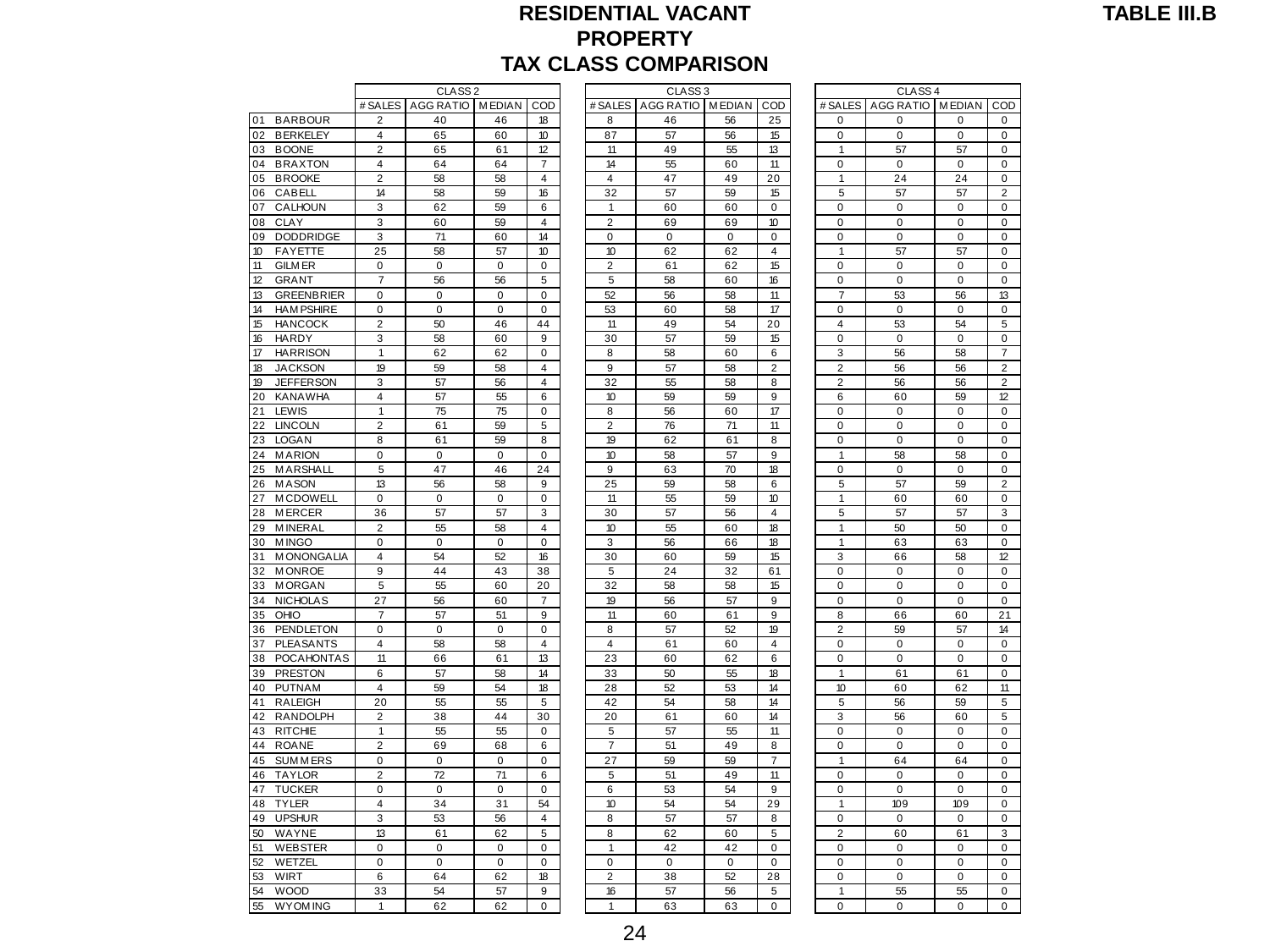#### **APARTMENT IMPROVED PROPERTY TAX CLASS COMPARISON**

| <b>TABLE III.C</b> |  |  |
|--------------------|--|--|
|--------------------|--|--|

|                         |                | CLASS <sub>2</sub> |             |             |             | CLASS <sub>3</sub> |             |             |                | CLASS <sub>4</sub>       |             |  |
|-------------------------|----------------|--------------------|-------------|-------------|-------------|--------------------|-------------|-------------|----------------|--------------------------|-------------|--|
|                         | # SALES        | AGG RATIO MEDIAN   |             | COD         | # SALES     | AGG RATIO MEDIAN   |             | COD         |                | # SALES AGG RATIO MEDIAN |             |  |
| 01<br><b>BARBOUR</b>    | 0              | $\mathbf 0$        | 0           | 0           | $\mathbf 0$ | $\mathbf 0$        | $\mathbf 0$ | $\mathbf 0$ | 0              | $\mathbf 0$              | 0           |  |
| <b>BERKELEY</b><br>02   | 0              | $\mathbf 0$        | 0           | $\mathbf 0$ | 3           | 51                 | 37          | 17          | $\overline{2}$ | 54                       | 57          |  |
| 03<br><b>BOONE</b>      | $\mathbf 0$    | $\pmb{0}$          | 0           | $\mathbf 0$ | $\mathbf 0$ | $\mathbf 0$        | $\mathbf 0$ | $\mathbf 0$ | $\mathbf 0$    | 0                        | 0           |  |
| <b>BRAXTON</b><br>04    | 0              | $\pmb{0}$          | 0           | 0           | $\pmb{0}$   | $\mathbf 0$        | $\mathbf 0$ | 0           | 0              | $\pmb{0}$                | 0           |  |
| 05<br><b>BROOKE</b>     | 0              | 0                  | 0           | 0           | 0           | 0                  | 0           | 0           | 0              | 0                        | 0           |  |
| 06<br>CABELL            | 0              | 0                  | 0           | 0           | $\mathbf 0$ | $\mathbf 0$        | $\mathbf 0$ | 0           | 4              | 41                       | 40          |  |
| 07<br>CALHOUN           | 0              | 0                  | 0           | 0           | 0           | 0                  | $\mathbf 0$ | 0           | $\mathbf 0$    | 0                        | 0           |  |
| 08<br><b>CLAY</b>       | 0              | $\mathbf 0$        | 0           | $\mathbf 0$ | $\mathbf 0$ | 0                  | $\mathbf 0$ | 0           | 0              | 0                        | 0           |  |
| <b>DODDRIDGE</b><br>09  | 0              | $\mathbf 0$        | 0           | $\mathbf 0$ | $\Omega$    | $\Omega$           | $\Omega$    | $\Omega$    | $\Omega$       | $\mathbf 0$              | 0           |  |
| 10<br><b>FAYETTE</b>    | $\mathbf 0$    | $\pmb{0}$          | $\pmb{0}$   | $\mathbf 0$ | $\mathbf 0$ | $\mathbf 0$        | $\mathbf 0$ | $\mathbf 0$ | $\mathbf 0$    | $\pmb{0}$                | 0           |  |
| 11<br><b>GILM ER</b>    | 0              | $\pmb{0}$          | 0           | $\mathbf 0$ | $\pmb{0}$   | $\mathbf 0$        | $\pmb{0}$   | $\mathbf 0$ | $\mathbf 0$    | $\pmb{0}$                | 0           |  |
| 12<br><b>GRANT</b>      | 0              | $\pmb{0}$          | 0           | 0           | $\pmb{0}$   | 0                  | $\mathbf 0$ | 0           | $\mathbf 0$    | $\pmb{0}$                | 0           |  |
| 13<br><b>GREENBRIER</b> | 0              | $\mathbf 0$        | 0           | $\mathbf 0$ | $\mathbf 0$ | $\mathbf 0$        | $\mathbf 0$ | $\mathbf 0$ | 0              | $\mathbf 0$              | 0           |  |
| 14<br><b>HAM PSHIRE</b> | 0              | $\mathbf 0$        | 0           | $\mathbf 0$ | 0           | $\mathbf 0$        | $\mathbf 0$ | $\mathbf 0$ | $\mathbf 0$    | $\pmb{0}$                | 0           |  |
| 15<br><b>HANCOCK</b>    | 0              | $\mathbf 0$        | 0           | $\mathbf 0$ | $\mathbf 0$ | $\mathbf 0$        | $\mathbf 0$ | $\mathbf 0$ | $\mathbf 0$    | $\mathbf 0$              | 0           |  |
| 16<br>HARDY             | 0              | $\mathbf 0$        | 0           | $\mathbf 0$ | $\mathbf 0$ | $\mathbf 0$        | $\mathbf 0$ | $\mathbf 0$ | 0              | $\mathbf 0$              | 0           |  |
| <b>HARRISON</b><br>17   | $\mathbf 0$    | $\mathbf 0$        | $\mathbf 0$ | $\mathbf 0$ | $\mathbf 0$ | $\mathbf 0$        | $\mathbf 0$ | $\mathbf 0$ | $\mathbf{1}$   | 69                       | 69          |  |
| 18<br><b>JACKSON</b>    | 0              | 0                  | 0           | $\Omega$    | $\pmb{0}$   | 0                  | $\pmb{0}$   | 0           | 0              | 0                        | 0           |  |
| 19<br><b>JEFFERSON</b>  | 0              | $\pmb{0}$          | 0           | $\pmb{0}$   | $\pmb{0}$   | $\mathbf 0$        | $\mathbf 0$ | $\pmb{0}$   | $\mathbf 0$    | $\pmb{0}$                | 0           |  |
| 20<br><b>KANAWHA</b>    | $\mathbf{1}$   | 64                 | 64          | 0           | 0           | $\mathbf 0$        | 0           | 0           | 7              | 59                       | 61          |  |
| 21<br>LEWIS             | 0              | $\mathbf 0$        | 0           | $\mathbf 0$ | $\mathbf 0$ | $\mathbf 0$        | $\mathbf 0$ | $\mathbf 0$ | $\mathbf 0$    | $\pmb{0}$                | 0           |  |
| 22<br><b>LINCOLN</b>    | 0              | $\mathbf 0$        | 0           | $\mathbf 0$ | $\mathbf 0$ | $\mathbf 0$        | $\mathbf 0$ | $\mathbf 0$ | $\mathbf 0$    | $\mathbf 0$              | 0           |  |
| 23<br><b>LOGAN</b>      | 0              | $\mathbf 0$        | 0           | $\mathbf 0$ | $\mathbf 0$ | 0                  | $\mathbf 0$ | $\mathbf 0$ | 0              | 0                        | 0           |  |
| <b>MARION</b><br>24     | $\mathbf 0$    | $\mathbf 0$        | $\mathbf 0$ | $\mathbf 0$ | $\mathbf 0$ | $\mathbf 0$        | $\mathbf 0$ | $\mathbf 0$ | $\mathbf 0$    | $\mathbf 0$              | $\mathbf 0$ |  |
| MARSHALL                | 0              | $\pmb{0}$          |             | $\mathbf 0$ | $\mathbf 0$ | $\mathbf 0$        | $\pmb{0}$   | $\mathbf 0$ | $\mathbf{1}$   |                          |             |  |
| 25<br><b>MASON</b>      | 0              | $\pmb{0}$          | 0<br>0      | $\pmb{0}$   | $\pmb{0}$   | $\mathbf 0$        | $\mathbf 0$ | $\pmb{0}$   | $\mathbf 0$    | 67<br>$\pmb{0}$          | 67<br>0     |  |
| 26                      |                |                    |             |             |             |                    |             |             |                |                          |             |  |
| <b>MCDOWELL</b><br>27   | 0              | 0                  | 0           | 0           | 0           | 0                  | 0           | 0           | 0              | 0                        | 0           |  |
| 28<br><b>MERCER</b>     | 0              | $\mathbf 0$        | 0           | $\mathbf 0$ | $\mathbf 0$ | $\mathbf 0$        | $\mathbf 0$ | $\mathbf 0$ | $\mathbf 0$    | 0                        | 0           |  |
| 29<br><b>MINERAL</b>    | 0              | 0                  | 0           | $\mathbf 0$ | $\mathbf 0$ | 0                  | $\mathbf 0$ | 0           | $\mathbf 0$    | 0                        | 0           |  |
| 30<br><b>MINGO</b>      | 0              | $\mathbf 0$        | 0           | $\mathbf 0$ | $\mathbf 0$ | $\mathbf 0$        | $\mathbf 0$ | $\mathbf 0$ | 0              | $\pmb{0}$                | 0           |  |
| <b>MONONGALIA</b><br>31 | 0              | $\mathbf 0$        | $\mathbf 0$ | 0           | $\mathbf 0$ | $\Omega$           | $\Omega$    | $\Omega$    | $\mathbf 0$    | $\mathbf 0$              | 0           |  |
| 32<br><b>MONROE</b>     | 0              | $\mathbf 0$        | 0           | $\mathbf 0$ | $\mathbf 0$ | $\mathbf 0$        | $\mathbf 0$ | $\Omega$    | $\mathbf 0$    | $\mathbf 0$              | 0           |  |
| 33<br><b>MORGAN</b>     | 0              | $\pmb{0}$          | 0           | $\pmb{0}$   | $\pmb{0}$   | $\mathbf 0$        | $\mathbf 0$ | $\pmb{0}$   | $\mathbf 0$    | $\pmb{0}$                | 0           |  |
| <b>NICHOLAS</b><br>34   | 0              | 0                  | 0           | 0           | 0           | 0                  | 0           | 0           | 0              | 0                        | 0           |  |
| OHIO<br>35              | 0              | $\mathbf 0$        | 0           | $\mathbf 0$ | $\mathbf 0$ | $\mathbf 0$        | $\mathbf 0$ | $\mathbf 0$ | $\mathbf 0$    | $\mathbf 0$              | 0           |  |
| 36<br>PENDLETON         | 0              | $\pmb{0}$          | 0           | $\mathbf 0$ | $\mathbf 0$ | 0                  | $\mathbf 0$ | $\mathbf 0$ | $\mathbf 0$    | $\pmb{0}$                | 0           |  |
| 37<br><b>PLEASANTS</b>  | 0              | $\mathbf 0$        | 0           | $\mathbf 0$ | $\mathbf 0$ | $\mathbf 0$        | $\mathbf 0$ | $\mathbf 0$ | $\overline{0}$ | $\mathbf 0$              | 0           |  |
| <b>POCAHONTAS</b><br>38 | 0              | 0                  | 0           | $\mathbf 0$ | $\mathbf 0$ | $\mathbf 0$        | $\mathbf 0$ | $\mathbf 0$ | 0              | 0                        | 0           |  |
| <b>PRESTON</b><br>39    | 0              | $\mathbf 0$        | 0           | $\mathbf 0$ | $\mathbf 0$ | $\mathbf 0$        | $\mathbf 0$ | $\Omega$    | $\mathbf 0$    | $\mathbf 0$              | 0           |  |
| 40<br><b>PUTNAM</b>     | 0              | 0                  | 0           | $\mathbf 0$ | $\mathbf 0$ | $\mathbf 0$        | $\mathbf 0$ | $\mathbf 0$ | $\mathbf 0$    | 0                        | 0           |  |
| 41<br><b>RALEIGH</b>    | 0              | $\pmb{0}$          | 0           | 0           | 0           | 0                  | 0           | 0           | 0              | $\pmb{0}$                | 0           |  |
| 42<br><b>RANDOLPH</b>   | 0              | $\mathbf 0$        | 0           | 0           | 0           | 0                  | $\mathbf 0$ | $\mathbf 0$ | 0              | $\mathbf 0$              | 0           |  |
| 43<br><b>RITCHIE</b>    | $\overline{0}$ | $\mathbf 0$        | 0           | 0           | $\mathbf 0$ | $\mathbf 0$        | $\mathbf 0$ | $\mathbf 0$ | $\mathbf 0$    | $\pmb{0}$                | 0           |  |
| 44<br><b>ROANE</b>      | $\overline{0}$ | $\mathbf 0$        | 0           | $\mathbf 0$ | $\mathbf 0$ | $\overline{0}$     | $\mathbf 0$ | $\mathbf 0$ | $\overline{0}$ | $\mathbf 0$              | 0           |  |
| 45<br><b>SUMMERS</b>    | 0              | 0                  | 0           | $\mathbf 0$ | $\mathbf 0$ | $\mathbf 0$        | $\mathbf 0$ | $\mathbf 0$ | 0              | 0                        | 0           |  |
| <b>TAYLOR</b><br>46     | $\Omega$       | $\mathbf 0$        | 0           | $\Omega$    | $\mathbf 0$ | $\mathbf 0$        | $\mathbf 0$ | $\Omega$    | $\Omega$       | $\mathbf 0$              | 0           |  |
| 47<br><b>TUCKER</b>     | 0              | $\pmb{0}$          | 0           | $\mathbf 0$ | $\pmb{0}$   | $\mathbf 0$        | $\mathbf 0$ | $\mathbf 0$ | $\mathbf 0$    | $\pmb{0}$                | 0           |  |
| <b>TYLER</b><br>48      | 0              | $\pmb{0}$          | 0           | $\pmb{0}$   | $\pmb{0}$   | $\mathbf 0$        | $\pmb{0}$   | 0           | $\mathbf 0$    | $\pmb{0}$                | 0           |  |
| 49<br><b>UPSHUR</b>     | 0              | 0                  | 0           | 0           | 0           | 0                  | $\mathbf 0$ | 0           | 0              | 0                        | 0           |  |
| 50<br>WAYNE             | $\overline{0}$ | $\mathbf 0$        | 0           | $\mathbf 0$ | $\mathbf 0$ | $\mathbf 0$        | $\mathbf 0$ | $\mathbf 0$ | $\mathbf 0$    | $\mathbf 0$              | 0           |  |
| 51<br><b>WEBSTER</b>    | 0              | 0                  | 0           | 0           | 0           | 0                  | $\mathbf 0$ | 0           | 0              | 0                        | 0           |  |
| 52<br>WETZEL            | 0              | 0                  | 0           | 0           | $\mathbf 0$ | $\mathbf 0$        | $\mathbf 0$ | $\mathbf 0$ | 0              | 0                        | 0           |  |
| 53<br>WIRT              | $\Omega$       | $\Omega$           | $\Omega$    | $\Omega$    | $\Omega$    | $\Omega$           | $\Omega$    | $\Omega$    | $\Omega$       | $\Omega$                 | $\Omega$    |  |
| 54<br><b>WOOD</b>       | $\overline{0}$ | $\mathbf 0$        | 0           | $\mathbf 0$ | $\mathbf 0$ | $\mathbf 0$        | $\mathbf 0$ | $\mathbf 0$ | $\mathbf{1}$   | 43                       | 43          |  |
| 55<br><b>WYOM ING</b>   | 0              | $\mathbf 0$        | 0           | $\mathbf 0$ | $\Omega$    | 0                  | 0           | 0           | 0              | $\mathbf 0$              | 0           |  |

|              |                    |                |                |                    |                  | IAX CLASS COMPARISON |                  |                  |                          |                    |                          |                          |  |  |
|--------------|--------------------|----------------|----------------|--------------------|------------------|----------------------|------------------|------------------|--------------------------|--------------------|--------------------------|--------------------------|--|--|
|              | CLASS <sub>2</sub> |                |                | CLASS <sub>3</sub> |                  |                      |                  |                  | CLASS <sub>4</sub>       |                    |                          |                          |  |  |
| # SALES      | AGG RATIO MEDIAN   |                | COD            |                    | # SALES          | AGG RATIO MEDIAN     |                  | COD              | # SALES                  | AGG RATIO   MEDIAN |                          | COD                      |  |  |
| 0            | 0                  | 0              | 0              |                    | 0                | 0                    | $\mathbf 0$      | 0                | 0                        | 0                  | $\mathbf 0$              | 0                        |  |  |
| 0            | 0                  | 0              | 0              |                    | 3                | 51                   | 37               | 17               | $\overline{2}$           | 54                 | 57                       | 6                        |  |  |
| 0            | 0                  | 0              | 0              |                    | 0                | $\mathbf 0$          | 0                | $\mathbf 0$      | $\mathbf 0$              | 0                  | $\mathbf 0$              | 0                        |  |  |
| $\pmb{0}$    | $\mathbf 0$        | 0              | $\mathbf 0$    |                    | $\mathbf 0$      | $\mathbf 0$          | $\mathbf 0$      | $\mathbf 0$      | $\mathbf 0$              | $\pmb{0}$          | $\mathbf 0$              | $\pmb{0}$                |  |  |
| $\pmb{0}$    | $\mathbf 0$        | 0              | 0              |                    | $\mathbf 0$      | $\mathbf 0$          | $\pmb{0}$        | $\mathbf 0$      | $\mathbf 0$              | $\mathbf 0$        | $\mathbf 0$              | $\mathbf 0$              |  |  |
| $\pmb{0}$    | $\pmb{0}$          | $\pmb{0}$      | $\pmb{0}$      |                    | $\mathbf 0$      | $\pmb{0}$            | $\pmb{0}$        | $\pmb{0}$        | $\overline{4}$           | 41                 | 40                       | 13                       |  |  |
| 0            | $\mathbf 0$        | 0              | 0              |                    | $\pmb{0}$        | $\pmb{0}$            | $\pmb{0}$        | $\mathbf 0$      | $\mathbf 0$              | $\mathbf 0$        | $\pmb{0}$                | $\mathbf 0$              |  |  |
| 0            | $\pmb{0}$          | 0              | $\mathbf 0$    |                    | $\mathbf 0$      | $\mathbf 0$          | $\pmb{0}$        | $\mathbf 0$      | $\pmb{0}$                | 0                  | $\mathbf 0$              | $\pmb{0}$                |  |  |
| 0            | 0                  | 0              | 0              |                    | 0                | 0                    | 0                | 0                | 0                        | 0                  | 0                        | $\mathbf 0$              |  |  |
| 0            | 0                  | 0              | 0              |                    | 0                | 0                    | 0                | 0                | $\mathbf 0$              | 0                  | 0                        | $\pmb{0}$                |  |  |
| 0            | 0                  | 0              | 0              |                    | 0                | 0                    | $\mathbf 0$      | 0                | $\mathbf 0$              | $\mathbf 0$        | $\mathbf 0$              | $\mathbf 0$              |  |  |
| 0            | $\pmb{0}$          | 0              | $\mathbf 0$    |                    | $\mathbf 0$      | $\mathbf 0$          | $\mathbf 0$      | $\mathbf 0$      | $\mathbf 0$              | $\overline{0}$     | $\mathbf 0$              | $\mathbf 0$              |  |  |
| $\pmb{0}$    | 0                  | 0              | 0              |                    | 0                | $\mathbf 0$          | $\mathbf 0$      | 0                | 0                        | $\mathbf 0$        | $\mathbf 0$              | $\pmb{0}$                |  |  |
| 0            | $\mathbf 0$        | 0              | $\mathbf 0$    |                    | $\mathbf 0$      | $\mathbf 0$          | $\mathbf 0$      | $\mathbf 0$      | $\mathbf 0$              | 0                  | $\mathbf 0$              | $\mathbf 0$              |  |  |
| 0            | $\mathbf 0$        | 0              | 0              |                    | 0                | $\mathbf 0$          | 0                | $\mathbf 0$      | 0                        | 0                  | $\mathbf 0$              | $\pmb{0}$                |  |  |
| 0            | 0                  | 0              | 0              |                    | 0                | $\mathbf 0$          | 0                | 0                | $\mathbf 0$              | $\mathbf 0$        | $\mathbf 0$              | 0                        |  |  |
| $\pmb{0}$    | $\pmb{0}$          | $\pmb{0}$      | $\mathbf 0$    |                    | $\mathbf 0$      | $\mathbf 0$          | $\mathbf 0$      | $\mathbf 0$      | $\mathbf{1}$             | 69                 | 69                       | $\pmb{0}$                |  |  |
| $\mathbf 0$  | $\pmb{0}$          | 0              | 0              |                    | $\mathbf 0$      | $\mathbf 0$          | $\mathbf 0$      | $\mathbf 0$      | $\mathbf 0$              | $\mathbf 0$        | $\mathbf 0$              | $\pmb{0}$                |  |  |
| 0            | $\pmb{0}$          | $\pmb{0}$      | $\mathbf 0$    |                    | $\mathbf 0$      | $\mathbf 0$          | $\pmb{0}$        | $\mathbf 0$      | $\mathbf 0$              | $\mathbf 0$        | $\pmb{0}$                | $\pmb{0}$                |  |  |
| $\mathbf{1}$ | 64                 | 64             | 0              |                    | $\pmb{0}$        | $\pmb{0}$            | $\mathbf 0$      | $\mathbf 0$      | $\overline{7}$           | 59                 | 61                       | $\overline{7}$           |  |  |
| $\mathbf 0$  | $\mathbf 0$        | 0              | $\pmb{0}$      |                    | $\mathbf 0$      | $\mathbf 0$          | $\pmb{0}$        | $\mathbf 0$      | $\pmb{0}$                | $\pmb{0}$          | $\mathbf 0$              | $\pmb{0}$                |  |  |
| 0            | 0                  | 0              | 0              |                    | 0                | 0                    | 0                | 0                | $\pmb{0}$<br>$\mathbf 0$ | 0                  | 0                        | $\mathbf 0$              |  |  |
| 0<br>0       | 0<br>$\pmb{0}$     | 0<br>0         | 0              |                    | 0                | 0                    | 0<br>$\mathbf 0$ | 0                | 0                        | 0<br>$\mathbf 0$   | $\pmb{0}$<br>$\mathbf 0$ | $\pmb{0}$<br>$\mathbf 0$ |  |  |
| 0            | $\pmb{0}$          | 0              | 0<br>$\pmb{0}$ |                    | 0<br>$\mathbf 0$ | 0<br>$\mathbf 0$     | $\mathbf 0$      | 0<br>$\mathbf 0$ | $\mathbf{1}$             | 67                 | 67                       | $\mathbf 0$              |  |  |
| 0            | 0                  | 0              | 0              |                    | 0                | 0                    | $\mathbf 0$      | 0                | 0                        | 0                  | $\mathbf 0$              | $\pmb{0}$                |  |  |
| 0            | $\mathbf 0$        | 0              | $\mathbf 0$    |                    | $\mathbf 0$      | $\mathbf 0$          | $\mathbf 0$      | $\mathbf 0$      | $\mathbf 0$              | 0                  | $\mathbf 0$              | $\mathbf 0$              |  |  |
| 0            | 0                  | 0              | 0              |                    | 0                | $\mathbf 0$          | 0                | 0                | 0                        | 0                  | $\mathbf 0$              | $\mathbf 0$              |  |  |
| 0            | $\mathbf 0$        | $\mathbf 0$    | $\mathbf 0$    |                    | $\mathbf 0$      | $\mathbf 0$          | 0                | $\mathbf 0$      | $\mathbf 0$              | 0                  | $\mathbf 0$              | 0                        |  |  |
| $\pmb{0}$    | $\mathbf 0$        | $\mathbf 0$    | $\mathbf 0$    |                    | $\mathbf 0$      | $\mathbf 0$          | $\pmb{0}$        | $\mathbf 0$      | $\mathbf 0$              | $\mathbf 0$        | $\mathbf 0$              | $\pmb{0}$                |  |  |
| 0            | $\pmb{0}$          | 0              | 0              |                    | $\mathbf 0$      | $\mathbf 0$          | $\mathbf 0$      | $\mathbf 0$      | $\mathbf 0$              | $\mathbf 0$        | $\mathbf 0$              | $\pmb{0}$                |  |  |
| $\mathbf 0$  | $\pmb{0}$          | $\pmb{0}$      | $\pmb{0}$      |                    | $\mathbf 0$      | $\pmb{0}$            | $\mathbf 0$      | $\pmb{0}$        | $\pmb{0}$                | $\mathbf 0$        | $\mathbf 0$              | $\mathbf 0$              |  |  |
| 0            | $\mathbf 0$        | 0              | 0              |                    | $\pmb{0}$        | $\pmb{0}$            | $\pmb{0}$        | $\mathbf 0$      | $\mathbf 0$              | $\pmb{0}$          | $\pmb{0}$                | $\mathbf 0$              |  |  |
| 0            | $\mathbf 0$        | 0              | $\mathbf 0$    |                    | $\mathbf 0$      | $\mathbf 0$          | $\pmb{0}$        | $\mathbf 0$      | $\pmb{0}$                | 0                  | $\mathbf 0$              | $\pmb{0}$                |  |  |
| 0            | 0                  | 0              | 0              |                    | 0                | 0                    | 0                | 0                | 0                        | 0                  | 0                        | $\mathbf 0$              |  |  |
| $\mathbf 0$  | $\mathbf 0$        | 0              | $\mathbf 0$    |                    | $\pmb{0}$        | $\pmb{0}$            | $\pmb{0}$        | $\pmb{0}$        | $\mathbf 0$              | $\mathbf 0$        | $\mathbf 0$              | $\pmb{0}$                |  |  |
| 0            | 0                  | 0              | 0              |                    | 0                | 0                    | $\mathbf 0$      | 0                | $\mathbf 0$              | $\mathbf 0$        | $\mathbf 0$              | $\mathbf 0$              |  |  |
| 0            | $\pmb{0}$          | 0              | 0              |                    | $\mathbf 0$      | $\mathbf 0$          | $\mathbf 0$      | $\mathbf 0$      | $\mathbf 0$              | $\overline{0}$     | $\mathbf 0$              | $\mathbf 0$              |  |  |
| $\mathbf 0$  | 0                  | 0              | 0              |                    | 0                | $\mathbf 0$          | $\mathbf 0$      | 0                | 0                        | $\mathbf 0$        | $\mathbf 0$              | $\mathbf 0$              |  |  |
| 0            | $\mathbf 0$        | 0              | $\mathbf 0$    |                    | $\mathbf 0$      | $\mathbf 0$          | $\mathbf 0$      | $\mathbf 0$      | $\mathbf 0$              | 0                  | $\mathbf 0$              | $\mathbf 0$              |  |  |
| 0            | 0                  | 0              | 0              |                    | 0                | $\mathbf 0$          | 0                | 0                | $\mathbf 0$              | 0                  | $\mathbf 0$              | $\mathbf 0$              |  |  |
| 0            | 0                  | 0              | 0              |                    | $\mathbf 0$      | $\mathbf 0$          | 0                | 0                | $\mathbf 0$              | 0                  | $\mathbf 0$              | 0                        |  |  |
| $\pmb{0}$    | $\pmb{0}$          | $\mathbf 0$    | $\pmb{0}$      |                    | $\mathbf 0$      | $\pmb{0}$            | $\pmb{0}$        | $\mathbf 0$      | $\mathbf 0$              | $\mathbf 0$        | $\mathbf 0$              | $\pmb{0}$                |  |  |
| $\mathbf 0$  | $\mathbf 0$        | 0              | 0              |                    | $\mathbf 0$      | $\mathbf 0$          | $\mathbf 0$      | $\mathbf 0$      | $\mathbf 0$              | $\mathbf 0$        | $\mathbf 0$              | $\pmb{0}$                |  |  |
| 0            | $\pmb{0}$          | 0              | $\mathbf 0$    |                    | $\mathbf 0$      | $\mathbf 0$          | $\pmb{0}$        | $\pmb{0}$        | $\mathbf 0$              | $\mathbf 0$        | $\mathbf 0$              | $\pmb{0}$                |  |  |
| 0            | $\pmb{0}$          | 0              | 0              |                    | $\pmb{0}$        | $\pmb{0}$            | $\pmb{0}$        | $\pmb{0}$        | 0                        | 0                  | $\pmb{0}$                | $\pmb{0}$                |  |  |
| $\pmb{0}$    | $\pmb{0}$          | 0              | $\pmb{0}$      |                    | $\mathbf 0$      | $\mathbf 0$          | $\pmb{0}$        | $\mathbf 0$      | $\pmb{0}$                | $\mathbf 0$        | $\mathbf 0$              | $\pmb{0}$                |  |  |
| 0            | 0                  | 0              | 0              |                    | 0                | 0                    | 0                | 0                | $\pmb{0}$                | 0                  | 0                        | $\pmb{0}$                |  |  |
| 0            | 0                  | $\pmb{0}$      | 0              |                    | 0                | 0                    | 0                | 0                | $\mathbf 0$              | $\overline{0}$     | $\overline{0}$           | $\mathbf 0$              |  |  |
| $\pmb{0}$    | $\pmb{0}$          | 0              | 0              |                    | 0                | $\mathbf 0$          | $\mathbf 0$      | 0                | $\mathbf 0$              | $\mathbf 0$        | $\mathbf 0$              | $\mathbf 0$              |  |  |
| 0            | $\pmb{0}$          | $\overline{0}$ | 0              |                    | $\mathbf 0$      | $\mathbf 0$          | $\mathbf 0$      | $\mathbf 0$      | $\mathbf 0$              | 0                  | $\mathbf 0$              | $\mathbf 0$              |  |  |
| 0            | 0                  | 0              | 0              |                    | 0                | 0                    | $\mathbf 0$      | 0                | $\mathbf 0$              | $\mathbf 0$        | 0                        | $\mathbf 0$              |  |  |
| 0            | $\mathbf 0$        | 0              | 0              |                    | $\mathbf 0$      | $\mathbf 0$          | $\mathbf 0$      | $\mathbf 0$      | $\mathbf 0$              | $\overline{0}$     | $\overline{0}$           | $\mathbf 0$              |  |  |
| 0            | 0                  | 0              | 0              |                    | 0                | $\mathbf 0$          | 0                | 0                | $\mathbf{1}$             | 43                 | 43                       | $\mathbf 0$              |  |  |
| 0            | 0                  | 0              | 0              |                    | 0                | 0                    | 0                | $\mathbf 0$      | 0                        | 0                  | 0                        | 0                        |  |  |

|                | CLASS <sub>4</sub>      |                |                |
|----------------|-------------------------|----------------|----------------|
| # SALES        | <b>AGG RATIO</b>        | <b>MEDIAN</b>  | COD            |
|                |                         |                |                |
| 0              | 0                       | 0              | 0              |
| $\overline{2}$ | 54                      | 57             | 6              |
| 0              | 0                       | 0              | 0              |
| 0              | 0                       | 0              | 0              |
| 0              | 0                       | $\overline{0}$ | O              |
| 4              | 41                      | 40             | 13             |
| 0              | 0                       | 0              | 0              |
| 0              | 0                       | $\overline{0}$ | $\overline{0}$ |
| 0              | 0                       | O              | 0              |
| 0              | 0                       | O              | 0              |
| $\overline{0}$ | 0                       | O              | 0              |
|                |                         |                |                |
| 0              | 0                       | 0              | 0              |
| 0              | 0                       | 0              | 0              |
| 0              | 0                       | 0              | 0              |
| 0              | 0                       | 0              | 0              |
| 0              | 0                       | 0              | 0              |
| 1              | 69                      | 69             | 0              |
| 0              | 0                       | 0              | 0              |
| 0              | 0                       | 0              | 0              |
| 7              | 59                      | 61             | 7              |
| 0              | 0                       | 0              | 0              |
| 0              | Ō                       | 0              | 0              |
|                |                         | 0              | 0              |
| 0              | 0                       |                |                |
| 0              | 0                       | $\overline{0}$ | O              |
| 1              | 67                      | 67             | 0              |
| 0              | 0                       | 0              | O              |
| 0              | 0                       | 0              | 0              |
| 0              | 0                       | 0              | 0              |
| 0              | 0                       | 0              | 0              |
| 0              | 0                       | 0              | 0              |
| 0              | 0                       | 0              | 0              |
| 0              | 0                       | 0              | 0              |
| 0              | 0                       | O              | O              |
| 0              | 0                       | O              | 0              |
| 0              | 0                       | 0              | 0              |
|                |                         |                |                |
| 0              | 0                       | 0              | 0              |
| 0              | 0                       | O              | O              |
| 0              | 0                       | O              | 0              |
| 0              | 0                       | O              | 0              |
| $\overline{0}$ | 0                       | O              | 0              |
| 0              | 0                       | 0              | 0              |
| 0              | 0                       | 0              | 0              |
| 0              | 0                       | 0              | 0              |
| 0              | 0                       | O              | 0              |
| 0              | 0                       | 0              | 0              |
| 0              | 0                       | O              | 0              |
| 0              | 0                       | 0              | 0              |
|                |                         |                |                |
| 0              | 0                       | 0              | 0              |
| 0              | 0                       | 0              | 0              |
| 0              | 0                       | 0              | 0              |
| 0              | 0                       | 0              | 0              |
| 0              | 0                       | 0              | 0              |
| 0              | 0                       | $\overline{0}$ | 0              |
| 1              | 43                      | 43             | 0              |
| $\overline{0}$ | $\overline{\mathbf{0}}$ | $\overline{0}$ | Ō              |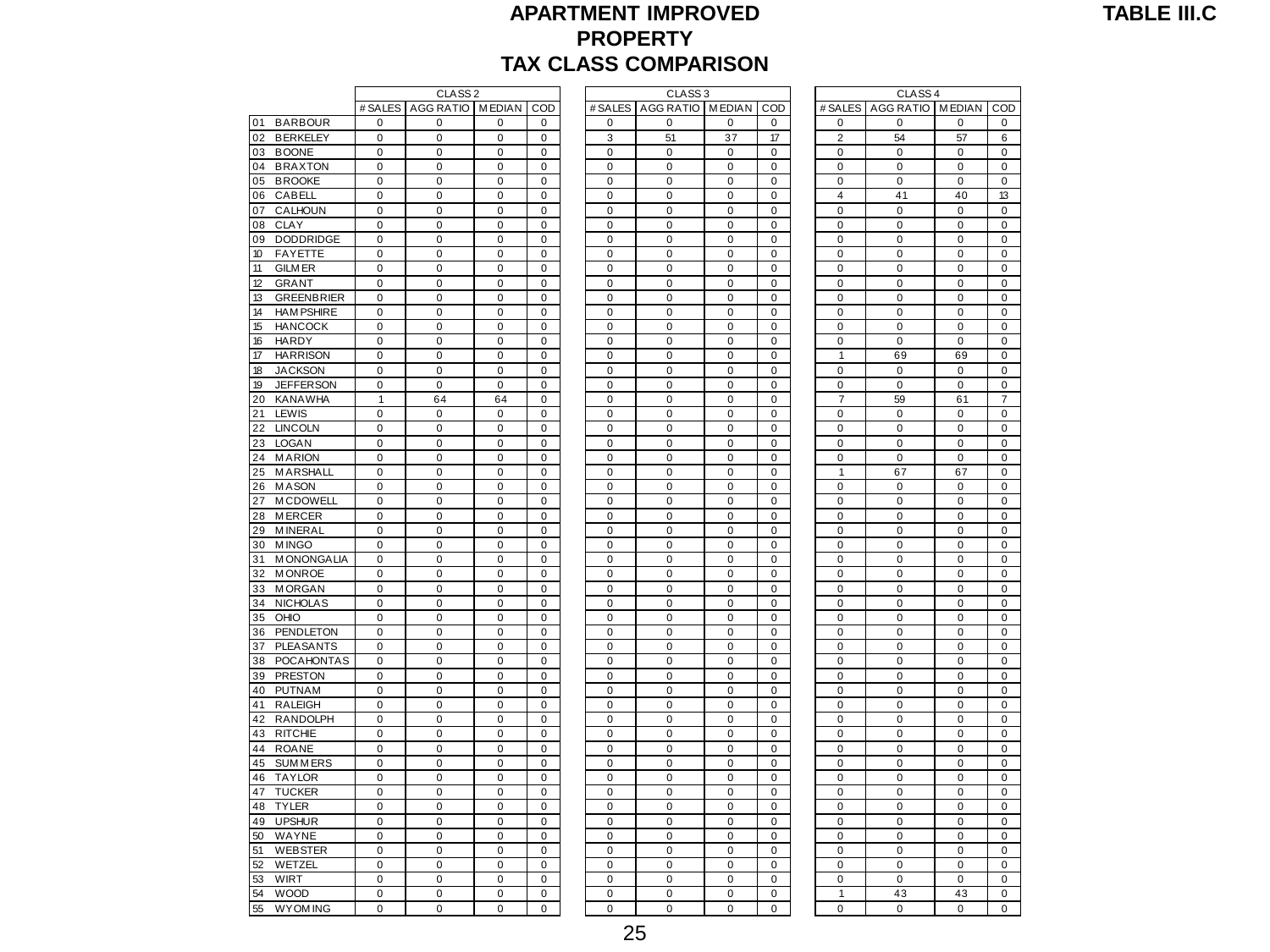#### **COMMERCIAL IMPROVED PROPERTY PARISON**

|                                              |                            |                          |                         |                            | <b>TAX CLASS COMPARISON</b> | <b>PROPERIY</b>    |             |                        |                       |                    |                   |                               |
|----------------------------------------------|----------------------------|--------------------------|-------------------------|----------------------------|-----------------------------|--------------------|-------------|------------------------|-----------------------|--------------------|-------------------|-------------------------------|
|                                              |                            | CLASS <sub>2</sub>       |                         |                            |                             | CLASS <sub>3</sub> |             |                        |                       | CLASS <sub>4</sub> |                   |                               |
|                                              | # SALES                    | AGG RATIO MEDIAN         |                         | COD                        | # SALES                     | AGG RATIO MEDIAN   |             | COD                    | # SALES               | AGG RATIO MEDIAN   |                   | COD                           |
| <b>BARBOUR</b><br>01                         | 0                          | 0                        | 0                       | 0                          | 0                           | 0                  | 0           | 0                      |                       | 73                 | 73                | 0                             |
| 02<br><b>BERKELEY</b>                        | 0                          | 0                        | $\pmb{0}$               | 0                          | $\overline{7}$              | 52                 | 55          | 12                     | 5                     | 57                 | 60                | 13                            |
| 03<br><b>BOONE</b>                           | 0                          | 0                        | 0                       | 0                          | $\overline{2}$              | 42                 | 44          | 14                     | 0                     | 0                  | 0                 | 0                             |
| <b>BRAXTON</b><br>04                         | 0                          | $\mathbf 0$              | 0                       | $\pmb{0}$                  | $\mathbf{1}$                | 49                 | 49          | 0                      | 0                     | $\mathbf 0$        | $\Omega$          | $\pmb{0}$                     |
| 05<br><b>BROOKE</b>                          | $\pmb{0}$                  | $\pmb{0}$                | $\pmb{0}$               | $\mathbf 0$                | $\overline{2}$              | 53                 | 55          | 12                     | $\overline{4}$        | 63                 | 65                | 22                            |
| 06<br>CABELL                                 | 3                          | 57                       | 57                      | $\mathbf{1}$               | $\overline{4}$              | 56                 | 54          | 14                     | 8                     | 55                 | 55                | 11                            |
| 07<br>CALHOUN                                | $\Omega$                   | $\Omega$                 | $\mathbf 0$             | $\Omega$                   | $\Omega$                    | $\Omega$           | $\Omega$    | $\Omega$               | $\Omega$              | $\Omega$           | $\Omega$          | $\Omega$                      |
| 08<br>CLAY                                   | 0                          | $\pmb{0}$                | $\mathbf 0$             | $\mathbf 0$                | $\mathbf 0$                 | $\pmb{0}$          | $\pmb{0}$   | $\mathbf 0$            | $\pmb{0}$             | $\mathbf 0$        | $\mathbf 0$       | $\pmb{0}$                     |
| 09<br><b>DODDRIDGE</b>                       | $\mathbf 0$                | $\mathbf 0$              | 0                       | $\mathbf 0$                | 0                           | $\mathbf 0$        | 0           | 0                      | 1                     | 64                 | 64                | $\mathbf 0$                   |
| 10 <sup>°</sup><br><b>FAYETTE</b>            | $\mathbf 0$                | $\mathbf 0$              | $\mathbf 0$             | $\mathbf 0$                | $\mathbf{1}$                | 56                 | 56          | $\mathbf 0$            | 10                    | 61                 | 61                | 8                             |
| 11<br><b>GILM ER</b>                         | 0                          | 0                        | 0                       | 0                          | 1                           | 77                 | 77          | 0                      | 0                     | $\mathbf 0$        | 0                 | $\mathbf 0$                   |
| 12<br><b>GRANT</b>                           | $\mathbf 0$                | 0                        | 0                       | 0                          | 0                           | $\pmb{0}$          | 0           | 0                      | 1                     | 54                 | 54                | $\pmb{0}$                     |
| 13<br><b>GREENBRIER</b>                      | 0                          | $\mathbf 0$              | $\mathbf 0$             | $\mathbf 0$                | 3                           | 56                 | 53          | 10                     | $\overline{2}$        | 55                 | 55                | $\mathbf{1}$                  |
| 14<br><b>HAM PSHIRE</b>                      | $\mathbf 0$                | $\mathbf 0$              | $\mathbf 0$             | $\mathbf 0$                | 1                           | 52                 | 52          | $\mathbf 0$            | 1                     | 51                 | 51                | $\mathbf 0$                   |
| 15<br><b>HANCOCK</b>                         | $\mathbf{1}$               | 55                       | 55                      | 0                          | 1                           | 49                 | 49          | $\pmb{0}$              | $\pmb{0}$             | $\mathbf 0$        | $\mathbf 0$       | $\pmb{0}$                     |
| 16<br>HARDY                                  | 0                          | 0                        | 0                       | 0                          | 0                           | 0                  | 0           | 0                      | $\overline{2}$        | 62                 | 66                | 9                             |
| <b>HARRISON</b><br>17                        | 0                          | $\mathbf 0$              | $\mathbf 0$             | $\mathbf 0$                | 1                           | 45                 | 45          | $\mathbf 0$            | $\overline{2}$        | 66                 | 66                | 3                             |
| 18<br><b>JACKSON</b>                         | 1                          | 55                       | 55                      | $\mathbf 0$                | $\overline{4}$              | 55                 | 56          | $\overline{2}$         | 3                     | 56                 | 56                | 3                             |
| 19<br><b>JEFFERSON</b>                       | 0                          | $\mathbf 0$              | $\mathbf 0$             | $\mathbf 0$                | $\overline{7}$              | 57                 | 55          | 11                     | $\overline{4}$        | 56                 | 55                | 6                             |
| 20<br><b>KANAWHA</b>                         | $\mathbf 0$                | $\mathbf 0$              | $\mathbf 0$             | $\mathbf 0$                | 12                          | 61                 | 57          | 11                     | 15                    | 57                 | 61                | 9                             |
| 21<br>LEWIS                                  | $\pmb{0}$                  | $\Omega$                 | $\mathbf 0$             | $\mathbf 0$                | $\mathbf{1}$                | 60                 | 60          | $\Omega$               | $\overline{2}$        | 54                 | 57                | 8                             |
| 22<br><b>LINCOLN</b>                         | $\mathbf 0$                | $\mathbf 0$              | $\mathbf 0$             | $\mathbf 0$                | 1                           | 56                 | 56          | 0                      | 0                     | $\mathbf 0$        | 0                 | $\pmb{0}$                     |
| 23 LOGAN                                     | $\mathbf 0$                | $\mathbf 0$              | $\mathbf 0$             | $\mathbf 0$                | $\overline{2}$              | 56                 | 57          | $\overline{2}$         | $\mathbf{1}$          | 56                 | 56                | $\mathbf 0$                   |
| 24 MARION                                    | $\mathbf 0$                | $\mathbf 0$              | $\mathbf 0$             | $\mathbf 0$                | $\mathbf 0$                 | $\mathbf 0$        | $\mathbf 0$ | $\mathbf 0$            | $\mathbf{1}$          | 67                 | 67                | $\mathbf 0$                   |
| 25<br>MARSHALL                               | 0                          | 0                        | 0                       | 0                          | $\mathbf{1}$                | 50                 | 50          | 0                      | $\overline{4}$        | 47                 | 62                | 23                            |
| 26<br><b>MASON</b>                           | 0                          | $\mathbf 0$              | $\mathbf 0$             | 0                          | $\mathbf 0$                 | $\mathbf 0$        | $\mathbf 0$ | $\mathbf 0$            | 3                     | 57                 | 57                | 3                             |
| 27<br><b>MCDOWELL</b>                        | $\mathbf 0$                | $\mathbf 0$              | $\mathbf 0$             | 0                          | 0                           | $\mathbf 0$        | $\mathbf 0$ | $\mathbf 0$            | $\mathbf 0$           | $\mathbf 0$        | $\mathbf 0$       | $\mathbf 0$                   |
| 28<br><b>MERCER</b>                          | $\overline{2}$             | 58                       | 58                      | $\overline{2}$             | 11                          | 54                 | 55          | $\overline{2}$         | 9                     | 55                 | 56                | $\ensuremath{\mathsf{3}}$     |
| 29<br><b>MINERAL</b>                         | 0                          | 0                        | 0                       | 0                          | 0                           | 0                  | 0           | 0                      | 0                     | 0                  | 0                 | $\mathbf 0$                   |
| 30<br><b>MINGO</b>                           | 0                          | 0                        | 0                       | 0                          | 0<br>$\mathbf{1}$           | $\mathbf 0$        | 0           | 0<br>$\Omega$          | 1                     | 55                 | 55                | $\mathbf 0$                   |
| <b>MONONGALIA</b><br>31                      | $\pmb{0}$                  | $\pmb{0}$<br>$\mathbf 0$ | $\pmb{0}$               | $\mathbf 0$                | $\overline{4}$              | 56                 | 56          |                        | 3                     | 51<br>$\mathbf 0$  | 55<br>$\mathbf 0$ | 15                            |
| 32<br><b>MONROE</b>                          | $\mathbf 0$<br>$\mathbf 0$ | $\mathbf 0$              | $\pmb{0}$               | $\mathbf 0$                |                             | 30                 | 27          | 21<br>10 <sup>10</sup> | $\pmb{0}$<br>$\Omega$ | $\mathbf 0$        | $\mathbf 0$       | $\pmb{0}$                     |
| 33<br><b>MORGAN</b><br><b>NICHOLAS</b><br>34 | $\mathbf 0$                | $\Omega$                 | $\mathbf 0$<br>$\Omega$ | $\mathbf 0$<br>$\mathbf 0$ | 5<br>$\overline{2}$         | 53<br>57           | 58<br>56    | $\mathbf{1}$           | $\overline{2}$        | 59                 | 61                | $\mathbf 0$<br>$\overline{4}$ |
| OHIO                                         | $\mathbf{1}$               | 49                       | 49                      | $\mathbf 0$                | 1                           | 60                 | 60          | $\mathbf 0$            | $\overline{7}$        | 56                 |                   | 12                            |
| 35                                           | $\mathbf 0$                | $\mathbf 0$              | $\mathbf 0$             | $\mathbf 0$                | $\mathbf 0$                 | $\mathbf 0$        |             | $\mathbf 0$            | $\mathbf 0$           | $\mathbf 0$        | 66<br>$\mathbf 0$ |                               |
| 36<br>PENDLETON<br>37 PLEASANTS              | $\mathbf 0$                | $\mathbf 0$              | $\mathbf 0$             | $\mathbf 0$                | $\mathbf{1}$                | 58                 | 0<br>58     | $\mathbf 0$            | $\mathbf{1}$          | 54                 | 54                | $\mathbf 0$<br>$\mathbf 0$    |
| 38<br><b>POCAHONTAS</b>                      | 0                          | 0                        | 0                       | 0                          | 0                           | 0                  | 0           | 0                      | $\mathbf{1}$          | 63                 | 63                | $\mathbf 0$                   |
| 39<br><b>PRESTON</b>                         | 0                          | $\mathbf 0$              | $\pmb{0}$               | $\mathbf 0$                | 1                           | 57                 | 57          | $\mathbf 0$            | $\mathbf{1}$          | 65                 | 65                | $\mathbf 0$                   |
| 40<br><b>PUTNAM</b>                          | $\mathbf 0$                | $\mathbf 0$              | $\mathbf 0$             | 0                          | 10                          | 53                 | 56          | 10                     | $\overline{2}$        | 51                 | 45                | 15                            |
| 41<br><b>RALEIGH</b>                         | 0                          | $\mathbf 0$              | $\pmb{0}$               | $\mathbf 0$                | 10                          | 54                 | 54          | 3                      | 11                    | 60                 | 56                | 14                            |
| 42<br><b>RANDOLPH</b>                        | 0                          | 0                        | 0                       | 0                          | 0                           | $\pmb{0}$          | 0           | 0                      | 3                     | 60                 | 64                | 6                             |
| 43<br><b>RITCHIE</b>                         | 0                          | 0                        | 0                       | 0                          | 0                           | $\mathbf 0$        | 0           | 0                      | 0                     | $\mathbf 0$        | 0                 | $\mathbf 0$                   |
| 44<br><b>ROANE</b>                           | 0                          | 0                        | $\pmb{0}$               | $\mathbf 0$                | $\mathbf 0$                 | $\mathbf 0$        | 0           | $\Omega$               | $\mathbf 0$           | $\mathbf 0$        | 0                 | $\mathbf 0$                   |
| 45<br><b>SUMMERS</b>                         | $\pmb{0}$                  | $\mathbf 0$              | $\pmb{0}$               | $\pmb{0}$                  | $\pmb{0}$                   | $\pmb{0}$          | $\pmb{0}$   | $\mathbf 0$            | $\mathbf{1}$          | 63                 | 63                | $\pmb{0}$                     |
| 46<br><b>TAYLOR</b>                          | $\mathbf 0$                | $\mathbf 0$              | 0                       | $\mathbf 0$                | $\mathbf{1}$                | 54                 | 54          | $\mathbf 0$            | $\mathbf{1}$          | 61                 | 61                | $\mathbf 0$                   |
| 47<br><b>TUCKER</b>                          | $\mathbf 0$                | $\mathbf 0$              | $\mathbf 0$             | $\mathbf 0$                | $\mathbf{1}$                | 54                 | 54          | $\Omega$               | $\mathbf 0$           | $\mathbf 0$        | $\mathbf 0$       | $\mathbf 0$                   |
| 48<br><b>TYLER</b>                           | $\mathbf 0$                | $\mathbf 0$              | $\mathbf 0$             | $\mathbf 0$                | 1                           | 66                 | 66          | $\mathbf 0$            | $\mathbf 0$           | $\mathbf 0$        | $\mathbf 0$       | $\mathbf 0$                   |
| 49 UPSHUR                                    | $\pmb{0}$                  | $\mathbf 0$              | $\pmb{0}$               | $\mathbf 0$                | $\pmb{0}$                   | 0                  | 0           | $\mathbf 0$            | $\mathbf{1}$          | 54                 | 54                | $\pmb{0}$                     |
| 50<br>WAYNE                                  | $\mathbf 0$                | $\mathbf 0$              | $\mathbf 0$             | $\mathbf 0$                | $\mathbf{1}$                | 62                 | 62          | $\mathbf 0$            | 3                     | 55                 | 55                | 6                             |
| 51<br><b>WEBSTER</b>                         | 0                          | 0                        | 0                       | 0                          | $\mathbf{1}$                | 63                 | 63          | 0                      | 0                     | $\mathbf 0$        | 0                 | $\mathbf 0$                   |
| 52<br>WETZEL                                 | 0                          | $\mathbf 0$              | $\pmb{0}$               | $\mathbf 0$                | $\mathbf 0$                 |                    | $\mathbf 0$ | $\mathbf 0$            |                       | $\mathbf 0$        |                   | $\pmb{0}$                     |
| 53<br>WIRT                                   | 1                          | 47                       | 47                      | 0                          | 0                           | 0<br>$\mathbf 0$   | $\mathbf 0$ | $\mathbf 0$            | 0<br>$\mathbf 0$      | $\mathbf 0$        | 0<br>0            | $\mathbf 0$                   |
| 54<br><b>WOOD</b>                            | 0                          | $\mathbf 0$              | $\mathbf 0$             | $\mathbf 0$                | $\overline{7}$              | 56                 |             | 18                     | 3                     | 52                 |                   | 3                             |
| 55<br><b>WYOM ING</b>                        |                            | 0                        | 0                       | 0                          | 1                           | 61                 | 58<br>61    | 0                      | 0                     | $\mathbf 0$        | 56<br>0           | 0                             |
|                                              | 0                          |                          |                         |                            |                             |                    |             |                        |                       |                    |                   |                               |

|                | CLASS <sub>4</sub> |               |     |
|----------------|--------------------|---------------|-----|
| # SALES        | AGG RATIO          | <b>MEDIAN</b> | COD |
| 1              | 73                 | 73            | 0   |
| 5              | 57                 | 60            | 13  |
| 0              | 0                  | 0             | 0   |
| 0              | 0                  | 0             | 0   |
| 4              | 63                 | 65            | 22  |
| 8              | 55                 | 55            | 11  |
| 0              | 0                  | 0             | 0   |
| 0              | 0                  | 0             | 0   |
| 1              | 64                 | 64            | 0   |
| 10             | 61                 | 61            | 8   |
| 0              | 0                  | 0             | 0   |
| 1              | 54                 | 54            | 0   |
| 2              | 55                 | 55            | 1   |
| 1              | 51                 | 51            | 0   |
| 0              | 0                  | 0             | 0   |
| $\overline{c}$ | 62                 | 66            | 9   |
| $\overline{c}$ | 66                 | 66            | 3   |
| 3              | 56                 | 56            | 3   |
| 4              | 56                 | 55            | 6   |
| 15             | 57                 | 61            | 9   |
| $\overline{c}$ | 54                 | 57            | 8   |
| 0              | $\mathbf 0$        | 0             | 0   |
| 1              | 56                 | 56            | 0   |
| 1              | 67                 | 67            | 0   |
| 4              | 47                 | 62            | 23  |
| 3              | 57                 | 57            | 3   |
| 0              | 0                  | 0             | 0   |
| 9              | 55                 | 56            | 3   |
| 0              | 0                  | 0             | 0   |
| 1              | 55                 | 55            | 0   |
| 3              | 51                 | 55            | 15  |
| 0              | 0                  | 0             | 0   |
| 0              | 0                  | 0             | 0   |
| $\overline{c}$ | 59                 | 61            | 4   |
| 7              | 56                 | 66            | 12  |
| 0              | 0                  | 0             | 0   |
| 1              | 54                 | 54            | 0   |
| 1              | 63                 | 63            | 0   |
| 1              | 65                 | 65            | 0   |
| $\overline{c}$ | 51                 | 45            | 15  |
| 11             | 60                 | 56            | 14  |
| 3              | 60                 | 64            | 6   |
| 0              | 0                  | 0             | 0   |
| 0              | 0                  | 0             | 0   |
| 1              | 63                 | 63            | 0   |
| 1              | 61                 | 61            | 0   |
| 0              | 0                  | 0             | 0   |
| 0              | 0                  | 0             | 0   |
| 1              | 54                 | 54            | 0   |
| 3              | 55                 | 55            | 6   |
| 0              | 0                  | 0             | 0   |
| 0              | 0                  | 0             | 0   |
| 0              | 0                  | 0             | 0   |
| 3              | 52                 | 56            | 3   |
| 0              | 0                  | 0             | 0   |
|                |                    |               |     |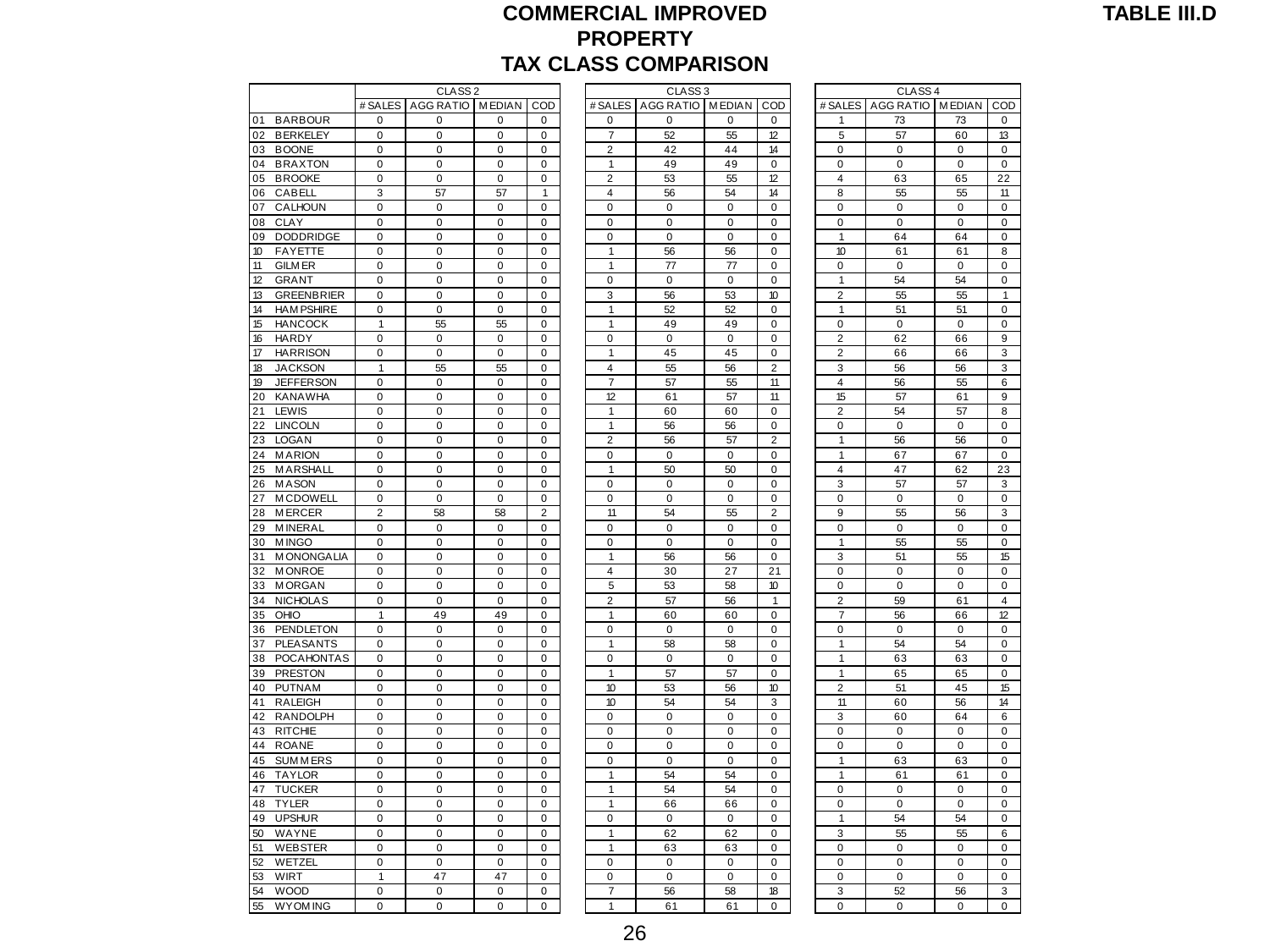#### **TABLE III.E**

#### **INDUSTRIAL IMPROVED PROPERTY TAX CLASS COMPARISON**

|                 |                   | CLASS <sub>2</sub> |                              |             |              |  | CLASS <sub>3</sub> |                  |             |             |  | CLASS <sub>4</sub> |                                   |             |              |  |
|-----------------|-------------------|--------------------|------------------------------|-------------|--------------|--|--------------------|------------------|-------------|-------------|--|--------------------|-----------------------------------|-------------|--------------|--|
|                 |                   |                    | # SALES   AGG RATIO   MEDIAN |             | COD          |  | # SALES            | AGG RATIO MEDIAN |             | COD         |  |                    | # SALES   AGG RATIO   MEDIAN   CO |             |              |  |
| <b>1</b>        | <b>BARBOUR</b>    | 0                  | 0                            | 0           | 0            |  | $\mathbf 0$        | $\mathbf 0$      | 0           | $\mathbf 0$ |  | 0                  | $\mathbf 0$                       | $\mathbf 0$ | $\mathbf 0$  |  |
| $\overline{2}$  | <b>BERKELEY</b>   | $\mathbf 0$        | $\mathbf 0$                  | $\mathbf 0$ | $\mathbf{0}$ |  | $\mathbf 0$        | $\mathbf 0$      | $\mathbf 0$ | $\mathbf 0$ |  | 0                  | $\mathbf 0$                       | $\mathbf 0$ | $\mathbf 0$  |  |
| 3               | <b>BOONE</b>      | $\pmb{0}$          | $\pmb{0}$                    | $\mathsf 0$ | $\pmb{0}$    |  | $\pmb{0}$          | $\mathbf 0$      | $\mathbf 0$ | $\pmb{0}$   |  | $\pmb{0}$          | $\pmb{0}$                         | $\pmb{0}$   | $\mathbf 0$  |  |
| $\overline{4}$  | <b>BRAXTON</b>    | 0                  | $\mathbf 0$                  | 0           | $\mathbf 0$  |  | 0                  | $\mathbf 0$      | 0           | $\mathbf 0$ |  | 0                  | 0                                 | 0           | 0            |  |
| $5\overline{5}$ | <b>BROOKE</b>     | $\mathbf 0$        | 0                            | 0           | $\mathbf 0$  |  | $\mathbf 0$        | $\mathbf 0$      | $\mathbf 0$ | $\mathbf 0$ |  | 0                  | $\mathbf 0$                       | $\mathbf 0$ | $\mathbf 0$  |  |
| 6               | CABELL            | 0                  | $\mathbf 0$                  | $\mathbf 0$ | 0            |  | $\mathbf 0$        | $\mathbf 0$      | $\mathbf 0$ | 0           |  | 0                  | $\mathbf 0$                       | 0           | $\mathbf 0$  |  |
| $\overline{7}$  | CALHOUN           | $\mathbf 0$        | $\mathbf 0$                  | $\mathbf 0$ | $\mathbf 0$  |  | $\mathbf 0$        | $\mathbf 0$      | $\mathbf 0$ | $\mathbf 0$ |  | 0                  | $\mathbf 0$                       | $\mathbf 0$ | $\mathbf 0$  |  |
| $\bf8$          | CLAY              | $\pmb{0}$          | $\pmb{0}$                    | $\pmb{0}$   | $\pmb{0}$    |  | $\mathbf 0$        | $\mathbf 0$      | $\mathbf 0$ | $\pmb{0}$   |  | 0                  | $\pmb{0}$                         | $\pmb{0}$   | 0            |  |
| $\overline{9}$  | <b>DODDRIDGE</b>  | $\mathbf 0$        | $\mathbf 0$                  | 0           | $\mathbf 0$  |  | $\mathbf 0$        | $\mathbf 0$      | $\mathbf 0$ | $\mathbf 0$ |  | 0                  | $\pmb{0}$                         | $\mathbf 0$ | $\mathbf 0$  |  |
| 10              | <b>FAYETTE</b>    | $\mathbf 0$        | $\mathbf 0$                  | 0           | $\mathbf 0$  |  | $\mathbf 0$        | $\mathbf 0$      | $\mathbf 0$ | $\mathbf 0$ |  | 0                  | $\mathbf 0$                       | $\mathbf 0$ | 0            |  |
| 11              | <b>GILM ER</b>    | $\Omega$           | $\Omega$                     | $\mathbf 0$ | $\mathbf 0$  |  | $\mathbf 0$        | $\Omega$         | $\mathbf 0$ | $\mathbf 0$ |  | $\mathbf 0$        | $\mathbf 0$                       | $\mathbf 0$ | $\Omega$     |  |
| 12              | <b>GRANT</b>      | $\pmb{0}$          | $\pmb{0}$                    | 0           | $\pmb{0}$    |  | $\mathbf 0$        | $\mathbf 0$      | $\mathbf 0$ | 0           |  | 0                  | $\pmb{0}$                         | $\pmb{0}$   | 0            |  |
| 13              | <b>GREENBRIER</b> | $\pmb{0}$          | $\pmb{0}$                    | $\pmb{0}$   | $\pmb{0}$    |  | 0                  | $\mathbf 0$      | $\mathbf 0$ | $\pmb{0}$   |  | 0                  | $\pmb{0}$                         | $\pmb{0}$   | $\mathbf 0$  |  |
| 14              | <b>HAM PSHIRE</b> | $\pmb{0}$          | $\mathbf 0$                  | 0           | $\pmb{0}$    |  | 0                  | $\mathbf 0$      | $\mathbf 0$ | $\mathbf 0$ |  | 0                  | $\mathbf 0$                       | $\pmb{0}$   | 0            |  |
| 15              | <b>HANCOCK</b>    | $\mathbf 0$        | $\mathbf 0$                  | 0           | $\mathbf 0$  |  | $\mathbf 0$        | $\mathbf 0$      | $\mathbf 0$ | $\mathbf 0$ |  | 0                  | $\mathbf 0$                       | $\mathbf 0$ | 0            |  |
| 16              | HARDY             | $\mathbf 0$        | $\Omega$                     | $\mathbf 0$ | $\mathbf 0$  |  | $\mathbf 0$        | $\Omega$         | $\Omega$    | $\mathbf 0$ |  | 0                  | $\mathbf 0$                       | $\mathbf 0$ | $\mathbf 0$  |  |
| 17              | <b>HARRISON</b>   | $\mathbf 0$        | $\mathbf 0$                  | $\mathbf 0$ | $\mathbf 0$  |  | $\mathbf 0$        | $\mathbf 0$      | $\mathbf 0$ | $\mathbf 0$ |  | 0                  | $\mathbf 0$                       | $\mathbf 0$ | $\mathbf 0$  |  |
| 18              | <b>JACKSON</b>    | $\pmb{0}$          | $\pmb{0}$                    | 0           | $\pmb{0}$    |  | $\mathbf 0$        | $\mathbf 0$      | $\mathbf 0$ | $\pmb{0}$   |  | 0                  | $\pmb{0}$                         | 0           | 0            |  |
| 19              | <b>JEFFERSON</b>  | $\pmb{0}$          | $\pmb{0}$                    | 0           | $\pmb{0}$    |  | $\pmb{0}$          | $\mathbf 0$      | $\mathbf 0$ | 0           |  | 0                  | $\mathbf 0$                       | $\pmb{0}$   | 0            |  |
| 20              | <b>KANAWHA</b>    | $\mathbf 0$        | $\mathbf 0$                  | 0           | $\mathbf 0$  |  | $\mathbf 0$        | $\mathbf 0$      | $\mathbf 0$ | $\mathbf 0$ |  | 0                  | $\mathbf 0$                       | $\mathbf 0$ | $\mathbf 0$  |  |
| 21              | LEWIS             | $\mathbf 0$        | $\mathbf 0$                  | $\mathbf 0$ | $\mathbf 0$  |  | $\mathbf 0$        | $\mathbf 0$      | $\mathbf 0$ | $\mathbf 0$ |  | $\mathbf 0$        | $\mathbf 0$                       | $\mathbf 0$ | $\mathbf 0$  |  |
| 22              | <b>LINCOLN</b>    | $\pmb{0}$          | $\pmb{0}$                    | 0           | $\pmb{0}$    |  | $\pmb{0}$          | $\mathbf 0$      | $\mathbf 0$ | $\pmb{0}$   |  | 0                  | $\pmb{0}$                         | $\pmb{0}$   | 0            |  |
| 23              | <b>LOGAN</b>      | $\mathbf 0$        | $\mathbf 0$                  | $\mathbf 0$ | $\mathbf 0$  |  | $\mathbf 0$        | $\mathbf 0$      | $\mathbf 0$ | $\mathbf 0$ |  | 0                  | $\mathbf 0$                       | $\mathbf 0$ | $\mathbf 0$  |  |
| 24              | <b>MARION</b>     | $\pmb{0}$          | $\pmb{0}$                    | $\pmb{0}$   | $\pmb{0}$    |  | 0                  | $\mathbf 0$      | $\mathbf 0$ | $\pmb{0}$   |  | 0                  | $\mathbf 0$                       | $\mathbf 0$ | 0            |  |
|                 | 25 MARSHALL       | $\mathbf 0$        | $\mathbf 0$                  | 0           | $\mathbf 0$  |  | $\mathbf 0$        | $\mathbf 0$      | $\mathbf 0$ | $\mathbf 0$ |  | 0                  | $\mathbf 0$                       | $\mathbf 0$ | $\mathbf 0$  |  |
| 26              | <b>MASON</b>      | $\mathbf 0$        | $\mathbf 0$                  | $\mathbf 0$ | $\mathbf 0$  |  | $\mathbf 0$        | $\mathbf 0$      | $\mathbf 0$ | $\mathbf 0$ |  | $\mathbf 0$        | $\pmb{0}$                         | $\pmb{0}$   | $\mathbf 0$  |  |
| 27              | <b>MCDOWELL</b>   | $\pmb{0}$          | $\pmb{0}$                    | $\pmb{0}$   | $\pmb{0}$    |  | 0                  | $\mathbf 0$      | $\mathbf 0$ | $\pmb{0}$   |  | 0                  | $\pmb{0}$                         | $\pmb{0}$   | 0            |  |
| 28              | <b>MERCER</b>     | $\mathbf 0$        | $\mathbf 0$                  | $\mathbf 0$ | $\mathbf 0$  |  | $\mathbf 0$        | $\mathbf 0$      | $\mathbf 0$ | $\mathbf 0$ |  | 0                  | $\pmb{0}$                         | $\pmb{0}$   | 0            |  |
| 29              | M INERAL          | $\mathbf 0$        | $\mathbf 0$                  | $\mathbf 0$ | $\mathbf 0$  |  | $\mathbf 0$        | $\mathbf 0$      | $\mathbf 0$ | $\mathbf 0$ |  | $\mathbf 0$        | $\mathbf 0$                       | $\mathbf 0$ | $\mathbf 0$  |  |
|                 | 30 MINGO          | $\Omega$           | $\Omega$                     | $\Omega$    | $\Omega$     |  | 0                  | $\Omega$         | $\mathbf 0$ | $\Omega$    |  | $\Omega$           | $\Omega$                          | 0           | $\Omega$     |  |
| 31              | <b>MONONGALIA</b> | $\pmb{0}$          | $\pmb{0}$                    | $\pmb{0}$   | $\pmb{0}$    |  | $\mathbf 0$        | $\mathbf 0$      | $\mathbf 0$ | $\pmb{0}$   |  | 0                  | $\pmb{0}$                         | $\pmb{0}$   | $\mathbf 0$  |  |
| 32              | <b>MONROE</b>     | $\pmb{0}$          | $\pmb{0}$                    | 0           | $\pmb{0}$    |  | $\pmb{0}$          | $\mathbf 0$      | $\mathbf 0$ | 0           |  | 0                  | $\pmb{0}$                         | $\pmb{0}$   | 0            |  |
| 33              | <b>MORGAN</b>     | $\mathbf 0$        | $\mathbf 0$                  | $\mathbf 0$ | $\mathbf 0$  |  | 0                  | $\mathbf 0$      | $\mathbf 0$ | $\mathbf 0$ |  | 0                  | $\pmb{0}$                         | $\pmb{0}$   | $\mathbf{0}$ |  |
|                 | 34 NICHOLAS       | $\mathbf 0$        | $\mathbf 0$                  | $\mathbf 0$ | $\mathbf 0$  |  | $\mathbf 0$        | $\mathbf 0$      | $\mathbf 0$ | $\mathbf 0$ |  | 0                  | $\mathbf 0$                       | $\mathbf 0$ | $\mathbf 0$  |  |
|                 | 35 OHIO           | $\mathbf 0$        | $\Omega$                     | $\Omega$    | $\mathbf 0$  |  | $\Omega$           | $\mathbf 0$      | $\mathbf 0$ | $\Omega$    |  | 0                  | $\mathbf 0$                       | $\mathbf 0$ | $\mathbf 0$  |  |
|                 | 36 PENDLETON      | $\mathbf 0$        | $\mathbf 0$                  | $\mathbf 0$ | $\mathbf 0$  |  | $\mathbf 0$        | $\mathbf 0$      | $\mathbf 0$ | $\mathbf 0$ |  | $\mathbf 0$        | $\pmb{0}$                         | $\pmb{0}$   | $\mathbf 0$  |  |
| 37              | <b>PLEASANTS</b>  | 0                  | 0                            | 0           | 0            |  | 0                  | 0                | 0           | 0           |  | 0                  | 0                                 | 0           | 0            |  |
| 38              | <b>POCAHONTAS</b> | $\pmb{0}$          | $\mathbf 0$                  | 0           | $\pmb{0}$    |  | $\mathbf 0$        | $\mathbf 0$      | $\mathbf 0$ | $\mathbf 0$ |  | 0                  | $\pmb{0}$                         | $\pmb{0}$   | $\mathbf 0$  |  |
|                 | 39 PRESTON        | $\pmb{0}$          | $\mathbf 0$                  | $\mathbf 0$ | $\pmb{0}$    |  | $\mathbf{1}$       | 61               | 61          | $\pmb{0}$   |  | 0                  | $\pmb{0}$                         | $\pmb{0}$   | 0            |  |
|                 | 40 PUTNAM         | $\mathbf 0$        | $\mathbf 0$                  | $\mathbf 0$ | $\mathbf 0$  |  | $\mathbf 0$        | $\mathbf 0$      | $\mathbf 0$ | $\Omega$    |  | 0                  | $\mathbf 0$                       | $\mathbf 0$ | $\mathbf 0$  |  |
| 41              | <b>RALEIGH</b>    | 0                  | $\mathbf 0$                  | $\mathbf 0$ | 0            |  | $\overline{2}$     | 62               | 59          | 16          |  | 0                  | $\pmb{0}$                         | 0           | $\mathbf 0$  |  |
| 42              | <b>RANDOLPH</b>   | 0                  | $\mathbf 0$                  | 0           | $\mathbf 0$  |  | $\mathbf 0$        | $\mathbf 0$      | $\mathbf 0$ | $\mathbf 0$ |  | 0                  | $\mathbf 0$                       | $\mathbf 0$ | 0            |  |
| 43              | <b>RITCHIE</b>    | $\pmb{0}$          | $\pmb{0}$                    | $\pmb{0}$   | $\mathbf 0$  |  | $\mathbf 0$        | $\mathbf 0$      | $\mathbf 0$ | $\pmb{0}$   |  | 0                  | $\pmb{0}$                         | $\pmb{0}$   | $\mathbf{0}$ |  |
|                 | 44 ROANE          | $\mathbf 0$        | $\mathbf 0$                  | $\mathbf 0$ | $\mathbf 0$  |  | $\mathbf 0$        | $\mathbf 0$      | $\mathbf 0$ | $\mathbf 0$ |  | 0                  | $\mathbf 0$                       | $\mathbf 0$ | $\mathbf 0$  |  |
| 45              | <b>SUMMERS</b>    | $\mathbf 0$        | $\mathbf 0$                  | 0           | $\mathbf{0}$ |  | $\mathbf 0$        | $\mathbf 0$      | $\mathbf 0$ | $\mathbf 0$ |  | 0                  | $\mathbf 0$                       | $\mathbf 0$ | $\mathbf 0$  |  |
|                 | 46 TAYLOR         | $\pmb{0}$          | $\pmb{0}$                    | $\mathsf 0$ | $\pmb{0}$    |  | $\pmb{0}$          | $\mathbf 0$      | $\mathbf 0$ | $\pmb{0}$   |  | $\pmb{0}$          | $\pmb{0}$                         | $\pmb{0}$   | $\mathbf 0$  |  |
| 47              | <b>TUCKER</b>     | $\mathbf 0$        | $\mathbf 0$                  | 0           | $\mathbf 0$  |  | 0                  | $\mathbf 0$      | $\mathbf 0$ | $\mathbf 0$ |  | 0                  | $\mathbf 0$                       | 0           | 0            |  |
| 48              | <b>TYLER</b>      | $\mathbf 0$        | $\mathbf 0$                  | 0           | $\mathbf 0$  |  | $\mathbf 0$        | $\mathbf 0$      | $\mathbf 0$ | $\mathbf 0$ |  | 0                  | $\mathbf 0$                       | $\mathbf 0$ | 0            |  |
|                 | 49 UPSHUR         | 0                  | $\mathbf 0$                  | $\mathbf 0$ | 0            |  | $\mathbf 0$        | $\mathbf 0$      | $\mathbf 0$ | 0           |  | 0                  | $\mathbf 0$                       | $\mathbf 0$ | $\mathbf 0$  |  |
| 50              | WAYNE             | $\mathbf 0$        | $\mathbf 0$                  | $\mathbf 0$ | $\mathbf 0$  |  | $\mathbf 0$        | $\mathbf 0$      | $\mathbf 0$ | $\mathbf 0$ |  | 0                  | $\mathbf 0$                       | $\mathbf 0$ | $\mathbf 0$  |  |
| 51              | <b>WEBSTER</b>    | $\pmb{0}$          | $\pmb{0}$                    | $\pmb{0}$   | $\pmb{0}$    |  | $\mathbf 0$        | $\mathbf 0$      | $\mathbf 0$ | $\pmb{0}$   |  | 0                  | $\pmb{0}$                         | $\pmb{0}$   | $\mathbf{0}$ |  |
| 52              | WETZEL            | $\mathbf 0$        | $\mathbf 0$                  | $\mathbf 0$ | $\mathbf 0$  |  | $\mathbf 0$        | $\mathbf 0$      | $\mathbf 0$ | $\mathbf 0$ |  | 0                  | $\pmb{0}$                         | $\mathbf 0$ | $\mathbf 0$  |  |
| 53              | <b>WIRT</b>       | $\mathbf 0$        | $\mathbf 0$                  | 0           | $\mathbf 0$  |  | 0                  | $\mathbf 0$      | $\mathbf 0$ | $\mathbf 0$ |  | 0                  | $\mathbf 0$                       | $\mathbf 0$ | 0            |  |
| 54              | <b>WOOD</b>       | $\mathbf 0$        | $\Omega$                     | $\mathbf 0$ | $\mathbf 0$  |  | $\mathbf 0$        | $\mathbf 0$      | $\mathbf 0$ | $\mathbf 0$ |  | $\Omega$           | $\mathbf 0$                       | $\mathbf 0$ | $\mathbf 0$  |  |
| 55              | <b>WYOM ING</b>   | $\mathbf 0$        | 0                            | 0           | 0            |  | 0                  | $\mathbf 0$      | 0           | 0           |  | 0                  | $\mathbf 0$                       | $\pmb{0}$   | 0            |  |
|                 |                   |                    |                              |             |              |  |                    |                  |             |             |  |                    |                                   |             |              |  |

|             |                        |                |                |                    |                         | IAX CLASS COMPARISON         |                        |                        |                            |                        |                            |                          |
|-------------|------------------------|----------------|----------------|--------------------|-------------------------|------------------------------|------------------------|------------------------|----------------------------|------------------------|----------------------------|--------------------------|
|             | CLASS <sub>2</sub>     |                |                | CLASS <sub>3</sub> |                         |                              |                        |                        |                            | CLASS <sub>4</sub>     |                            |                          |
| # SALES     | AGG RATIO              | <b>MEDIAN</b>  | COD            |                    |                         | # SALES   AGG RATIO   MEDIAN |                        | COD                    | # SALES                    | AGG RATIO MEDIAN       |                            | COD                      |
| 0           | 0                      | 0              | 0              |                    | 0                       | 0                            | 0                      | 0                      | $\mathbf 0$                | 0                      | 0                          | 0                        |
| 0           | 0                      | 0              | 0              |                    | 0                       | $\mathbf 0$                  | 0                      | 0                      | 0                          | 0                      | $\mathbf 0$                | 0                        |
| $\mathbf 0$ | $\mathbf 0$            | 0              | $\mathbf 0$    |                    | $\mathbf 0$             | $\mathbf 0$                  | $\mathbf 0$            | $\mathbf 0$            | $\Omega$                   | $\mathbf 0$            | $\mathbf 0$                | $\pmb{0}$                |
| $\pmb{0}$   | $\pmb{0}$              | 0              | $\mathbf 0$    |                    | $\mathbf 0$             | $\mathbf 0$                  | $\mathbf 0$            | $\mathbf 0$            | $\mathbf 0$                | $\mathbf 0$            | $\mathbf 0$                | $\mathbf 0$              |
| 0           | $\pmb{0}$              | 0              | 0              |                    | $\mathbf 0$             | $\pmb{0}$                    | $\pmb{0}$              | $\pmb{0}$              | 0                          | $\pmb{0}$              | $\pmb{0}$                  | $\pmb{0}$                |
| $\pmb{0}$   | $\pmb{0}$              | 0              | $\pmb{0}$      |                    | $\mathbf 0$             | $\mathbf 0$                  | $\mathbf 0$            | $\mathbf 0$            | $\pmb{0}$                  | $\pmb{0}$              | $\mathbf 0$                | $\mathbf 0$              |
| 0           | 0                      | 0              | 0              |                    | 0                       | 0                            | 0                      | 0                      | 0                          | 0                      | 0                          | $\pmb{0}$                |
| 0           | 0                      | 0              | 0              |                    | 0                       | 0                            | 0                      | 0                      | $\mathbf 0$                | 0                      | $\pmb{0}$                  | $\pmb{0}$                |
| 0           | $\pmb{0}$              | 0              | 0              |                    | 0                       | 0                            | $\mathbf 0$            | 0                      | $\mathbf 0$                | $\mathbf 0$            | $\mathbf 0$                | $\mathbf 0$              |
| 0           | $\pmb{0}$              | 0              | 0              |                    | $\mathbf 0$             | $\mathbf 0$                  | $\mathbf 0$            | $\mathbf 0$            | $\mathbf 0$                | $\mathbf 0$            | $\mathbf 0$                | $\mathbf 0$              |
| 0           | 0                      | 0              | 0              |                    | 0                       | 0                            | $\mathbf 0$            | 0                      | $\mathbf 0$                | $\mathbf 0$            | $\mathbf 0$                | $\pmb{0}$                |
| 0           | $\mathbf 0$            | 0              | 0              |                    | $\mathbf 0$             | $\pmb{0}$                    | $\pmb{0}$              | $\mathbf 0$            | $\mathbf 0$                | 0                      | $\mathbf 0$                | $\mathbf 0$              |
| 0           | 0                      | 0              | 0              |                    | 0                       | $\mathbf 0$                  | 0                      | 0                      | 0                          | 0                      | $\mathbf 0$                | 0                        |
| $\pmb{0}$   | $\pmb{0}$              | 0              | $\pmb{0}$      |                    | $\mathbf 0$             | $\mathbf 0$                  | $\pmb{0}$              | $\Omega$               | $\Omega$                   | $\mathbf 0$            | $\mathbf 0$                | $\pmb{0}$                |
| $\pmb{0}$   | $\mathbf 0$            | 0              | $\mathbf 0$    |                    | $\mathbf 0$             | $\mathbf 0$                  | $\mathbf 0$            | $\mathbf 0$            | $\mathbf 0$                | $\mathbf 0$            | $\mathbf 0$                | $\mathbf 0$              |
| 0           | $\pmb{0}$              | 0              | 0              |                    | $\mathbf 0$             | $\mathbf 0$                  | $\pmb{0}$              | $\pmb{0}$              | 0                          | $\pmb{0}$              | $\mathbf 0$                | $\pmb{0}$                |
| $\pmb{0}$   | $\pmb{0}$              | 0              | $\pmb{0}$      |                    | $\pmb{0}$               | $\pmb{0}$                    | $\pmb{0}$              | $\pmb{0}$              | $\mathbf 0$                | $\pmb{0}$              | $\pmb{0}$                  | $\mathbf 0$              |
| 0           | 0                      | 0              | 0              |                    | $\mathbf 0$             | $\mathbf 0$                  | 0                      | 0                      | 0                          | $\pmb{0}$              | 0                          | $\pmb{0}$                |
| 0           | 0                      | 0              | 0              |                    | 0                       | 0                            | $\pmb{0}$              | 0                      | $\mathbf 0$                | 0                      | $\pmb{0}$                  | $\pmb{0}$                |
| 0           | $\pmb{0}$              | 0              | 0              |                    | 0                       | $\mathbf 0$                  | $\mathbf 0$            | 0                      | $\overline{0}$             | $\pmb{0}$              | $\mathbf 0$                | $\mathbf 0$              |
| 0           | $\pmb{0}$              | 0              | 0              |                    | $\mathbf 0$             | $\mathbf 0$                  | $\mathbf 0$            | $\mathbf 0$            | $\mathbf 0$                | $\mathbf 0$            | $\mathbf 0$                | $\mathbf 0$              |
| 0           | 0                      | 0              | $\pmb{0}$      |                    | 0                       | 0                            | $\mathbf 0$            | $\mathbf 0$            | $\mathbf 0$                | $\mathbf 0$            | $\mathbf 0$                | $\pmb{0}$                |
| 0           | $\mathbf 0$            | 0              | 0              |                    | $\mathbf 0$             | $\mathbf 0$                  | $\mathbf 0$            | $\mathbf 0$            | $\mathbf 0$                | 0                      | $\mathbf 0$                | $\mathbf 0$              |
| 0           | 0                      | 0              | 0              |                    | 0                       | $\mathbf 0$                  | 0                      | 0                      | 0                          | 0                      | $\mathbf 0$                | 0                        |
| 0           | 0                      | 0              | 0              |                    | $\mathbf 0$             | $\mathbf 0$                  | 0                      | $\mathbf 0$            | $\mathbf 0$                | 0                      | $\mathbf 0$                | 0                        |
| $\pmb{0}$   | $\mathbf 0$            | 0              | $\mathbf 0$    |                    | $\mathbf 0$             | $\mathbf 0$                  | $\mathbf 0$            | $\mathbf 0$            | $\mathbf 0$                | $\mathbf 0$            | $\mathbf 0$                | $\mathbf 0$              |
| 0           | $\pmb{0}$              | 0              | 0              |                    | $\mathbf 0$             | $\mathbf 0$                  | $\pmb{0}$              | $\pmb{0}$              | $\overline{0}$             | $\mathbf 0$            | $\mathbf 0$                | $\pmb{0}$                |
| $\mathbf 0$ | $\mathbf 0$            | 0              | 0              |                    | $\pmb{0}$               | $\pmb{0}$                    | $\pmb{0}$              | 0                      | $\mathbf 0$                | $\pmb{0}$              | $\pmb{0}$                  | $\mathbf 0$              |
| 0           | $\pmb{0}$              | 0              | 0              |                    | $\mathbf 0$             | $\mathbf 0$                  | $\mathbf 0$            | $\mathbf 0$            | $\mathbf 0$<br>$\mathbf 0$ | $\pmb{0}$              | $\mathbf 0$<br>$\mathbf 0$ | $\mathbf 0$              |
| 0<br>0      | $\pmb{0}$<br>$\pmb{0}$ | 0<br>0         | 0              |                    | $\pmb{0}$<br>$\pmb{0}$  | $\pmb{0}$<br>$\pmb{0}$       | $\pmb{0}$<br>$\pmb{0}$ | $\pmb{0}$<br>$\pmb{0}$ | 0                          | $\pmb{0}$<br>$\pmb{0}$ | $\pmb{0}$                  | $\pmb{0}$<br>$\mathbf 0$ |
| $\pmb{0}$   | $\pmb{0}$              | $\mathbf 0$    | 0<br>$\pmb{0}$ |                    | $\mathbf 0$             | $\mathbf 0$                  | $\mathbf 0$            | $\mathbf 0$            | $\mathbf 0$                | $\mathbf 0$            | $\mathbf 0$                | $\mathbf 0$              |
| 0           | 0                      | 0              | $\pmb{0}$      |                    | $\mathbf 0$             | 0                            | $\mathbf 0$            | $\mathbf 0$            | $\mathbf 0$                | $\mathbf 0$            | $\mathbf 0$                | $\mathbf 0$              |
| 0           | $\mathbf 0$            | $\overline{0}$ | $\overline{0}$ |                    | $\mathbf 0$             | $\mathbf 0$                  | $\mathbf 0$            | $\mathbf 0$            | $\overline{0}$             | $\overline{0}$         | $\mathbf 0$                | $\mathbf 0$              |
| 0           | 0                      | 0              | 0              |                    | 0                       | $\mathbf 0$                  | 0                      | 0                      | $\mathbf 0$                | $\pmb{0}$              | $\mathbf 0$                | $\pmb{0}$                |
| 0           | 0                      | 0              | 0              |                    | $\mathbf 0$             | $\mathbf 0$                  | 0                      | $\mathbf 0$            | $\mathbf 0$                | 0                      | $\mathbf 0$                | 0                        |
| $\pmb{0}$   | $\mathbf 0$            | 0              | $\mathbf 0$    |                    | $\mathbf 0$             | $\mathbf 0$                  | $\mathbf 0$            | $\mathbf 0$            | $\mathbf 0$                | $\mathbf 0$            | $\mathbf 0$                | $\mathbf 0$              |
| 0           | $\pmb{0}$              | 0              | 0              |                    | $\mathbf 0$             | $\mathbf 0$                  | $\pmb{0}$              | $\mathbf 0$            | $\mathbf 0$                | $\mathbf 0$            | $\mathbf 0$                | $\pmb{0}$                |
| $\pmb{0}$   | $\pmb{0}$              | $\mathbf 0$    | $\pmb{0}$      |                    | 1                       | 61                           | 61                     | 0                      | $\mathbf 0$                | $\pmb{0}$              | $\pmb{0}$                  | $\pmb{0}$                |
| 0           | $\pmb{0}$              | 0              | 0              |                    | $\mathbf 0$             | $\pmb{0}$                    | $\pmb{0}$              | $\mathbf 0$            | 0                          | $\pmb{0}$              | $\mathbf 0$                | $\mathbf 0$              |
| 0           | $\mathbf 0$            | 0              | 0              |                    | $\overline{\mathbf{c}}$ | 62                           | 59                     | 16                     | $\pmb{0}$                  | 0                      | $\pmb{0}$                  | $\mathbf 0$              |
| 0           | 0                      | 0              | 0              |                    | 0                       | 0                            | 0                      | 0                      | 0                          | 0                      | 0                          | $\mathbf 0$              |
| $\pmb{0}$   | $\pmb{0}$              | 0              | $\pmb{0}$      |                    | $\mathbf 0$             | 0                            | $\mathbf 0$            | $\mathbf 0$            | $\mathbf 0$                | $\mathbf 0$            | $\mathbf 0$                | $\mathbf 0$              |
| 0           | $\pmb{0}$              | 0              | $\pmb{0}$      |                    | $\mathbf 0$             | 0                            | $\mathbf 0$            | $\mathbf 0$            | $\mathbf 0$                | $\mathbf 0$            | $\mathbf 0$                | $\mathbf 0$              |
| 0           | $\pmb{0}$              | $\overline{0}$ | $\pmb{0}$      |                    | $\mathbf 0$             | $\pmb{0}$                    | $\overline{0}$         | $\pmb{0}$              | $\mathbf 0$                | $\overline{0}$         | $\overline{0}$             | $\overline{0}$           |
| $\pmb{0}$   | $\mathbf 0$            | 0              | 0              |                    | $\mathbf 0$             | $\mathbf 0$                  | $\mathbf 0$            | $\mathbf 0$            | $\mathbf 0$                | $\mathbf 0$            | $\mathbf 0$                | $\pmb{0}$                |
| 0           | 0                      | 0              | 0              |                    | $\mathbf 0$             | $\mathbf 0$                  | 0                      | $\mathbf 0$            | $\mathbf 0$                | 0                      | $\mathbf 0$                | 0                        |
| $\pmb{0}$   | $\mathbf 0$            | 0              | $\pmb{0}$      |                    | $\mathbf 0$             | $\mathbf 0$                  | $\mathbf 0$            | $\mathbf 0$            | $\mathbf 0$                | $\pmb{0}$              | $\mathbf 0$                | $\pmb{0}$                |
| $\pmb{0}$   | $\pmb{0}$              | 0              | 0              |                    | $\mathbf 0$             | $\mathbf 0$                  | $\mathbf 0$            | $\mathbf 0$            | $\mathbf 0$                | $\mathbf 0$            | $\mathbf 0$                | $\pmb{0}$                |
| $\mathbf 0$ | $\mathbf 0$            | $\pmb{0}$      | $\pmb{0}$      |                    | $\mathbf 0$             | $\pmb{0}$                    | $\mathbf 0$            | $\mathbf 0$            | $\pmb{0}$                  | $\pmb{0}$              | $\mathbf 0$                | $\mathbf 0$              |
| 0           | $\pmb{0}$              | 0              | 0              |                    | $\mathbf 0$             | $\mathbf 0$                  | $\mathbf 0$            | $\mathbf 0$            | $\mathbf 0$                | $\pmb{0}$              | $\mathbf 0$                | $\mathbf 0$              |
| 0           | $\mathbf 0$            | 0              | 0              |                    | $\pmb{0}$               | $\pmb{0}$                    | $\pmb{0}$              | $\pmb{0}$              | $\mathbf 0$                | 0                      | $\mathbf 0$                | $\pmb{0}$                |
| 0           | 0                      | 0              | 0              |                    | 0                       | 0                            | 0                      | 0                      | 0                          | 0                      | 0                          | 0                        |
| 0           | $\pmb{0}$              | 0              | 0              |                    | $\mathbf 0$             | $\mathbf 0$                  | 0                      | 0                      | $\mathbf 0$                | 0                      | $\mathbf 0$                | $\mathbf 0$              |
| 0           | $\pmb{0}$              | $\mathbf 0$    | 0              |                    | $\mathbf 0$             | $\mathbf 0$                  | $\mathbf 0$            | $\mathbf 0$            | $\mathbf 0$                | $\overline{0}$         | $\mathbf 0$                | $\mathbf 0$              |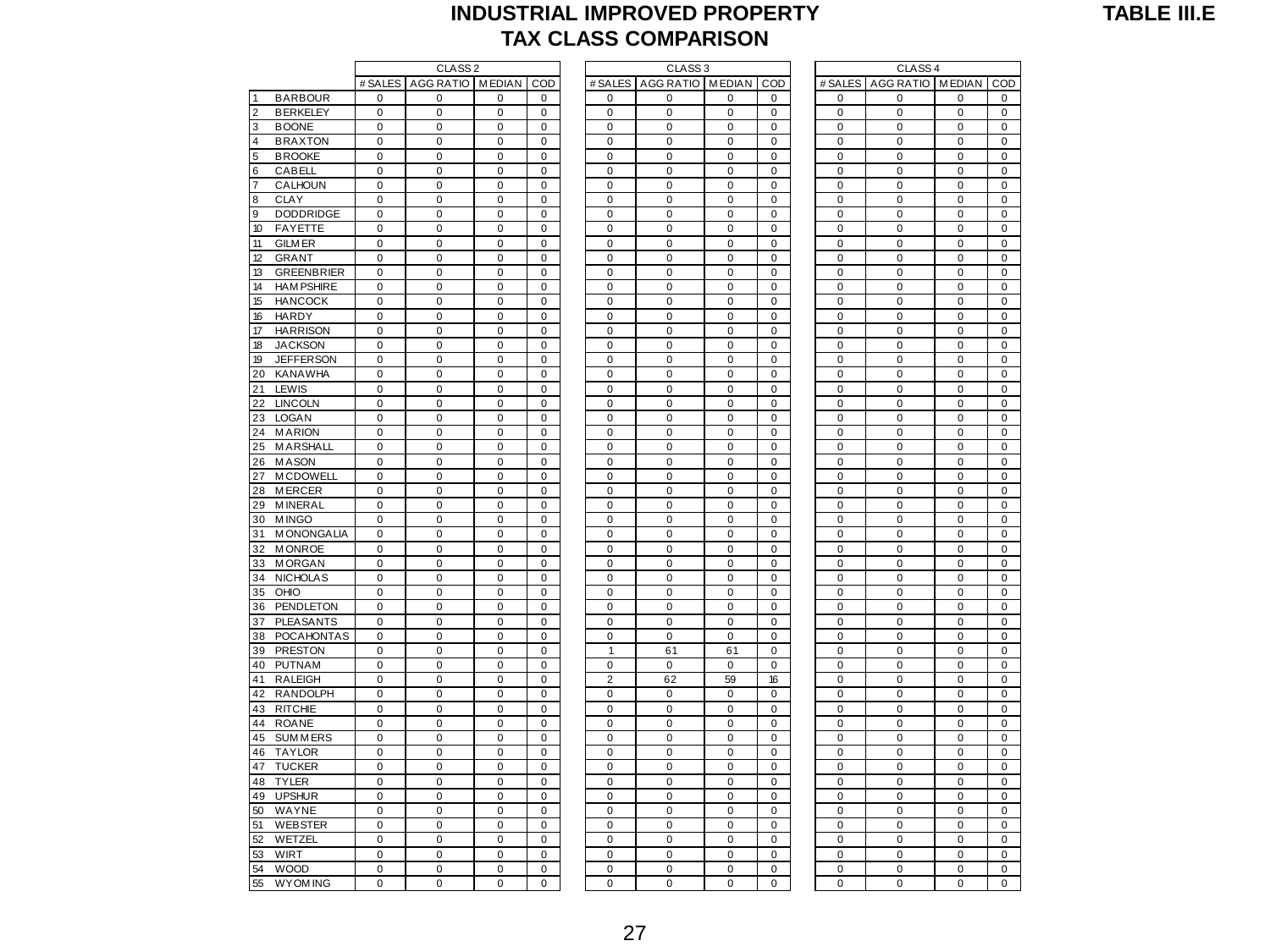

### **IV. APPRAISAL RATIO**

WV Code 11-3-1(d) requires the Tax Commissioner to ascertain annually if an assessor is failing to assess all property at 60% of its true and actual value. One of the criteria for determining whether the assessor has made a satisfactory showing is an "appraisal evaluation", more commonly known as a ratio study, using the appraised value compared to the sales price. The appraised value used in this report is the market value of each property as of July 1, 2014 as determined by the assessor in each of the 55 counties.

An aggregate ratio or median ratio between 90 and 110 is considered acceptable when determining if a county is in compliance. Table IV.A shows results of the appraisal ratio study for Tax Year 2015 as of January 2015 prior to any adjustment to the appraised values by the Boards of Review and Equalization in the 55 counties.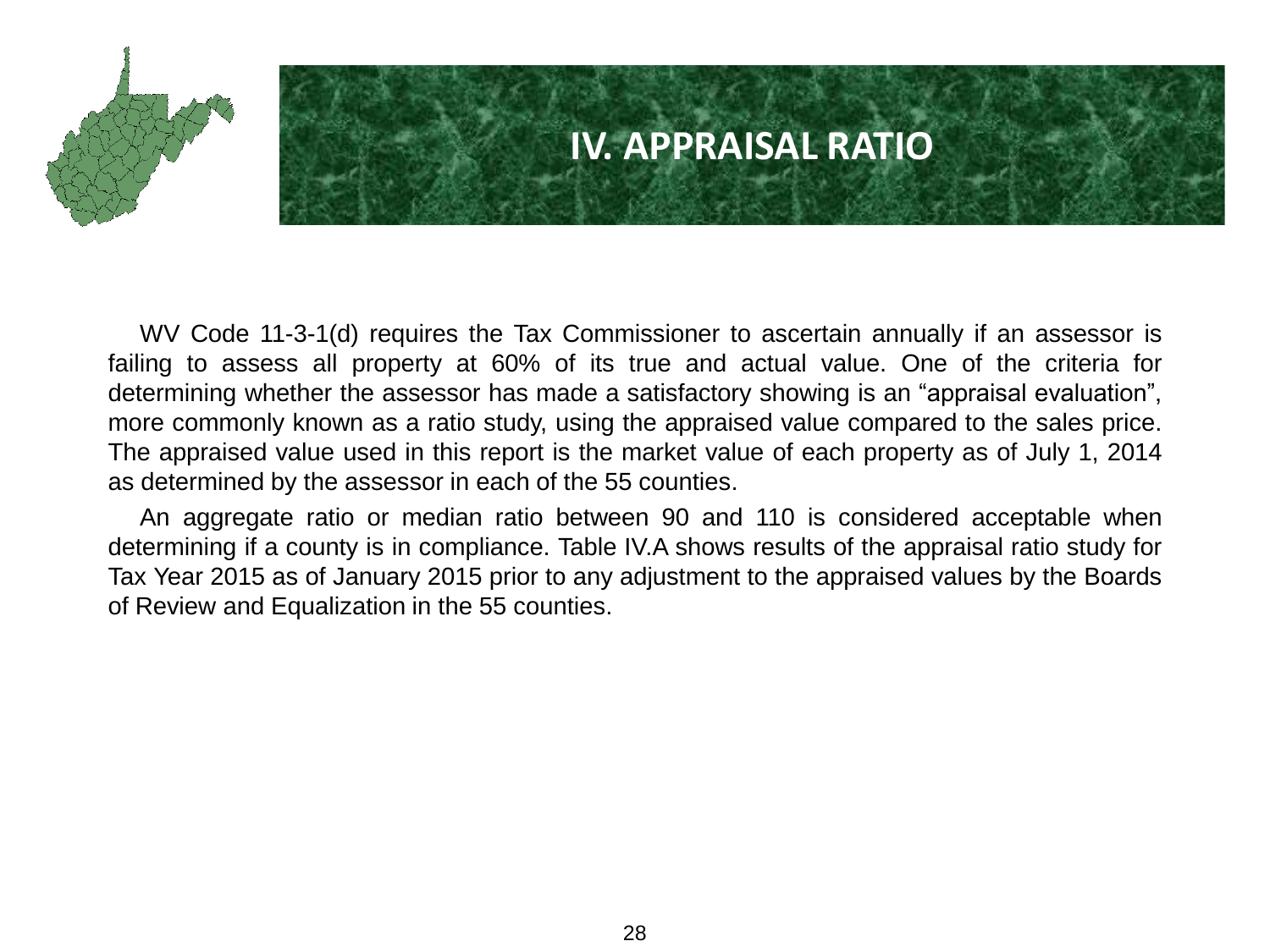**TABLE IV.A**

#### **ALL PROPERTY LESS FARM AND TIMBER APPRAISAL TO SALES COMPARISON**

|              |                          | TOTAL LESS F&T          |                         |  |  |  |  |  |
|--------------|--------------------------|-------------------------|-------------------------|--|--|--|--|--|
|              |                          | Median<br>$\mathbf{or}$ | <b>COD</b>              |  |  |  |  |  |
| $\mathbf{1}$ | <b>BARBOUR</b>           | <b>AGG</b>              | 18                      |  |  |  |  |  |
| $\mathbf{z}$ | <b>BERKELEY</b>          | 92                      |                         |  |  |  |  |  |
| 3            | <b>BOONE</b>             | 93                      | 10                      |  |  |  |  |  |
| 4            |                          | 92                      | 12                      |  |  |  |  |  |
| 5            | <b>BRAXTON</b>           | 98                      | 14                      |  |  |  |  |  |
|              | <b>BROOKE</b>            | 90                      | 16                      |  |  |  |  |  |
| 6<br>7       | <b>CABELL</b>            | 93                      | 10 <sup>2</sup>         |  |  |  |  |  |
|              | <b>CALHOUN</b>           | 10 <sub>1</sub>         | 7                       |  |  |  |  |  |
| 8<br>9       | CLAY<br><b>DODDRIDGE</b> | 99                      | 13                      |  |  |  |  |  |
| 10           |                          | 102                     | 13                      |  |  |  |  |  |
| 11           | <b>FAYETTE</b>           | 99                      | $\bullet$               |  |  |  |  |  |
|              | <b>GILMER</b>            | 96                      | 16                      |  |  |  |  |  |
| 12           | <b>GRANT</b>             | 97                      | 13                      |  |  |  |  |  |
| 13           | <b>GREENBRIER</b>        | 95                      | 13                      |  |  |  |  |  |
| 14           | <b>HAMPSHIRE</b>         | 98                      | 15                      |  |  |  |  |  |
| 15           | <b>HANCOCK</b>           | 90                      | 16                      |  |  |  |  |  |
| 16           | <b>HARDY</b>             | 95                      | 15                      |  |  |  |  |  |
| 17           | <b>HARRISON</b>          | 91                      | 12                      |  |  |  |  |  |
| 18           | <b>JACKSON</b>           | 96                      | $\overline{\mathbf{A}}$ |  |  |  |  |  |
| 19           | <b>JEFFERSON</b>         | 94                      | 8                       |  |  |  |  |  |
| 20           | <b>KANAWHA</b>           | 94                      | 12                      |  |  |  |  |  |
| 21           | <b>LEWIS</b>             | 94                      | 12                      |  |  |  |  |  |
| 22           | LINCOLN                  | 103                     | 14                      |  |  |  |  |  |
| 23           | <b>LOGAN</b>             | 96                      | 13                      |  |  |  |  |  |
| 24           | <b>MARION</b>            | 95                      | 12                      |  |  |  |  |  |
| 25           | <b>MARSHALL</b>          | 90                      | 18                      |  |  |  |  |  |
| 26           | <b>MASON</b>             | 97                      | 9                       |  |  |  |  |  |
| 27           | <b>MCDOWELL</b>          | 100                     | 8                       |  |  |  |  |  |
| 28           | <b>MERCER</b>            | 93                      | з                       |  |  |  |  |  |
| 29           | MINERAL                  | 95                      | 15                      |  |  |  |  |  |
| 30           | <b>MINGO</b>             | 99                      | 10                      |  |  |  |  |  |
| 31           | <b>MONONGALI</b>         | 92                      | 15                      |  |  |  |  |  |
| 32           | <b>MONROE</b>            | 85                      | 44                      |  |  |  |  |  |
| 33           | <b>MORGAN</b>            | 10З                     | 12                      |  |  |  |  |  |
| 34           | <b>NICHOLAS</b>          | 97                      | $\mathbf{9}$            |  |  |  |  |  |
| 35           | OHIO                     | 93                      | 13 <sub>3</sub>         |  |  |  |  |  |
| 36           | <b>PENDLETON</b>         | 101                     | 15                      |  |  |  |  |  |
| 37           | <b>PLEASANTS</b>         | 99                      | 6                       |  |  |  |  |  |
| 38           | POCAHONTA                | 104                     | 10                      |  |  |  |  |  |
| 39           | <b>PRESTON</b>           | 92                      | 15                      |  |  |  |  |  |
| 40           | PUTNAM                   | 95                      | 13                      |  |  |  |  |  |
| 41           | <b>RALEIGH</b>           | 93                      | 5                       |  |  |  |  |  |
| 42           | <b>RANDOLPH</b>          | 94                      | 12                      |  |  |  |  |  |
| 43           | RITCHIE                  | 103                     | 11                      |  |  |  |  |  |
| 44           | <b>ROANE</b>             | 96                      | 14                      |  |  |  |  |  |
| 45           | <b>SUMMERS</b>           | 100                     | 9                       |  |  |  |  |  |
| 46           | TAYLOR                   | 95                      | 13                      |  |  |  |  |  |
| 47           | <b>TUCKER</b>            | 101                     | 9                       |  |  |  |  |  |
| 48           | <b>TYLER</b>             | 99                      | 15                      |  |  |  |  |  |
| 49           | <b>UPSHUR</b>            | 90                      | $\bullet$               |  |  |  |  |  |
| 50           | WAYNE                    | 92                      | 12                      |  |  |  |  |  |
| 51           | <b>WEBSTER</b>           | 99                      | 14                      |  |  |  |  |  |
| 52           | WETZEL                   | 95                      | 7                       |  |  |  |  |  |
| 53.          | WIRT                     | 94                      | 16                      |  |  |  |  |  |
| 54           | <b>WOOD</b>              | 97                      |                         |  |  |  |  |  |
| 55           |                          |                         | 10                      |  |  |  |  |  |
|              | WYOMING                  | 104                     | $\bullet$               |  |  |  |  |  |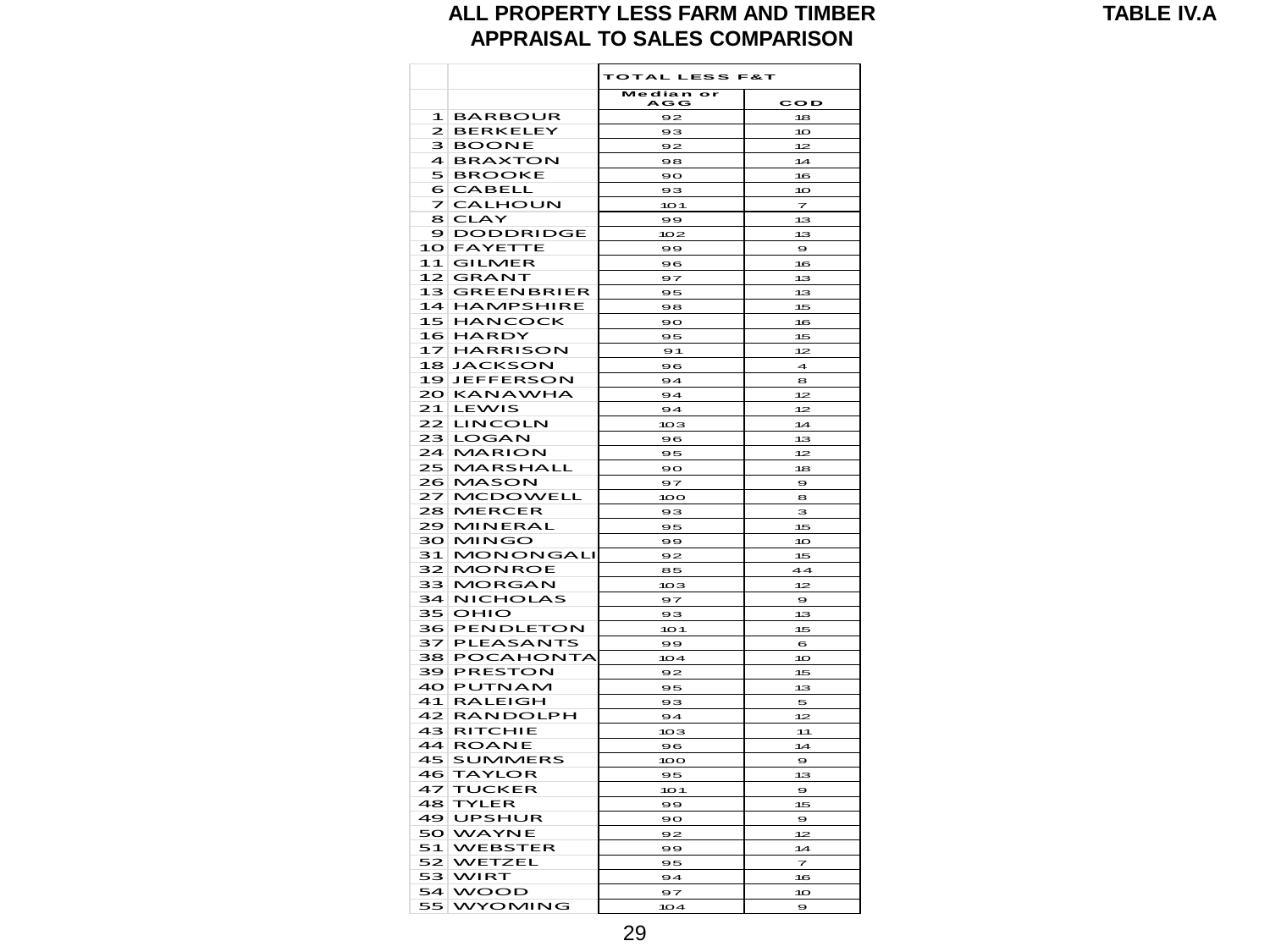

## **IV. APPENDICES**

| <b>APPENDIX A</b> | Page |
|-------------------|------|
|                   | 31   |
| <b>APPENDIX B</b> | .36  |
| <b>APPENDIX C</b> | 37   |
| <b>APPENDIX D</b> | .38  |
| <b>APPENDIX E</b> | 39   |
| <b>APPENDIX F</b> | 40   |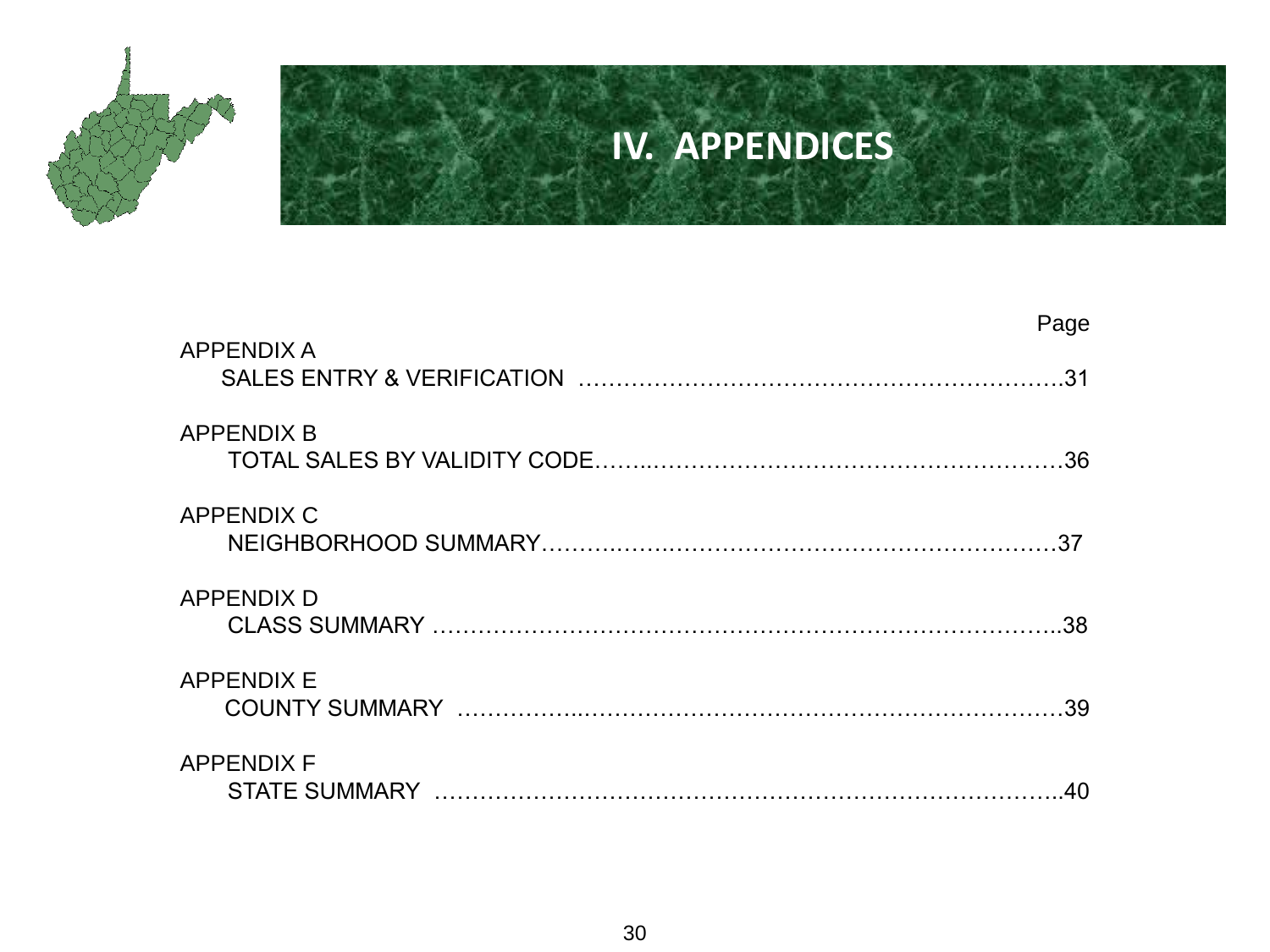

- 1. Completion dates for entry of sales data are as follows: 1<sup>st</sup> Quarter (July, August, September) by November 1 2<sup>nd</sup> Quarter (October, November, December) by February 1 3<sup>rd</sup> Quarter (January, February, March) by May 1 4 th Quarter (April, May, June) by August 1
- 2. \$100 or more Sales for less than \$100 should not be processed to the AA/CAMA file.
- 3. Split Parcel Sales
	- (1) Enter the appropriate appraisal data to both the parent and split parcel.
	- (2) Enter the sales data to the split parcel.
- 4. Multiparcel Sales The sales data and the proper validity code (Validity Code = 1) must be shown on all parcels involved in the transaction. The full sale price should be entered on each of the parcels.
- 5. Deactivate/Activate If you need to deactivate or re-activate a parcel you will do this on AA21.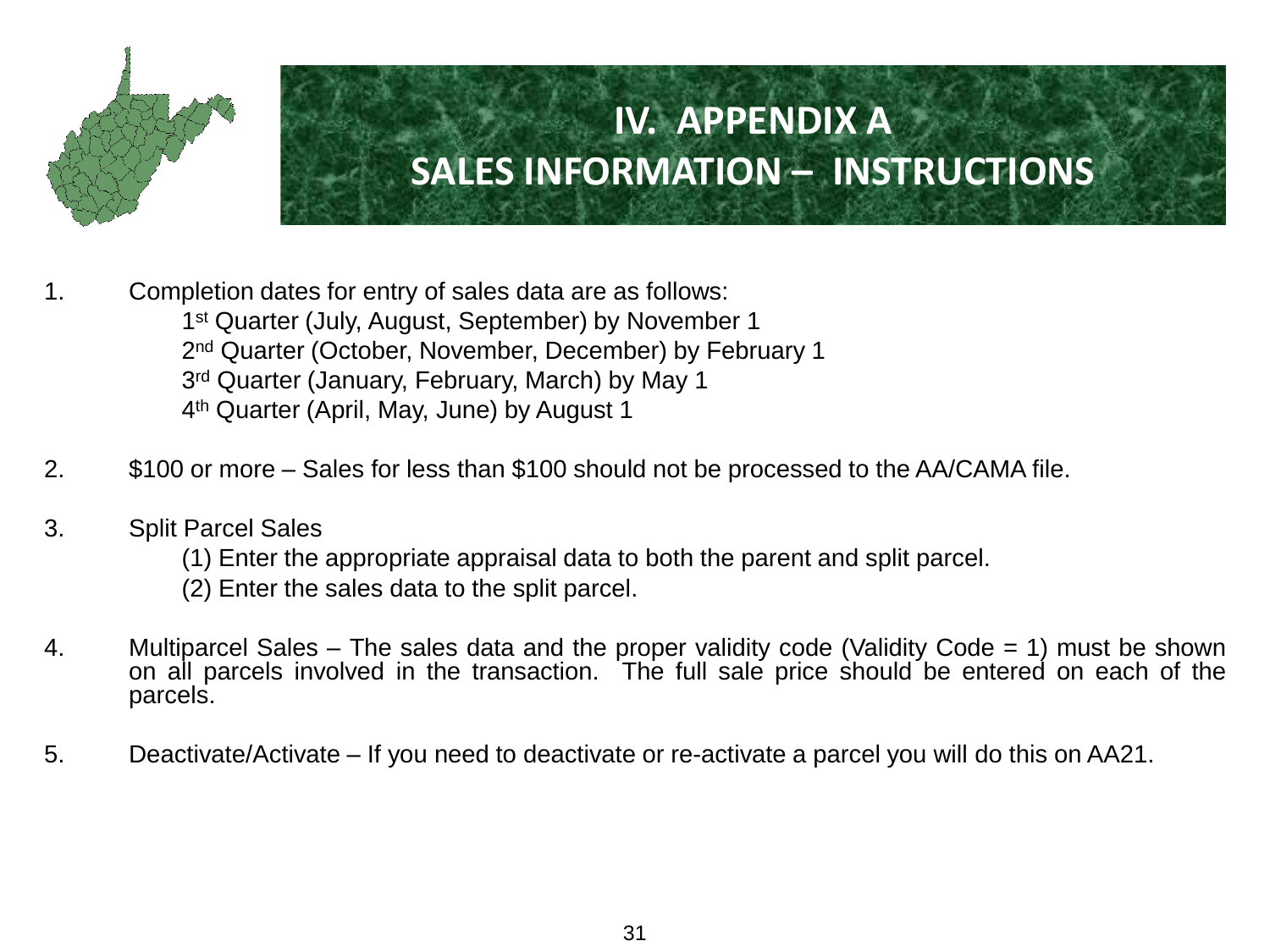

#### **SALES INFORMATION – DATA ENTRY INSTRUCTIONS**:

- **DATE** Character positions are provided for the two digit number of the month, the two digit number of the day, and the last four digits of the year of the sale. Each character position must be filled in. Use leading zeros if necessary.
- **TYPE** Refers to the distinction between a type of sale involving LAND only, as opposed to a sale involving both LAND AND BUIDING(S) or just BUILDING(S). Three alternatives are provided. Enter the code which is representative of the sale. Only one code may be entered.
	- Enter 1 LAND to indicate that the sale involved land only.
	- Enter 2 L & B to indicate that the sale involved land and building(s).
	- Enter 3 BUILDING to indicate that the sale involved building(s) only. For example, building(s) on leased land or high rise condominiums.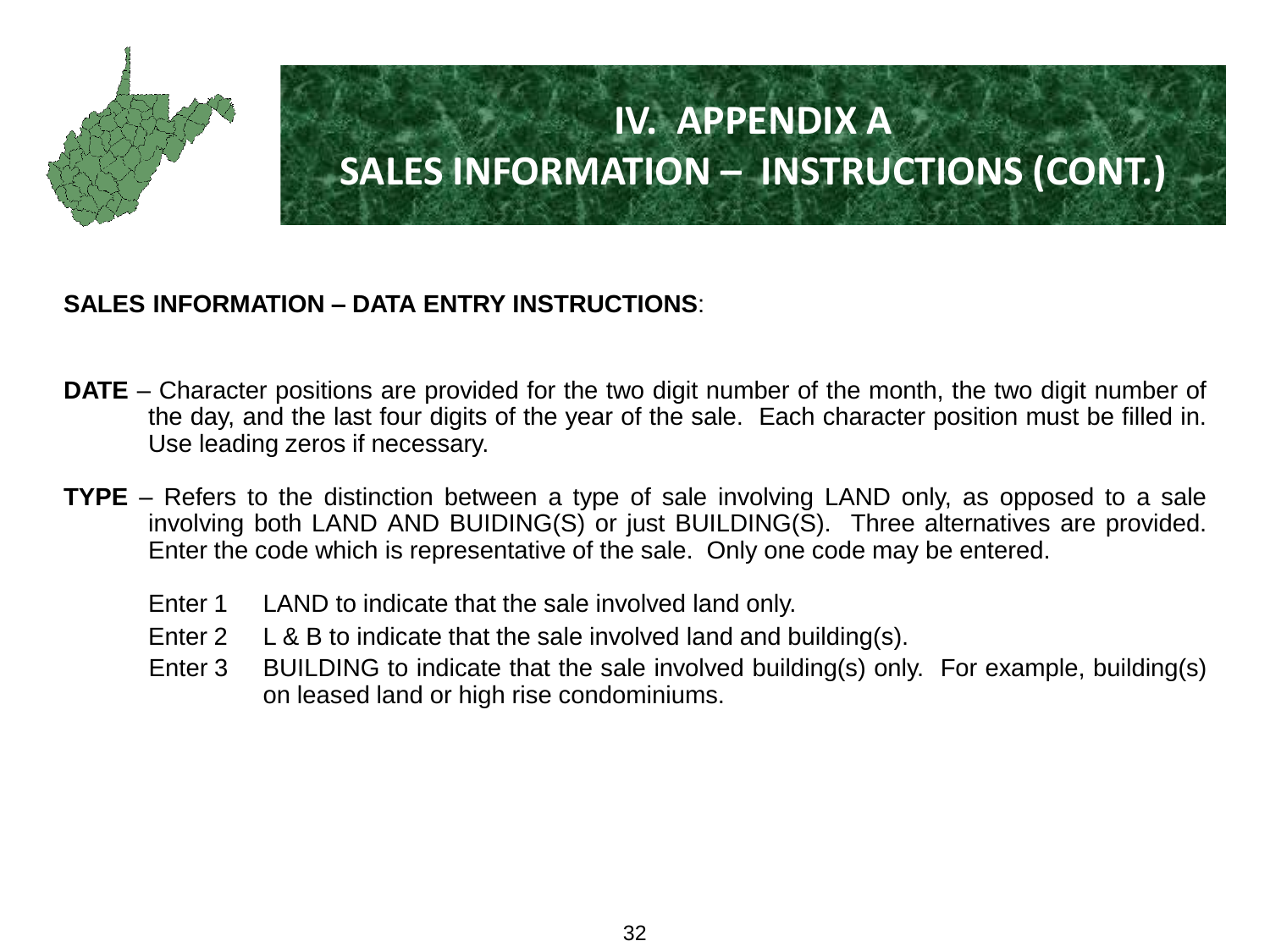

**AMOUNT (SALE PRICE**) – Character positions are provided to enter up to ten numeric characters (up to \$9,999,999,999). It is not necessary to fill in each character position. Enter whole dollars only.

- **SOURCE** Refers to the source of the sales data entered in this section. Four alternatives are provided. Enter the code which is most representative of the source. Only **ONE** code may be entered.
	- Enter 1 BUYER to indicate that the information was obtained from the grantee or buyer.
	- Enter 2 SELLER to indicate that the information was obtained from the grantor or seller.
	- Enter 3 AGENT to indicate that the information was obtained from an agent representing a buyer or seller.
	- Enter 4 OTHER to indicate that the information was obtained from conveyance fee, similar transfer records, or any other source.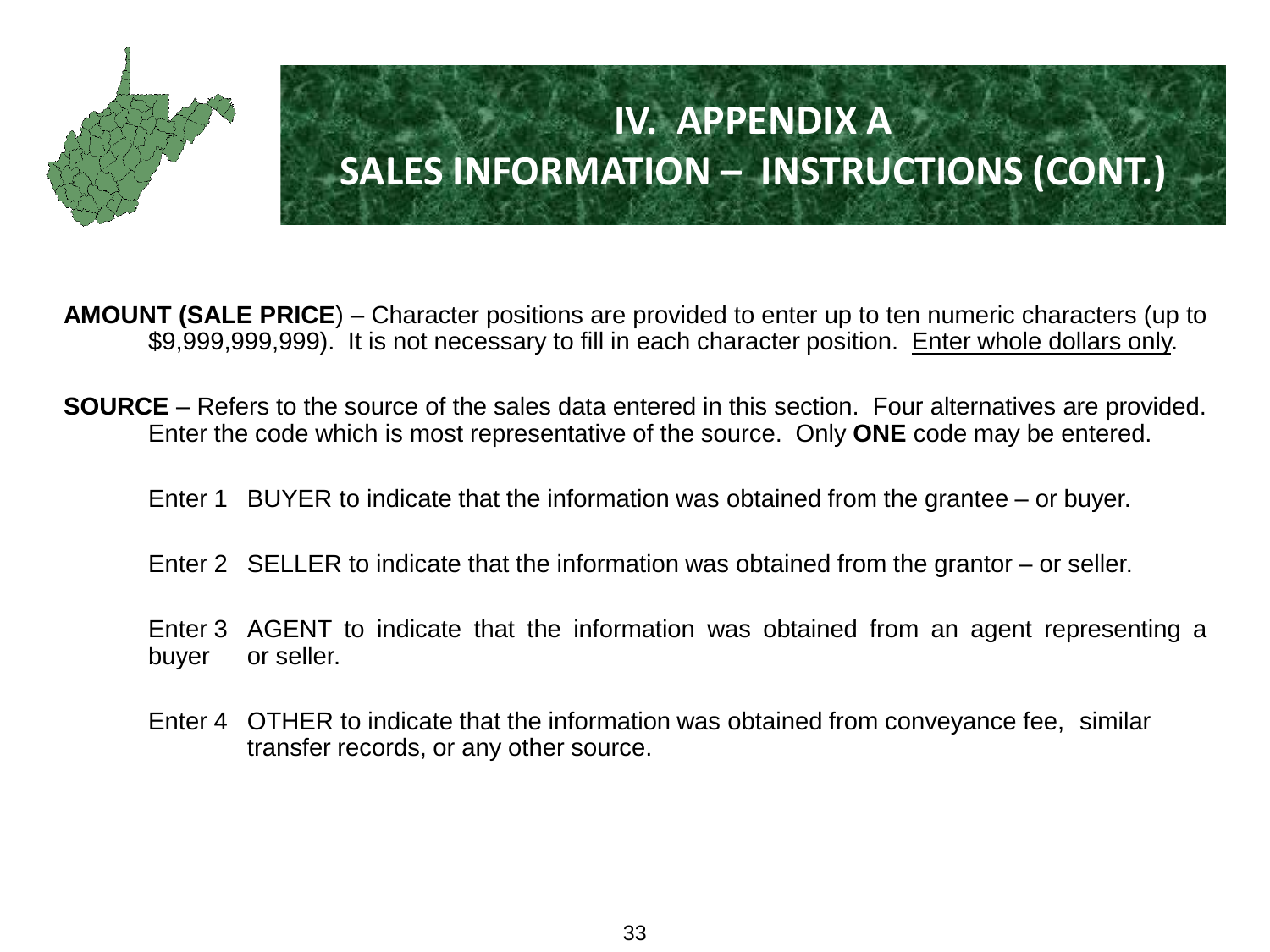

SALES VALIDITY CODE – Space is provided to enter one of ten numeric codes.

- Enter 0 to indicate the sale can be considered an "arms-length" transaction (a valid sale).
- Enter 1 to indicate that the sale involved more than one parcel.
- Enter 2 to indicate that the property was not exposed to the open market or that the marketing time for the property could be considered abnormal.
- Enter 3 to indicate that the highest and best use of the property has changed since the sale or that construction and/or demolition of improvements have taken place since the transaction occurred.
- Enter 4 to indicate that the parties of the transaction were either related individuals or related corporations.
- Enter 5 to indicate that the cause of the transaction was either a liquidation of assets or a forced sale.
- Enter 6 to indicate that the sale involved abnormal financing or that the transaction was a land contract arrangement.
- Enter 7 to indicate that the amount shown is a construction cost only used for verification of cost schedules.
- Enter 8 to indicate that the sale included an excessive amount of personal property or any other situation that would make the sale **NOT** an arms-length transaction.
- Enter 10 to indicate that the sale included natural resource rights.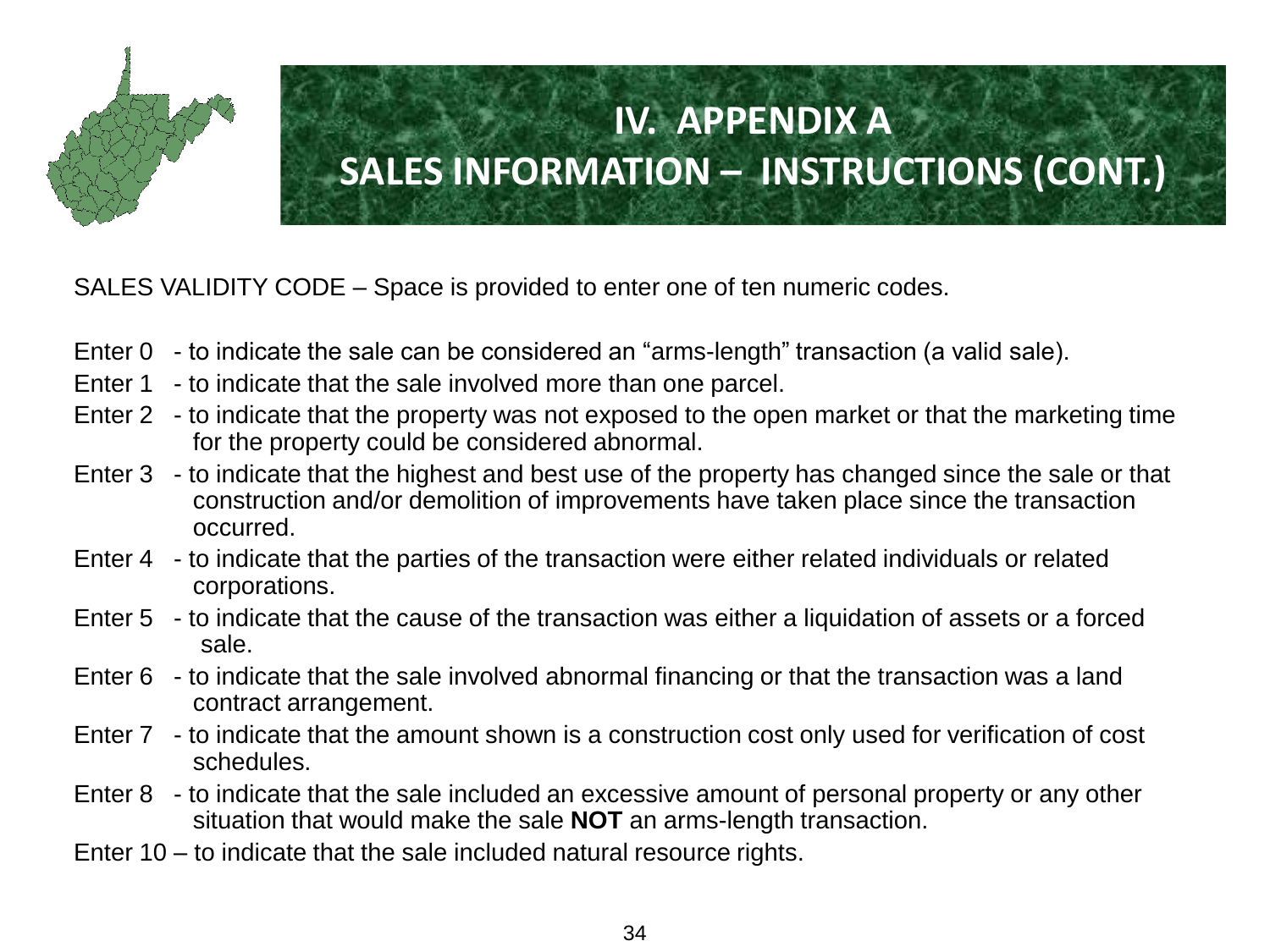

In order to ensure that only sales representing market value are entered into IAS as "valid", Code= 0, you must determine that an arms-length sale has taken place.

"In an arms-length sale, the seller seeks the highest possible price for his property on the open market. While eager to sell, he is under no undue coercion to do so. Similarly, the buyer is knowledgeable concerning the market and seeks to buy the property at the lowest possible price. While eager to buy, he is under no undue coercion to do so."

Improving Real Property Assessment, International Association of Assessing Officers, 1978

Sales verification can be made via a sales questionnaire, a telephone call, or personal contact. The sources of information may be the buyer, the seller, or other knowledgeable individuals such as the agent, a local Realtor, etc.

The following transactions should never be coded as "valid" sales:

- 1. Gifts or transactions for a nominal fee, less than \$100.
- 2. Sales between relatives or corporate affiliates.
- 3. Sales involving government agencies.
- 4. Sales to correct a title defect, create joint tenancy, or of other legal convenience.
- 5. Sales in which a financial institution is the buyer.
- 6. Forced sales.
- 7. Sales involving a charitable, religious, or educational institution.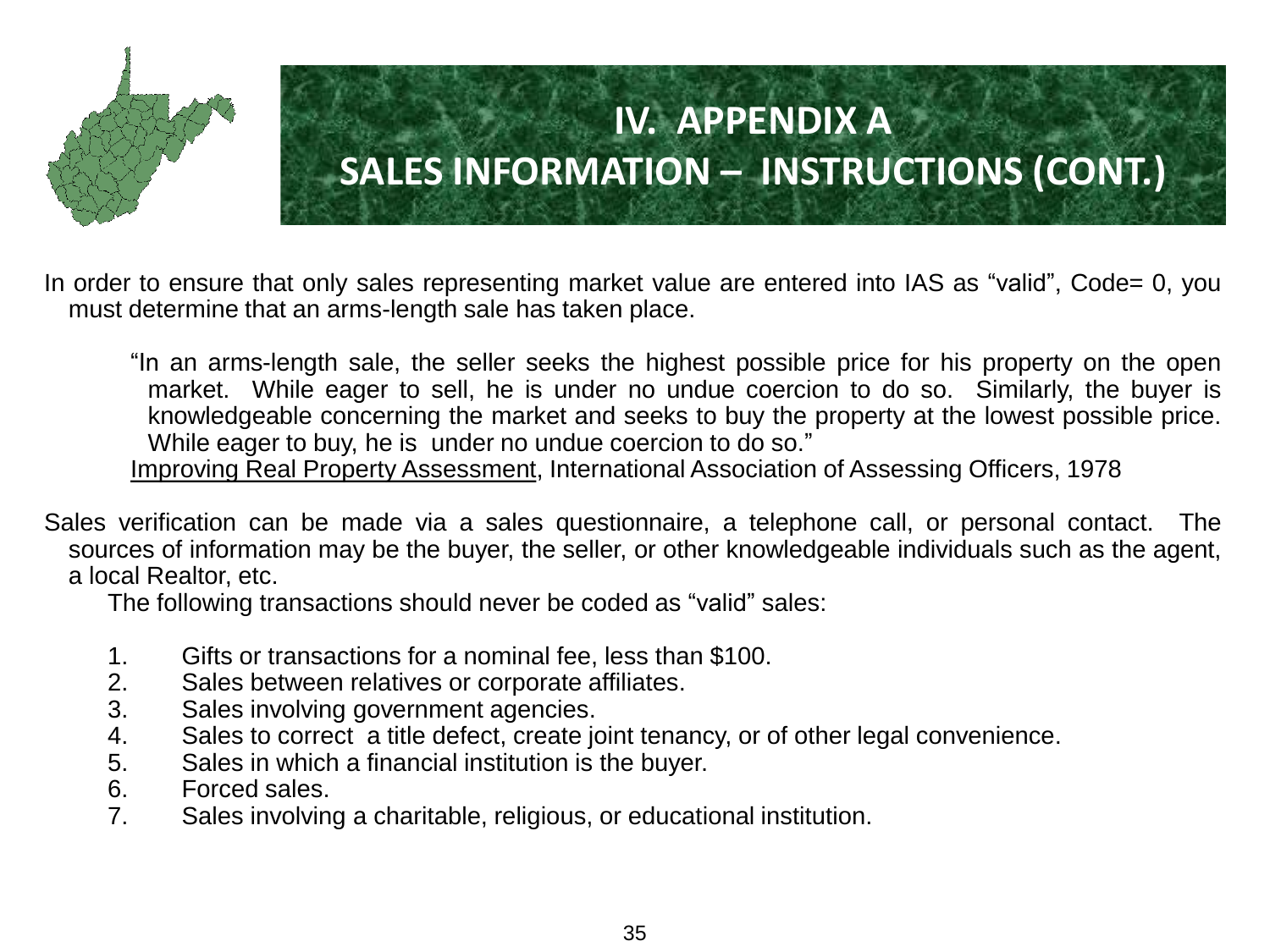#### **TOTAL SALES BY VALIDITY CODE JULY 2013 – JUNE 2014**

| <b>COUNTY</b>             | <b>TOTAL SALES</b><br><b>KEYED</b> | <b>VALID ARMS</b><br>LENGTH | <b>MULTIPLE</b><br><b>PARCELS</b> | <b>NOT EXPOSED OR</b><br><b>OPEN MARKET</b> | HIGHEST/BEST<br><b>USE CHANGED</b> | <b>RELATED FAM</b><br>OR CORP | <b>FORCED SALE</b><br><b>LIQUIDATION</b> | <b>ABNORMAL</b><br><b>FINANCING</b> | <b>CONSTRUCTION</b><br><b>COST ONLY</b> | <b>EXCESSIVE PERS</b><br><b>PROP</b> | <b>NATURAL</b><br><b>RESOURCE RIGHTS</b> |
|---------------------------|------------------------------------|-----------------------------|-----------------------------------|---------------------------------------------|------------------------------------|-------------------------------|------------------------------------------|-------------------------------------|-----------------------------------------|--------------------------------------|------------------------------------------|
| 01-BARBOUR                | 412                                | 66                          | 131                               | 70                                          |                                    | 18                            | 42                                       | 17                                  | $\Omega$                                | 9                                    | 57                                       |
| 02-BERKELEY               | 3,371                              | 1,521                       | 602                               | 226                                         | 160                                | 71                            | 774                                      | 10                                  | $\Omega$                                | $\overline{ }$                       | $\mathbf 0$                              |
| 03-BOONE                  | 456                                | 62                          | 155                               | 112                                         | 11                                 | 26                            | 58                                       | 31                                  | $\Omega$                                | $\epsilon$                           | $\mathbf{1}$                             |
| 04-BRAXTON                | 422                                | 78                          | 178                               | 32                                          | 17                                 | 39                            | 27                                       |                                     | $\Omega$                                | 48                                   | $\mathbf 0$                              |
| 05-BROOKE                 | 415                                | 123                         | 120                               | 63                                          | 6                                  | 47                            | 26                                       | 11                                  | $\circ$                                 | 19                                   | $\mathbf 0$                              |
| 06-CABELL                 | 1,938                              | 617                         | 305                               | 465                                         | 48                                 | 142                           | 285                                      | 58                                  | $\Omega$                                | 17                                   | $\mathbf{1}$                             |
| 07-CALHOUN                | 239                                | 15                          | 136                               | 51                                          | $\overline{2}$                     | 23                            |                                          |                                     | $\Omega$                                | $\Omega$                             | $\mathbf 0$                              |
| 08-CLAY                   | 217                                | 23                          | 68                                | 57                                          | 5                                  | 23                            | 22                                       |                                     | $\Omega$                                | 8                                    | 5                                        |
| 09-DODDRIDGE              | 235                                | 18                          | 107                               | 47                                          | 6                                  | $\overline{2}$                | 19                                       |                                     | $\Omega$                                | 31                                   | $\mathbf 0$                              |
| 10-FAYETTE                | 2,265                              | 289                         | 679                               | 256                                         | 10                                 | 621                           | 285                                      | 21                                  | $\Omega$                                | $\overline{a}$                       | 101                                      |
| 11-GILMER                 | 256                                | 22                          | 75                                | 58                                          | 6                                  | 80                            | $\Omega$                                 | $\overline{ }$                      | $\Omega$                                | -2                                   | o                                        |
| 12-GRANT                  | 263                                | 51                          | 90                                | 51                                          | 17                                 | 31                            | 23                                       | $\Omega$                            | $\Omega$                                | $\Gamma$                             | $\mathbf{o}$                             |
| 13-GREENBRIER             | 1,452                              | 305                         | 587                               | 194                                         | 24                                 | 48                            | 96                                       |                                     | $\Omega$                                | 15                                   | 178                                      |
| 14-HAMPSHIRE              | 717                                | 195                         | 113                               | 161                                         | 80                                 | 20                            | 132                                      | 11                                  | $\Omega$                                | 5                                    | $\mathbf 0$                              |
| 15-HANCOCK                | 640                                | 145                         | 247                               | 82                                          | $\mathbf{1}$                       | 22                            | 82                                       | 59                                  | $\Omega$                                | $\overline{z}$                       | $\Omega$                                 |
| 16-HARDY                  | 508                                | 132                         | 141                               | 79                                          | 16                                 | 57                            | 62                                       | 10                                  | $\Omega$                                | 11                                   | $\mathbf 0$                              |
| 17-HARRISON               | 2,377                              | 344                         | 1,138                             | 345                                         | 65                                 | 113                           | 171                                      | 52                                  | 143                                     | $\overline{1}$                       | 5                                        |
| 18-JACKSON                | 1,159                              | 142                         | 134                               | 197                                         | 28                                 | 522                           | 127                                      | $\mathbf{q}$                        | $\mathbf{o}$                            | $\Omega$                             | $\mathbf 0$                              |
| 19-JEFFERSON              | 1,908                              | 683                         | 589                               | 129                                         | 59                                 | 123                           | 315                                      | 8                                   | $\Omega$                                | $\overline{2}$                       | $\Omega$                                 |
| 20-KANAWHA                | 4,362                              | 1,240                       | 976                               | 838                                         | 131                                | 195                           | 877                                      | 88                                  | $\mathbf{1}$                            | 8                                    | 8                                        |
| 21-LEWIS                  | 394                                | 67                          | 180                               | 93                                          | 5                                  | 19                            | 23                                       | 6                                   | $\mathbf 0$                             | $\mathbf{1}$                         | $\Omega$                                 |
| 22-LINCOLN                | 282                                | 28                          | 89                                | 76                                          | $\overline{\mathbf{4}}$            | 33                            | 31                                       | 6                                   | $\mathbf{o}$                            | 11                                   | $\overline{\mathbf{4}}$                  |
| 23-LOGAN                  | 64C                                | 98                          | 261                               | 143                                         | 6                                  | 29                            | 86                                       | $\Omega$                            | $\Omega$                                | $\overline{1}$                       | $\overline{7}$                           |
| 24-MARION                 | 1,381                              | 301                         | 415                               | 241                                         | 61                                 | 111                           | 205                                      | 39                                  | $\Omega$                                | 8                                    | $\Omega$                                 |
| 25-MARSHALL               | 1,091                              | 210                         | 325                               | 120                                         | 23                                 | 85                            | 40                                       | 32                                  | $\mathbf 0$                             | 5                                    | 251                                      |
| 26-MASON                  | 762                                | 171                         | 209                               | 90                                          | 34                                 | 122                           | 109                                      | 13                                  | $\mathbf{o}$                            | 11                                   | 3                                        |
| 27-MCDOWELL               | 578                                | 30                          | 327                               | 118                                         | $\Omega$                           | 27                            | 46                                       | 11                                  | $\mathbf{o}$                            | $\mathbf{1}$                         | 18                                       |
| 28-MERCER                 | 1,688                              | 380                         | 639                               | 470                                         | 28                                 | 63                            | 88                                       | 18                                  | $\Omega$                                | $\overline{2}$                       | $\Omega$                                 |
| 29-MINERAI                | 663                                | 134                         | 237                               | 74                                          | 76                                 | 33                            | 79                                       | 28                                  | $\mathbf{o}$                            | $\overline{1}$                       | $\mathbf{1}$                             |
| 30-MINGO                  | 1,265                              | 31                          | 510                               | 92                                          | 13                                 | 385                           | 194                                      | 40                                  | $\mathbf{o}$                            | $\Omega$                             | $\mathbf 0$                              |
| 31-MONONGALIA             | 4.048                              | 1.127                       | 1,557                             | 918                                         | 51                                 | 235                           | 62                                       | 16                                  | $\mathbf 0$                             | 5                                    | 77                                       |
| 32-MONROE                 | 412                                | 112                         | 111                               | 102                                         | 33                                 | 10                            | 30                                       | 13                                  | $\Omega$                                | $\overline{1}$                       | $\Omega$                                 |
| 33-MORGAN                 | 598                                | 207                         | 105                               | 117                                         | 12                                 | 24                            | 132                                      | $\Omega$                            | $\Omega$                                | $\overline{1}$                       | $\mathbf 0$                              |
| 34-NICHOLAS               | 695                                | 194                         | 306                               | 83                                          | 11                                 | 43                            | 51                                       | $\mathsf{C}$                        | $\circ$                                 | $\overline{4}$                       | з                                        |
| 35-OHIO                   | 974                                | 368                         | 284                               | 127                                         | 15                                 | 67                            | 77                                       | 14                                  | 5                                       | 17                                   | $\mathbf{o}$                             |
| 36-PENDLETON              | 220                                | 38                          | 85                                | 58                                          | $\overline{\mathbf{3}}$            | 29                            | $\overline{z}$                           | $\Omega$                            | $\Omega$                                | $\mathbf{o}$                         | $\mathbf{o}$                             |
| 37-PLEASANTS              | <b>280</b>                         | 40                          | 53                                | 58                                          | 18                                 | 87                            | $\mathbf{q}$                             | 10                                  | $\Omega$                                | 5                                    | $\Omega$                                 |
| 38-POCAHONTAS             | 463                                | 214                         | 114                               | 54                                          | 28<br>42                           | 19<br>91                      | 27                                       |                                     | $\Omega$<br>$\Omega$                    | $\Omega$                             | 6                                        |
| 39-PRESTON<br>40-PUTNAM   | 1,133<br>1,481                     | 208<br>754                  | 412<br>294                        | 184<br>148                                  | 23                                 | 84                            | 106<br>157                               | 26<br>15                            | $\Omega$                                | 40<br>6                              | 24<br>$\mathbf 0$                        |
|                           |                                    | 556                         | 816                               | 342                                         | 61                                 | 76                            | 235                                      | 33                                  | $\Omega$                                | 26                                   | 18                                       |
| 41-RALEIGH                | 2,163<br>607                       |                             |                                   | 76                                          | 13                                 | 42                            |                                          | 11                                  | $\circ$                                 | 71                                   |                                          |
| 42-RANDOLPH<br>43-RITCHIE | 294                                | 161<br>36                   | 195<br>148                        | 45                                          | $\overline{4}$                     | 16                            | 38<br>24                                 | 15                                  | $\mathbf 0$                             | $\overline{1}$                       | $\mathbf 0$<br>5                         |
| 44-ROANE                  | 443                                | 75                          | 189                               | 93                                          | 17                                 | 15                            | 36                                       | 15                                  | $\Omega$                                | $\mathbf{B}$                         | $\mathbf{o}$                             |
| 45-SUMMERS                | 721                                | 106                         | 195                               | 147                                         | 3                                  | 228                           | 30                                       | 12                                  | $\Omega$                                | $\Omega$                             | $\Omega$                                 |
| 46-TAYLOR                 | 423                                | 83                          | 157                               | 122                                         | $\overline{4}$                     | 8                             | 34                                       | 12                                  | $\Omega$                                | $\Gamma$                             | з                                        |
| 47-TUCKER                 | 233                                | 80                          | 69                                | 38                                          | 4                                  | 18                            | 16                                       | -1                                  | $\mathbf 0$                             | 6                                    | $\mathbf{1}$                             |
| 48-TYLER                  | 308                                | 59                          | 151                               | 50                                          | $\overline{z}$                     | 18                            |                                          | 11                                  | $\circ$                                 | $\overline{3}$                       | $\ensuremath{\mathbf{4}}$                |
| 49-UPSHUR                 | 588                                | 94                          | 209                               | 109                                         | 38                                 | 80                            | 49                                       |                                     | $\Omega$                                | $\Omega$                             | $\overline{2}$                           |
| 50-WAYNE                  | 871                                | 181                         | 327                               | 169                                         | 10                                 | 49                            | 111                                      | 21                                  | $\Omega$                                | З                                    | $\mathbf 0$                              |
| 51-WEBSTER                | 236                                | 12                          | 114                               | 50                                          | 10                                 | 26                            | $\alpha$                                 | 12                                  | $\mathbf 0$                             | В                                    | $\mathbf 0$                              |
| 52-WETZEL                 | 387                                | 59                          | 176                               | 71                                          | 18                                 | $\overline{z}$                | 30                                       | $\epsilon$                          | $\circ$                                 | 17                                   | $\mathbf 0$                              |
| 53-WIR1                   | 202                                | 39                          | 87                                | 50                                          | $\overline{2}$                     | 8                             |                                          |                                     | $\Omega$                                | $\mathbf{1}$                         | $\overline{2}$                           |
| 54-WOOD                   | 1,999                              | 640                         | 760                               | 307                                         | 56                                 | 97                            | 104                                      | 33                                  | $\Omega$                                |                                      | O                                        |
| 55-WYOMING                | 486                                | 24                          | 207                               | 111                                         | 11                                 | 67                            | 47                                       | 14                                  | $\Omega$                                |                                      | $\mathbf 0$                              |
| <b>STATE TOTALS</b>       | 52,621                             | 12,988                      | 16,884                            | 8,659                                       | 1,438                              | 4,574                         | 5,773                                    | 922                                 | 149                                     | 449                                  | 785                                      |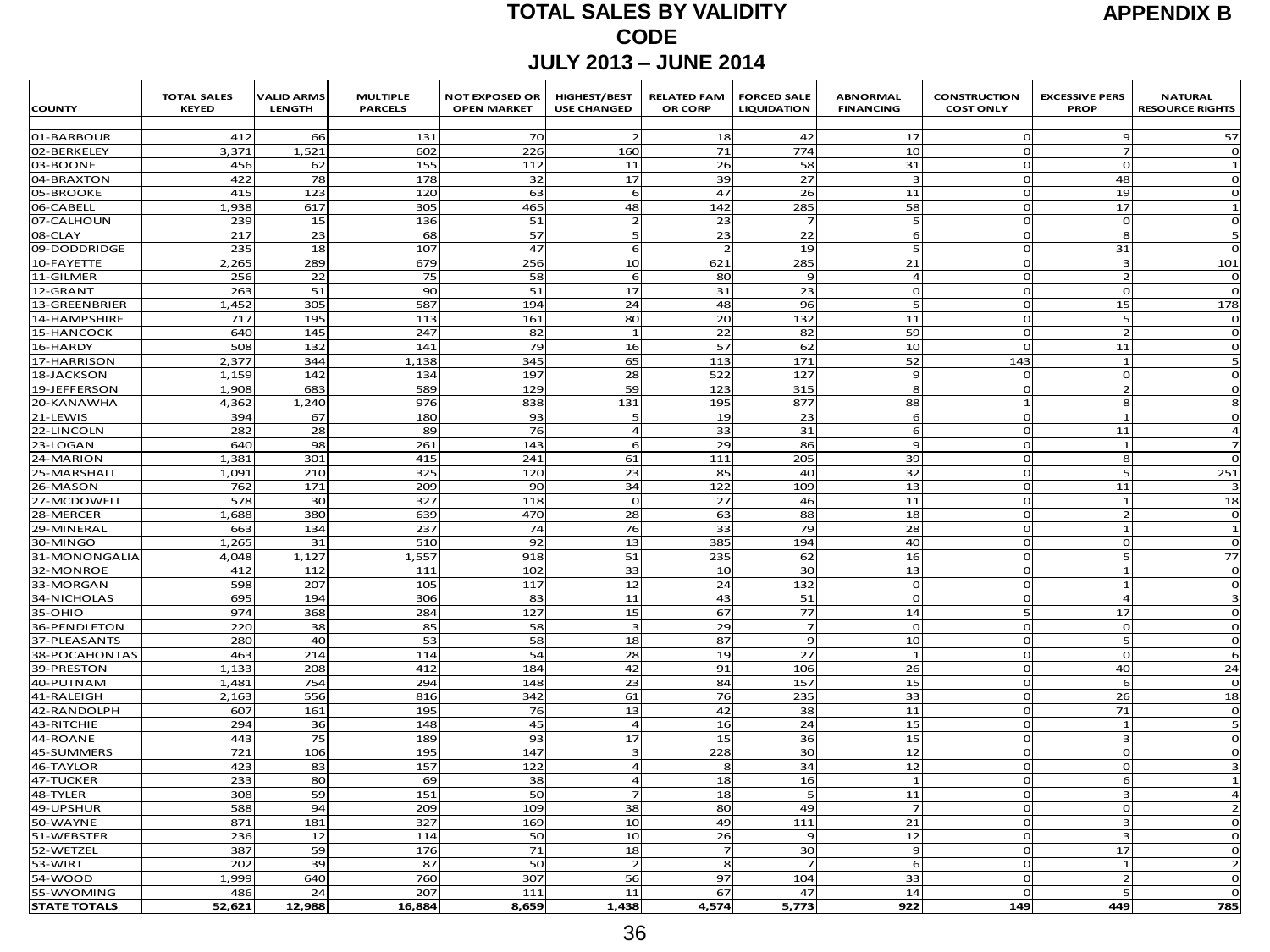| <b>NEIGHBORHOOD</b>                      |                    |                                |                    | <b>EXAMPLE</b>         |                                             |              |              |              | <b>APPENDIX C</b> |                |
|------------------------------------------|--------------------|--------------------------------|--------------------|------------------------|---------------------------------------------|--------------|--------------|--------------|-------------------|----------------|
| TXNRA642 ASSESSMENT SYSTEM VALUES<br>Y2K |                    |                                |                    | STATE OF WEST VIRGINIA |                                             | <b>DATE</b>  |              |              | PAGE NO.          | $\overline{4}$ |
| SALES RATIO FOR                          |                    | COUNTY                         |                    |                        | FROM 07/11 TO 06/12 RANGE 000.00% - 999.99% |              | NBHD 212.0   |              |                   |                |
|                                          | NUMBER             | TOTAL                          | <b>MEAN</b>        | TOTAL                  | MEAN                                        | AGGR.        | MEAN         | MEDIAN       | STD.              | COEF           |
|                                          | SALES              | CONSIDER.                      | CONSIDER.          | VALUE                  | VALUE                                       | RATIO        | RATIO        | RATIO        | DEV.              | DISP           |
| RESIDENTIAL IMP                          |                    |                                |                    |                        |                                             |              |              |              |                   |                |
| 0000000-0019999                          | 25                 | 222,802                        | 8,912              | 125,760                | 5,030                                       | 56.44        | 59.85        | 58.29        | 25.90             | 32.22          |
| 0020000-0039999                          | 7                  | 204,400                        | 29,200             | 125,520                | 17,931                                      | 61.41        | 58.71        | 54.50        | 18.82             | 17.53          |
| 0040000-0059999                          | 11                 | 557,400                        | 50,672             | 343,620                | 31,238                                      | 61.65        | 62.07        | 58.07        | 9.91              | 13.31          |
| 0060000-0079999                          | 18                 | 1,332,200                      | 74,011             | 785,520                | 43,640                                      | 58.96        | 59.04        | 59.10        | 8.51              | 10.95          |
| 0080000-0099999                          | 10                 | 925,620                        | 92,562             | 621,320                | 62,132                                      | 67.12        | 67.11        | 61.95        | 18.43             | 17.57          |
| 0100000-0149999                          | 226                | 29, 211, 351                   | 129,253            | 17, 174, 460           | 75,993                                      | 58.79        | 58.85        | 58.72        | 6.00              | 7.52           |
| 0150000-9999999                          | 682                | 152,027,674                    | 222,914            | 86,108,930             | 126,259                                     | 56.64        | 56.73        | 56.69        | 46.71             | 7.22           |
| RESIDENTIAL                              |                    |                                |                    |                        |                                             |              |              |              |                   |                |
| IMPROVED                                 | 979                | 184, 481, 447                  | 188,438            | 105,285,130            | 107,543                                     | 57.07        | 57.52        | 57.12        | 7.39              | 8.43           |
| VACANT                                   | 38                 | 3,263,356                      | 85,877             | 1,749,240              | 46,032                                      | 53.60        | 56.41        | 54.88        | 17.50             | 15.93          |
| TOTAL                                    |                    | 1,017 187,744,803              | 184,606            | 107,034,370            | 105,245                                     | 57.01        | 57.48        | 57.05        | 7.99              | 8.72           |
|                                          |                    |                                |                    |                        |                                             |              |              |              |                   |                |
| APARTMENT                                |                    |                                |                    |                        |                                             |              |              |              |                   |                |
| IMPROVED                                 | $\circ$<br>$\circ$ | $\circ$<br>$\mathsf{O}\xspace$ | $\circ$<br>$\circ$ | $\circ$<br>$\circ$     | $\circ$<br>$\circ$                          | 0.00         | 0.00         | 0.00         | 0.00              | 0.00           |
| VACANT<br>TOTAL                          | $\Omega$           | $\Omega$                       | $\circ$            | $\Omega$               | $\Omega$                                    | 0.00<br>0.00 | 0.00<br>0.00 | 0.00<br>0.00 | 0.00<br>0.00      | 0.00<br>0.00   |
|                                          |                    |                                |                    |                        |                                             |              |              |              |                   |                |
| COMMERCIAL                               |                    |                                |                    |                        |                                             |              |              |              |                   |                |
| IMPROVED                                 | 6                  | 2,462,000                      | 410,333            | 1,350,920              | 225,153                                     | 54.87        | 60.17        | 53.31        | 23.71             | 26.22          |
| VACANT                                   | 3                  | 1,685,000                      | 561,666            | 893,040                | 297,680                                     | 53.00        | 54.92        | 61.08        | 13.67             | 13.74          |
| TOTAL                                    | $\mathcal{Q}$      | 4,147,000                      | 460,777            | 2,243,960              | 249,328                                     | 54.11        | 58.42        | 56.69        | 20.12             | 22.23          |
| INDUSTRIAL                               |                    |                                |                    |                        |                                             |              |              |              |                   |                |
| IMPROVED                                 | $\circ$            | $\circ$                        | $\circ$            | $\circ$                | $\circ$                                     | 0.00         | 0.00         | 0.00         | 0.00              | 0.00           |
| VACANT                                   | $\circ$            | $\mathsf{O}\xspace$            | $\circ$            | $\circ$                | $\circ$                                     | 0.00         | 0.00         | 0.00         | 0.00              | 0.00           |
| TOTAL                                    | $\Omega$           | $\Omega$                       | $\Omega$           | $\Omega$               | $\Omega$                                    | 0.00         | 0.00         | 0.00         | 0.00              | 0.00           |
|                                          |                    |                                |                    |                        |                                             |              |              |              |                   |                |
| TIMBER<br>IMPROVED                       | $\circ$            | $\circ$                        | $\circ$            | $\circ$                | $\circ$                                     | 0.00         | 0.00         | 0.00         | 0.00              | 0.00           |
| VACANT                                   | $\circ$            | $\circ$                        | $\circ$            | $\circ$                | $\circ$                                     | 0.00         | 0.00         | 0.00         | 0.00              | 0.00           |
| TOTAL                                    | $\Omega$           | $\Omega$                       | $\Omega$           | $\Omega$               | $\Omega$                                    | 0.00         | 0.00         | 0.00         | 0.00              | 0.00           |
|                                          |                    |                                |                    |                        |                                             |              |              |              |                   |                |
| FARM                                     |                    |                                |                    |                        |                                             |              |              |              |                   |                |
| IMPROVED                                 | 3                  | 749,600                        | 249,866            | 419,700                | 139,900                                     | 55.99        | 62.80        | 55.67        | 19.30             | 21.90          |
| VACANT                                   | $\mathbf{1}$       | 55,450                         | 55,450             | 1,680                  | 1,680                                       | 3.03         | 3.03         | 3.03         | 0.00              | 0.00           |
| TOTAL                                    | $\overline{4}$     | 805,050                        | 201,262            | 421,380                | 105,345                                     | 52.34        | 47.86        | 51.87        | 33.78             | 43.00          |
| COMB C & I                               |                    |                                |                    |                        |                                             |              |              |              |                   |                |
| IMPROVED                                 | 6                  | 2,462,000                      | 410,333            | 1,350,920              | 225, 153                                    | 54.87        | 60.17        | 53.31        | 23.71             | 26.22          |
| VACANT                                   | 3                  | 1,685,000                      | 561,666            | 893,040                | 297,680                                     | 53.00        | 54.92        | 61.08        | 13.67             | 13.74          |
| TOTAL                                    | 9                  | 4,147,000                      | 460,777            | 2,243,960              | 249,328                                     | 54.11        | 58.42        | 56.69        | 20.12             | 22.23          |
| TOTAL                                    | 1,030              | 192,696,853                    | 187,084            | 109,699,710            | 106,504                                     | 56.93        | 57.45        | 57.04        | 8.36              | 8.97           |
| TOTAL LESS F&T                           | 1,026              | 191,891,803                    | 187,029            | 109,278,330            | 106,509                                     | 56.95        | 57.49        | 57.05        | 8.15              | 8.84           |
|                                          |                    |                                |                    |                        |                                             |              |              |              |                   |                |

37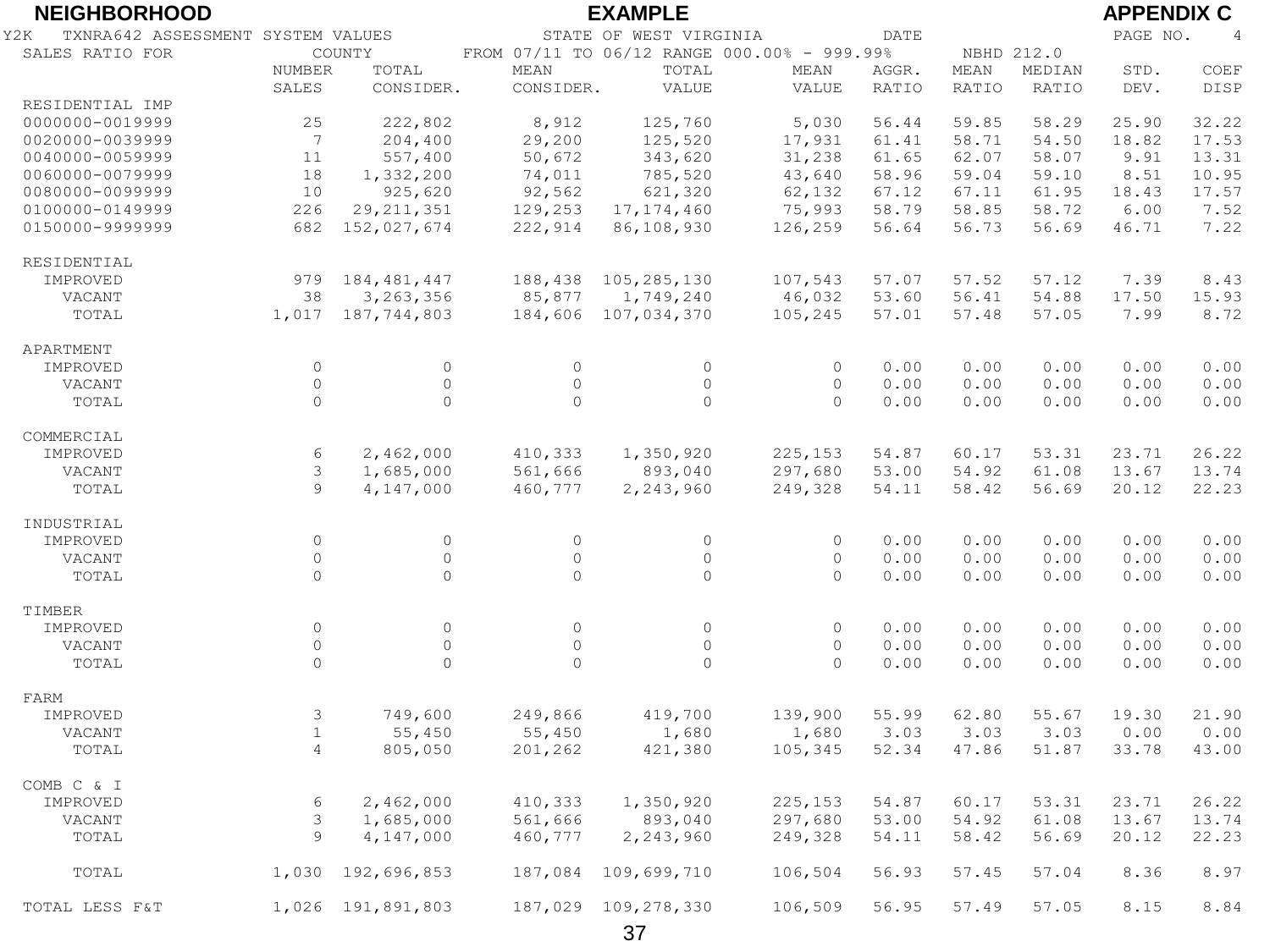| <b>TAX CLASS</b>                         |                |                   |                     | <b>EXAMPLE</b>                              |          |              |              |             | <b>APPENDIX D</b> |              |
|------------------------------------------|----------------|-------------------|---------------------|---------------------------------------------|----------|--------------|--------------|-------------|-------------------|--------------|
| TXNRA642 ASSESSMENT SYSTEM VALUES<br>Y2K |                |                   |                     | STATE OF WEST VIRGINIA                      |          | <b>DATE</b>  |              |             | PAGE NO.          | $\mathbf{1}$ |
| SALES RATIO FOR                          | COUNTY         |                   |                     | FROM 07/11 TO 06/12 RANGE 000.00% - 999.99% |          |              |              | TAX CLASS 2 |                   |              |
|                                          | <b>NUMBER</b>  | TOTAL             | <b>MEAN</b>         | TOTAL                                       | MEAN     | AGGR.        | MEAN         | MEDIAN      | STD.              | COEF         |
|                                          | SALES          | CONSIDER.         | CONSIDER.           | VALUE                                       | VALUE    | <b>RATIO</b> | <b>RATIO</b> | RATIO       | DEV.              | DISP         |
| RESIDENTIAL IMP                          |                |                   |                     |                                             |          |              |              |             |                   |              |
| 0000000-0019999                          | 24             | 216,782           | 9,032               | 123,720                                     | 5,155    | 57.07        | 60.94        | 59.14       | 25.88             | 31.37        |
| 0020000-0039999                          | 5              | 148,400           | 29,680              | 93,840                                      | 18,768   | 63.23        | 59.51        | 54.48       | 22.99             | 22.94        |
| 0040000-0059999                          | $\overline{4}$ | 210,900           | 52,725              | 120,360                                     | 30,090   | 57.07        | 56.96        | 56.37       | 9.61              | 11.81        |
| 0060000-0079999                          | 14             | 1,042,700         | 74,478              | 636,600                                     | 45, 471  | 61.05        | 61.11        | 60.43       | 7.62              | 9.99         |
| 0080000-0099999                          | $\overline{7}$ | 651,220           | 93,031              | 404,240                                     | 57,748   | 62.07        | 62.26        | 61.99       | 9.14              | 12.05        |
| 0100000-0149999                          | 207            | 26, 954, 351      | 130,214             | 15,803,820                                  | 76,346   | 58.63        | 58.67        | 58.51       | 6.02              | 7.47         |
| 0150000-9999999                          | 666            | 149,169,496       | 223,978             | 84,503,450                                  | 126,882  | 56.65        | 56.73        | 56.69       | 47.82             | 7.25         |
| RESIDENTIAL                              |                |                   |                     |                                             |          |              |              |             |                   |              |
| IMPROVED                                 | 927            | 178, 393, 849     | 192,442             | 101,686,030                                 | 109,693  | 57.00        | 57.40        | 57.08       | 7.14              | 8.28         |
| VACANT                                   | $\overline{4}$ | 239,100           | 59,775              | 111,660                                     | 27,915   | 46.70        | 49.12        | 51.79       | 9.65              | 13.84        |
| TOTAL                                    | 931            | 178,632,949       | 191,872             | 101,797,690                                 | 109,342  | 56.99        | 57.36        | 57.04       | 7.16              | 8.31         |
| APARTMENT                                |                |                   |                     |                                             |          |              |              |             |                   |              |
| IMPROVED                                 | $\circ$        | $\circ$           | $\circ$             | $\circ$                                     | $\circ$  | 0.00         | 0.00         | 0.00        | 0.00              | 0.00         |
| VACANT                                   | $\circ$        | $\overline{0}$    | $\mathsf{O}\xspace$ | $\Omega$                                    | $\circ$  | 0.00         | 0.00         | 0.00        | 0.00              | 0.00         |
| TOTAL                                    | $\circ$        | $\overline{0}$    | $\circ$             | $\Omega$                                    | $\Omega$ | 0.00         | 0.00         | 0.00        | 0.00              | 0.00         |
| COMMERCIAL                               |                |                   |                     |                                             |          |              |              |             |                   |              |
| IMPROVED                                 | $\circ$        | $\overline{0}$    | $\circ$             | $\circ$                                     | $\circ$  | 0.00         | 0.00         | 0.00        | 0.00              | 0.00         |
| VACANT                                   | $\circ$        | $\Omega$          | 0                   | $\Omega$                                    | $\circ$  | 0.00         | 0.00         | 0.00        | 0.00              | 0.00         |
| TOTAL                                    | $\Omega$       | $\Omega$          | $\circ$             | $\Omega$                                    | $\Omega$ | 0.00         | 0.00         | 0.00        | 0.00              | 0.00         |
| INDUSTRIAL                               |                |                   |                     |                                             |          |              |              |             |                   |              |
| IMPROVED                                 | $\circ$        | $\circ$           | $\circ$             | $\Omega$                                    | $\circ$  | 0.00         | 0.00         | 0.00        | 0.00              | 0.00         |
| VACANT                                   | $\circ$        | $\overline{0}$    | $\mathsf{O}\xspace$ | $\circ$                                     | $\circ$  | 0.00         | 0.00         | 0.00        | 0.00              | 0.00         |
| TOTAL                                    | $\Omega$       | $\Omega$          | $\Omega$            | $\Omega$                                    | $\Omega$ | 0.00         | 0.00         | 0.00        | 0.00              | 0.00         |
| TIMBER                                   |                |                   |                     |                                             |          |              |              |             |                   |              |
| IMPROVED                                 | $\circ$        | $\circ$           | $\circ$             | $\circ$                                     | $\circ$  | 0.00         | 0.00         | 0.00        | 0.00              | 0.00         |
| VACANT                                   | $\circ$        | $\mathbb O$       | $\mathsf{O}\xspace$ | $\circ$                                     | $\circ$  | 0.00         | 0.00         | 0.00        | 0.00              | 0.00         |
| TOTAL                                    | $\Omega$       | $\Omega$          | $\Omega$            | $\Omega$                                    | $\Omega$ | 0.00         | 0.00         | 0.00        | 0.00              | 0.00         |
| FARM                                     |                |                   |                     |                                             |          |              |              |             |                   |              |
| IMPROVED                                 | $\mathsf 3$    | 749,600           | 249,866             | 419,700                                     | 139,900  | 55.99        | 62.80        | 55.67       | 19.30             | 21.90        |
| VACANT                                   | $\mathbf{1}$   | 55,450            | 55,450              | 1,680                                       | 1,680    | 3.03         | 3.03         | 3.03        | 0.00              | 0.00         |
| TOTAL                                    | $\overline{4}$ | 805,050           | 201,262             | 421,380                                     | 105,345  | 52.34        | 47.86        | 51.87       | 33.78             | 43.00        |
| COMB C & I                               |                |                   |                     |                                             |          |              |              |             |                   |              |
| IMPROVED                                 | $\circ$        | $\circ$           | $\circ$             | $\circ$                                     | $\circ$  | 0.00         | 0.00         | 0.00        | 0.00              | 0.00         |
| VACANT                                   | $\circ$        | $\overline{0}$    | $\circ$             | $\circ$                                     | $\circ$  | 0.00         | 0.00         | 0.00        | 0.00              | 0.00         |
| TOTAL                                    | $\circ$        | $\Omega$          | $\circ$             | $\Omega$                                    | $\Omega$ | 0.00         | 0.00         | 0.00        | 0.00              | 0.00         |
|                                          |                |                   |                     |                                             |          |              |              |             |                   |              |
| TOTAL                                    |                | 935 179, 437, 999 |                     | 191,912 102,219,070                         | 109,325  | 56.97        | 57.32        | 57.01       | 7.43              | 8.46         |
|                                          |                |                   |                     |                                             |          |              |              |             |                   |              |

38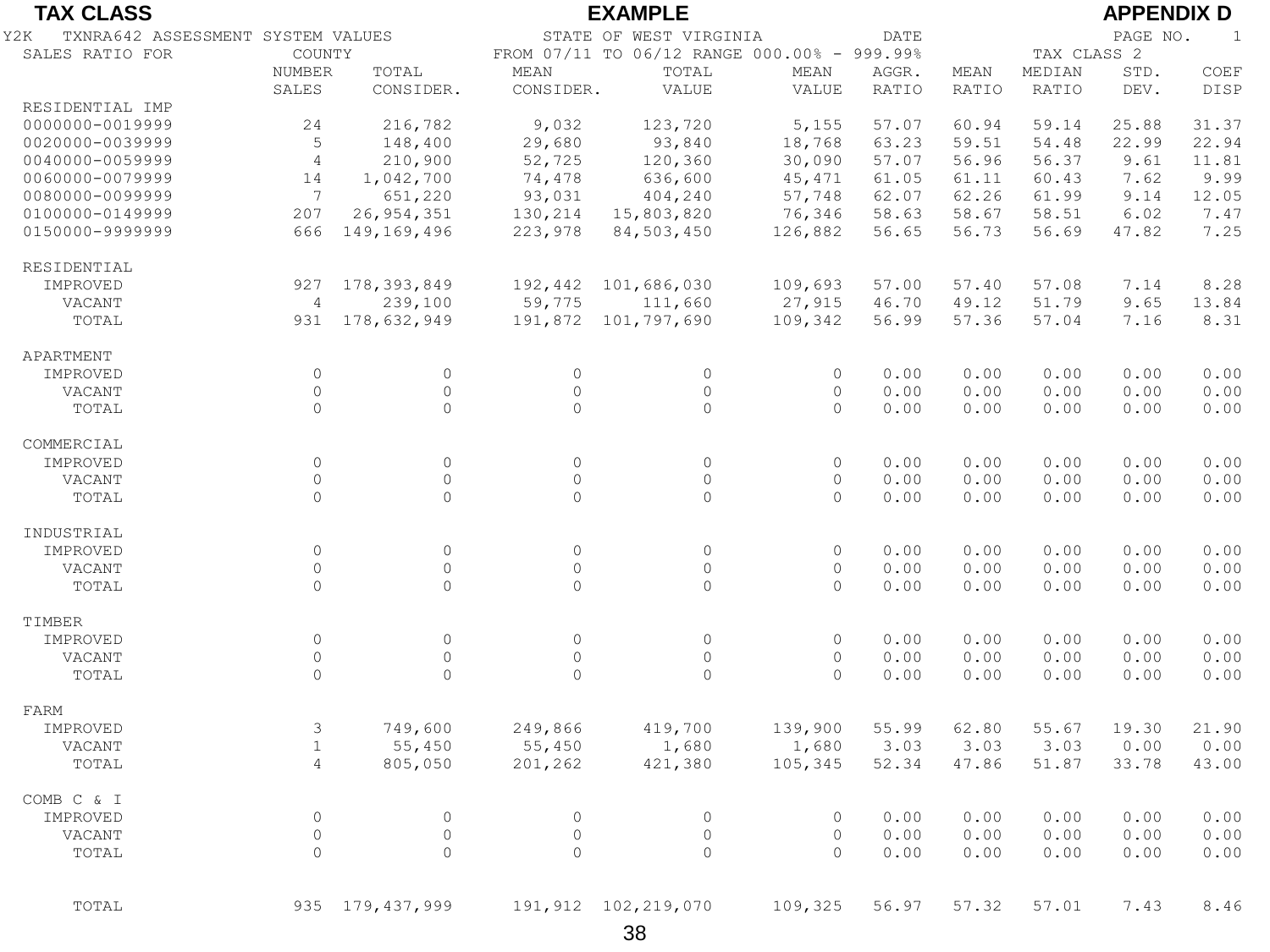| <b>COUNTY</b>                            |                     | <b>APPENDIX E</b> |                |                                             |          |              |              |        |          |                |
|------------------------------------------|---------------------|-------------------|----------------|---------------------------------------------|----------|--------------|--------------|--------|----------|----------------|
| TXNRA642 ASSESSMENT SYSTEM VALUES<br>Y2K |                     |                   |                | STATE OF WEST VIRGINIA                      |          | <b>DATE</b>  |              |        | PAGE NO. | $\overline{4}$ |
| SALES RATIO FOR                          |                     | COUNTY            |                | FROM 07/11 TO 06/12 RANGE 000.00% - 999.99% |          |              |              |        |          |                |
|                                          | <b>NUMBER</b>       | TOTAL             | MEAN           | TOTAL                                       | MEAN     | AGGR.        | MEAN         | MEDIAN | STD.     | COEF           |
|                                          | <b>SALES</b>        | CONSIDER.         | CONSIDER.      | VALUE                                       | VALUE    | <b>RATIO</b> | <b>RATIO</b> | RATIO  | DEV.     | DISP           |
| RESIDENTIAL IMP                          |                     |                   |                |                                             |          |              |              |        |          |                |
| 0000000-0019999                          | 8                   | 91,500            | 11,437         | 61,740                                      | 7,717    | 67.48        | 69.24        | 64.50  | 12.73    | 14.35          |
| 0020000-0039999                          | 8                   | 247,700           | 30,962         | 146,760                                     | 18,345   | 59.25        | 59.53        | 58.17  | 2.74     | 3.19           |
| 0040000-0059999                          | $7\phantom{.0}$     | 328,000           | 46,857         | 193,800                                     | 27,685   | 59.09        | 59.12        | 59.10  | 1.31     | 1.68           |
| 0060000-0079999                          | 16                  | 1,117,000         | 69,812         | 662,700                                     | 41, 418  | 59.33        | 59.31        | 58.95  | 1.77     | 2.03           |
| 0080000-0099999                          | 14                  | 1,242,500         | 88,750         | 730,140                                     | 52,152   | 58.76        | 58.80        | 58.70  | 1.13     | 1.45           |
| 0100000-0149999                          | 11                  | 1,280,500         | 116,409        | 760,880                                     | 69,170   | 59.42        | 59.42        | 59.33  | 0.81     | 1.05           |
| 0150000-9999999                          | 21                  | 3,858,620         | 183,743        | 2,300,080                                   | 109,527  | 59.61        | 59.57        | 59.26  | 1.32     | 1.37           |
| RESIDENTIAL                              |                     |                   |                |                                             |          |              |              |        |          |                |
| IMPROVED                                 | 85                  | 8,165,820         | 96,068         | 4,856,100                                   | 57,130   | 59.47        | 60.24        | 59.10  | 4.91     | 3.34           |
| VACANT                                   | 13                  | 383,100           | 29,469         | 230,770                                     | 17,751   | 60.24        | 61.70        | 60.00  | 7.24     | 3.80           |
| TOTAL                                    | 98                  | 8,548,920         | 87,233         | 5,086,870                                   | 51,906   | 59.50        | 60.44        | 59.25  | 5.25     | 3.50           |
| APARTMENT                                |                     |                   |                |                                             |          |              |              |        |          |                |
| IMPROVED                                 | $\circ$             | $\mathbb O$       | $\circ$        | $\circ$                                     | $\circ$  | 0.00         | 0.00         | 0.00   | 0.00     | 0.00           |
| VACANT                                   | $\Omega$            | $\circ$           | $\circ$        | $\circ$                                     | $\circ$  | 0.00         | 0.00         | 0.00   | 0.00     | 0.00           |
| TOTAL                                    | $\Omega$            | $\Omega$          | $\Omega$       | $\circ$                                     | $\Omega$ | 0.00         | 0.00         | 0.00   | 0.00     | 0.00           |
| COMMERCIAL                               |                     |                   |                |                                             |          |              |              |        |          |                |
| IMPROVED                                 | 3                   | 167,000           | 55,666         | 97,620                                      | 32,540   | 58.46        | 58.92        | 58.71  | 1.50     | 1.69           |
| VACANT                                   | $\mathbf{1}$        | 45,000            | 45,000         | 24,780                                      | 24,780   | 55.07        | 55.07        | 55.07  | 0.00     | 0.00           |
| TOTAL                                    | $\overline{4}$      | 212,000           | 53,000         | 122,400                                     | 30,600   | 57.74        | 57.96        | 58.12  | 2.28     | 2.84           |
|                                          |                     |                   |                |                                             |          |              |              |        |          |                |
| INDUSTRIAL                               |                     |                   |                |                                             |          |              |              |        |          |                |
| IMPROVED                                 | $\circ$             | $\circ$           | $\circ$        | $\circ$                                     | $\circ$  | 0.00         | 0.00         | 0.00   | 0.00     | 0.00           |
| VACANT                                   | $\mathsf{O}\xspace$ | $\circ$           | $\circ$        | $\circ$                                     | $\circ$  | 0.00         | 0.00         | 0.00   | 0.00     | 0.00           |
| TOTAL                                    | $\circ$             | $\circ$           | $\overline{0}$ | $\circ$                                     | $\Omega$ | 0.00         | 0.00         | 0.00   | 0.00     | 0.00           |
|                                          |                     |                   |                |                                             |          |              |              |        |          |                |
| TIMBER                                   |                     |                   |                |                                             |          |              |              |        |          |                |
| IMPROVED                                 | $\Omega$            | $\circ$           | $\circ$        | $\circ$                                     | $\circ$  | 0.00         | 0.00         | 0.00   | 0.00     | 0.00           |
| VACANT                                   | $\circ$             | $\circ$           | $\mathbb O$    | $\circ$                                     | $\circ$  | 0.00         | 0.00         | 0.00   | 0.00     | 0.00           |
| TOTAL                                    | $\Omega$            | $\Omega$          | $\Omega$       | 0                                           | $\Omega$ | 0.00         | 0.00         | 0.00   | 0.00     | 0.00           |
| FARM                                     |                     |                   |                |                                             |          |              |              |        |          |                |
| IMPROVED                                 | $\circ$             | $\circ$           | $\circ$        | $\circ$                                     | $\circ$  | 0.00         | 0.00         | 0.00   | 0.00     | 0.00           |
| VACANT                                   | $\circ$             | $\circ$           | $\circ$        | $\circ$                                     | $\circ$  | 0.00         | 0.00         | 0.00   | 0.00     | 0.00           |
| TOTAL                                    | $\Omega$            | $\Omega$          | $\Omega$       | $\Omega$                                    | $\Omega$ | 0.00         | 0.00         | 0.00   | 0.00     | 0.00           |
| COMB C & I                               |                     |                   |                |                                             |          |              |              |        |          |                |
| IMPROVED                                 | 3                   | 167,000           | 55,666         | 97,620                                      | 32,540   | 58.46        | 58.92        | 58.71  | 1.50     | 1.69           |
| VACANT                                   | $\mathbf{1}$        | 45,000            | 45,000         | 24,780                                      | 24,780   | 55.07        | 55.07        | 55.07  | 0.00     | 0.00           |
| TOTAL                                    | $\overline{4}$      | 212,000           | 53,000         | 122,400                                     | 30,600   | 57.74        | 57.96        | 58.12  | 2.28     | 2.84           |
| TOTAL                                    | 102                 | 8,760,920         | 85,891         | 5,209,270                                   | 51,071   | 59.46        | 60.34        | 59.25  | 5.18     | 3.49           |
|                                          |                     |                   |                |                                             |          |              |              |        |          |                |

39 TOTAL LESS F&T 102 8,760,920 85,891 5,209,270 51,071 59.46 60.34 59.25 5.18 3.49